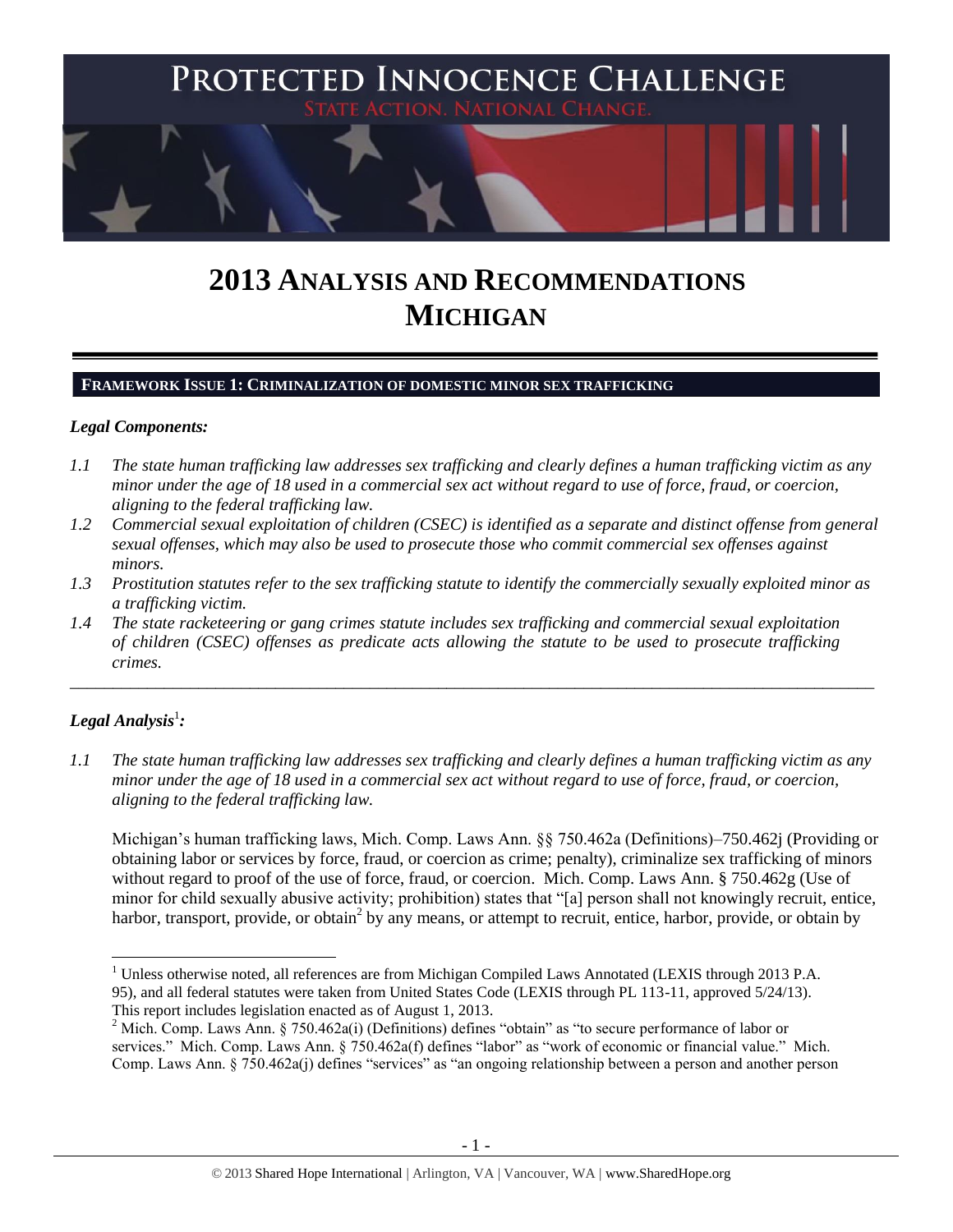<span id="page-1-0"></span>any means, a minor knowing that the minor will be used for child sexually abusive activity."<sup>3</sup> A violation of Mich. Comp. Laws Ann. § 750.462g is a felony punishable by imprisonment up to 20 years.<sup>4</sup> Mich. Comp. Laws Ann. § 750.462g. Mich. Comp. Laws Ann. § 750.462a(h) (Definitions) defines a "minor" as "a person under 18 years of age."

Also applicable to domestic minor sex trafficking crimes, Mich. Comp. Laws Ann. § 750.462j (Providing or obtaining labor or services by force, fraud, or coercion as crime; penalty) requires proof of force. Mich. Comp. Laws Ann. § 750.462 $j(1)$  makes it a crime to "knowingly provide or obtain the labor or services of another person by force,<sup>5</sup> fraud,<sup>6</sup> or coercion,"<sup>7</sup> and "[i]f the violation involves the forced labor of a minor or a commercial sex act, . . . the person is guilty of a felony punishable by imprisonment for not more than 20 years

in which the other person performs activities under the supervision of or for the benefit of the person, including, but not limited to, commercial sexual activity and sexually explicit performances."

<sup>3</sup> "Child sexually abusive activity" is defined in Mich. Comp. Laws Ann. § 750.462a(a) (Definitions) as "that phrase as defined in section 145c." Mich. Comp. Laws Ann. § 750.145c(1)(l) (Definitions; child sexually abusive activity or material) defines "child sexually abusive activity" as "a child engaging in a listed sexual act," and Mich. Comp. Laws Ann. § 750.145c(1)(h) defines "listed sexual act" as "sexual intercourse, erotic fondling, sadomasochistic abuse, masturbation, passive sexual involvement, sexual excitement, or erotic nudity." Mich. Comp. Laws Ann. § 750.145c(1) provides the definitions for these acts as follows:

(f) "Erotic fondling" means touching a person's clothed or unclothed genitals, pubic area, buttocks, or, if the person is female, breasts, or if the person is a child, the developing or undeveloped breast area, for the purpose of real or simulated overt sexual gratification or stimulation of 1 or more of the persons involved. Erotic fondling does not include physical contact, even if affectionate, that is not for the purpose of real or simulated overt sexual gratification or stimulation of 1 or more of the persons involved. (g) "Erotic nudity" means the lascivious exhibition of the genital, pubic, or rectal area of any person. As

used in this subdivision, "lascivious" means wanton, lewd, and lustful and tending to produce voluptuous or lewd emotions.

. . . .

l

(j) "Passive sexual involvement" means an act, real or simulated, that exposes another person to or draws another person's attention to an act of sexual intercourse, erotic fondling, sadomasochistic abuse, masturbation, sexual excitement, or erotic nudity because of viewing any of these acts or because of the proximity of the act to that person, for the purpose of real or simulated overt sexual gratification or stimulation of 1 or more of the persons involved.

. . . .

(o) "Sexual excitement" means the condition, real or simulated, of human male or female genitals in a state of real or simulated overt sexual stimulation or arousal.

(p) "Sexual intercourse" means intercourse, real or simulated, whether genital-genital, oral-genital, analgenital, or oral-anal, whether between persons of the same or opposite sex or between a human and an animal, or with an artificial genital.

<sup>4</sup> See infra Appendix A for further discussion of sentencing guidelines.

<sup>5</sup> Mich. Comp. Laws Ann. § 750.462j(6)(d) states, "'Force' includes, but is not limited to, physical violence or actual physical restraint or confinement, but injury is not required."

<sup>6</sup> Mich. Comp. Laws Ann. § 750.462 $j(6)(e)$  states, "Fraud' includes, but is not limited to, a false or deceptive offer of employment or marriage."

<sup>7</sup> Mich. Comp. Laws Ann. § 750.462 $j(6)(a)$  states,

"Coercion" includes, but is not limited to, any of the following:

(i) A threat to harm or physically restrain any person or the creation of any scheme, plan, or pattern intended to cause a person to believe that failure to perform an act would result in harm to or physical restraint against any person.

(ii) The confiscation of documents without regard to whether the documents are fraudulent or fraudulently obtained; and the abuse or threatened abuse of the legal system, including threats of arrest or deportation without regard to whether the person being threatened is subject to arrest or deportation under the laws of this state or the United States.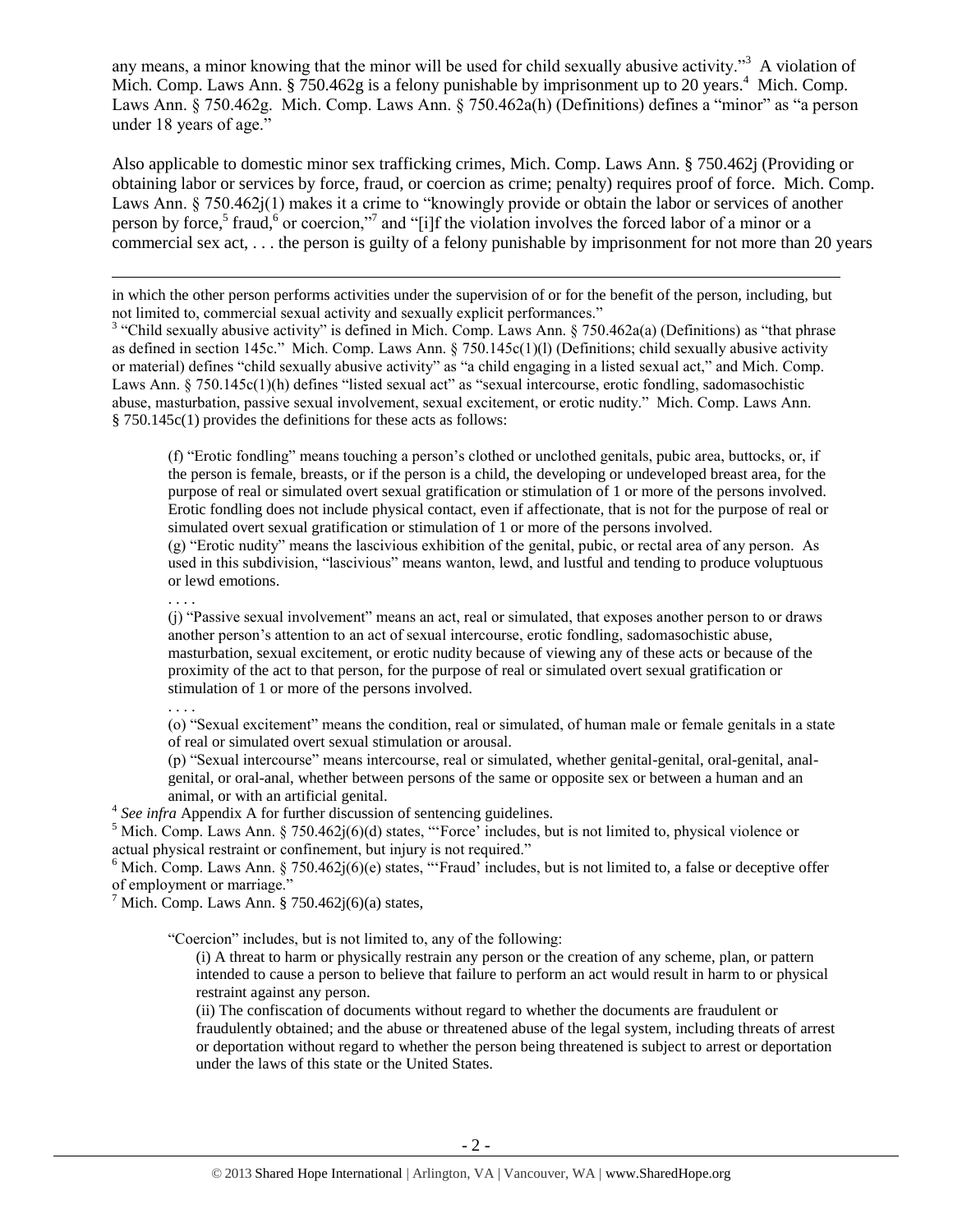or a fine of not more than \$20,000.00, or both." Mich. Comp. Laws Ann. § 750.462j(1)(b). Mich. Comp. Laws Ann. § 750.462j(2) also makes it a crime to "knowingly recruit, harbor, transport, provide, or obtain a person for labor or services for the purpose of holding that person in involuntary servitude<sup>8</sup> or debt bondage.... If the violation involves the trafficking of a minor or a commercial sex act, . . . the person is guilty of a felony punishable by imprisonment for not more than 20 years or a fine of not more than \$20,000.00, or both." Mich. Comp. Laws Ann. § 750.462j(2)(b). Mich. Comp. Laws Ann. § 750.462j(6)(b) states,

"Commercial sex act" means either of the following:

<span id="page-2-0"></span>(i) Any act of sexual penetration or sexual contact as defined in section  $520a$  [Definitions]<sup>9</sup> for which anything of value is given to, or is received by, any person. (ii) Any sexually explicit performance as defined in section 3 of 1978 PA 33, MCL 722.673 [Definitions],<sup>10</sup> for which anything of value is given to, or is received by, any person. (iii) A violation of section  $145c(2)$  or  $(3)^{11}$  involving any child sexually abusive activity or material.

If a conviction under Mich. Comp. Laws Ann. § 750.462j(1) or (2) "involves the death of any person, the person is guilty of a felony punishable by imprisonment for life or any term of years or a fine of not more than \$50,000, or both." Mich. Comp. Laws Ann. § 750.462j(1)(c), (2)(c).

Mich. Comp. Laws Ann. § 750.462i (Kidnapping, criminal sexual conduct, or attempt to kill; penalty) provides a penalty enhancement for an offense committed under Chapter LXVIIA (Human trafficking), including Mich. Comp. Laws Ann. § 750.462g and § 750.462j, that "involves kidnapping<sup>12</sup> or an attempt to kidnap, criminal sexual conduct<sup>13</sup> or an attempt to commit criminal sexual conduct, or an attempt to kill." If found guilty of

the intentional touching of the victim's or actor's intimate parts or the intentional touching of the clothing covering the immediate area of the victim's or actor's intimate parts, if that intentional touching can reasonably be construed as being for the purpose of sexual arousal or gratification, done for a sexual purpose, or in a sexual manner for:

(i) Revenge.

 $\overline{\phantom{a}}$ 

(iii) Out of anger.

<sup>11</sup> See infra Section 1.2 for the substantive provisions of Mich. Comp. Laws Ann. § 750.145c (Definitions; child sexually abusive activity or material; penalties).

 $12$  Mich. Comp. Laws Ann. § 750.349(1) (Kidnapping) provides that

A person commits the crime of kidnapping if he or she knowingly restrains another person with the intent to do 1 or more of the following:

- (a) Hold that person for ransom or reward.
- (b) Use that person as a shield or hostage.
- (c) Engage in criminal sexual penetration or criminal sexual contact with that person.
- (d) Take that person outside of this state.
- (e) Hold that person in involuntary servitude.

 $<sup>13</sup>$  Criminal sexual conduct is a crime under Mich. Comp. Laws Ann. §§ 750.520b (Criminal sexual conduct in the</sup> first degree)–750.520g (Assault with intent to commit criminal sexual conduct).

<sup>&</sup>lt;sup>8</sup> Mich. Comp. Laws Ann. § 750.462j(6)(f) states, "Involuntary servitude' includes, but is not limited to, a state of providing labor or services entered into or maintained by means of force, fraud, or coercion."

 $\delta$  Mich. Comp. Laws Ann. § 750.520a(r) (Definitions) states, "Sexual penetration' means sexual intercourse, cunnilingus, fellatio, anal intercourse, or any other intrusion, however slight, of any part of a person's body or of any object into the genital or anal openings of another person's body, but emission of semen is not required." Under Mich. Comp. Laws Ann. § 750.520a(q), "sexual contact" is defined as

<sup>(</sup>ii) To inflict humiliation.

<sup>&</sup>lt;sup>10</sup> Mich. Comp. Laws Ann. § 722.673(g) (Definitions) defines "sexually explicit performance" as "a motion picture, video game, exhibition, show, representation, or other presentation that, in whole or in part, depicts nudity, sexual excitement, erotic fondling, sexual intercourse, or sadomasochistic abuse."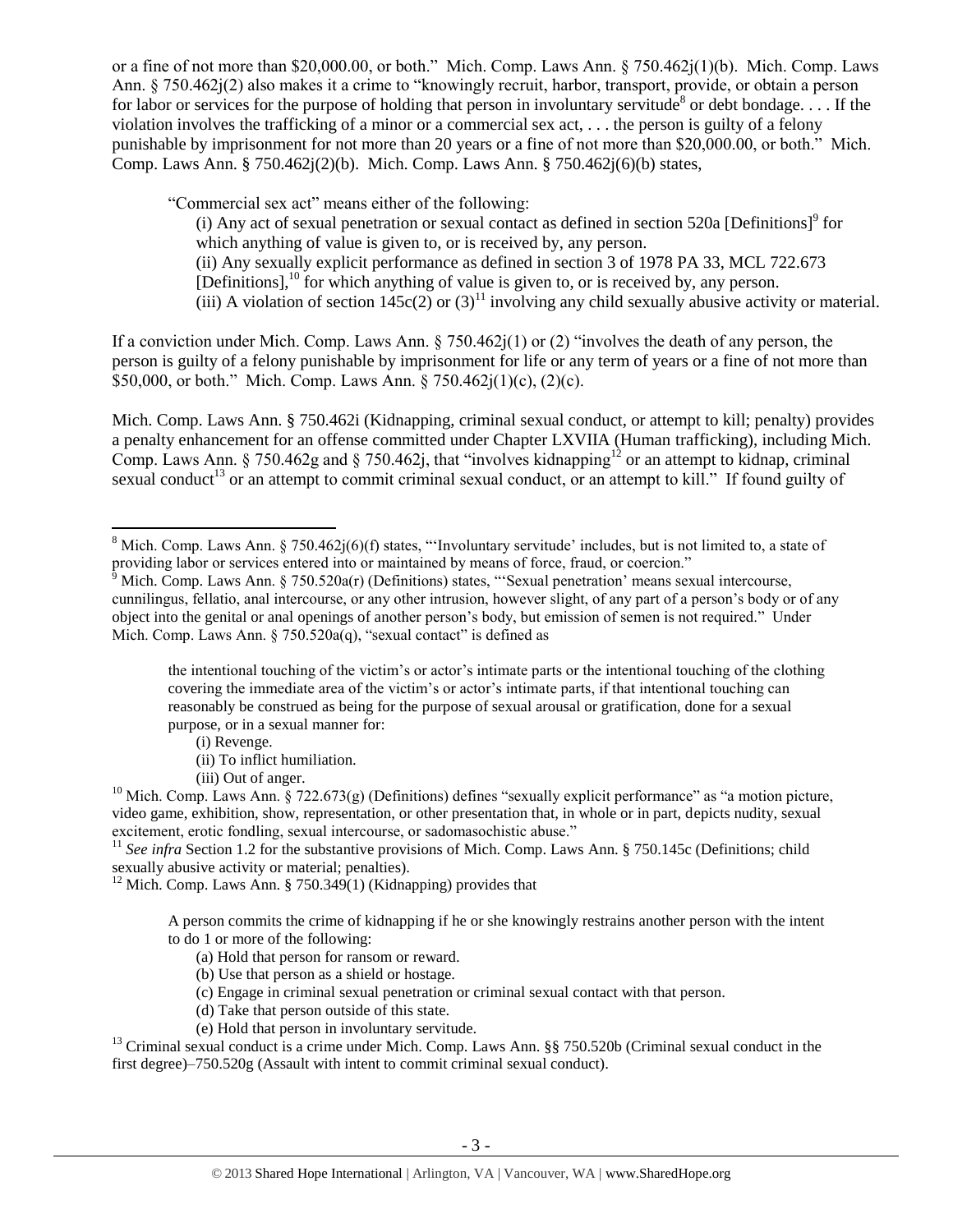violating Mich. Comp. Laws Ann. § 750.462i, "the defendant shall be imprisoned for life or any term of years." Mich. Comp. Laws Ann. § 750.462i.

*1.2 Commercial sexual exploitation of children (CSEC) is identified as a separate and distinct offense from general sexual offenses, which may also be used to prosecute those who commit commercial sex offenses against minors.*

The following laws make CSEC a crime in Michigan:

- 1. Mich. Comp. Laws Ann. § 750.13 (Enticing away female under sixteen; felony, penalty) makes it a crime to "take or entice away any female under the age of 16 years, from her father, mother, guardian, or other person having the legal charge of her person, without their consent, either for the purpose of prostitution, concubinage, sexual intercourse or marriage." A conviction for violating Mich. Comp. Laws Ann. § 750.13 is punishable as a felony by imprisonment up to 10 years. Mich. Comp. Laws Ann. § 750.13.
- 2. Mich. Comp. Laws Ann. § 750.145c(2) (Definitions; child sexually abusive activity or material; penalties) states,

A person who persuades, induces, entices, coerces, causes, or knowingly allows a child<sup>14</sup> to engage in a child sexually abusive activity<sup>15</sup> for the purpose of producing any child sexually abusive material,<sup>16</sup> or a person who arranges for, produces, makes, or finances, or a person who attempts or prepares or conspires to arrange for, produce, make, or finance any child sexually abusive activity or child sexually abusive material is guilty of a felony, punishable by imprisonment for not more than 20 years, or a fine of not more than \$100,000.00, or both, if that person knows, has reason to know, or should reasonably be expected to know that the child is a child or that the child sexually abusive material includes a child or that the depiction constituting the child sexually abusive material appears to include a child, or that person has not taken reasonable precautions to determine the age of the child.

The following laws may also apply to commercial sexual exploitation of children crimes in Michigan, although they do not refer specifically to commercial transactions:

1. Mich. Comp. Laws Ann. § 750.145a (Accosting, enticing or soliciting child for immoral purpose) states,

A person who accosts, entices, or solicits a child less than 16 years of age, regardless of whether the person knows the individual is a child or knows the actual age of the child, or an individual whom he or she believes is a child less than 16 years of age with the intent to induce or force that child or individual to commit an immoral act, to submit to an act of sexual intercourse or an act of gross indecency, or to any other act of depravity or delinquency, or who encourages a child less than 16 years of age, regardless of whether the person knows the individual is a child or knows the actual age of the child, or

 $\overline{\phantom{a}}$ 

<sup>&</sup>lt;sup>14</sup> Mich. Comp. Laws Ann. § 750.145c(1)(b) defines "child" as "a person who is less than 18 years of age, subject to the affirmative defense created in subsection (6) regarding persons emancipated by operation of law." <sup>15</sup> *See supra* note [3.](#page-1-0)

<sup>&</sup>lt;sup>16</sup> Mich. Comp. Laws Ann. § 750.145c(1)(m) defines "child sexually abusive material" as "any depiction, whether made or produced by electronic, mechanical, or other means, including a developed or undeveloped photograph, picture, film, slide, video, electronic visual image, computer diskette, computer or computer-generated image, or picture, or sound recording which is of a child or appears to include a child engaging in a listed sexual act; a book, magazine, computer, computer storage device, or other visual or print or printable medium containing such a photograph, picture, film, slide, video, electronic visual image, computer, or computer-generated image, or picture, or sound recording; or any reproduction, copy, or print of such a photograph, picture, film, slide, video, electronic visual image, book, magazine, computer, or computer-generated image, or picture, other visual or print or printable medium, or sound recording."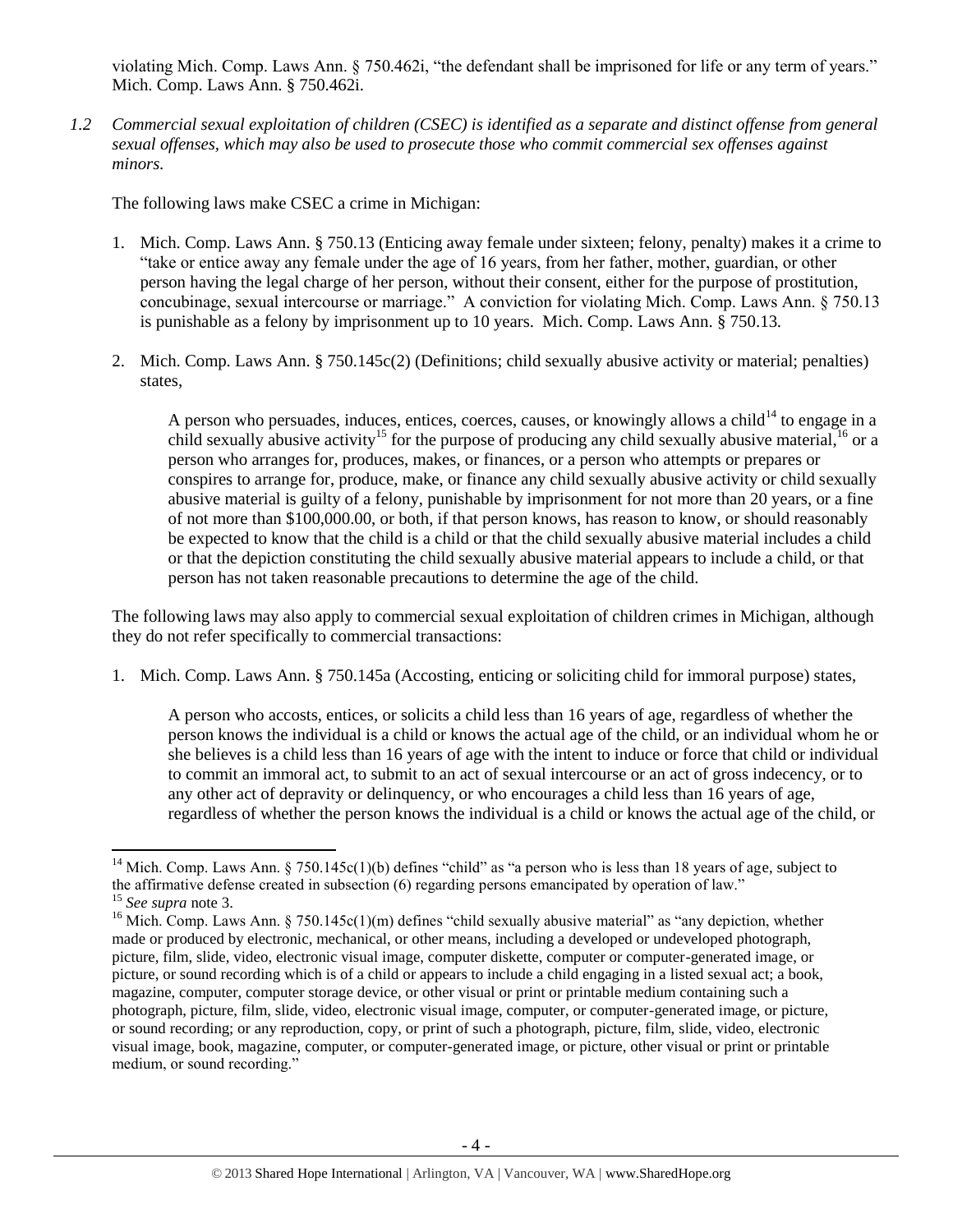an individual whom he or she believes is a child less than 16 years of age to engage in any of those acts is guilty of a felony . . . .

A first time conviction for violating this statute is punishable by imprisonment up to 4 years, a fine up to \$4,000, or both. Mich. Comp. Laws Ann. § 750.145a. Subsequent convictions are punishable by imprisonment up to 10 years, a fine up to \$10,000, or both. Mich. Comp. Laws Ann. § 750.145b(1).

- 2. Mich. Comp. Laws Ann. § 750.520b(1) (Criminal sexual conduct in the first degree; felony) provides that "[a] person is guilty of criminal sexual conduct in the first degree if he or she engages in sexual penetration with," among others, a victim "under 13 years of age," or "under circumstances involving the commission of any other felony." Mich. Comp. Laws Ann. § 750.520b(1)(a), (c). A conviction under this statute is generally punishable by "imprisonment for life or for any term of years." Mich. Comp. Laws Ann. § 750.520b(2)(a). However, if the defendant is at least 17 and the victim is less than 13, the minimum sentence is imprisonment for 25 years. Mich. Comp. Laws Ann. § 750.520b(2)(b). In addition to penalties under subsections (2)(a) and (2)(b), "the court shall sentence the defendant to lifetime electronic monitoring under section 520n." Mich. Comp. Laws Ann. § 750.520b(2)(d). If the offender is 17 or older and the victim is less than 13 and "if the person was previously convicted of a violation of this section or section 520c [Criminal sexual conduct in the second degree], 520d [Criminal sexual conduct in the third degree], 520e [Criminal sexual conduct in the fourth degree], or 520g [Assault with intent to commit criminal sexual conduct]," a violation is punishable by life imprisonment without parole. Mich. Comp. Laws Ann. § 750.520b(2)(c). An additional mandatory minimum of at least 5 years is imposed for all violations under the statute for subsequent offenders of first, second, or third degree criminal sexual conduct. Mich. Comp. Laws Ann. § 750.520f(1).
- 3. Mich. Comp. Laws Ann. § 750.520c(1) (Criminal sexual conduct in the second degree; felony) states that "[a] person is guilty of criminal sexual conduct in the second degree if the person engages in sexual contact with," among others, a victim "under 13 years of age," or "under circumstances involving the commission of any other felony." Mich. Comp. Laws Ann.  $\S 750.520c(1)(a)$ , (c). A conviction for violating Mich. Comp. Laws Ann. § 750.520c(1) is punishable as a felony by a maximum imprisonment of 15 years and lifetime electronic monitoring if committed by a person at least 17 against a child under 13 for a first offense, enhanced by a mandatory minimum sentence of at least 5 years for subsequent offenses. Mich. Comp. Laws Ann. §§ 750.520c(2)(a), (b), 750.520f(1).
- 4. Mich. Comp. Laws Ann. § 750.520d(1) (Criminal sexual conduct in the third degree; felony) states that "[a] person is guilty of criminal sexual conduct in the third degree if the person engages in sexual penetration with," among others, a victim aged 13–15. A conviction under Mich. Comp. Laws Ann. § 750.520d(1) is punishable as a felony by imprisonment up to 15 years for a first offense and a mandatory minimum of at least 5 years for subsequent offenses. Mich. Comp. Laws Ann. §§ 750.520d(2), 750.520f(1).
- 5. Mich. Comp. Laws Ann. § 750.520e(1) (Criminal sexual conduct in the fourth degree; misdemeanor) makes it a crime to, among other things, engage in sexual contact with a child aged 13–15 when the offender is at least 5 years older than the victim. A conviction under Mich. Comp. Laws Ann. § 750.520e(1) is punishable as a misdemeanor by imprisonment up to 2 years, a fine up to \$500, or both. Mich. Comp. Laws Ann. § 750.520e(2).
- *1.3 Prostitution statutes refer to the sex trafficking statute to identify the commercially sexually exploited minor as a trafficking victim.*

Michigan's prostitution law, Mich. Comp. Laws Ann. § 750.448 (Soliciting, accosting, or inviting to commit prostitution or immoral act; crime), does not refer to the state human trafficking laws, Mich. Comp. Laws Ann. §§ 750.462a–750.462j, to identify CSEC victims as minor victims of trafficking.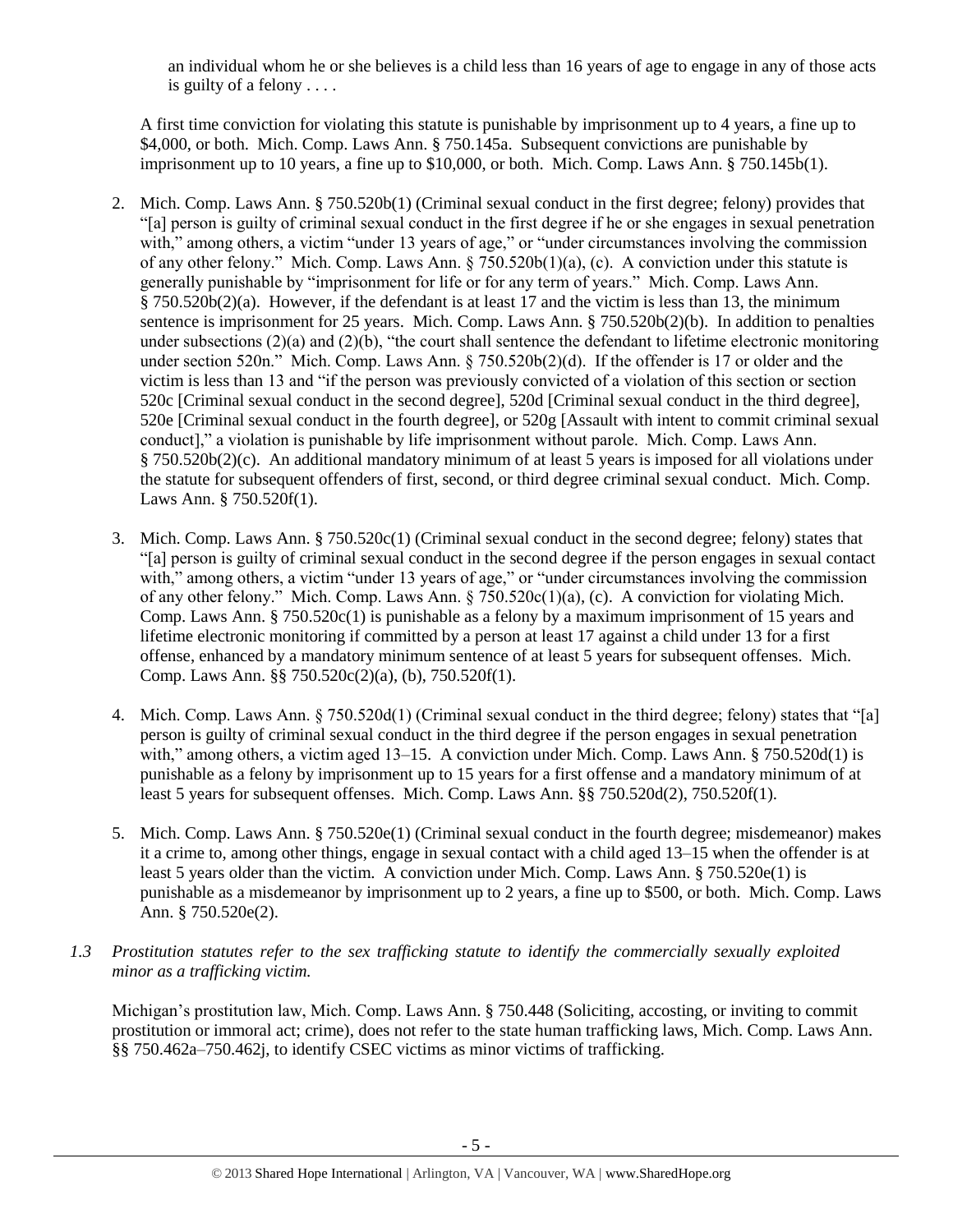- 1.3.1 Recommendation: Amend Mich. Comp. Laws Ann. § 750.448 (Soliciting, accosting, or inviting to commit prostitution or immoral act; crime) when the person charged is a minor, to refer to Mich. Comp. Laws Ann. § 750.462g (Use of minor for child sexually abusive activity; prohibition) and § 750.462j (Providing or obtaining labor or services by force, fraud, or coercion as crime; penalty) to ensure CSEC victims and minors engaged in prostitution are identified as trafficking victims.
- *1.4 The state racketeering or gang crimes statute includes sex trafficking and commercial sexual exploitation of children (CSEC) offenses as predicate acts allowing the statute to be used to prosecute trafficking crimes.*

Mich. Comp. Laws Ann. § 750.159i (Prohibited conduct) states,

(1) A person employed by, or associated with, an enterprise shall not knowingly conduct or participate in the affairs of the enterprise directly or indirectly through a pattern of racketeering activity. (2) A person shall not knowingly acquire or maintain an interest in or control of an enterprise or real or personal property used or intended for use in the operation of an enterprise, directly or indirectly, through a pattern of racketeering activity.

(3) A person who has knowingly received any proceeds derived directly or indirectly from a pattern of racketeering activity shall not directly or indirectly use or invest any part of those proceeds, or any proceeds derived from the use or investment of any of those proceeds, in the establishment or operation of an enterprise, or the acquisition of any title to, or a right, interest, or equity in, real or personal property used or intended for use in the operation of an enterprise.

(4) A person shall not conspire or attempt to violate subsection (1), (2), or (3).

Mich. Comp. Laws Ann.  $\S$  750.159g defines "racketeering" to include, among other things,

committing, attempting to commit, conspiring to commit, or aiding or abetting, soliciting, coercing, or intimidating a person to commit an offense for financial gain, involving any of the following:

(n) A violation of section 145c, concerning child sexually abusive activity or material.

(o) A violation of section 145d, concerning internet or computer crimes.

. . . .

. . . .

(ff) A violation of section 452 [House of ill-fame; keeping, maintaining or operating], 455 [Pandering; felony], 457 [Earnings of prostitute, accepting], 458 [Detaining female in house of prostitution for debt], or 459 [Transporting female for prostitution; felony], concerning prostitution. (gg) A violation of chapter LXVIIA, concerning human trafficking.

. . . .

Mich. Comp. Laws Ann. § 750.159f(c) defines a "pattern of racketeering activity" as

not less than 2 incidents of racketeering to which all of the following characteristics apply:

(i) The incidents have the same or a substantially similar purpose, result, participant, victim, or method of commission, or are otherwise interrelated by distinguishing characteristics and are not isolated acts.

(ii) The incidents amount to or pose a threat of continued criminal activity.

(iii) At least 1 of the incidents occurred within this state on or after the effective date of the amendatory act that added this section, and the last of the incidents occurred within 10 years after the commission of any prior incident, excluding any period of imprisonment served by a person engaging in the racketeering activity.

A conviction for violating Mich. Comp. Laws Ann. § 750.159i is punishable as a felony by imprisonment up to 20 years, a fine up to \$100,000, or both, and asset forfeiture. Mich. Comp. Laws Ann. § 750.159j(1). Asset forfeiture under this statute is both mandatory and criminal. Mich. Comp. Laws Ann. §750.159j(4) states,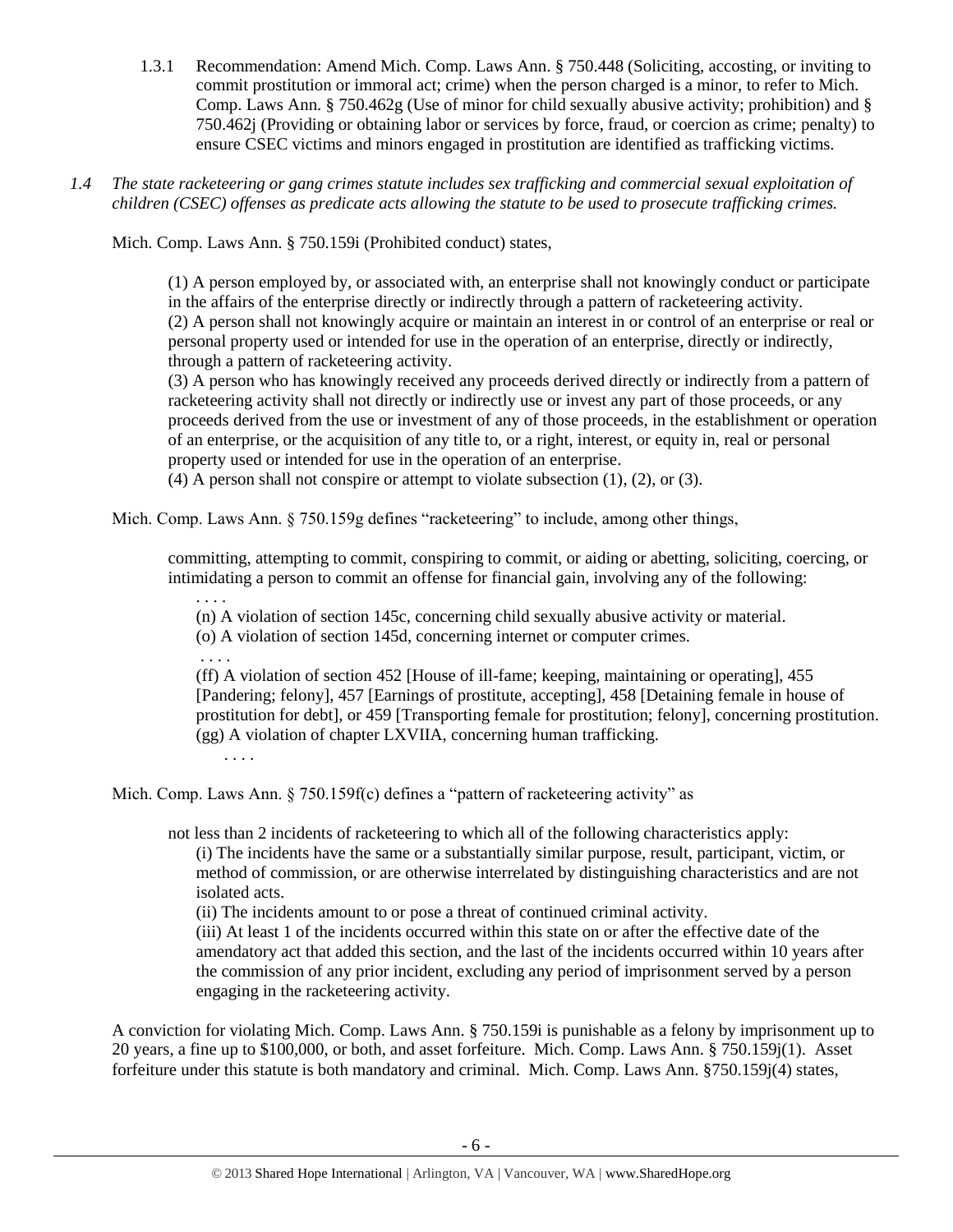The court shall order a person convicted of a violation of section 159i to criminally forfeit to the state any real, personal, or intangible property in which he or she has an interest and that was used in the course of, intended for use in the course of, derived from, or realized through conduct in violation of section 159i, including any property constituting an interest in, means of control over, or influence over the enterprise involved in the violation and any property constituting proceeds derived from the violation.

Pursuant to Mich. Comp. Laws Ann. §750.159j(12) "[a]n order of criminal forfeiture entered under this section shall authorize an appropriate law enforcement agency to seize the property declared criminally forfeited under this section. . ." Disbursement of the property is governed by Mich. Comp. Laws Ann. §750.159r, which states that upon forfeiture, the property may be sold and disbursed to in the following order of priority: to pay an outstanding security interest, to satisfy an order of restitution, to pay the claim of each person who shows that he is a victim of the crime, to the extent that the claim is not covered by an order of restitution, to pay any outstanding lien against the property that has been imposed by a governmental unit, and to pay the proper expenses of proceedings for forfeiture and sale. The remaining balance shall be distributed to the units of government substantially involved in effecting the forfeiture.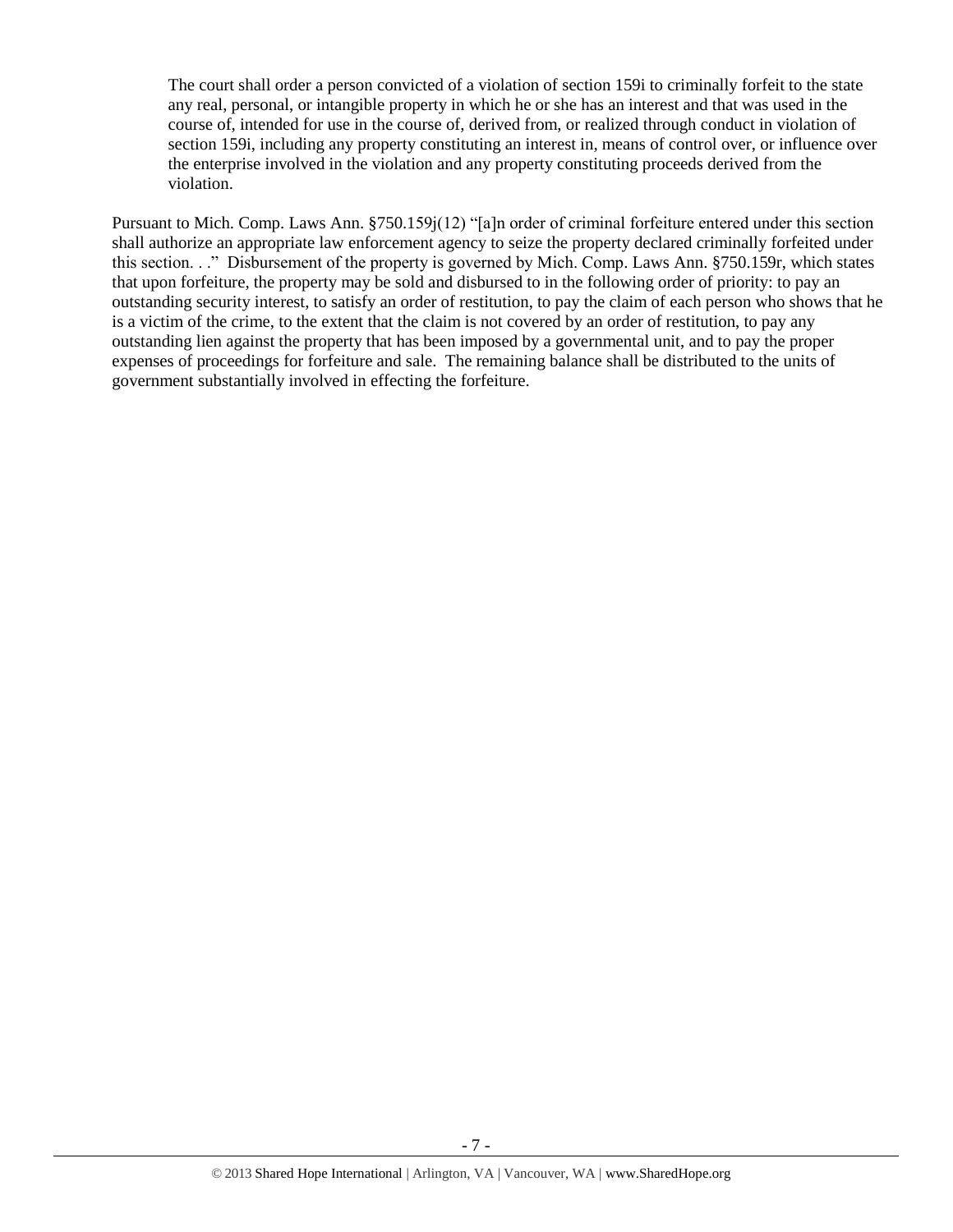#### **FRAMEWORK ISSUE 2: CRIMINAL PROVISIONS FOR DEMAND**

## *Legal Components:*

- *2.1 The state sex trafficking law can be applied to the buyers of commercial sex acts with a victim of domestic minor sex trafficking.*
- *2.2 Buyers of commercial sex acts with a minor can be prosecuted under commercial sexual exploitation of children (CSEC) laws.*
- *2.3 Solicitation laws differentiate buying sex acts with an adult and buying sex acts with a minor under 18.*
- *2.4 Penalties for buyers of commercial sex acts with minors are as high as federal penalties.*
- *2.5 Using the Internet to lure, entice, or purchase, or attempt to lure, entice, or purchase commercial sex acts with a minor is a separate crime or results in an enhanced penalty for buyers.*
- *2.6 No age mistake defense is permitted for a buyer of commercial sex acts with any minor under 18.*
- *2.7 Base penalties for buying sex acts with a minor under 18 are sufficiently high and not reduced for older minors.*
- *2.8 Financial penalties for buyers of commercial sex acts with minors are sufficiently high to make it difficult for buyers to hide the crime.*
- *2.9 Buying and possessing child pornography carries penalties as high as similar federal offenses.*
- *2.10 Convicted buyers of commercial sex acts with minors and child pornography are required to register as sex offenders.*

\_\_\_\_\_\_\_\_\_\_\_\_\_\_\_\_\_\_\_\_\_\_\_\_\_\_\_\_\_\_\_\_\_\_\_\_\_\_\_\_\_\_\_\_\_\_\_\_\_\_\_\_\_\_\_\_\_\_\_\_\_\_\_\_\_\_\_\_\_\_\_\_\_\_\_\_\_\_\_\_\_\_\_\_\_\_\_\_\_\_\_\_\_\_

# *Legal Analysis:*

*2.1 The state sex trafficking law can be applied to the buyers of commercial sex acts with a victim of domestic minor sex trafficking.*

Mich. Comp. Laws Ann. § 750.462g (Use of minor for child sexually abusive activity; prohibition) makes it a crime to "knowingly recruit, entice, harbor, transport, provide, or obtain by any means, or attempt to recruit, entice, harbor, provide, or obtain by any means, a minor knowing that the minor will be used for child sexually abusive activity,"<sup>17</sup> and Mich. Comp. Laws Ann. § 750.462j (Providing or obtaining labor or services by force, fraud, or coercion as crime; penalty) makes it illegal for a person to "knowingly provide or obtain the labor or services of another person by force, fraud, or coercion," and provides enhanced penalties where "the violation involves the forced labor of a minor or a commercial sex act." While both offenses use the term "obtain," both are unlikely to apply to buyers following federal precedent<sup>18</sup> due to the definition of the word "obtain" provided in Mich. Comp. Laws Ann. § 750.462a(i) (Definitions). "Obtain" is defined in Mich. Comp. Laws Ann. § 750.462a(i) (Definitions) as "to secure performance of labor or services." "Labor" is defined as "work of economic or financial value," and "services" is defined as "an ongoing relationship between a person and another person in which the other person performs activities under the supervision of or for the benefit of the person, including, but not limited to, commercial sexual activity and sexually explicit performances." Mich.

l

<sup>17</sup> *See supra* note [3.](#page-1-0)

<sup>&</sup>lt;sup>18</sup> See United States v. Jungers, 702 F.3d 1066 (8th Cir. 2013). In this case, the Eighth Circuit specifically addressed whether the federal sex trafficking law, 18 U.S.C. § 1591 (Sex trafficking of children or by force, fraud, or coercion) applies to buyers when it reversed a District of South Dakota ruling that Congress did not intend the string of verbs constituting criminal conduct under 18 U.S.C. § 1591(a)(1) ("recruits, entices, harbors, transports, provides, obtains, or maintains") to reach the conduct of buyers. United States v. Jungers, 834 F. Supp. 2d 930, 931 (D.S.D. 2011). Holding that the conduct of buyers who obtain a child for commercial sex can violate 18 U.S.C. § 1591(a)(1), the Eighth Circuit illustrated through hypothetical buyer scenarios that, under certain circumstances, most of the terms in the string of verbs constituting criminal conduct under 18 U.S.C. § 1591(a)(1) could apply to buyers. While other terms may apply to buyers' conduct under state law as well, the analysis here focuses on the term "obtains" which is most likely to apply in the majority of buyer cases.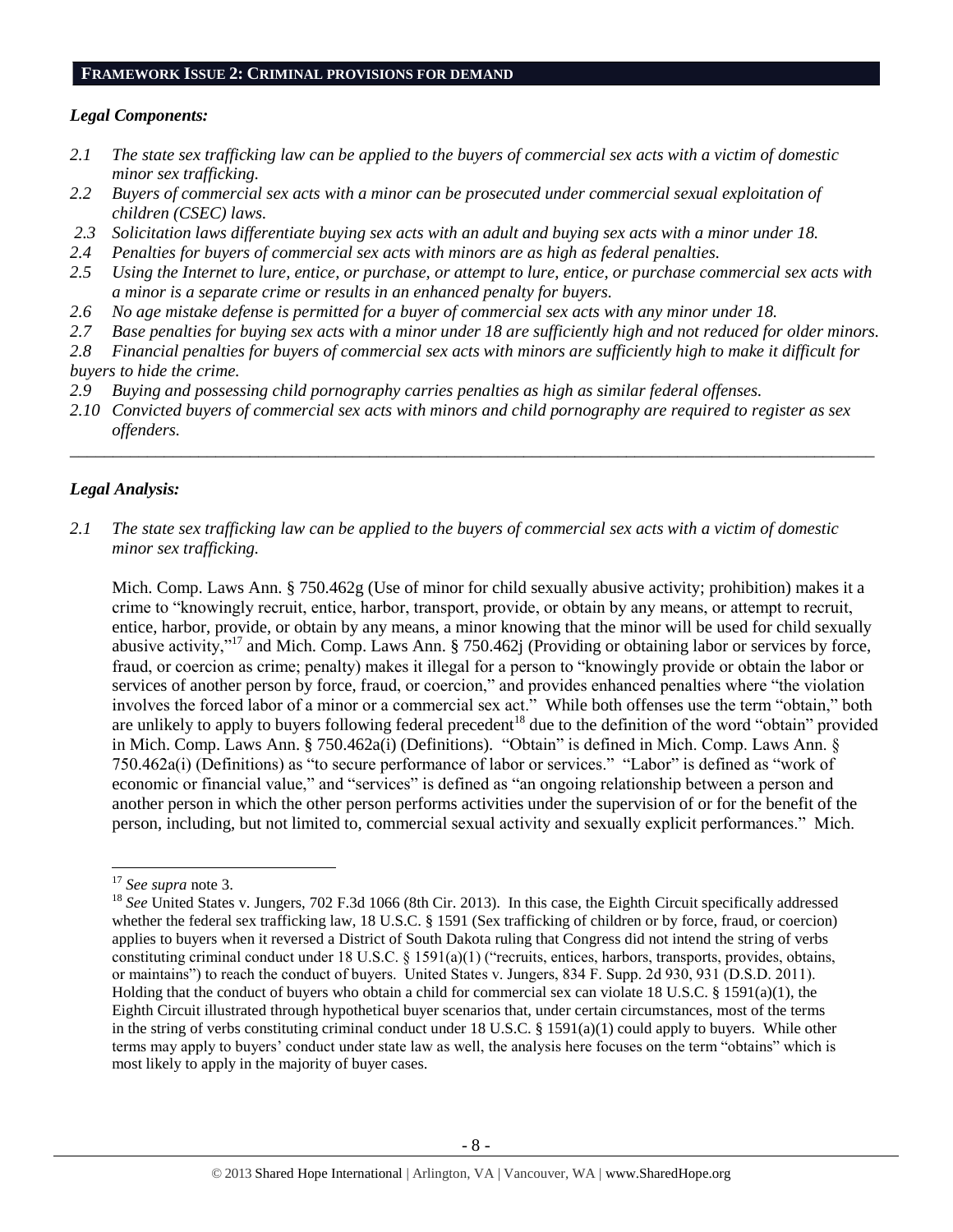Comp. Laws Ann. § 750.462a(f), (j). Under these definitions, the requirement of an "ongoing relationship" appears specifically tailored to the conduct of traffickers and renders application to buyers unlikely.

2.1.1 Recommendation: Amend Mich. Comp. Laws Ann. § 750.462g (Use of minor for child sexually abusive activity; prohibition) and § 750.462j (Providing or obtaining labor or services by force, fraud, or coercion as crime; penalty) to expressly apply to buyers of commercial sex with minors.

# *2.2 Buyers of commercial sex acts with a minor can be prosecuted under commercial sexual exploitation of children (CSEC) laws.*

None of Michigan's CSEC laws expressly criminalize buying sex with minors. Although not expressly commercial, Mich. Comp. Laws Ann. § 750.145a (Accosting, enticing or soliciting child for immoral purpose) may apply to a buyer who "solicits" a minor under 16 for the purposes of a sexual act.<sup>19</sup> A violation of Mich. Comp. Laws Ann. § 750.145a is a felony punishable by imprisonment up to 4 years, a fine up to \$4,000, or both, for a first offense, while subsequent convictions are punishable by imprisonment up to 10 years, a fine up to \$10,000, or both.<sup>20</sup> Mich. Comp. Laws Ann. §§ 750.145a, 750.145b(1).

Several sexual offenses might also apply to buyers of sex acts with a minor.<sup>21</sup>

2.2.1 Recommendation: Enact a law making it a crime to purchase sex acts with a minor under 18.

# *2.3 Solicitation laws differentiate buying sex acts with an adult and buying sex acts with a minor under 18.*

Solicitation and patronization of prostitution under Michigan's general prostitution law, Mich. Comp. Laws Ann. § 750.449a (Engaging services for purpose of prostitution, lewdness, or assignation, offer to engage; penalty), is age neutral but gender-specific, providing that "[a]ny male person who engages or offers to engage the services of a female person, not his wife, for the purpose of prostitution, lewdness or assignation, by the payment in money or other forms of consideration, is guilty of a misdemeanor."

Buyers who are convicted under Mich. Comp. Laws Ann. § 750.449a will be punished for a misdemeanor in accordance with the provisions of Mich. Comp. Laws Ann. § 750.451 (Violation of §§ 750.448, 750.449, 750.449a, 750.450, or 750.462; prior convictions; penalty; definition) and receive up to 93 days' imprisonment, a fine up to \$500, or both, for a first conviction; up to 1 year imprisonment, a fine up to \$1,000, or both, if the person has 1 prior conviction;<sup>22</sup> and imprisonment up to 2 years, a fine up to \$2,000, or both, if the person has 2 prior convictions. Mich. Comp. Laws Ann. §§ 750.449a, 750.451(1)–(3).

- 2.3.1 Recommendation: Enact a law that makes buying or attempting to buy sex with a minor under 18 a separate crime from solicitation of an adult for prostitution, or amend Mich. Comp. Laws Ann. § 750.449a (Engaging services for purpose of prostitution, lewdness, or assignation, offer to engage; penalty) to provide heightened penalties when the person solicited is a minor under 18.
- *2.4 Penalties for buyers of commercial sex acts with minors are as high as federal penalties.*

Since a buyer may not be prosecuted under Mich. Comp. Laws Ann. § 750.462g (Use of minor for child sexually abusive activity; prohibition) or § 750.462j (Providing or obtaining labor or services by force, fraud, or

 $\overline{\phantom{a}}$ <sup>19</sup> *See supra* Section 1.2 for the substantive provisions of Mich. Comp. Laws Ann. § 750.145a.

<sup>&</sup>lt;sup>20</sup> See infra Appendix A for further discussion of sentencing guidelines.

<sup>&</sup>lt;sup>21</sup> See supra Section 1.2 for discussion of the sexual offenses that may apply to some buyers.

<sup>&</sup>lt;sup>22</sup> Pursuant to Mich. Comp. Laws Ann. § 750.451 (5), "prior conviction" is defined as "a violation of section 448, 449, 449a, 450, or 462 or a violation of a law of another state or of a political subdivision of this state or another state substantially corresponding to section 448, 449, 449a, 450, or 462."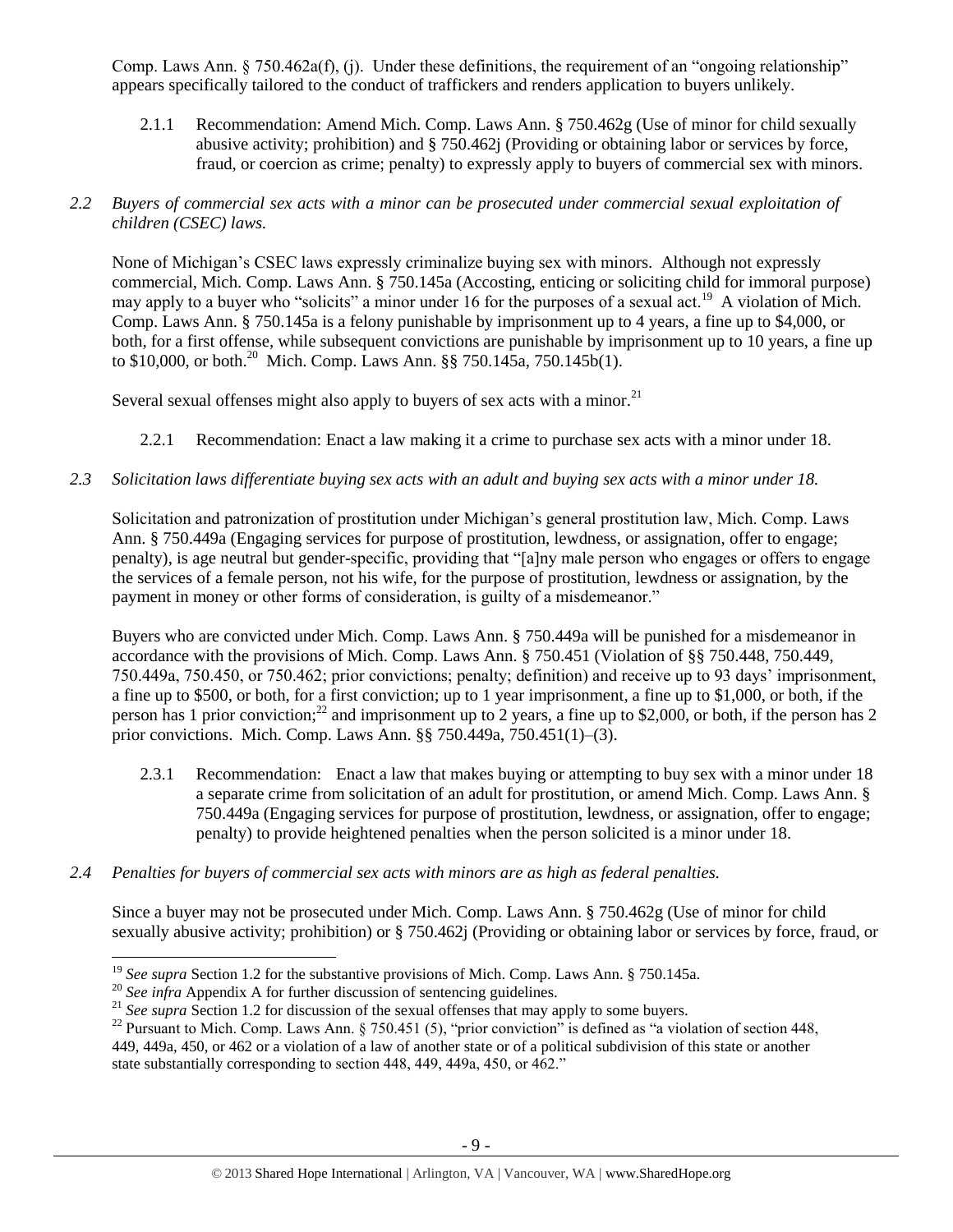coercion as crime; penalty), or the CSEC laws, the only penalties applicable to buyers are under the sex offenses described in detail in Section 1.2.

In comparison, if the victim is under the age of 14, a conviction under the TVPA for child sex trafficking is punishable by 15 years to life imprisonment and a fine not to exceed \$250,000. 18 U.S.C. §§ 1591(b)(1),  $3559(a)(1)$ ,  $3571(b)(3)$ . If the victim is between the ages of  $14-17$ , a conviction is punishable by 10 years to life imprisonment and a fine not to exceed \$250,000. 18 U.S.C. §§ 1591(b)(2), 3559(a)(1), 3571(b)(3). A conviction is punishable by mandatory life imprisonment, however, if the buyer has a prior conviction for a federal sex offense<sup>23</sup> against a minor. To the extent buyers can be prosecuted under other federal CSEC laws,<sup>24</sup> a conviction is punishable by penalties ranging from a fine not to exceed \$250,000 to life imprisonment and a fine not to exceed  $$250,000.<sup>2</sup>$ 

- <span id="page-9-0"></span>2.4.1 Recommendation: Amend Mich. Comp. Laws Ann. § 750.462g (Use of minor for child sexually abusive activity; prohibition) and § 750.462j (Providing or obtaining labor or services by force, fraud, or coercion as crime; penalty) to apply expressly to buyers and align penalties for these offenses with federal penalties.
- *2.5 Using the Internet to lure, entice, or purchase, or attempt to lure, entice, or purchase commercial sex acts with a minor is a separate crime or results in an enhanced penalty for buyers.*

Michigan does not expressly criminalize the use of the Internet to purchase commercial sex acts with a minor; however, the using the Internet to communicate with a minor with the intent to commit, or attempt to commit, a violation of specified sexual offense laws is illegal under Mich. Comp. Laws Ann. § 750.145d(1)(a) (Use of internet or computer system; prohibited communication). Specifically, Mich. Comp. Laws Ann.  $§ 750.145d(1)(a) states,$ 

<span id="page-9-4"></span><span id="page-9-3"></span><span id="page-9-2"></span><span id="page-9-1"></span>A person shall not use the internet or a computer,  $^{26}$  computer program,  $^{27}$  computer network,  $^{28}$  or computer system<sup>29</sup> to communicate with any person for the purpose of doing any of the following:

 $\overline{\phantom{a}}$ 

<sup>&</sup>lt;sup>23</sup> Pursuant to 18 U.S.C. § 3559(e)(2), "federal sex offense" is defined as

an offense under section 1591 [18 USCS § 1591] (relating to sex trafficking of children), 2241 [18 USCS § 2241] (relating to aggravated sexual abuse), 2242 [18 USCS § 2242] (relating to sexual abuse), 2244(a)(1) [18 USCS § 2244(a)(1)] (relating to abusive sexual contact), 2245 [18 USCS § 2245] (relating to sexual abuse resulting in death), 2251 [18 USCS § 2251] (relating to sexual exploitation of children), 2251A [18 USCS § 2251A] (relating to selling or buying of children), 2422(b) [18 USCS § 2422(b)] (relating to coercion and enticement of a minor into prostitution), or 2423(a) [18 USCS § 2423(a)] (relating to transportation of minors).

<sup>&</sup>lt;sup>24</sup> 18 U.S.C. §§ 2251A(b) (Selling or buying of children), 2251(a) (Sexual exploitation of children), 2423(a) (Transportation of a minor with intent for minor to engage in criminal sexual activity), 2422(a) (Coercion and enticement), 2252(a)(2), (a)(4) (Certain activities relating to material involving the sexual exploitation of minors). <sup>25</sup> 18 U.S.C. §§ 2251A(b) (Conviction punishable by imprisonment for 30 years to life and a fine), 2251(e) (Conviction punishable by imprisonment for 15–30 years and a fine), 2423(a) (Conviction punishable by imprisonment for 10 years to life and a fine), 2422(a) (Conviction punishable by a fine, imprisonment up to 20 years, or both),  $2252(a)(2)$ , (4) (Stating that a conviction under subsection (a)(2) is punishable by imprisonment for 5–20 years and a fine, while a conviction under subsection (a)(4) is punishable by imprisonment up to 10 years, a fine, or both); *see also* 18 U.S.C. §§ 3559(a)(1) (Classifying all of the above listed offenses as felonies), 3571(b)(3) (providing a fine up to \$250,000 for any felony conviction).

 $^{26}$  Mich. Comp. Laws Ann. § 750.145d(9)(a) defines "computer" as "any connected, directly interoperable or interactive device, equipment, or facility that uses a computer program or other instructions to perform specific operations including logical, arithmetic, or memory functions with or on computer data or a computer program and that can store, retrieve, alter, or communicate the results of the operations to a person, computer program, computer, computer system, or computer network."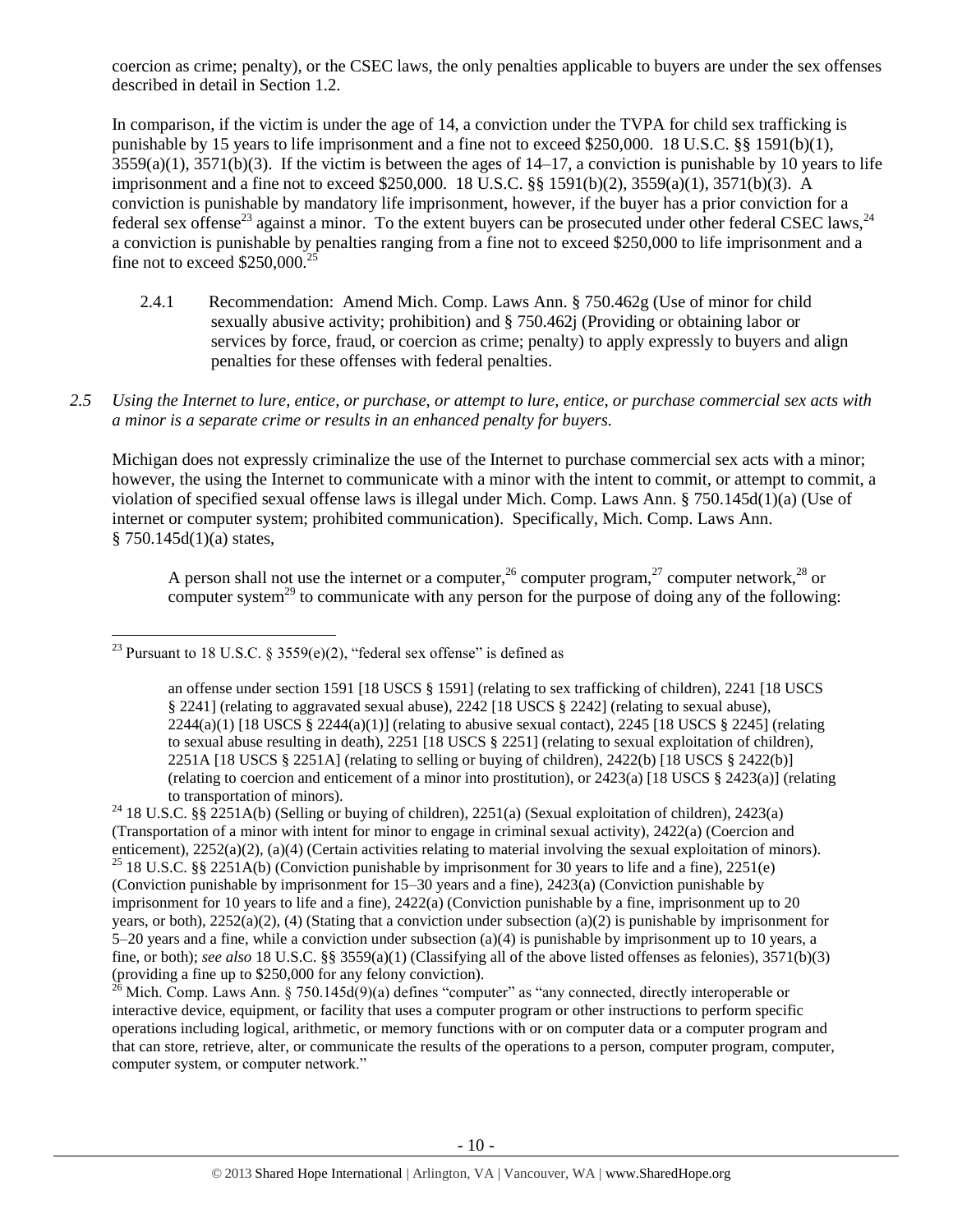(a) Committing, attempting to commit, conspiring to commit, or soliciting another person to commit conduct proscribed under section 145a [Accosting, enticing or soliciting child for immoral purpose], . . . 520b [Criminal sexual conduct in the first degree; felony; consecutive terms], 520c [Criminal sexual conduct in the second degree; felony], 520d [Criminal sexual conduct in the third degree; felony], 520e [Criminal sexual conduct in the fourth degree; misdemeanor], or 520g [Assault with intent to commit criminal sexual conduct; felony] . . . in which the victim or intended victim is a minor or is believed by that person to be a minor.

The penalty for violating Mich. Comp. Laws Ann. § 750.145d(1)(a) depends on the penalty applicable to the underlying offense for purposes of which the defendant solicited a minor.<sup>30</sup>

<span id="page-10-0"></span>2.5.1 Recommendation: Amend Mich. Comp. Laws Ann. § 750.145d (Use of internet or computer system; prohibited communication) to specifically prohibit use of the Internet to purchase sex acts with a minor.

#### *2.6 No age mistake defense is permitted for a buyer of commercial sex acts with any minor under 18.*

Mich. Comp. Laws Ann. § 750.449a (Engaging services for purpose of prostitution, lewdness, or assignation, offer to engage; penalty) is age neutral, making the mistake of age defense irrelevant. Mich. Comp. Laws Ann. § 750.145d(1)(a) (Use of internet or computer system; prohibited communication) does not expressly provide that the mistake of age defense is unavailable to buyers of commercial sex with minor. However, Mich. Comp. Laws Ann. § 750.145a (Accosting, enticing or soliciting child for immoral purposes) expressly applies "regardless of whether the person knows the individual is a child or knows the actual age of the child, or an

 $\overline{\phantom{a}}$ <sup>27</sup> Mich. Comp. Laws Ann. § 750.145d(9)(c) defines "computer program" as "a series of internal or external instructions communicated in a form acceptable to a computer that directs the functioning of a computer, computer system, or computer network in a manner designed to provide or produce products or results from the computer, computer system, or computer network."

 $^{28}$  Mich. Comp. Laws Ann. § 750.145d(9)(b) defines "computer network" as "the interconnection of hardwire or wireless communication lines with a computer through remote terminals, or a complex consisting of 2 or more interconnected computers."

<sup>29</sup> Mich. Comp. Laws Ann. § 750.145d(9)(d) defines "computer system" as "a set of related, connected or unconnected, computer equipment, devices, software, or hardware."

 $30$  A conviction under Mich. Comp. Laws Ann. § 750.145d(1)(a) is subject to the following penalty scheme pursuant to Mich. Comp. Laws Ann. § 750.145d(2):

(a) If the underlying crime is a misdemeanor or a felony with a maximum term of imprisonment of less than 1 year, the person is guilty of a misdemeanor punishable by imprisonment for not more than 1 year or a fine of not more than \$5,000.00, or both.

(b) If the underlying crime is a misdemeanor or a felony with a maximum term of imprisonment of 1 year or more but less than 2 years, the person is guilty of a felony punishable by imprisonment for not more than 2 years or a fine of not more than \$5,000.00, or both.

(c) If the underlying crime is a misdemeanor or a felony with a maximum term of imprisonment of 2 years or more but less than 4 years, the person is guilty of a felony punishable by imprisonment for not more than 4 years or a fine of not more than \$5,000.00, or both.

(d) If the underlying crime is a felony with a maximum term of imprisonment of 4 years or more but less than 10 years, the person is guilty of a felony punishable by imprisonment for not more than 10 years or a fine of not more than \$5,000.00, or both.

(e) If the underlying crime is a felony punishable by a maximum term of imprisonment of 10 years or more but less than 15 years, the person is guilty of a felony punishable by imprisonment for not more than 15 years or a fine of not more than \$10,000.00, or both.

(f) If the underlying crime is a felony punishable by a maximum term of imprisonment of 15 years or more or for life, the person is guilty of a felony punishable by imprisonment for not more than 20 years or a fine of not more than \$20,000.00, or both.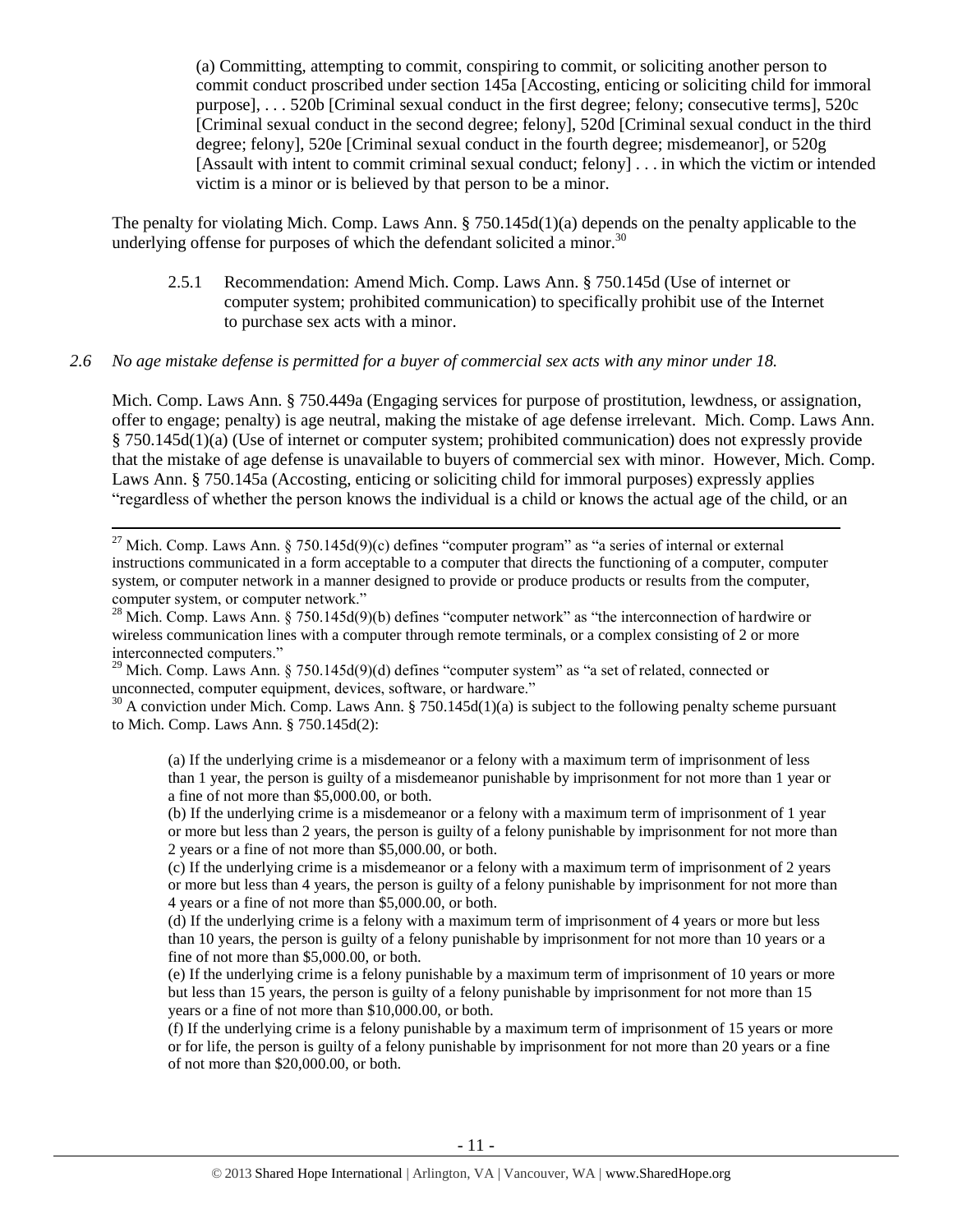individual whom he or she believes is a child less than 16 years of age." Conversely, Mich. Comp. Laws Ann. § 750.145c(4) (Definitions; child sexually abusive activity or material; penalties) only applies where a defendant possessing child pornography "knows, has reason to know, or should reasonably be expected to know the child is a child or that the child sexually abusive material includes a child or that the depiction constituting the child sexually abusive material appears to include a child, $3<sup>1</sup>$  or that person has not taken reasonable precautions to determine the age of the child."

2.6.1 Recommendation: Upon enacting a CSEC law applicable to buying sex with minors, expressly prohibit the use of a mistake of age defense in relation to this crime.

#### *2.7 Base penalties for buying sex acts with a minor under 18 are sufficiently high and not reduced for older minors.*

Michigan's CSEC laws do not specifically criminalize purchasing a sex act with a minor.<sup>32</sup> Therefore, the applicable law would be Mich. Comp. Laws Ann. § 750.449a (Engaging services for purpose of prostitution, lewdness, or assignation, offer to engage; penalty) which is age neutral, and the same penalties apply regardless of the age of the person solicited. Mich. Comp. Laws Ann. §§ 750.449a, 750.451.

- 2.7.1 Recommendation: Enact a CSEC law applicable to buying sex with minors that imposes sufficiently high base penalties which apply to all minors, regardless of age.
- *2.8 Financial penalties for buyers of commercial sex acts with minors are sufficiently high to make it difficult for buyers to hide the crime.*

Buyers of sex with minors may face fines in the following amounts: \$500 for a violation of Mich. Comp. Laws Ann. § 750.520e (Criminal sexual conduct in the fourth degree; misdemeanor) and \$5,000–\$20,000 for a violation of Mich. Comp. Laws Ann. § 750.145d (Use of internet or computer system; prohibited communication), depending on the underlying crime. Mich. Comp. Laws Ann. §§ 750.520e(2), 750.145d(2)(a)–(f). Buyers convicted of Mich. Comp. Laws Ann. § 750.449a (Engaging services for purpose of prostitution, lewdness, or assignation, offer to engage; penalty) may be required to pay fines up to \$500 for a first conviction, up to \$1,000 if they have 1 prior conviction, and up to \$2,000 if they have 2 prior convictions. Mich. Comp. Laws Ann. §§ 750.449a, 750.451. A buyer convicted of violating Mich. Comp. Laws Ann. § 750.145a (Accosting, enticing or soliciting child for immoral purpose) may be ordered to pay a fine of up to \$4,000 for a first offense and up to \$10,000 for each subsequent offense. Mich. Comp. Laws Ann. §§ 750.145a, 750.145b(1).

A buyer may be required to make restitution as ordered by the court under Mich. Comp. Laws Ann. § 780.766(2) ("Victim" defined; order of restitution generally), which states in part,

- (ii) It was not created using a depiction of any part of an actual person under the age of 18, but all of the following apply to that depiction:
	- (A) The average individual, applying contemporary community standards, would find the depiction, taken as a whole, appeals to the prurient interest.
	- (B) The reasonable person would find the depiction, taken as a whole, lacks serious literary, artistic, political, or scientific value.

(C) The depiction depicts or describes a listed sexual act in a patently offensive way.

<sup>32</sup> *See supra* Section 2.2.

 $\overline{\phantom{a}}$ 

<sup>&</sup>lt;sup>31</sup> Pursuant to Mich. Comp. Laws Ann. § 750.145 $c(1)(a)$ ,

<sup>&</sup>quot;Appears to include a child" means that the depiction appears to include, or conveys the impression that it includes, a person who is less than 18 years of age, and the depiction meets either of the following conditions:

<sup>(</sup>i) It was created using a depiction of any part of an actual person under the age of 18.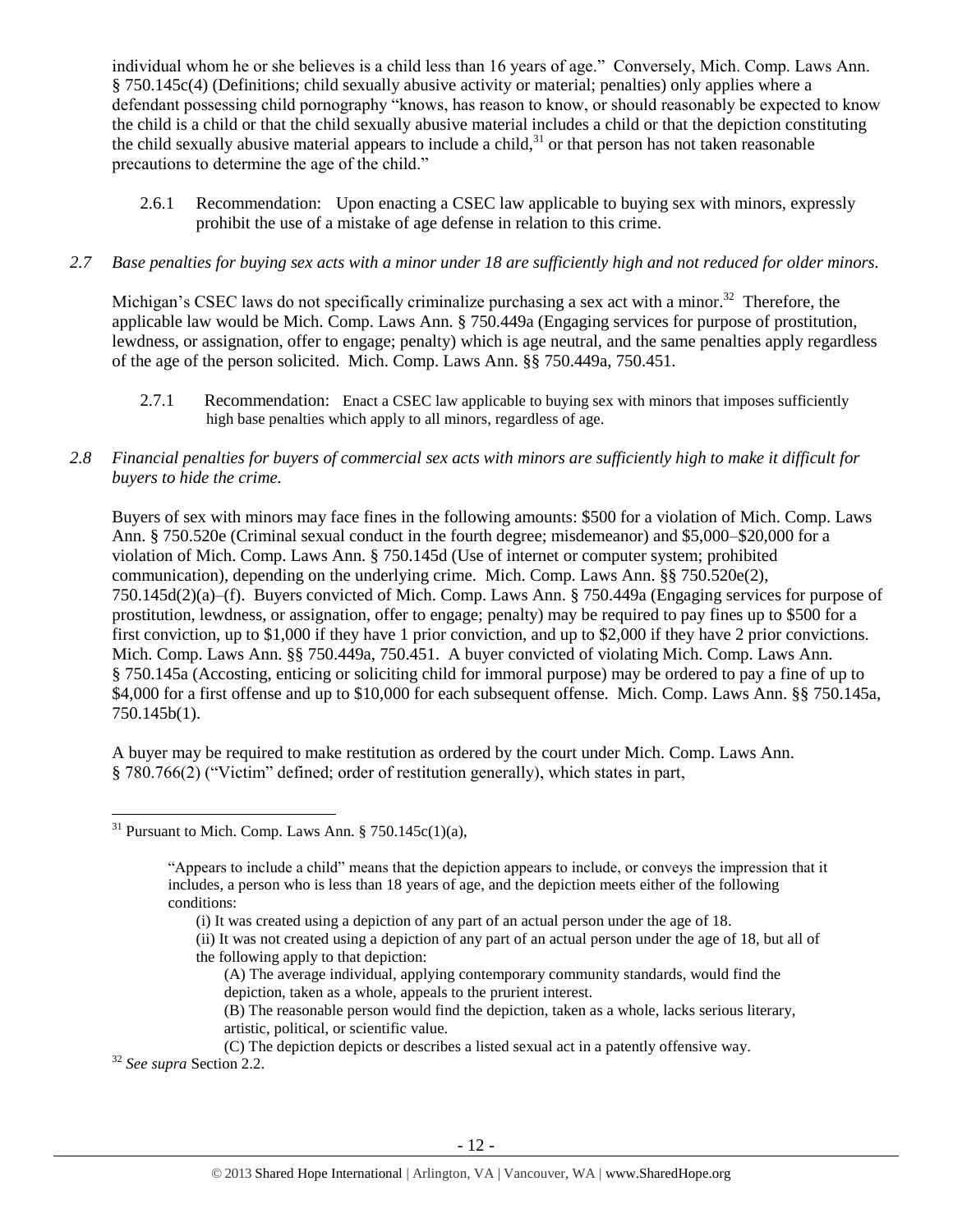<span id="page-12-0"></span>Except as provided in subsection  $(8)$ ,  $(3)$  when sentencing a defendant convicted of a crime, the court shall order, in addition to or in lieu of any other penalty authorized by law or in addition to any other penalty required by law, that the defendant make full restitution to any victim of the defendant's course of conduct that gives rise to the conviction or to the victim's estate. . . .

Additionally, buyers may be subject to asset forfeiture under the nuisance law. Pursuant to Mich. Comp. Laws Ann. § 600.3801 (Nuisance; injunction; abatement; guilt),

[a]ny building, vehicle, boat, aircraft, or place used for the purpose of lewdness, assignation or prostitution or gambling, or used by, or kept for the use of prostitutes or other disorderly persons, . . . is declared a nuisance, and the furniture, fixtures, and contents of the building, vehicle, boat, aircraft, or place and all intoxicating liquors therein are also declared a nuisance, and all controlled substances and nuisances shall be enjoined and abated as provided in this act and as provided in the court rules. Any person or his or her servant, agent, or employee who owns, leases, conducts, or maintains any building, vehicle, or place used for any of the purposes or acts set forth in this section is guilty of a nuisance.

Mich. Comp. Laws Ann. § 600.3830(2) (Removal and sale of property; fees; closing of building; loss of property exemptions; liability of officers) states,

Any person found guilty of maintaining a nuisance under the provisions of this chapter shall forfeit the benefit of all property exemptions, so far as the satisfaction of the order or judgment of the court requires the same, and the taking and disposing of any property of the defendant or defendants by virtue of such order or judgment by any officer directed to execute the same is not a trespass, nor shall such officer be liable either civilly or criminally therefor, if a proper return of such order or judgment and accounting for such property is made to the court within 10 days after the order or judgment is executed.

*2.9 Buying and possessing child pornography carries penalties as high as similar federal offenses.*

Mich. Comp. Laws Ann. § 750.145c(4) (Definitions; child sexually abusive activity or material; penalties) states, with certain exceptions,

 $\overline{\phantom{a}}$ 

Additionally, under subsection (9), "[a]ny amount paid to a victim or victim's estate under an order of restitution shall be set off against any amount later recovered as compensatory damages by the victim or the victim's estate in any federal or state civil proceeding and shall reduce the amount payable to a victim or a victim's estate by an award from the crime victim services commission made after an order of restitution under this section." Mich. Comp. Laws Ann. § 780.766(9).

 $33$  Mich. Comp. Laws Ann. § 780.766(8) states,

The court shall order restitution to the crime victim services commission or to any individuals, partnerships, corporations, associations, governmental entities, or other legal entities that have compensated the victim or the victim's estate for a loss incurred by the victim to the extent of the compensation paid for that loss. The court shall also order restitution for the costs of services provided to persons or entities that have provided services to the victim as a result of the crime. Services that are subject to restitution under this subsection include, but are not limited to, shelter, food, clothing, and transportation. However, an order of restitution shall require that all restitution to a victim or victim's estate under the order be made before any restitution to any other person or entity under that order is made. The court shall not order restitution to be paid to a victim or victim's estate if the victim or victim's estate has received or is to receive compensation for that loss, and the court shall state on the record with specificity the reasons for its action.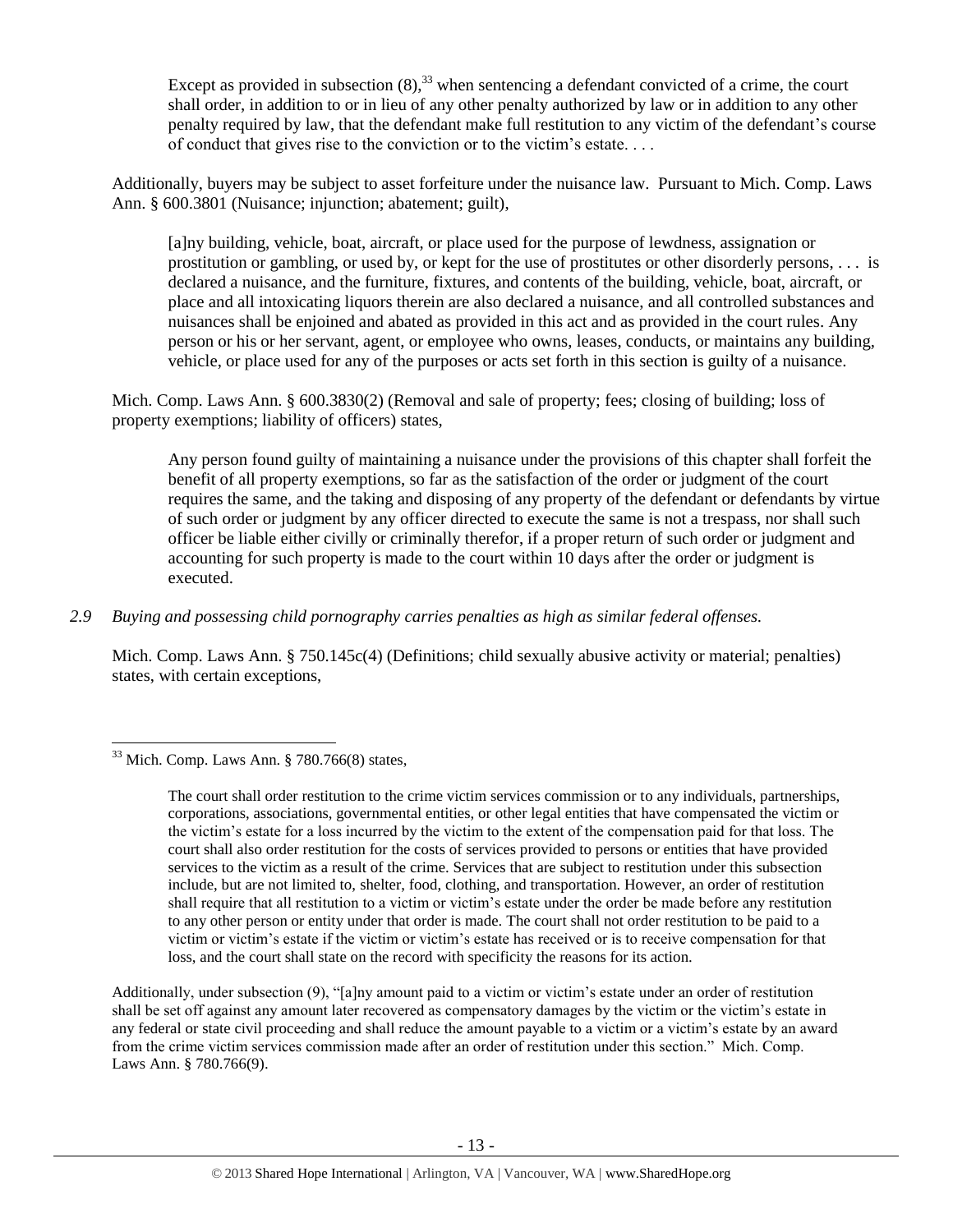A person who knowingly possesses any child sexually abusive material is guilty of a felony punishable by imprisonment for not more than 4 years or a fine of not more than \$10,000.00, or both, if that person knows, has reason to know, or should reasonably be expected to know the child is a child or that the child sexually abusive material includes a child or that the depiction constituting the child sexually abusive material appears to include a child, or that person has not taken reasonable precautions to determine the age of the child. . . .

In comparison, a federal conviction for possession of child pornography<sup>34</sup> is generally punishable by imprisonment for 5–20 years and a fine not to exceed \$250,000.<sup>35</sup> Subsequent convictions, however, are punishable by imprisonment up to 40 years and a fine not to exceed \$250,000.<sup>36</sup>

Recommendation: Amend Mich. Comp. Laws Ann. § 750.145c(4) (Definitions; child sexually abusive activity or material; penalties) to impose more substantial penalties for possessing child pornography by aligning them to federal penalties.

## *2.10 Convicted buyers of commercial sex acts with minors and child pornography are required to register as sex offenders.*

Mich. Comp. Laws Ann. § 28.723 (Individuals required to be registered) provides that, among others, persons convicted of a listed offense "who are domiciled or temporarily reside in this state or who work with or without compensation or are students in this state are required to be registered under this act." Mich. Comp. Laws Ann. § 28.723(1). "Listed offense" is defined as "a tier I, tier II, or tier III offense." Mich. Comp. Laws Ann. § 28.722(k) (Definitions). Under Mich. Comp. Laws Ann. § 28.722(s), a "Tier I offense" is defined as,

1 or more of the following:

(i) A violation of section 145c(4) [Definitions; child sexually abusive activity or material; penalties] of the Michigan penal code, 1931 PA 328, MCL 750.145c.

(vi) Any other violation of a law of this state or a local ordinance of a municipality, other than a tier II or tier III offense, that by its nature constitutes a sexual offense against an individual who is a minor.

. . . .

l

. . . .

. . . .

(viii) An attempt or conspiracy to commit an offense described in subparagraphs (i) to (vii).

 $34\,18$  U.S.C. §§ 2252(a)(2), (a)(4) (Certain activities relating to material involving the sexual exploitation of minors),  $2252A(a)(2)$ –(3) (Certain activities relating to material constituting or containing child pornography), 1466A(a), (b) (Obscene visual representations of the sexual abuse of children).

<sup>&</sup>lt;sup>35</sup> 18 U.S.C. §§ 2252(b) (stating that a conviction under subsection (a)(2) is punishable by imprisonment for 5–20 years and a fine, while a conviction under subsection (a)(4) is punishable by imprisonment up to 10 years, a fine, or both),  $2252A(b)(1)$  (a conviction is punishable by imprisonment for 5–20 years and a fine),  $1466A(a)$ , (b) (stating that a conviction under subsection (a) is "subject to the penalties provided in section  $2252A(b)(1)$ ," imprisonment for 5–20 years and a fine, while a conviction under subsection (b) is "subject to the penalties provided in section 2252A(b)(2)," imprisonment up to 10 years, a fine, or both); *see also* 18 U.S.C. §§ 3559(a)(1) (classifying all of the above listed offenses as felonies), 3571(b)(3) (providing a fine up to \$250,000 for any felony conviction).  $36$  18 U.S.C. §§ 2252(b) (stating if a person has a prior conviction under subsection (a)(2), or a list of other statutes, a conviction is punishable by a fine and imprisonment for 15–40 years, but if a person has a prior conviction under subsection (a)(4), or a list of other statutes, a conviction is punishable by a fine and imprisonment for  $10-20$  years),  $2252A(b)(1)$  (stating if a person has a prior conviction under subsection (a)(2), (a)(3), or a list of other statutes, a conviction is punishable by a fine and imprisonment for  $15-40$  years),  $1466A(a)$ , (b) (stating that the penalty scheme for section 2252A(b) applies); *see also* 18 U.S.C. §§ 3559(a)(1) (classifying all of the above listed offenses as felonies), 3571(b)(3) (providing a fine up to \$250,000 for any felony conviction).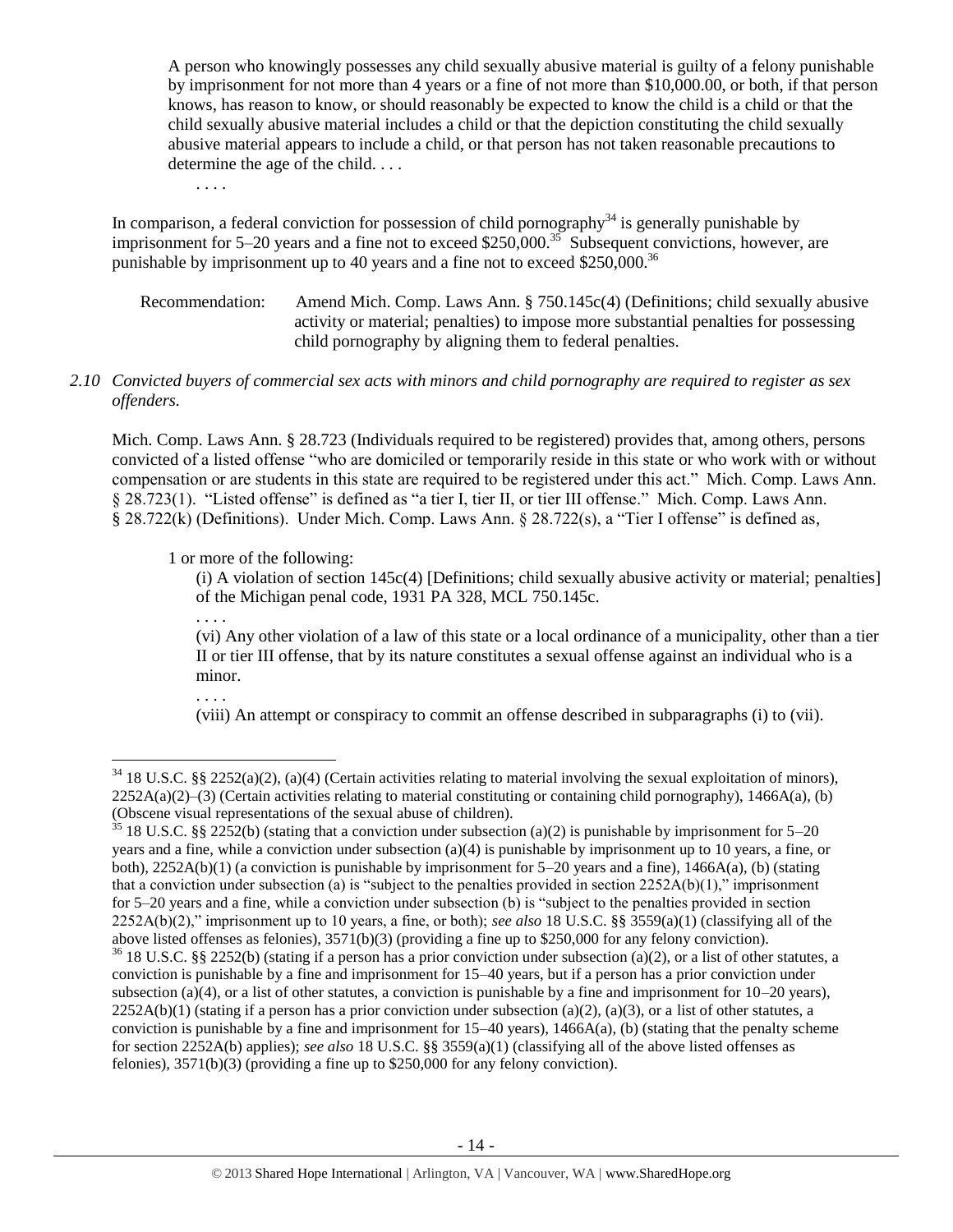(ix) An offense substantially similar to an offense described in subparagraphs (i) to (viii) under a law of the United States that is specifically enumerated in 42 USC 16911, under a law of any state or any country, or under tribal or military law.

Mich. Comp. Laws Ann. § 28.722(u) provides that Tier II offenses include,

1 or more of the following:

(i) A violation of section 145a [Accosting, enticing or soliciting child for immoral purpose] of the Michigan penal code, 1931 PA 328, MCL 750.145a.

(ii) A violation of section 145b [Accosting, enticing or soliciting child for immoral purpose; prior conviction; penalty] of the Michigan penal code, 1931 PA 328, MCL 750.145b.

. . . .

 $(iv)$  A violation of section 145d $(1)(a)$  [Use of Internet or computer system; prohibited communication] of the Michigan penal code, 1931 PA 328, MCL 750.145d, except for a violation arising out of a violation of section 157c of the Michigan penal code, 1931 PA 328, MCL 750.157c. . . . .

(vii) A violation of section 448 [Soliciting, accosting, or inviting to commit prostitution or immoral act; crime] of the Michigan penal code, 1931 PA 328, MCL 750.448, if the victim is a minor.

. . . .

(ix) A violation of section 520c [Criminal sexual conduct in the second degree; felony], [or] 520e [Criminal sexual conduct in the fourth degree; misdemeanor] . . . of the Michigan penal code, 1931 PA 328, MCL 750.520c, 750.520e . . . committed against an individual 13 years of age or older but less than 18 years of age.

. . . .

 $(xi)$  An attempt or conspiracy to commit an offense described in subparagraphs  $(i)$  to  $(x)$ .

(xii) An offense substantially similar to an offense described in subparagraphs (i) to (xi) under a law of the United States that is specifically enumerated in 42 USC 16911, under a law of any state or any country, or under tribal or military law.

Lastly Mich. Comp. Laws Ann. § 28.722(w) defines a "Tier III offense" as,

1 or more of the following:

. . . .

(iv) A violation of section 520b [Criminal sexual conduct in the first degree; felony], [or] 520d [Criminal sexual conduct in the third degree; felony] . . . of the Michigan penal code, 1931 PA 328, MCL 750.520b, 750.520d . . . . This subparagraph does not apply if the court determines that the victim consented to the conduct constituting the violation, that the victim was at least 13 years of age but less than 16 years of age at the time of the offense, and that the individual is not more than 4 years older than the victim.

(v) A violation of section 520c [Criminal sexual conduct in the second degree; felony] . . . of the Michigan penal code, 1931 PA 328, MCL 750.520c . . . , committed against an individual less than 13 years of age.

(vi) A violation of section 520e [Criminal sexual conduct in the fourth degree; misdemeanor] of the Michigan penal code, 1931 PA 328, MCL 750.520e, committed by an individual 17 years of age or older against an individual less than 13 years of age.

(vii) An attempt or conspiracy to commit an offense described in subparagraphs (i) to (vi).

(viii) An offense substantially similar to an offense described in subparagraphs (i) to (vii) under a law of the United States that is specifically enumerated in 42 USC 16911, under a law of any state or any country, or under tribal or military law.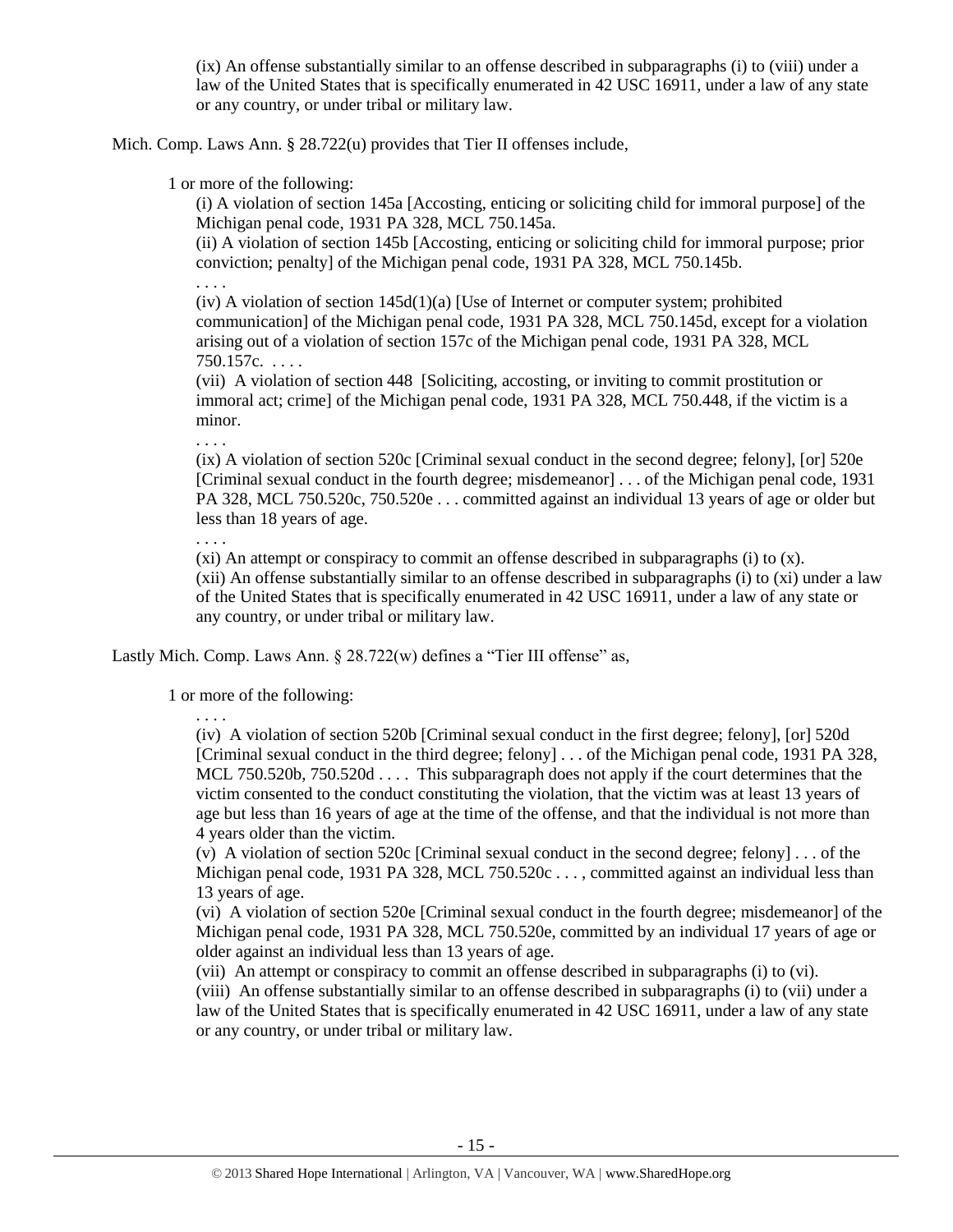2.10.1 Recommendation: Amend Mich. Comp. Laws Ann. § 28.722(k) (Definitions) to require buyers convicted of violating Mich. Comp. Laws Ann. § 750.449a (Engaging services for purpose of prostitution, lewdness, or assignation, offer to engage; penalty), where a buyer purchases sex with a minor, to register as sex offenders.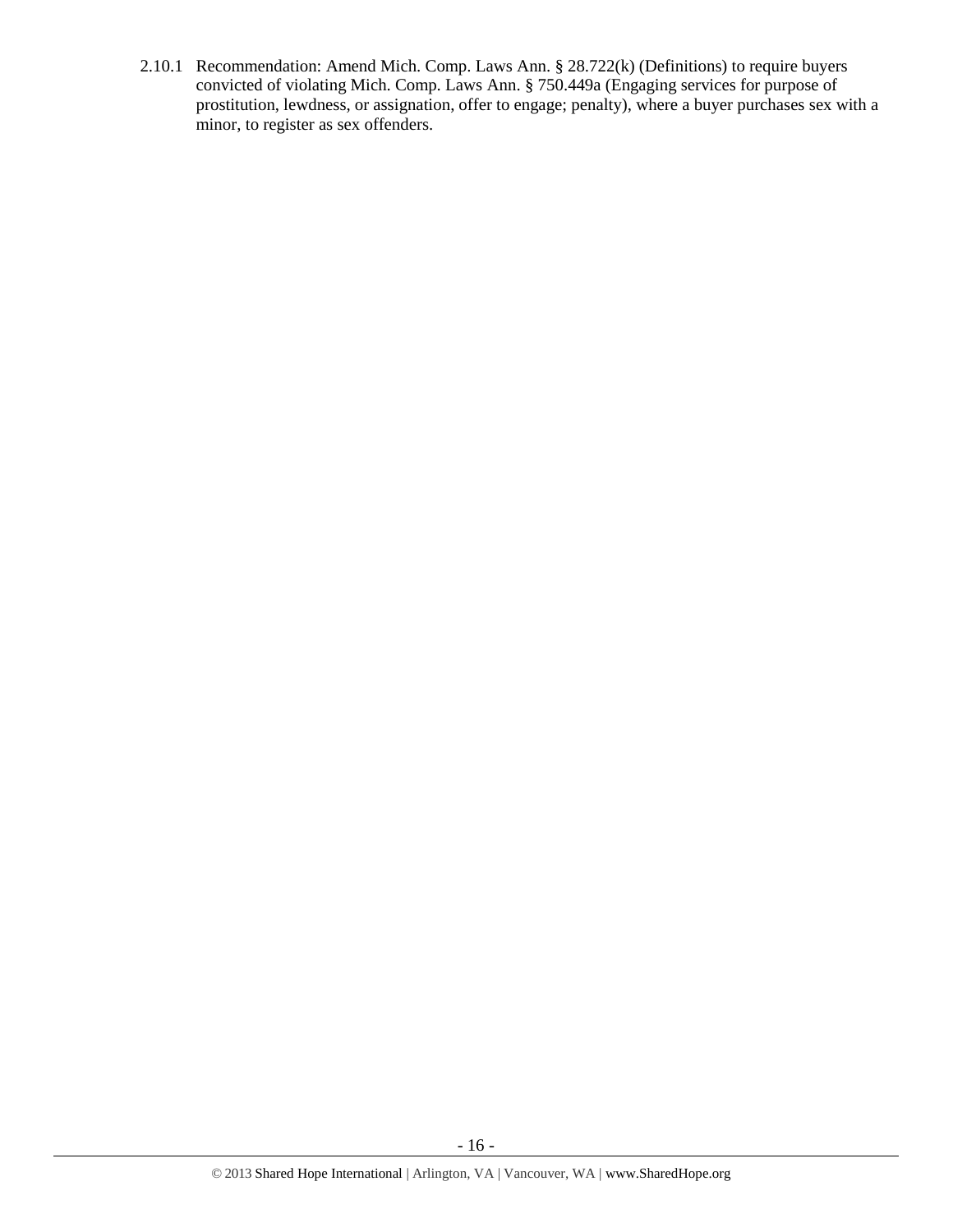#### **FRAMEWORK ISSUE 3: CRIMINAL PROVISIONS FOR TRAFFICKERS**

## *Legal Components:*

- *3.1 Penalties for trafficking a child for sexual exploitation are as high as federal penalties.*
- *3.2 Creating and distributing child pornography carries penalties as high as similar federal offenses.*
- *3.3 Using the Internet to lure, entice, recruit or sell commercial sex acts with a minor is a separate crime or results in an enhanced penalty for traffickers.*
- *3.4 Financial penalties for traffickers, including asset forfeiture, are sufficiently high.*
- *3.5 Convicted traffickers are required to register as sex offenders.*
- *3.6 Laws relating to termination of parental rights for certain offenses include sex trafficking or commercial sexual exploitation of children (CSEC) offenses in order to remove the children of traffickers from their control and potential exploitation.*

*\_\_\_\_\_\_\_\_\_\_\_\_\_\_\_\_\_\_\_\_\_\_\_\_\_\_\_\_\_\_\_\_\_\_\_\_\_\_\_\_\_\_\_\_\_\_\_\_\_\_\_\_\_\_\_\_\_\_\_\_\_\_\_\_\_\_\_\_\_\_\_\_\_\_\_\_\_\_\_\_\_\_\_\_\_\_\_\_\_\_\_\_\_\_*

#### *Legal Analysis:*

 $\overline{a}$ 

*3.1 Penalties for trafficking a child for sexual exploitation are as high as federal penalties.* 

Michigan's human trafficking laws applicable to traffickers carry significant penalties. A violation of Mich. Comp. Laws Ann. § 750.462g (Use of minor for child sexually abusive activity; prohibition) is a felony punishable by a sentence of imprisonment up to 20 years.<sup>37</sup> Mich. Comp. Laws Ann. § 750.462g. A violation of Mich. Comp. Laws Ann. § 750.462j(1)(b) (Providing or obtaining labor or services by force, fraud, or coercion as crime; penalty) is a felony punishable by imprisonment up to 20 years, a fine of up to \$20,000, or both, enhanced to a maximum of life in prison, a fine up to \$50,000, or both, if the crime involves the death of any person. Mich. Comp. Laws Ann. § 750.462 $j(1)(b)$ , (c). To the extent that a violation of Mich. Comp. Laws Ann. § 750.462g or § 750.462j(1)(b) "involves kidnapping or an attempt to kidnap," Mich. Comp. Laws Ann. § 750.462i (Kidnapping, criminal sexual conduct, or attempt to kill; penalty) provides that a trafficker may receive a sentence of imprisonment "for life or any term of years."

Traffickers also may be prosecuted under Michigan's CSEC laws. A trafficker convicted of violating Mich. Comp. Laws Ann. § 750.13 (Enticing away female under sixteen; felony, penalty) is guilty of a felony punishable by imprisonment up to 10 years.<sup>38</sup> Mich. Comp. Laws Ann. § 750.13.

A trafficker convicted of violating Mich. Comp. Laws Ann. § 750.145c(2) (Definitions; child sexually abusive activity or material; penalties) will receive a sentence of imprisonment up to 20 years, a fine up to \$100,000, or both. $^{39}$  Mich. Comp. Laws Ann. § 750.145c(2).

A trafficker could be charged with money laundering under Mich. Comp. Laws Ann. § 750.411k (Proceeds of criminal offense), which states,

(1) A person shall not knowingly receive or acquire a monetary instrument or other property that constitutes the proceeds or substituted proceeds of a specified criminal offense with prior actual knowledge of both of the following:

(a) The monetary instrument or other property represents the proceeds or substituted proceeds of a criminal offense.

<sup>37</sup> *See supra* Section 1.1 for the substantive provisions of Mich. Comp. Laws Ann. § 750.462g; *see infra* Appendix A for further discussion of sentencing guidelines.

<sup>38</sup> *See supra* Section 1.2 for the substantive provisions of Mich. Comp. Laws Ann. § 750.13.

<sup>&</sup>lt;sup>39</sup> See supra Section 1.2 for the substantive provisions of Mich. Comp. Laws Ann. § 750.145c.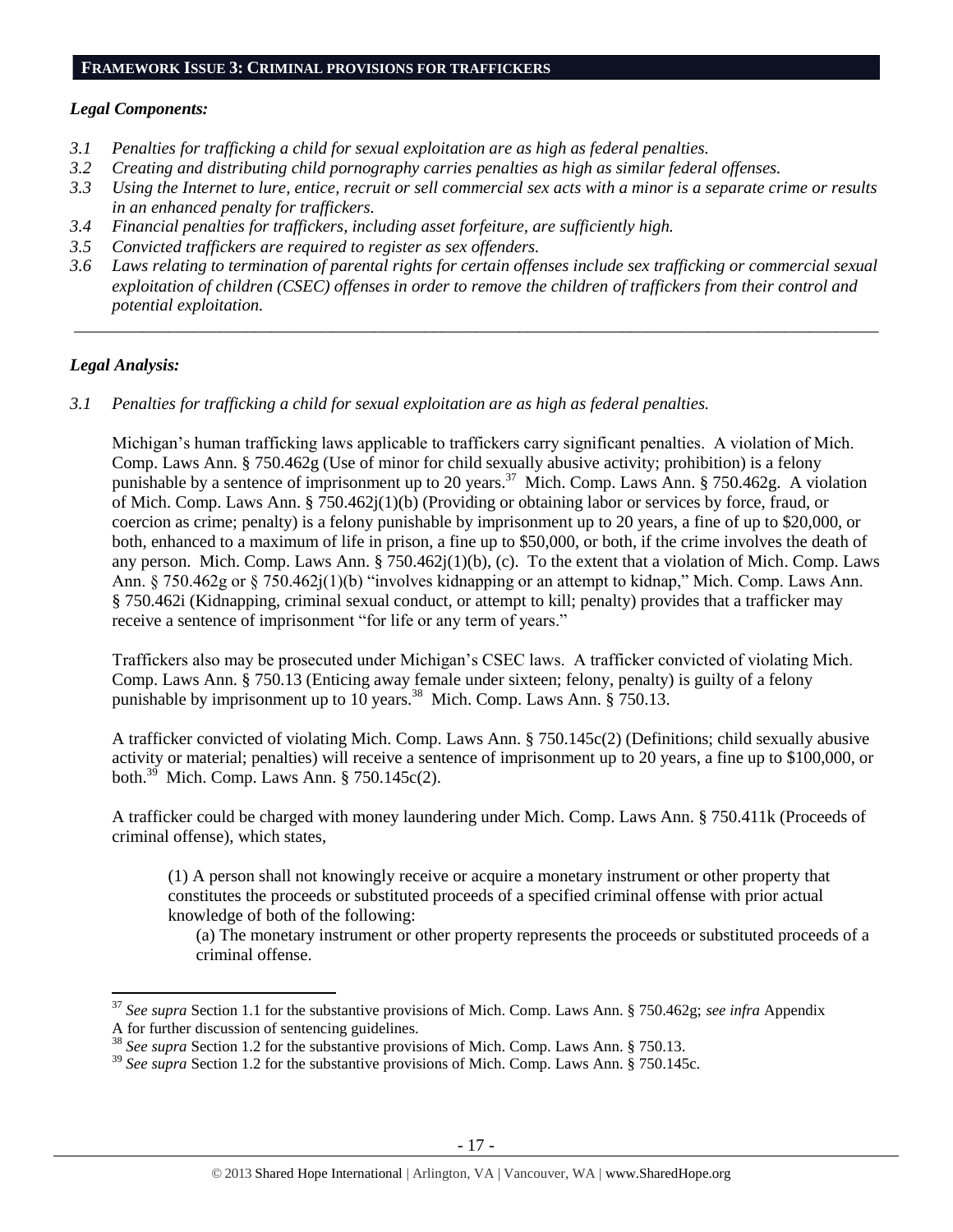(b) The receipt or acquisition of the proceeds or substituted proceeds meets 1 or more of the following criteria:

(i) It will aid that person or another person in promoting or carrying on the criminal offense from which the proceeds or substituted proceeds were derived or any other criminal offense. (ii) It is designed, in whole or in part, to conceal or disguise the nature, location, source, ownership, or control of the proceeds or substituted proceeds of the specified criminal offense or to avoid a transaction reporting requirement under state or federal law.

(2) A person shall not knowingly conduct, attempt to conduct, or participate in conducting or attempting to conduct a financial transaction involving a monetary instrument or other property that constitutes the proceeds or substituted proceeds of a specified criminal offense with prior actual knowledge of both of the following:

(a) The monetary instrument or other property represents the proceeds or substituted proceeds of a criminal offense.

(b) The financial transaction meets 1 or more of the following criteria:

(i) It will aid that person or another person in promoting or carrying on the criminal offense from which the proceeds or substituted proceeds were derived or any other criminal offense. (ii) It is designed, in whole or in part, to conceal or disguise the nature, location, source, ownership, or control of the proceeds or substituted proceeds of the specified criminal offense, or to avoid a transaction reporting requirement under state or federal law.

First-degree money laundering is a felony punishable by imprisonment up to 20 years, a fine up to \$500,000 "or twice the value of the proceeds or substituted proceeds of the specified criminal offense involved in the violation, whichever is greater," or both imprisonment and a fine. Mich. Comp. Laws Ann. § 750.411o(2). First-degree money laundering occurs, pursuant to Mich. Comp. Laws Ann. § 750.411o(1), if all of the following circumstances exist:

(a) The value of the proceeds or substituted proceeds of the specified criminal offense involved in the violation is  $$10,000.00$  or more.<sup>40</sup>

(b) The specified criminal offense involved in the violation is a controlled substance offense, or an attempt, solicitation, or conspiracy to commit a controlled substance offense.

(c) The violation is committed with the intent to do 1 or more of the following:

(i) Promote the commission of the criminal offense from which the proceeds or substituted proceeds were derived or any other criminal offense.

(ii) Conceal or disguise the nature, location, source, ownership, or control of the proceeds or substituted proceeds of the specified criminal offense or avoid a transaction reporting requirement under state or federal law.

Second-degree money laundering is a felony punishable by imprisonment up to 10 years, a fine up to \$100,000 "or twice the value of the proceeds or substituted proceeds of the specified criminal offense involved in the violation, whichever is greater," or both imprisonment and a fine. Mich. Comp. Laws Ann. § 750.411n(2). Second-degree money laundering occurs, pursuant to Mich. Comp. Laws Ann. § 750.411n(1), if the amount involved is greater than \$10,000 and one of the following circumstances exists:

(a) The specified criminal offense involved in the violation is a controlled substance offense, or an attempt, solicitation, or conspiracy to commit a controlled substance offense. (b) The violation is committed with the intent to do 1 or more of the following:

 $\overline{\phantom{a}}$ 

 $40$  The \$10,000 threshold for the entire money laundering section can be aggregated over 30 calendar days. Mich. Comp. Laws Ann. §§ 750.411o(3), 750.411n(3), 750.411m(3).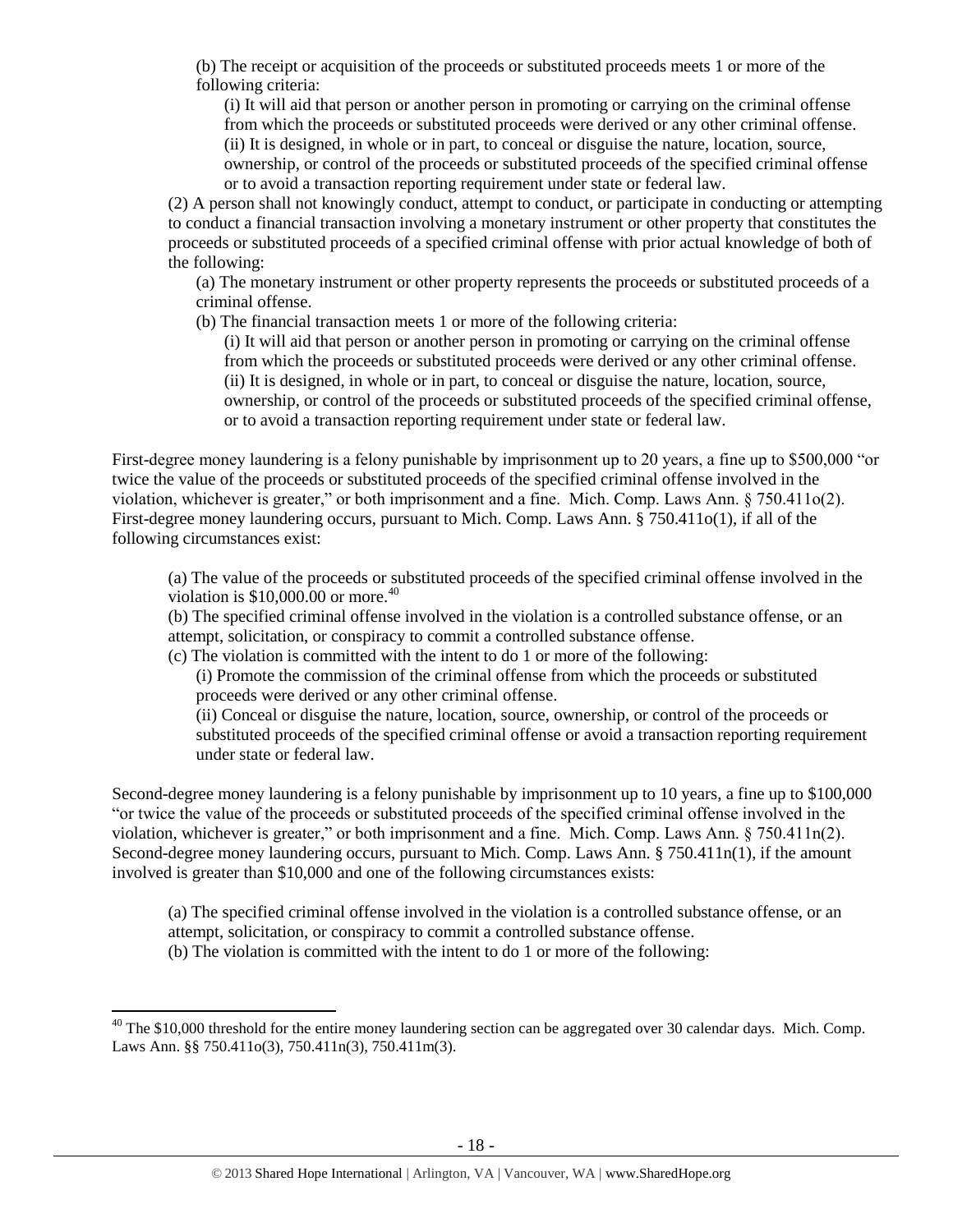(i) Promote the commission of the criminal offense from which the proceeds or substituted proceeds were derived or any other criminal offense.

(ii) Conceal or disguise the nature, location, source, ownership, or control of the proceeds or substituted proceeds of the specified criminal offense or avoid a transaction reporting requirement under state or federal law.

Third-degree money laundering is a felony punishable by imprisonment up to 5 years, a fine up to \$50,000 "or twice the value of the proceeds or substituted proceeds of the specified criminal offense involved in the violation, whichever is greater," or both imprisonment and a fine. Mich. Comp. Laws Ann. § 750.411m(2). Third-degree money laundering occurs, pursuant to Mich. Comp. Laws Ann. § 750.411m(1), if one of the following circumstances exists:

(a) The value of the proceeds or substituted proceeds of the specified criminal offense involved in the violation is \$10,000.00 or more.

(b) The specified criminal offense involved in the violation is a controlled substance offense, or an attempt, solicitation, or conspiracy to commit a controlled substance offense.

(c) The violation is committed with the intent to do 1 or more of the following:

(i) Promote the commission of the criminal offense from which the proceeds or substituted proceeds were derived or any other criminal offense.

(ii) Conceal or disguise the nature, location, source, ownership, or control of the proceeds or substituted proceeds of the specified criminal offense or avoid a transaction reporting requirement under state or federal law.

Fourth-degree money laundering is a misdemeanor punishable by imprisonment up to 2 years, a fine up to \$10,000 "or twice the value of the proceeds or substituted proceeds of the specified criminal offense involved in the violation, whichever is greater," or both imprisonment and a fine. Mich. Comp. Laws Ann. § 750.411l.

In comparison, if the victim is under the age of 14, a conviction under the Trafficking Victims Protection Act (TVPA) for child sex trafficking is punishable by 15 years to life imprisonment and a fine not to exceed \$250,000. 18 U.S.C. §§ 1591(b)(1), 3559(a)(1), 3571(b)(3). If the victim is between the ages of 14–17, a conviction is punishable by 10 years to life imprisonment and a fine not to exceed \$250,000. 18 U.S.C. §§ 1591(b)(2), 3559(a)(1), 3571(b)(3). A conviction is punishable by mandatory life imprisonment, however, if the trafficker has a prior conviction for a federal sex offense<sup>41</sup> against a minor.

*3.2 Creating and distributing child pornography carries penalties as high as similar federal offenses.*

Mich. Comp. Laws Ann. § 750.145c(2), (3) (Definitions; child sexually abusive activity or material; penalties) make the creation and distribution of child pornography illegal. $42$  A trafficker who is convicted of violating Mich. Comp. Laws Ann. § 750.145c(2) by creating child pornography may receive imprisonment up to 20 years, a fine up to \$100,000, or both, if the trafficker "knows, has reason to know, or should reasonably be expected to know that the child is a child or that the child sexually abusive material includes a child or that the depiction constituting the child sexually abusive material appears to include a child, or that person has not taken reasonable precautions to determine the age of the child." Mich. Comp. Laws Ann. § 750.145c(2). A trafficker convicted of violating Mich. Comp. Laws Ann. § 750.145c(3) for distributing child pornography is guilty of a felony punishable by imprisonment up to 7 years, a fine not to exceed \$50,000, or both. Mich. Comp. Laws Ann. § 750.145c(3).

 $\overline{\phantom{a}}$ 

<sup>41</sup> *See supra* note [23.](#page-9-0) 

<sup>&</sup>lt;sup>42</sup> *See supra* Section 1.2 for the substantive provisions of Mich. Comp. Laws Ann. § 750.145c(2), (3).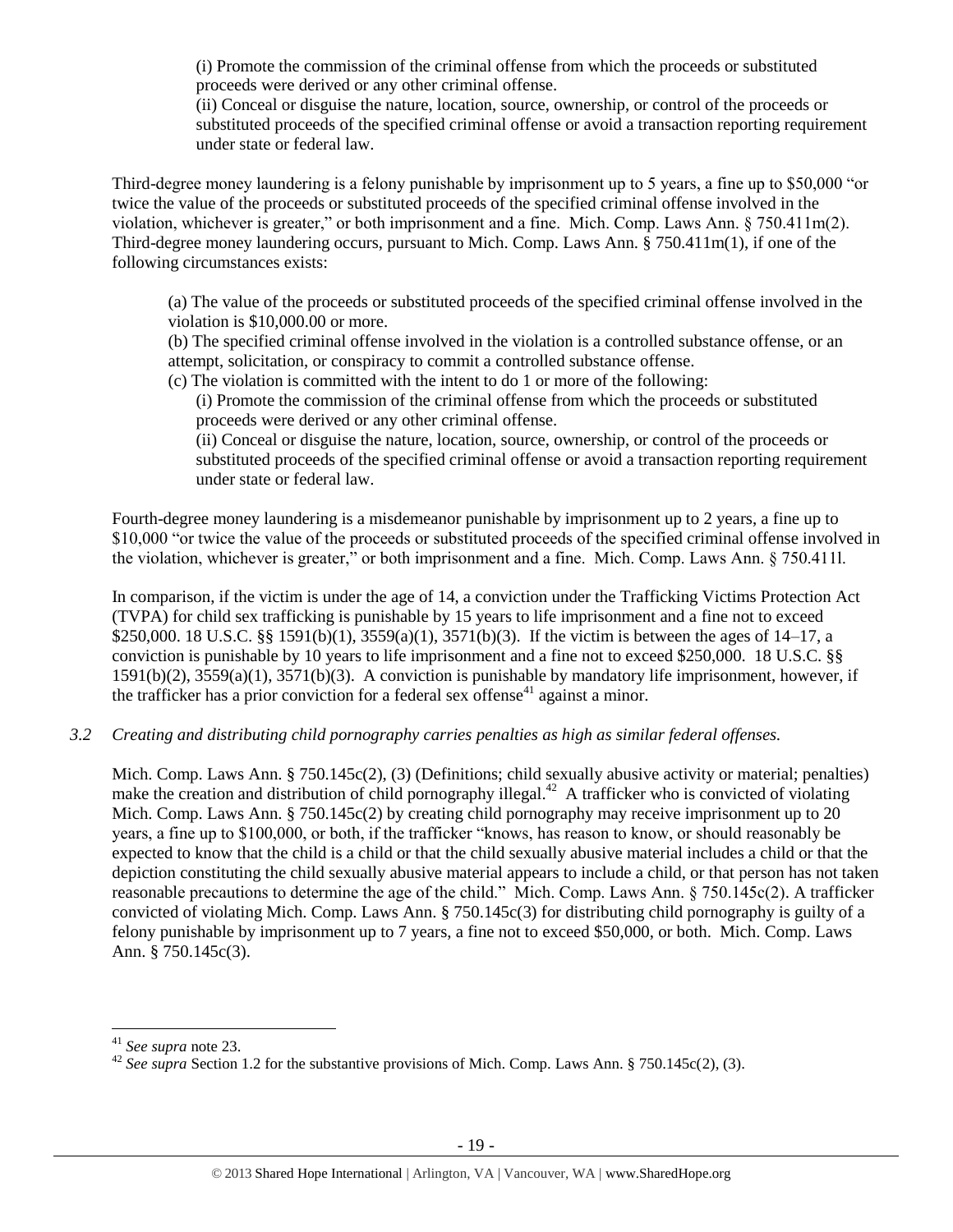In comparison, if the victim is under the age of 14, a conviction under the TVPA for child sex trafficking is punishable by 15 years to life imprisonment and a fine not to exceed \$250,000. 18 U.S.C. §§ 1591(b)(1),  $3559(a)(1)$ ,  $3571(b)(3)$ . If the victim is between the ages of  $14-17$ , a conviction is punishable by 10 years to life imprisonment and a fine not to exceed \$250,000. 18 U.S.C. §§ 1591(b)(2), 3559(a)(1), 3571(b)(3). A conviction is punishable by mandatory life imprisonment, however, if the trafficker has a prior conviction for a federal sex offense<sup>43</sup> against a minor. Additionally, a federal conviction for distribution of child pornography<sup>44</sup> is generally punishable by imprisonment for  $5-20$  years and a fine not to exceed \$250,000.<sup>45</sup> Subsequent convictions, however, are punishable by imprisonment up to 40 years and a fine not to exceed \$250,000.<sup>46</sup>

*3.3 Using the Internet to lure, entice, recruit or sell commercial sex acts with a minor is a separate crime or results in an enhanced penalty for traffickers.*

Michigan does not expressly criminalize the use of the Internet to lure, entice, recruit, or purchase commercial sex acts with a minor; however, the use of the Internet to communicate with a minor while intending to commit, or attempting to commit, a violation of specified sexual offense laws is illegal under Mich. Comp. Laws Ann. § 750.145d(1)(a) (Use of Internet or computer system; prohibited communication), which states,

A person shall not use the internet or a computer,<sup>47</sup> computer program,<sup>48</sup> computer network,<sup>49</sup> or computer system<sup>50</sup> to communicate with any person for the purpose of doing any of the following: (a) Committing, attempting to commit, conspiring to commit, or soliciting another person to commit conduct proscribed under section 145a [Accosting, enticing or soliciting child for immoral purpose], 145c [Definitions; child sexually abusive activity or material; penalties] . . . 520b [Criminal sexual conduct in the first degree; felony], 520c [Criminal sexual conduct in the second degree; felony], 520d [Criminal sexual conduct in the third degree; felony], [or] 520e [Criminal sexual conduct in the fourth degree; misdemeanor] . . . in which the victim or intended victim is a minor or is believed by that person to be a minor.

The penalty for violating Mich. Comp. Laws Ann. § 750.145d(1)(a) depends on the penalty applicable to the underlying offense, the purpose for which the defendant solicited the minor. Mich. Comp. Laws Ann.  $§ 750.145d(2).^{51}$ 

 $\overline{a}$ 

<sup>43</sup> *See supra* note [23.](#page-9-0) 

<sup>&</sup>lt;sup>44</sup> 18 U.S.C. §§ 2252(a)(1), (a)(2), (a)(3) (Certain activities relating to material involving the sexual exploitation of minors),  $2252A(a)(2)$ , (a)(3) (Certain activities relating to material constituting or containing child pornography), 1466A(a) (Obscene visual representations of the sexual abuse of children).

<sup>&</sup>lt;sup>45</sup> 18 U.S.C. §§ 2252(b) (stating that a conviction under subsection (a)(1), (a)(2), or (a)(3) is punishable by imprisonment for 5–20 years and a fine), 2252A(b)(1) (a conviction is punishable by imprisonment for 5–20 years and a fine), 1466A(a), (b) (stating that a conviction under subsection (a) is "subject to the penalties provided in section 2252A(b)(1)," imprisonment for 5–20 years and a fine, while a conviction under subsection (b) is "subject to the penalties provided in section 2252A(b)(2)," imprisonment up to 10 years, a fine, or both); *see also* 18 U.S.C. §§ 3559(a)(1) (classifying all of the above listed offenses as felonies),  $3571(b)(3)$  (providing a fine up to \$250,000 for any felony conviction).

<sup>&</sup>lt;sup>46</sup> 18 U.S.C. §§ 2252(b) (stating if a person has a prior conviction under subsection (a)(1), (a)(2), or (a)(3) or a list of other statutes, a conviction is punishable by a fine and imprisonment for 15–40 years), 2252A(b)(1) (stating if a person has a prior conviction under subsection (a)(2), (a)(3), or a list of other statutes, a conviction is punishable by a fine and imprisonment for 15–40 years), 1466A(a), (b) (stating that the penalty scheme for section 2252A(b) applies); *see also* 18 U.S.C. §§ 3559(a)(1) (classifying all of the above listed offenses as felonies), 3571(b)(3) (providing a fine up to \$250,000 for any felony conviction).

See supra note [26](#page-9-1) for the definition of "computer."

<sup>&</sup>lt;sup>48</sup> *See supra* note [27](#page-9-2) for the definition of "computer program."

<sup>49</sup> *See supra* note [28](#page-9-3) for the definition of "computer network."

<sup>&</sup>lt;sup>50</sup> See supra note [29](#page-9-4) for the definition of "computer system."

<sup>51</sup> *See supra* note [30](#page-10-0) for penalty scheme under Mich. Comp. Laws Ann. § 750.145d(2).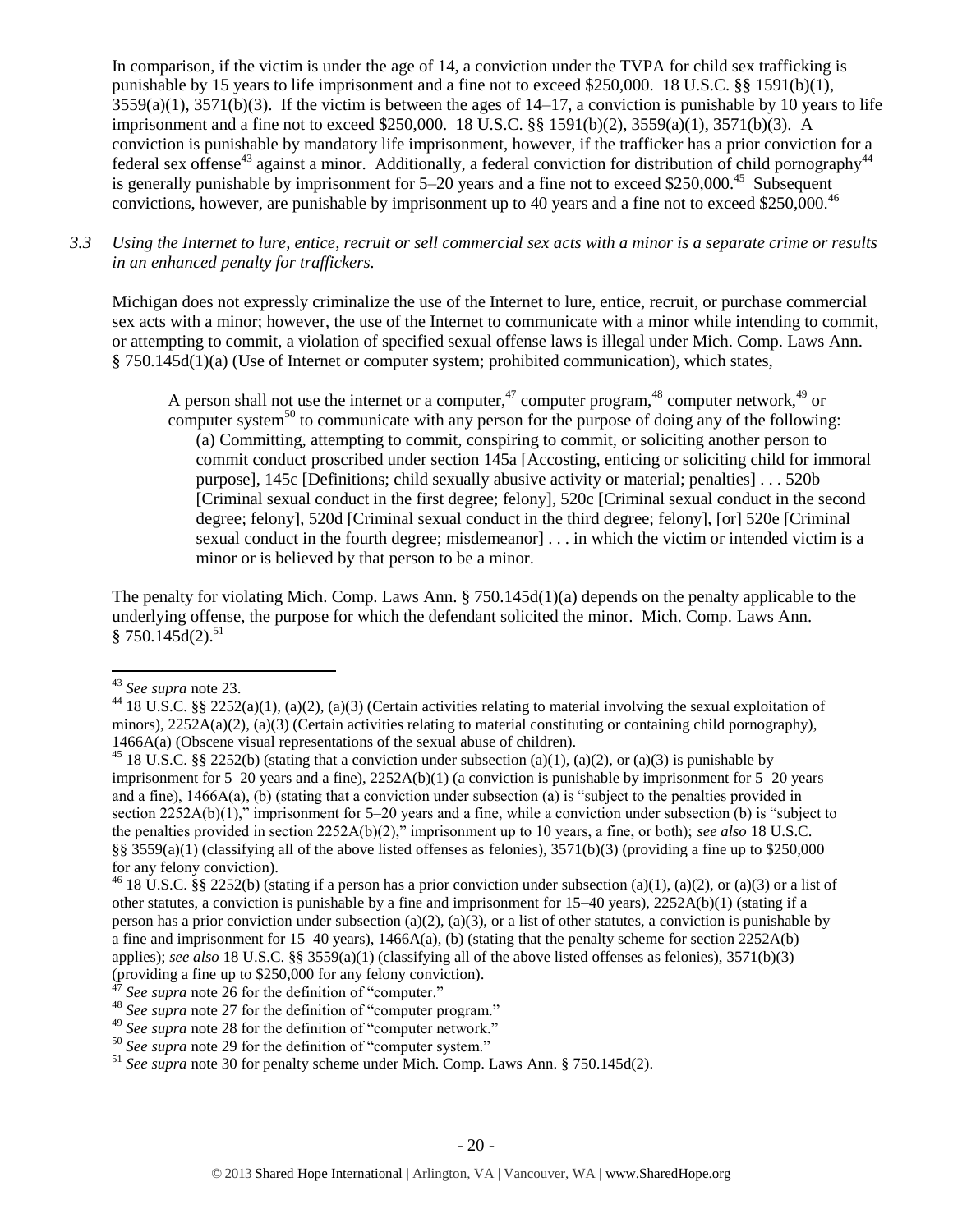3.3.1 Recommendation: Amend Mich. Comp. Laws Ann. § 750.145d (Use of internet or computer system; prohibited communication) to include Mich. Comp. Laws Ann. § 750.462g (Use of minor for child sexually abusive activity; prohibition) and § 750.462j (Providing or obtaining labor or services by force, fraud, or coercion as crime; penalty) to ensure availability of enhanced penalties when the Internet is used to commit trafficking offenses.

# *3.4 Financial penalties for traffickers, including asset forfeiture, are sufficiently high.*

Traffickers may receive fines in the following amounts: up to \$4,000 for a first violation of Mich. Comp. Laws Ann. § 750.145a (Accosting, enticing or soliciting child for immoral purpose), up to \$10,000 for a second violation under Mich. Comp. Laws Ann. § 750.145b (Accosting, enticing or soliciting child for immoral purpose; prior conviction; penalty), up to \$100,000 for violating subsection (2) and up to \$50,000 for violating subsection (3) of Mich. Comp. Laws Ann. § 750.145c (Definitions; child sexually abusive activity or material; penalties). Mich. Comp. Laws Ann. §§ 750.145a, 750.145b(1), 750.145c(2), 750.145c(3), 750.159j(1). Additionally, traffickers may receive fines up to \$5,000–\$20,000 for violations of Mich. Comp. Laws Ann. § 750.145d (Use of internet or computer system; prohibited communication), and up to \$20,000 for violations of Mich. Comp. Laws Ann. § 750.462j (Providing or obtaining labor or services by force, fraud, or coercion as crime; penalty). Mich. Comp. Laws Ann. §§ 750.145d(2)(a)–(f), 750.462 $i(1)(b)$ . However, traffickers convicted of Mich. Comp. Laws Ann. § 750.462g (Use of minor for child sexually abusive activity; prohibition) are not subject to a fine.

Mich. Comp. Laws Ann. § 780.766b (Conviction of offense described in MCL 750.462a to 750.462i; restitution) provides for mandatory restitution and states,

"When sentencing a defendant convicted of an offense described in chapter LXVIIA [Human trafficking] . . . the court shall order restitution for the full amount of loss suffered by the victim." Mich. Comp. Laws Ann. § 750.462j(5) (Providing or obtaining labor or services by force, fraud, or coercion as crime; penalty), enacted subsequent to Mich. Comp. Laws Ann. § 780.766b and § 750.462g (Use of minor for child sexually abusive activity; prohibition), specifically provides that "[t]he court shall order a person convicted of violating this section to pay restitution to the victim in the manner provided in section 16b of the William Van Regenmorter crime victim's rights act, 1985 PA 87, MCL 780.766b, and to reimburse any governmental entity for its expenses incurred as a result of the violation, in the manner provided in section 1f of chapter IX of the code of criminal procedure, 1927 PA 175, MCL 769.1f."

Traffickers convicted of other crimes are also subject to mandatory restitution orders pursuant to Mich. Comp. Laws Ann. § 780.766 ("Victim" defined; order of restitution generally; order of restitution as condition of probation or parole). Mich. Comp. Laws Ann. § 780.766(2) states,

Except as provided in subsection  $(8)$ ,<sup>52</sup> when sentencing a defendant convicted of a crime, the court shall order, in addition to or in lieu of any other penalty authorized by law or in addition to any other penalty required by law, that the defendant make full restitution to any victim of the defendant's course of conduct that gives rise to the conviction or to the victim's estate. . . .

Under Mich. Comp. Laws Ann. § 780.766(24),

l <sup>52</sup> *See supra* note [33.](#page-12-0)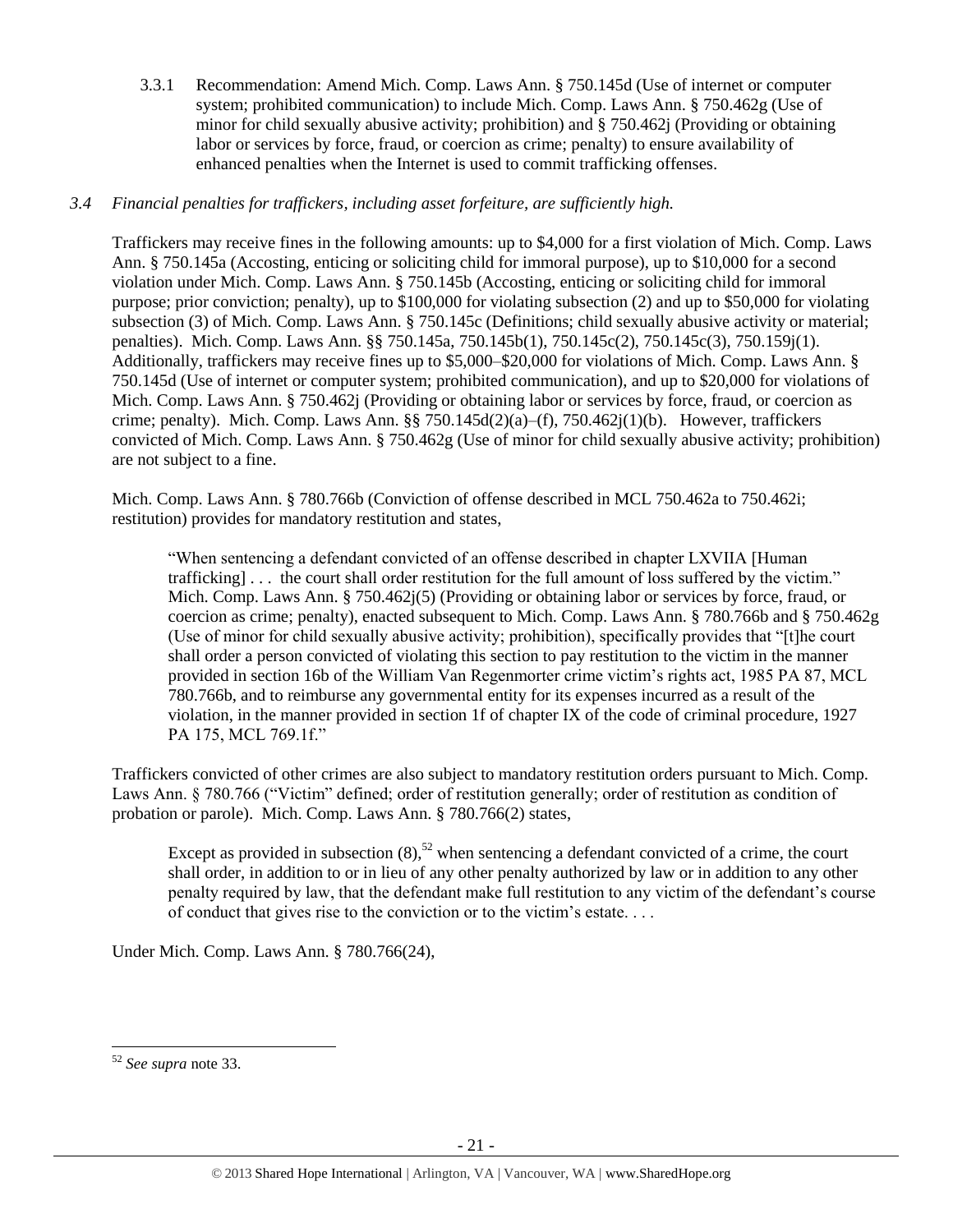If the victim is a minor, the order of restitution shall require the defendant to pay to a parent of the victim an amount that is determined to be reasonable for any of the following that are actually incurred or reasonably expected to be incurred by the parent as a result of the crime:

(a) Homemaking and child care expenses.

(b) Income loss not ordered to be paid under subsection (4)(h).

(c) Mileage.

- (d) Lodging or housing.
- (e) Meals.

l

(f) Any other cost incurred in exercising the rights of the victim or a parent under this act."

Additionally, traffickers may be subject to asset forfeiture under the nuisance law. Pursuant to Mich. Comp. Laws Ann. § 600.3801 (Nuisance; injunction; abatement; guilt),

[a]ny building, vehicle, boat, aircraft, or place used for the purpose of lewdness, assignation or prostitution or gambling, or used by, or kept for the use of prostitutes or other disorderly persons, . . . is declared a nuisance, and the furniture, fixtures, and contents of the building, vehicle, boat, aircraft, or place and all intoxicating liquors therein are also declared a nuisance, and all controlled substances and nuisances shall be enjoined and abated as provided in this act and as provided in the court rules. Any person or his or her servant, agent, or employee who owns, leases, conducts, or maintains any building, vehicle, or place used for any of the purposes or acts set forth in this section is guilty of a nuisance.

Mich. Comp. Laws Ann. § 600.3830(2) (Removal and sale of property; fees; closing of building; loss of property exemptions; liability of officers) states,

Any person found guilty of maintaining a nuisance under the provisions of this chapter shall forfeit the benefit of all property exemptions, so far as the satisfaction of the order or judgment of the court requires the same, and the taking and disposing of any property of the defendant or defendants by virtue of such order or judgment by any officer directed to execute the same is not a trespass, nor shall such officer be liable either civilly or criminally therefor, if a proper return of such order or judgment and accounting for such property is made to the court within 10 days after the order or judgment is executed.

While asset forfeiture is not expressly required of traffickers convicted under Mich. Comp. Laws Ann. § 750.462g or § 750.462j(1)(b), asset forfeiture may be available under Michigan's law related to criminal enterprises. Mich. Comp. Laws Ann. § 750.159j(4) (Violation as felony; penalties; imposition of costs; order to criminally forfeit property) states,

The court shall order a person convicted of a violation of section 159i [Prohibited conduct] to criminally forfeit to the state any real, personal, or intangible property in which he or she has an interest and that was used in the course of, intended for use in the course of, derived from, or realized through conduct in violation of section 159i, including any property constituting an interest in, means of control over, or influence over the enterprise involved in the violation and any property constituting proceeds derived from the violation. . . .

A conviction for money laundering under Mich. Comp. Laws Ann. § 750.411k can result in fines from up to \$10,000–\$500,000, "or twice the value of the proceeds or substituted proceeds of the specified criminal offense involved in the violation, whichever is greater," depending on the degree of the violation.<sup>53</sup> Mich. Comp. Laws Ann. §§ 750.411l, 750.411m(2), 750.411n(2), 750.411o(2).

<sup>53</sup> *See supra* Section 3.1 for discussion of the substantive provisions of the money laundering statutes.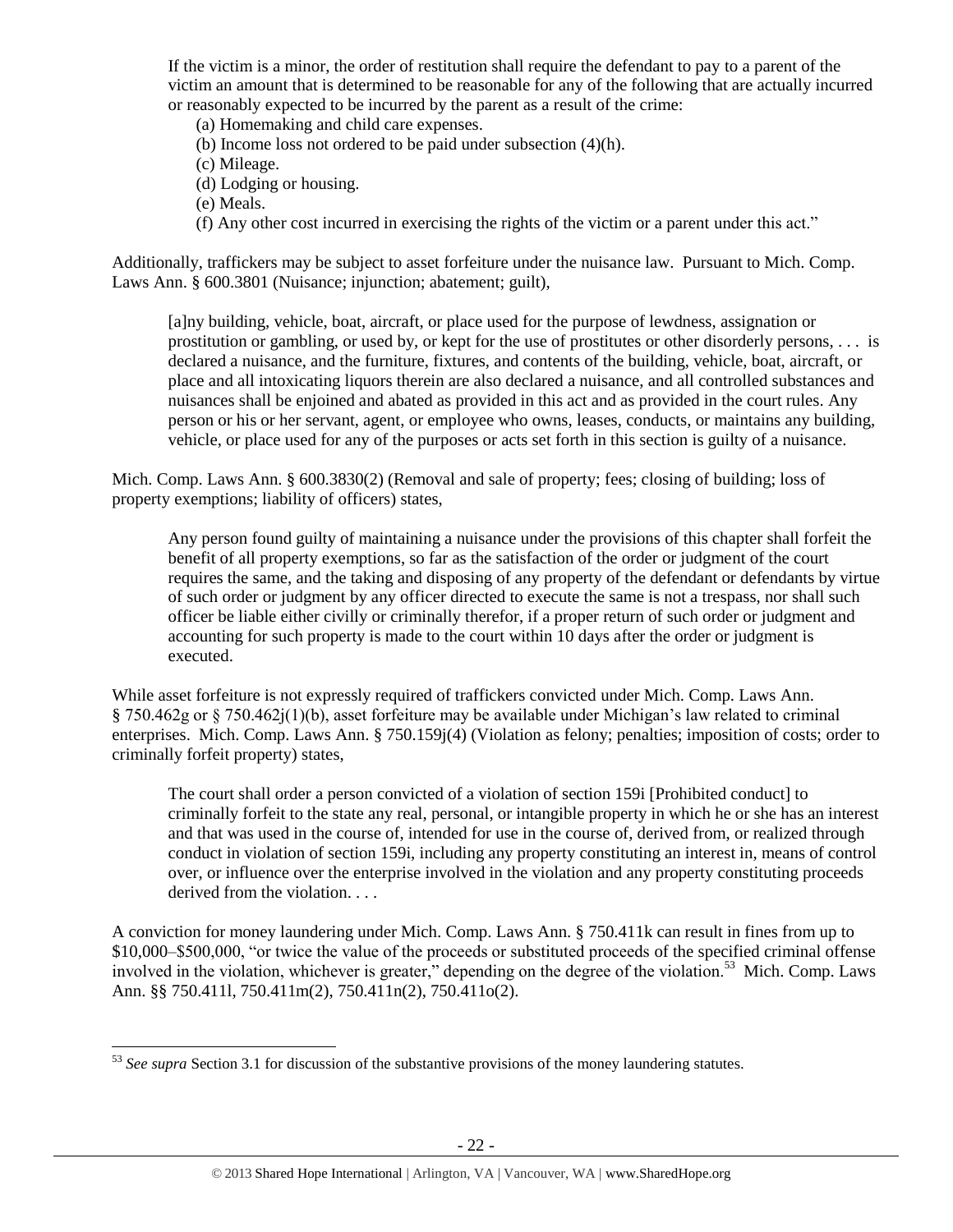- 3.4.1 Recommendation: Amend Mich. Comp. Laws Ann. § 600.3801 (Nuisance; injunction; abatement; guilt) to include property used in or derived from human trafficking and CSEC offenses as a nuisance subject to forfeiture
- *3.5 Convicted traffickers are required to register as sex offenders.*

A trafficker convicted under Mich. Comp. Laws Ann. § 750.462g (Use of minor for child sexually abusive activity; prohibition) or § 750.462j (Providing or obtaining labor or services by force, fraud, or coercion as crime; penalty), would not be required to register as a sex offender under Mich. Comp. Laws Ann. § 28.723 (Individuals required to be registered). Instead, Mich. Comp. Laws Ann. § 28.723 only requires registration when an offender is convicted of violating a "listed offense," which is defined as "a tier I, tier II, or tier III offense." Mich. Comp. Laws Ann. §§ 28.723(1)(a), 28.722(k). Neither Mich. Comp. Laws Ann. § 750.462g nor § 750.462j is included in the definitions of tier I, II, or III offenses. Mich. Comp. Laws Ann. § 28.722(r)–(w). However, traffickers convicted of violating Mich. Comp. Laws Ann. § 750.145a (Accosting, enticing or soliciting child for immoral purpose), § 750.145b (Accosting, enticing or soliciting child for immoral purpose; prior conviction; penalty), § 750.145c (Definitions; child sexually abusive activity or material; penalties), § 750.145d(1)(a) (Use of internet or computer system; prohibited communication) (except when the underlying violation is of Mich. Comp. Laws Ann. § 750.157c), and § 750.455 (Pandering; felony) are required to register as sex offenders. Mich. Comp. Laws Ann.  $\S 28.722(u)(i)–(iv), (viii)$ .

- 3.5.1 Recommendation: Amend Mich. Comp. Laws Ann.  $\S 28.722(r)$ –(w) to require traffickers convicted of violating Mich. Comp. Laws Ann. § 750.462g (Use of minor for child sexually abusive activity; prohibition) and § 750.462j (Providing or obtaining labor or services by force, fraud, or coercion as crime; penalty) to register as a sex offender under Mich. Comp. Laws Ann. § 28.723 (Individuals required to be registered) when the victim is a minor.
- *3.6 Laws relating to termination of parental rights for certain offenses include sex trafficking or commercial sexual exploitation of children (CSEC) offenses in order to remove the children of traffickers from their control and potential exploitation.*

Mich. Comp. Laws Ann. § 712A.19b(3) (Termination of parental rights to child) does not provide that a violation of Mich. Comp. Laws Ann. § 750.462g (Use of minor for child sexually abusive activity; prohibition), § 750.462j (Providing or obtaining labor or services by force, fraud, or coercion as crime; penalty), or any of Michigan's CSEC laws constitute grounds for the termination of parental rights. However, under Mich. Comp. Laws Ann. § 712A.19b(3) the court may terminate parental rights when a parent is convicted of other crimes, as well as in specified situations, including when a parent or nonparent adult subjects a child to sexual abuse. Specifically, Mich. Comp. Laws Ann. § 712A.19b(3) states,

The court may terminate a parent's parental rights to a child if the court finds, by clear and convincing evidence, 1 or more of the following:

. . . . (b) The child or a sibling of the child has suffered physical injury or physical or sexual abuse under 1 or more of the following circumstances:

(i) The parent's act caused the physical injury or physical or sexual abuse and the court finds that there is a reasonable likelihood that the child will suffer from injury or abuse in the foreseeable future if placed in the parent's home.

(ii) The parent who had the opportunity to prevent the physical injury or physical or sexual abuse failed to do so and the court finds that there is a reasonable likelihood that the child will suffer injury or abuse in the foreseeable future if placed in the parent's home.

(iii) A nonparent adult's act caused the physical injury or physical or sexual abuse and the court finds that there is a reasonable likelihood that the child will suffer from injury or abuse by the nonparent adult in the foreseeable future if placed in the parent's home.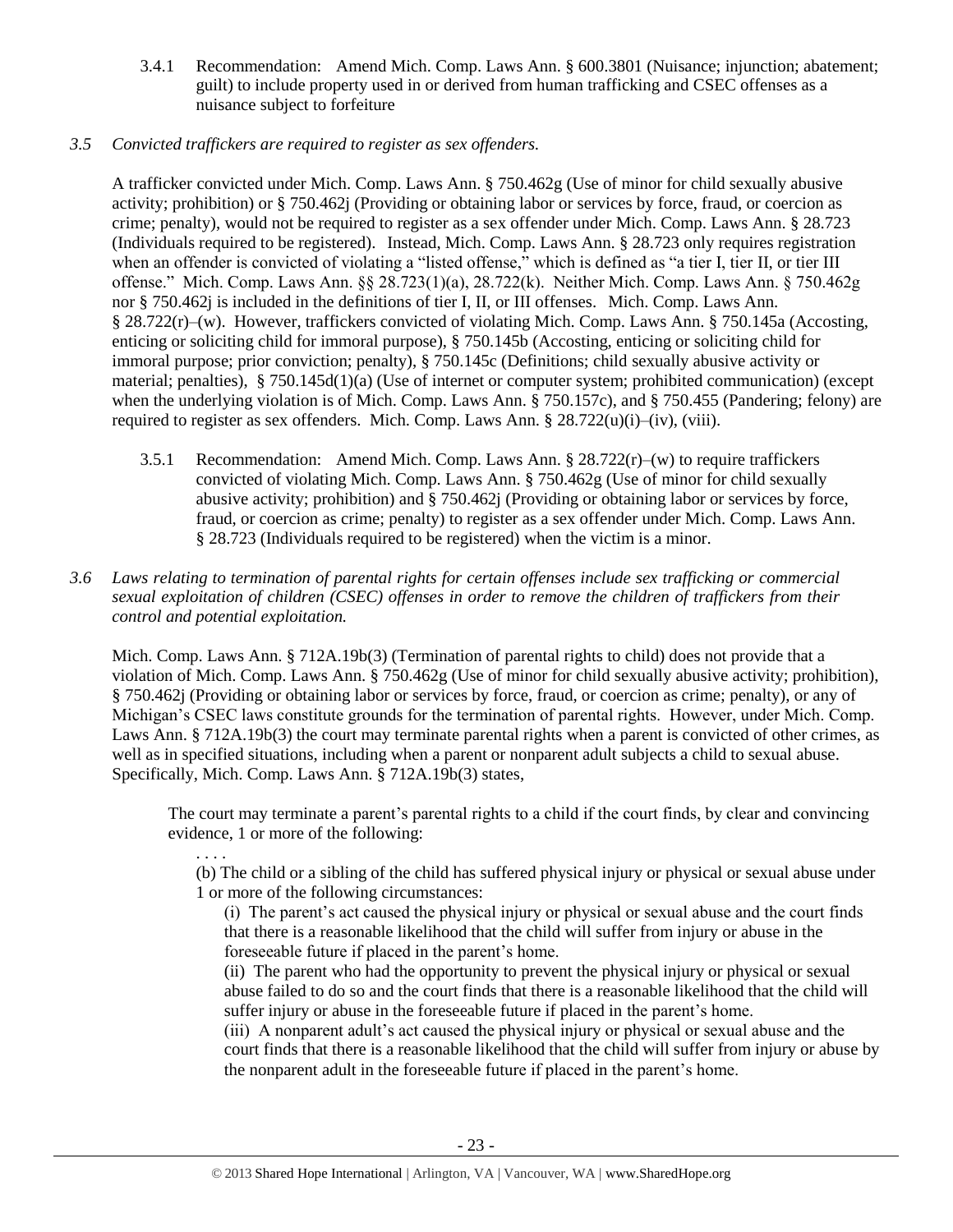. . . .

(j) There is a reasonable likelihood, based on the conduct or capacity of the child's parent, that the child will be harmed if he or she is returned to the home of the parent.

(k) The parent abused the child or a sibling of the child and the abuse included 1 or more of the following:

(ii) Criminal sexual conduct involving penetration, attempted penetration, or assault with intent to penetrate.

. . . . . . . .

. . . .

(n) The parent is convicted of 1 or more of the following, and the court determines that termination is in the child's best interests because continuing the parent-child relationship with the parent would be harmful to the child:

- . . . . (ii) A violation of a criminal statute that includes as an element the use of force or the threat of force and that subjects the parent to sentencing under section 10, 11, or 12 of chapter IX of the code of criminal procedure, 1927 PA 175, MCL 769.10 [Punishment for subsequent felony], 769.11 [Punishment for subsequent felony following conviction of 2 or more felonies], and 769.12 [Punishment for subsequent felony following conviction of 3 or more felonies]. (iii) A federal law or law of another state with provisions substantially similar to a crime or procedure listed or described in subparagraph (i) or (ii).
- 3.6.1 Recommendation: Amend Mich. Comp. Laws Ann. § 712A.19b(3)(n) (Termination of parental rights to child) to include Mich. Comp. Laws Ann. § 750.462g (Use of minor for child sexually abusive activity; prohibition), § 750.462j (Providing or obtaining labor or services by force, fraud, or coercion as crime; penalty), § 750.145a (Accosting, enticing or soliciting child for immoral purpose), § 750.145b (Accosting, enticing or soliciting child for immoral purpose; prior conviction; penalty), § 750.145c (Definitions; child sexually abusive activity or material; penalties) and § 750.145d (Use of internet or computer system; prohibited communication) as grounds for termination of parental rights.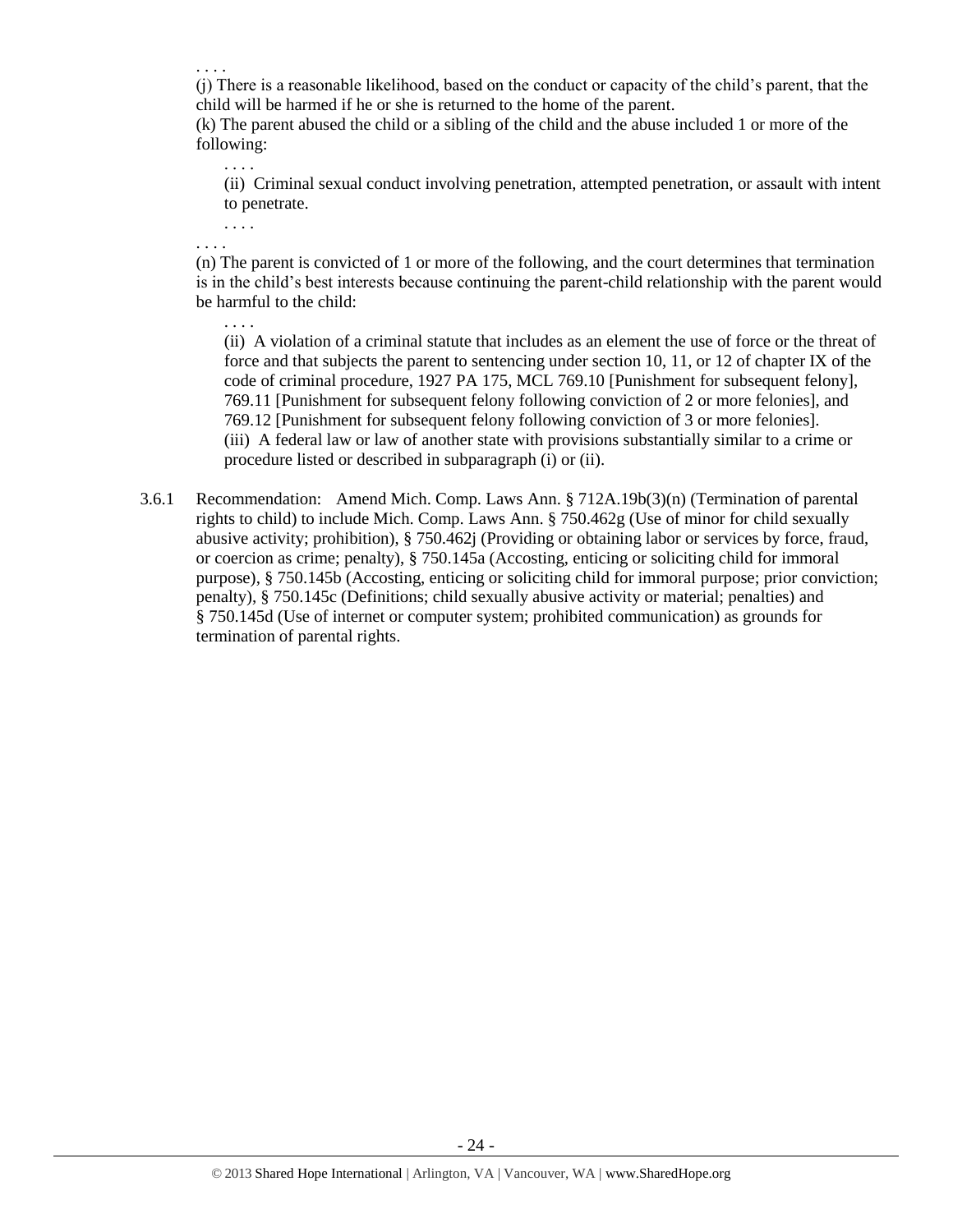#### **FRAMEWORK ISSUE 4: CRIMINAL PROVISIONS FOR FACILITATORS**

#### *Legal Components:*

- *4.1 The acts of assisting, enabling, or financially benefitting from child sex trafficking are included as criminal offenses in the state sex trafficking statute.*
- *4.2 Financial penalties, including asset forfeiture laws, are in place for those who benefit financially from or aid and assist in committing domestic minor sex trafficking.*

*\_\_\_\_\_\_\_\_\_\_\_\_\_\_\_\_\_\_\_\_\_\_\_\_\_\_\_\_\_\_\_\_\_\_\_\_\_\_\_\_\_\_\_\_\_\_\_\_\_\_\_\_\_\_\_\_\_\_\_\_\_\_\_\_\_\_\_\_\_\_\_\_\_\_\_\_\_\_\_\_\_\_\_\_\_\_\_\_\_\_\_\_\_\_*

- *4.3 Promoting and selling child sex tourism is illegal.*
- *4.4 Promoting and selling child pornography is illegal.*

## *Legal Analysis:*

 $\overline{\phantom{a}}$ 

*4.1 The acts of assisting, enabling, or financially benefitting from child sex trafficking are included as criminal offenses in the state sex trafficking statute.*

Mich. Comp. Laws Ann. § 750.462h(1) (Prohibited acts; violation as felony; penalty) states,

A person shall not knowingly do 1 or both of the following:

- (a) Recruit, entice, harbor, transport, provide, or obtain by any means, or attempt to recruit, entice, harbor, transport, provide, or obtain by any means, another person, intending or knowing that the person will be subjected to forced labor or services.
- (b) Benefit financially or receive anything of value from participation in a venture that has engaged in an act described in this chapter.

A conviction is punishable by imprisonment up to 10 years, enhanced to 15 years when injury results and to life in prison if death results.<sup>54</sup> Mich. Comp. Laws Ann. § 750.462h(2)–(4). Additionally, facilitators could fall under Mich. Comp. Laws Ann. § 750.462j(2) (Providing or obtaining labor or services by force, fraud, or coercion as crime; penalty), which includes those who "harbor [or] transport . . . a person for labor or services for the purpose of holding that person in involuntary servitude or debt bondage."<sup>55</sup> Where the violation of Mich. Comp. Laws Ann. § 750.462j(2) involves a minor victim or a commercial sex act, a facilitator will receive a sentence of imprisonment up to 20 years, a fine up to \$20,000, or both, unless the violation involves a death, in which case the facilitator may receive a sentence up to life imprisonment, a fine up to \$50,000, or both. Mich. Comp. Laws Ann. § 750.462j(2)(b), (c).

A facilitator could also be prosecuted under Michigan's money laundering statues and face punishments from imprisonment up to 2–20 imprisonment, fines from up to \$10,000–\$500,000, "or twice the value of the proceeds or substituted proceeds of the specified criminal offense involved in the violation, whichever is greater," or imprisonment and a fine, depending on the degree of the violation.<sup>56</sup> Mich. Comp. Laws Ann. §§ 750.4111, 750.411m(2), 750.411n(2), 750.411o(2).

*4.2 Financial penalties, including asset forfeiture laws, are in place for those who benefit financially from or aid and assist in committing domestic minor sex trafficking.*

Facilitators face a maximum fine of \$50,000 for the promotion and distribution of child pornography under Mich. Comp. Laws Ann. § 750.145c(3) (Definitions; child sexually abusive activity or material; penalties). No

<sup>54</sup> *See infra* Appendix A for further discussion of sentencing guidelines.

<sup>&</sup>lt;sup>55</sup> See supra Section 1.1 for the substantive provisions of Mich. Comp. Laws Ann. § 750.462j(2).

<sup>56</sup> *See supra* Section 3.1 for the substantive provisions of the Michigan money laundering statutes.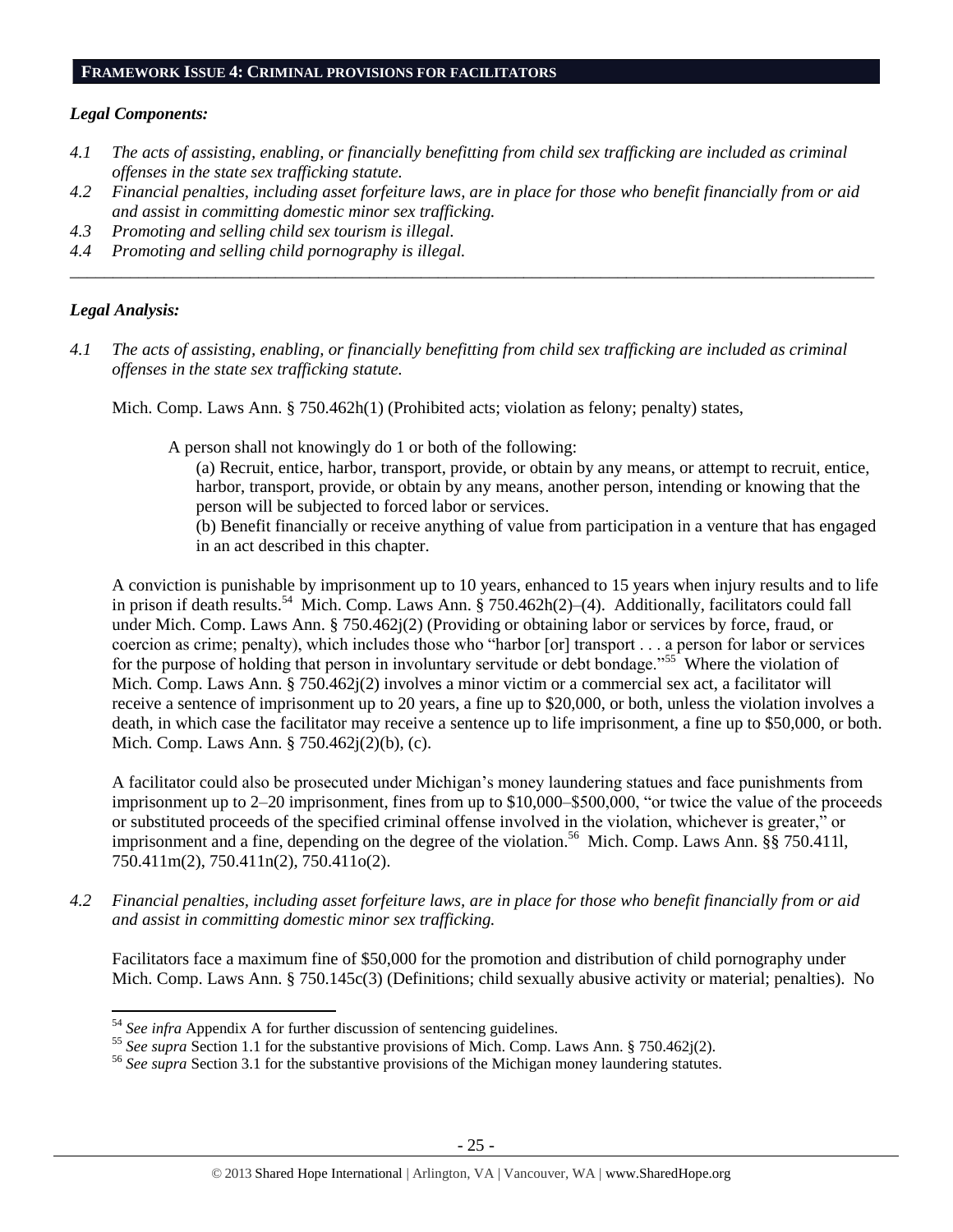fines are provided for facilitators convicted under Mich. Comp. Laws Ann. § 750.462h(1)(b) (Prohibited acts; violation as felony; penalty).

Mich. Comp. Laws Ann. § 780.766b (Conviction of offense described in MCL 750.462a to 750.462i; restitution) provides for mandatory restitution and states, "When sentencing a defendant convicted of an offense described in chapter LXVIIA [Human trafficking] . . . the court shall order restitution for the full amount of loss suffered by the victim."<sup>57</sup> Mich. Comp. Laws Ann. § 750.462 $j(5)$  (Providing or obtaining labor or services by force, fraud, or coercion as crime; penalty), which was enacted later, also provides that restitution is available under Mich. Comp. Laws Ann. § 780.766b for victims of facilitators convicted under Mich. Comp. Laws Ann. § 750.462j(2).

Facilitators convicted of other crimes shall be required to make restitution pursuant to Mich. Comp. Laws Ann. § 780.766(2) ("Victim" defined; order of restitution generally; order of restitution as condition of probation or parole).<sup>58</sup>

Additionally, facilitators may be subject to asset forfeiture under the nuisance law. Pursuant to Mich. Comp. Laws Ann. § 600.3801 (Nuisance; injunction; abatement; guilt),

[a]ny building, vehicle, boat, aircraft, or place used for the purpose of lewdness, assignation or prostitution or gambling, or used by, or kept for the use of prostitutes or other disorderly persons, . . . is declared a nuisance, and the furniture, fixtures, and contents of the building, vehicle, boat, aircraft, or place and all intoxicating liquors therein are also declared a nuisance, and all controlled substances and nuisances shall be enjoined and abated as provided in this act and as provided in the court rules. Any person or his or her servant, agent, or employee who owns, leases, conducts, or maintains any building, vehicle, or place used for any of the purposes or acts set forth in this section is guilty of a nuisance.

Mich. Comp. Laws Ann. § 600.3830(2) (Removal and sale of property; fees; closing of building; loss of property exemptions; liability of officers) states,

Any person found guilty of maintaining a nuisance under the provisions of this chapter shall forfeit the benefit of all property exemptions, so far as the satisfaction of the order or judgment of the court requires the same, and the taking and disposing of any property of the defendant or defendants by virtue of such order or judgment by any officer directed to execute the same is not a trespass, nor shall such officer be liable either civilly or criminally therefor, if a proper return of such order or judgment and accounting for such property is made to the court within 10 days after the order or judgment is executed.

## *4.3 Promoting and selling child sex tourism is illegal.*

 $\overline{\phantom{a}}$ 

Michigan has no laws preventing the promotion or sale of child sex tourism.

4.3.1 Recommendation: Enact a law prohibiting the selling or offering to sell travel services that include or facilitate travel for the purpose of engaging in commercial sexual exploitation of a minor or prostitution of a minor, if occurring in Michigan.

<sup>57</sup> *See infra* Section 5.10 for the substantive provisions of Mich. Comp. Laws Ann. § 780.766b.

<sup>58</sup> *See infra* Section 5.10 for a full discussion of restitution calculation.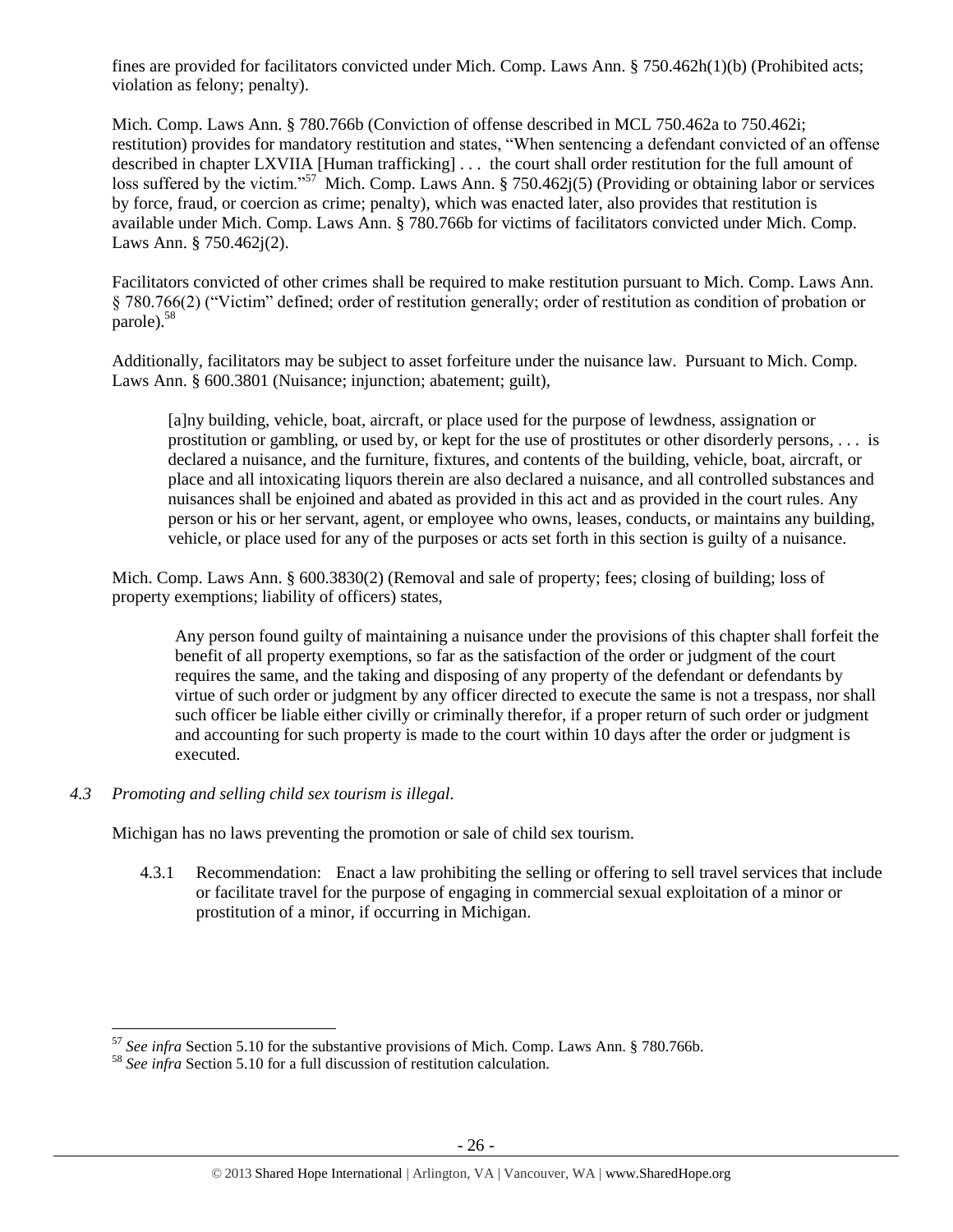## *4.4 Promoting and selling child pornography is illegal.*

Mich. Comp. Laws Ann. § 750.145c(3) (Definitions; child sexually abusive activity or material; penalties) makes the distribution and promotion of child pornography a felony.<sup>59</sup> A violation of Mich. Comp. Laws Ann. § 750.145c(3) is punishable by imprisonment up to 7 years, a fine up to \$50,000, or both, where the facilitator "knows, has reason to know, or should reasonably be expected to know that the child is a child or that the child sexually abusive material includes a child or that the depiction constituting the child sexually abusive material appears to include a child, or that person has not taken reasonable precautions to determine the age of the child."

l <sup>59</sup> *See supra* Section 1.2 for the substantive provisions of Mich. Comp. Laws Ann. § 750.145c(3).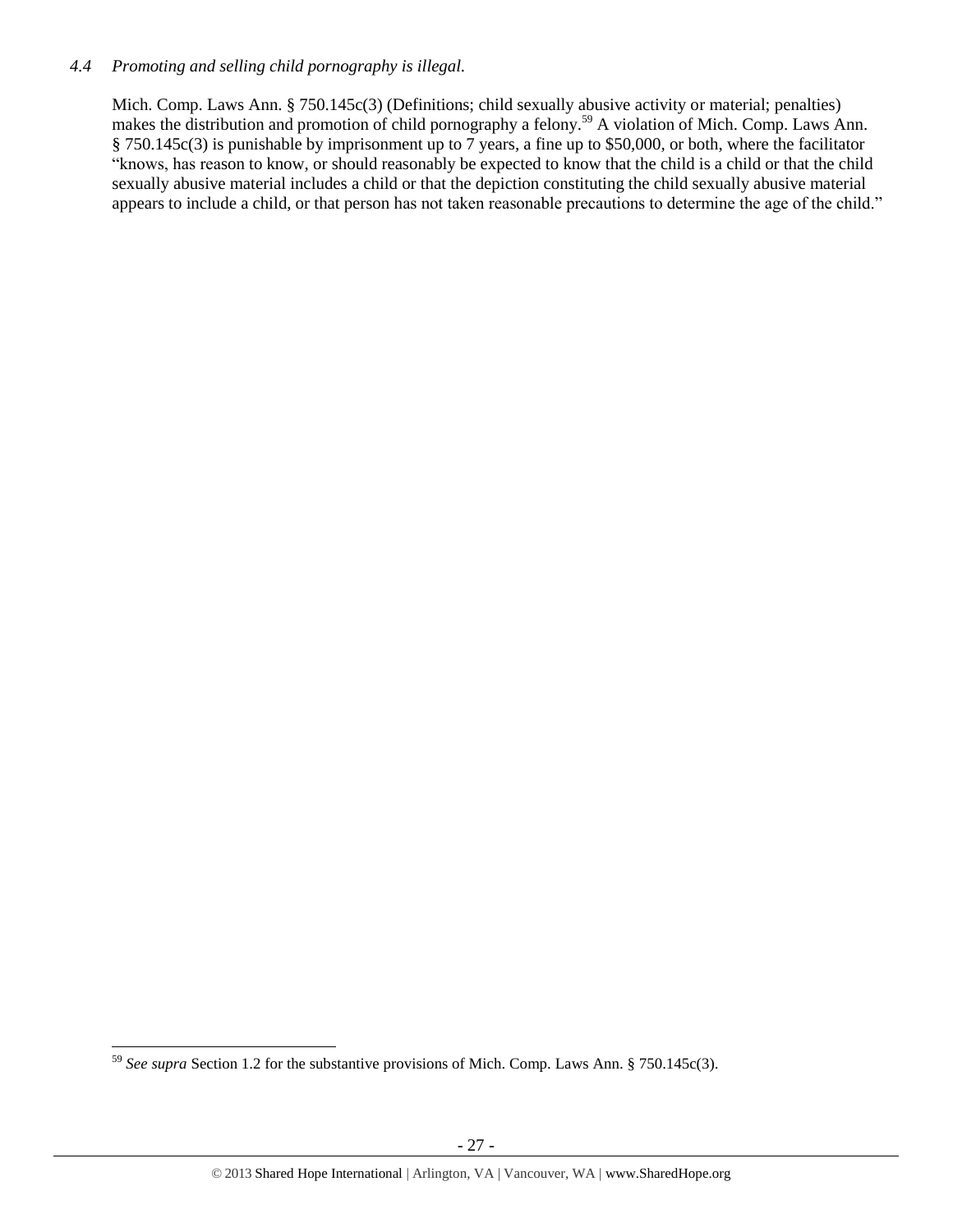#### **FRAMEWORK ISSUE 5: PROTECTIVE PROVISIONS FOR THE CHILD VICTIMS**

## *Legal Components:*

- *5.1 Statutorily-mandated victim services define "victim" to specifically include victims of domestic minor sex trafficking or commercial sexual exploitation of children (CSEC) to ensure prompt identification and access to victims' rights and services.*
- *5.2 The state sex trafficking statute expressly prohibits a defendant from raising consent of the minor to the commercial sex acts as a defense.*
- *5.3 Prostitution laws apply only to adults, making minors under 18 specifically immune from this offense.*
- *5.4 Child victims of sex trafficking or commercial sexual exploitation are provided with a child protection response, including specialized shelter and services, and are not detained in juvenile detention facilities.*
- *5.5 Commercial sexual exploitation is identified as a type of abuse and neglect within child protection statutes.*
- *5.6 The definition of "caregiver" (or similar term) in the child welfare statutes is broad enough to include a trafficker who has custody or control of a child in order to bring a trafficked child into protection of child protective services.*
- *5.7 Crime victims' compensation is specifically available to a child victim of sex trafficking or commercial sexual exploitation of children (CSEC) without regard to ineligibility factors.*
- *5.8 Victim-friendly procedures and protections are provided in the trial process for minors under 18.*
- *5.9 Expungement or sealing of juvenile delinquency records resulting from arrests or adjudications for prostitution-related offenses committed as a result of, or in the course of, the commercial sexual exploitation of a minor is available within a reasonable time after turning 18.*
- *5.10 Victim restitution and civil remedies for victims of domestic minor sex trafficking or commercial sexual exploitation of children (CSEC) are authorized by law.*
- *5.11 Statutes of limitations for civil and criminal actions for child sex trafficking or commercial sexual exploitation of children (CSEC) offenses are eliminated or lengthened sufficiently to allow prosecutors and victims a realistic opportunity to pursue criminal action and legal remedies.*

*\_\_\_\_\_\_\_\_\_\_\_\_\_\_\_\_\_\_\_\_\_\_\_\_\_\_\_\_\_\_\_\_\_\_\_\_\_\_\_\_\_\_\_\_\_\_\_\_\_\_\_\_\_\_\_\_\_\_\_\_\_\_\_\_\_\_\_\_\_\_\_\_\_\_\_\_\_\_\_\_\_\_\_\_\_\_\_\_\_\_\_\_\_*

# *Legal Analysis:*

 $\overline{a}$ 

*5.1 Statutorily-mandated victim services define "victim" to specifically include victims of domestic minor sex trafficking or commercial sexual exploitation of children (CSEC) to ensure prompt identification and access to victims' rights and services.*

Under the William Van Regenmorter Crime Victim's Rights Act,<sup>60</sup> "victim" is defined in part as "[a]n individual who suffers direct or threatened physical, financial, or emotional harm as a result of the commission of a crime."<sup>61</sup> Mich. Comp. Laws Ann. §  $\frac{780.752(1)(m)(i)}{i}$ . Similarly, for purposes of receiving restitution under Mich. Comp. Laws Ann. § 780.766(1) ("Victim" defined; order of restitution generally; order of restitution as condition of probation or parole), a "victim" is defined in part as "an individual who suffers direct or threatened physical, financial, or emotional harm as a result of the commission of a crime."

In Chapter 18 (Department of management and budget), sections 351 (Definitions)–368 (Crimes to which act applicable), which govern eligibility requirements for crime victim compensation, Mich. Comp. Laws Ann. § 18.351(1) (Definitions) defines "victim" as "a person who suffers a personal physical injury as a direct result

<sup>60</sup> Mich. Comp. Laws Ann. §§ 780.751–.834.

 $61$  Mich. Comp. Laws Ann. § 780.752(1)(b) defines "crime" as "a violation of a penal law of this state for which the offender, upon conviction, may be punished by imprisonment for more than 1 year or an offense expressly designated by law as a felony."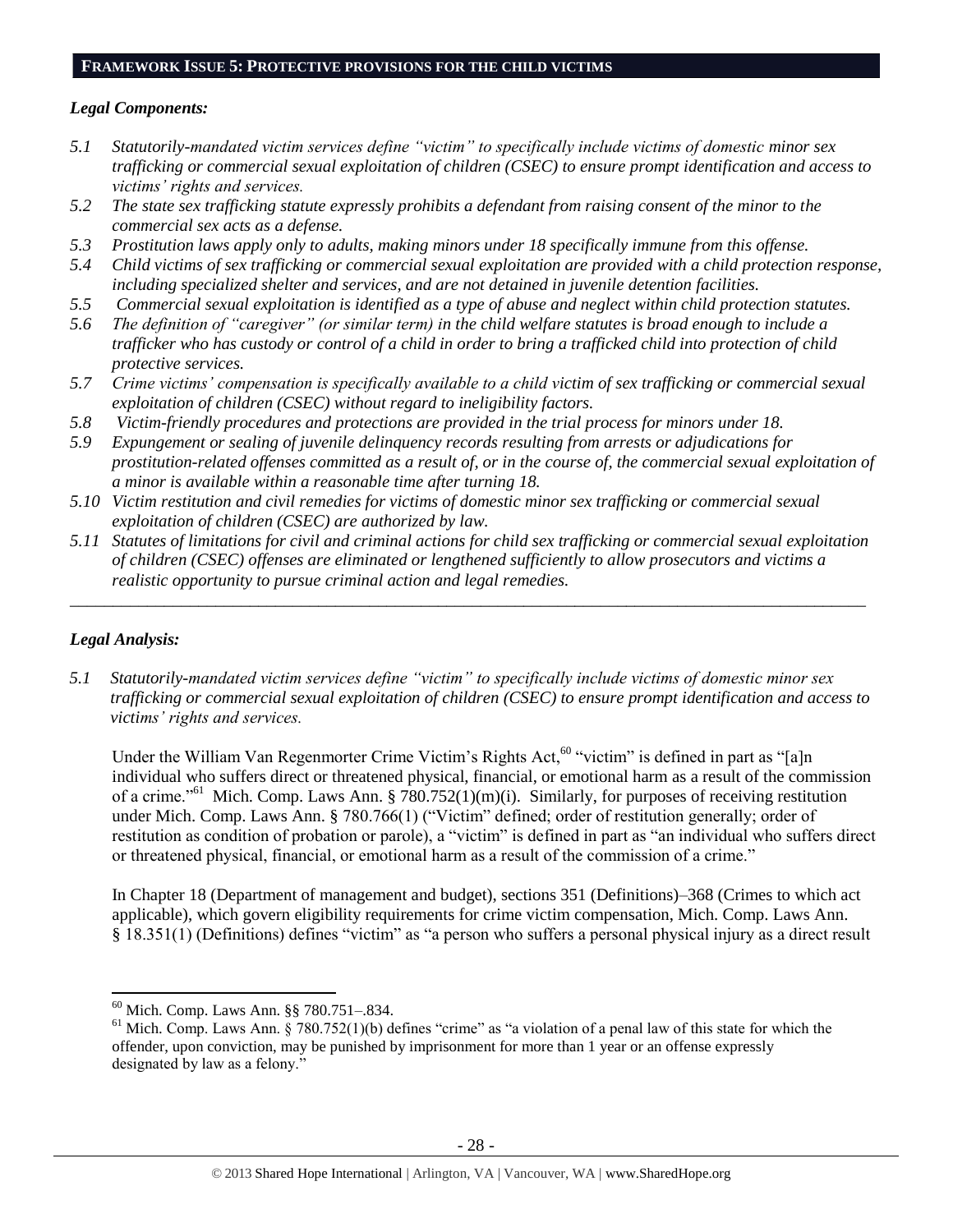of a crime,"<sup>62</sup> and "personal physical injury" as "actual bodily harm and includes pregnancy." Mich. Comp. Laws Ann. § 18.351(1)(f), (i).

- 5.1.1 Recommendation: Amend Michigan's Child Protection Laws under Mich. Comp. Laws Ann. § 722 to establish a definition of "victim" which specifically includes victims of Mich. Comp. Laws Ann. §§ 750.462a (Definitions)–750.462j (Providing or obtaining labor or services by force, fraud, or coercion as crime; penalty), Mich. Comp. Laws Ann. § 750.13 (Enticing away female under sixteen; felony, penalty), and Mich. Comp. Laws Ann. § 750.145c(2) (Definitions; child sexually abusive activity or material; penalties).
- *5.2 The state sex trafficking statute expressly prohibits a defendant from raising consent of the minor to the commercial sex acts as a defense.*

Mich. Comp. Laws Ann. § 750.462g (Use of minor for child sexually abusive activity; prohibition), § 750.13 (Enticing away female under sixteen; felony, penalty) and § 750.145c(2)–(4) (Definitions; child sexually abusive activity or material; penalties; possession of child sexually abusive material) do not expressly bar a defense based on consent of the minor.

- 5.2.1 Recommendation: Amend 750.462g (Use of minor for child sexually abusive activity; prohibition), § 750.13 (Enticing away female under sixteen; felony, penalty) and § 750.145c(2)–(4) (Definitions; child sexually abusive activity or material; penalties; possession of child sexually abusive material) to expressly bar a defense based on consent in CSEC and minor sex trafficking cases.
- *5.3 Prostitution laws apply only to adults, making minors under 18 specifically immune from this offense.*

Michigan's prostitution laws make some, but not all, minors immune from prosecution. Mich. Comp. Laws Ann. § 750.448 (Soliciting, accosting, or inviting to commit prostitution or immoral act) makes it a crime for "[a] person 16 years of age or older who accosts, solicits, or invites another person in a public place or in or from a building or vehicle, by word, gesture, or any other means, to commit prostitution or to do any other lewd or immoral act." This leaves minors who are 16–17 subject to arrest and conviction for prostitution. Mich. Comp. Laws Ann. §§ 750.448, 750.451.

5.3.1 Recommendation: Amend Mich. Comp. Laws Ann. § 750.448 (Soliciting, accosting, or inviting to commit prostitution or immoral act; crime) to make all minors under 18 immune from prosecution under this provision.

an act that is 1 of the following:

 $\overline{a}$  $62$  Mich. Comp. Laws Ann. § 18.351(c) defines "crime" as

<sup>(</sup>i) A crime under the laws of this state or the United States that causes an injury within this state. (ii) An act committed in another state that if committed in this state would constitute a crime under the laws of this state or the United States, that causes an injury within this state or that causes an injury to a resident of this state within a state that does not have a victim compensation program eligible for funding from the victims of crime act of 1984, chapter XIV of title II of the comprehensive crime control act of 1984, Public Law 98-473, 98 Stat. 2170. . . . .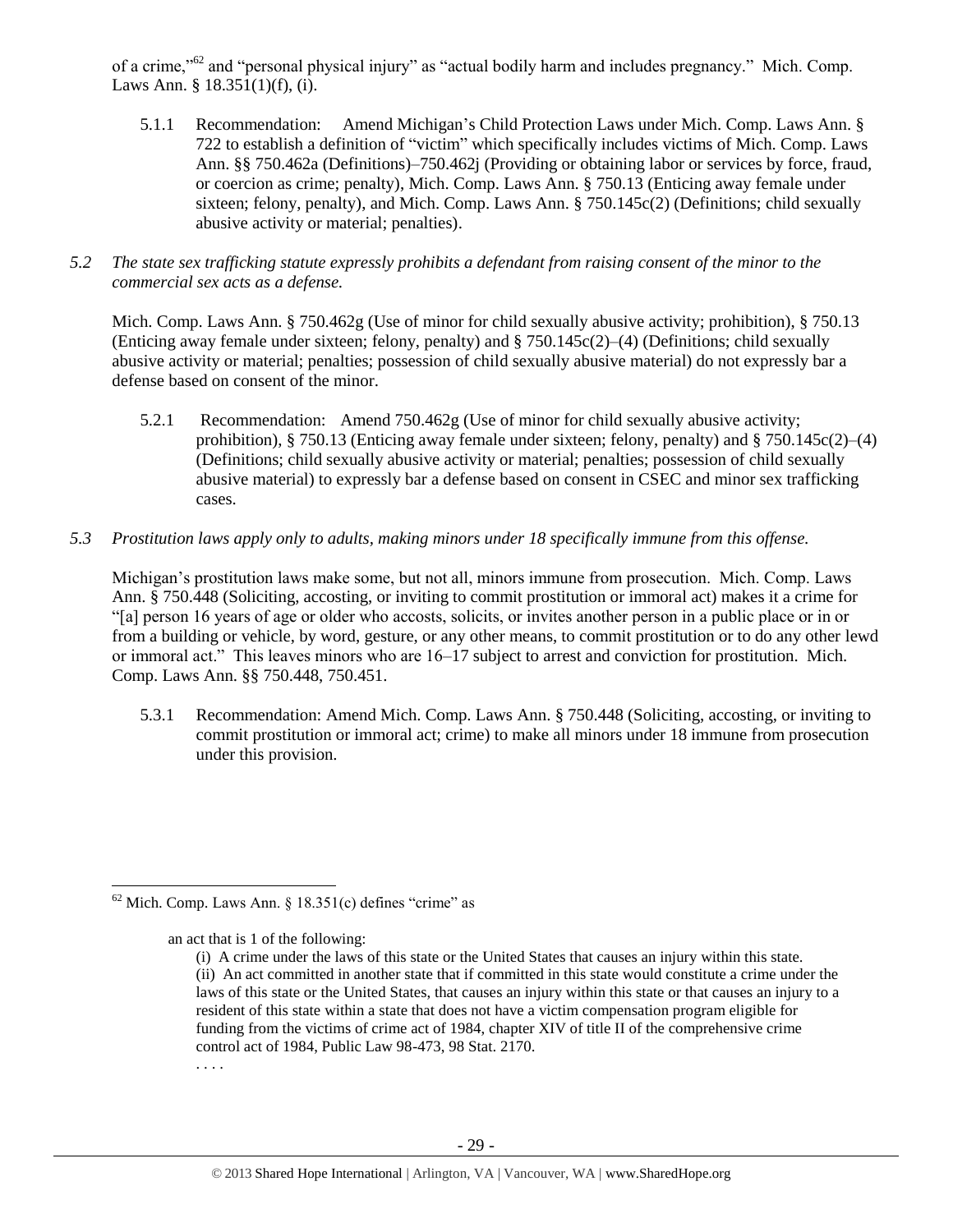*5.4 Child victims of sex trafficking or commercial sexual exploitation are provided with a child protection response, including specialized shelter and services, and are not detained in juvenile detention facilities.*

# **Child Identified as Abused/Neglected**

I. Initial Custody

 $\overline{\phantom{a}}$ 

a. Authority for initial custody

Under the Child Protection Laws, Mich. Comp. Laws Ann. §§ 722.621–722.638, a minor trafficking victim may enter child protective services and, where necessary, be taken into protective custody. This may happen through a report of abuse under Mich. Comp. Laws Ann. § 722.623(1)(a) (Individual required to report child abuse or neglect; written report), which requires specified medical and psychosocial professionals, social service providers, school personnel, law enforcement, clergy, or child care providers, among others, with "reasonable cause to suspect child abuse or neglect" to immediately report "the suspected child abuse or neglect to the department."<sup>63</sup> In addition, Mich. Comp. Laws Ann. § 722.624 (Persons permitted to report child abuse or neglect) states, "[A]ny person, including a child, who has reasonable cause to suspect child abuse or neglect may report the matter to the department or a law enforcement agency." Mich. Comp. Laws Ann. § 722.623(6) further states in part,

If an allegation, written report, or subsequent investigation of suspected child abuse or child neglect indicates a violation of sections 136b [Definitions; child abuse] and 145c [Definitions; child sexually abusive activity or material; penalties], sections 520b to 520g [Criminal sexual conduct] of the Michigan penal code . . . or if the allegation, written report, or subsequent investigation indicates that the suspected child abuse or child neglect was committed by an individual who is not a person responsible for the child's health or welfare, . . . the department shall transmit a copy of the allegation or written report and the results of any investigation to a law enforcement agency in the county in which the incident occurred. . . .

Within 24 hours of receiving a report of suspected abuse, the department shall, depending on the circumstances, commence an investigation or "refer the report to the prosecuting attorney and the local law enforcement agency." Mich. Comp. Laws Ann. § 722.628(1).<sup>64</sup> If "[t]he child is the victim of suspected sexual abuse or sexual exploitation," law enforcement must commence an investigation of the suspected abuse or neglect within 24 hours. Mich. Comp. Laws Ann. § 722.628(1), (3)(b). "In the course of its investigation, the department shall determine if the child is abused or neglected." Mich. Comp. Laws Ann. § 722.628(2).

"After completing a field investigation and based on its results, the department shall determine in which single category, prescribed by section 8d, to classify the allegation of child abuse or neglect." Mich. Comp. Laws Ann. § 722.628(12). If as a result of the field investigation, "[t]he department determines that there is evidence of child abuse or neglect," and that a violation of, among other crimes, Mich. Comp. Laws Ann. § 750.145c (Definitions; child sexually abusive activity or material; penalties), occurs, the department must classify the abuse as Category 1. Mich. Comp. Laws Ann. §§ 722.628d(1)(e), 722.628a(1)(f). When abuse is classified as Category 1, Mich. Comp. Laws Ann. § 722.628d(2) states,

 $^{63}$  The "department" is defined in Mich. Comp. Laws.  $\S$  722.622(o) (Definitions) as "the family independence agency."

<sup>64</sup> Similarly, where a law enforcement agency suspects abuse, Mich. Comp. Laws Ann. § 722.628(1) (Referring report or commencing investigation; informing parent or legal guardian of investigation) requires the law enforcement entity to "refer the report to the department . . . or shall commence an investigation of the child suspected of being abused or neglected." Mich. Comp. Laws. Ann. § 722.628(1).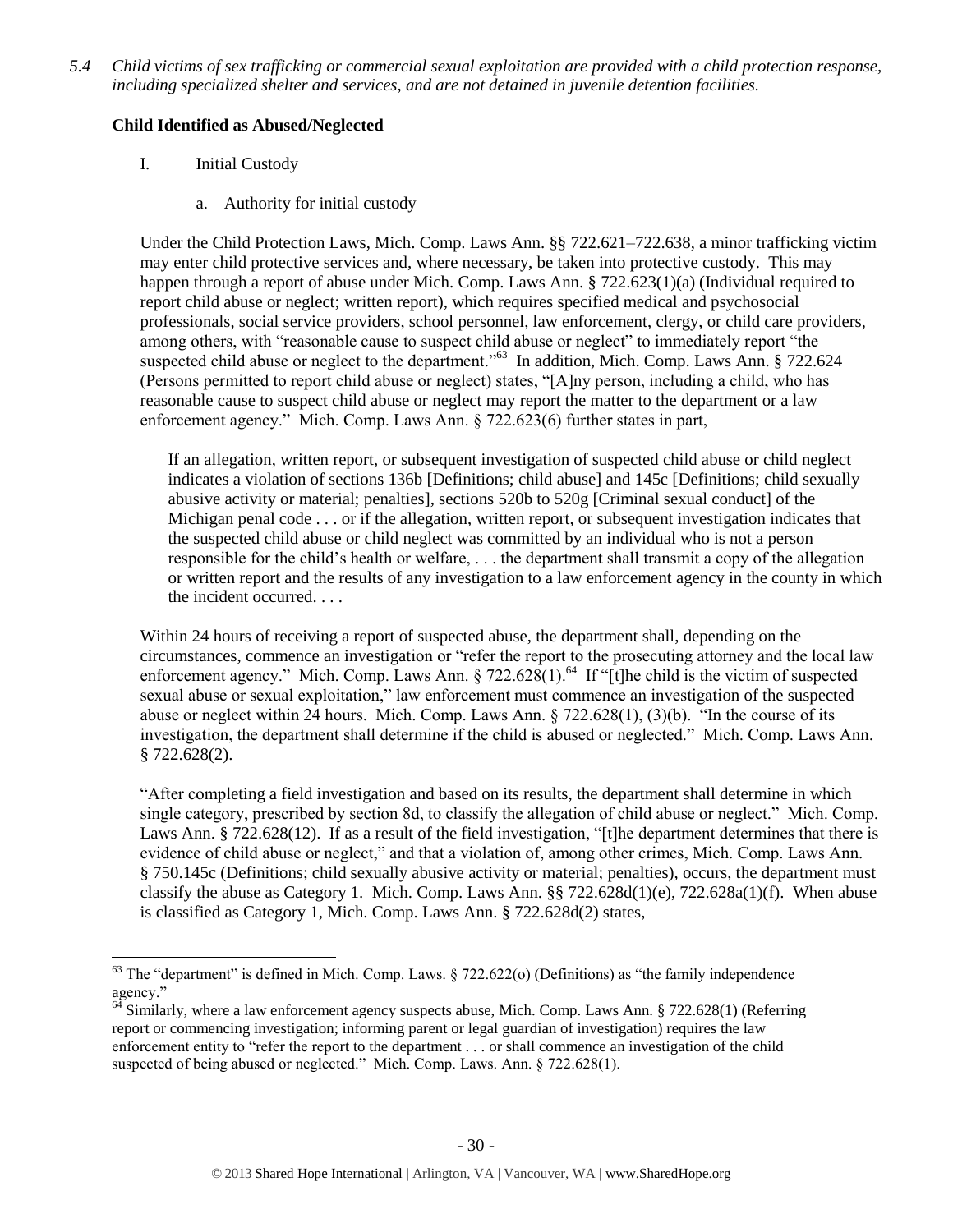In response to a category I classification, the department shall do all of the following:

(a) If a court petition is not required under another provision of this act, submit a petition for authorization by the court under section 2(b) of chapter XIIA of the probate code of 1939, 1939 PA 288, MCL 712A.2.

(b) Open a protective services case and provide the services necessary under this act.

(c) List the perpetrator of the child abuse or neglect, based on the report that was the subject of the field investigation, on the central registry, either by name or as "unknown" if the perpetrator has not been identified.

Mich. Comp. Laws Ann. § 712A.14(1) also permits law enforcement to "without the order of the court, immediately take into custody any child . . . whose surroundings are such as to endanger his or her health, morals, or welfare," and after taking into custody, the law enforcement officer "shall immediately attempt to notify the parent or parents, guardian, or custodian," and if not released to the parents, bring the child "before the court for a preliminary hearing on the status of the child." Mich. Comp. Laws Ann. § 712A.14(1), (2).

II. Process following initial custody

 $\overline{\phantom{a}}$ 

Pursuant to Mich. Comp. Laws Ann. § 722.637(1) (Submission of petition for authorization under MCL 712A.2; exception), unless excepted under subsection (2), "within 24 hours after the department determines that a child was . . . sexually abused . . . the department shall submit a petition for authorization by the court under section 2(b) of chapter XIIA of 1939 PA 288, MCL 712A.2." However, Mich. Comp. Laws Ann. § 722.637(2) states,

The department is not required to file a petition for authorization by the court as described in subsection (1) if the department determines that the parent or legal guardian is not a suspected perpetrator of the abuse and the department determines that all of the following apply:

(a) The parent or legal guardian did not neglect or fail to protect the child.

(b) The parent or legal guardian does not have a historical record that shows a documented pattern

of neglect or failing to protect the child.

(c) The child is safe in the parent's or legal guardian's care.

If a petition for authorization is filed, Mich. Comp. Laws Ann. § 712A.2(b) (Authority and jurisdiction of court) grants the family court jurisdiction over a

juvenile under 18 years of age found within the county:

(1) Whose parent or other person legally responsible for the care and maintenance of the juvenile,  $65$ when able to do so, neglects or refuses to provide proper or necessary support, education, medical,

In comparison, Mich. Comp. Laws Ann. § 722.622(u) (Definitions) in the Child Protection Law defines "person responsible for the child's health or welfare" in part as "a . . . person 18 years of age or older who resides for any length of time in the same home in which the child resides."

 $65$  Chapter 712A does not define "person legally responsible for the care and maintenance of the juvenile"; however, Mich. Comp. Laws Ann. § 712A.13a(1)(h) defines a "non-parent adult" as

a person who is 18 years of age or older and who, regardless of the person's domicile, meets all of the following criteria in relation to a child over whom the court takes jurisdiction under this chapter:

<sup>(</sup>i) Has substantial and regular contact with the child.

<sup>(</sup>ii) Has a close personal relationship with the child's parent or with a person responsible for the child's health or welfare.

<sup>(</sup>iii) Is not the child's parent or a person otherwise related to the child by blood or affinity to the third degree.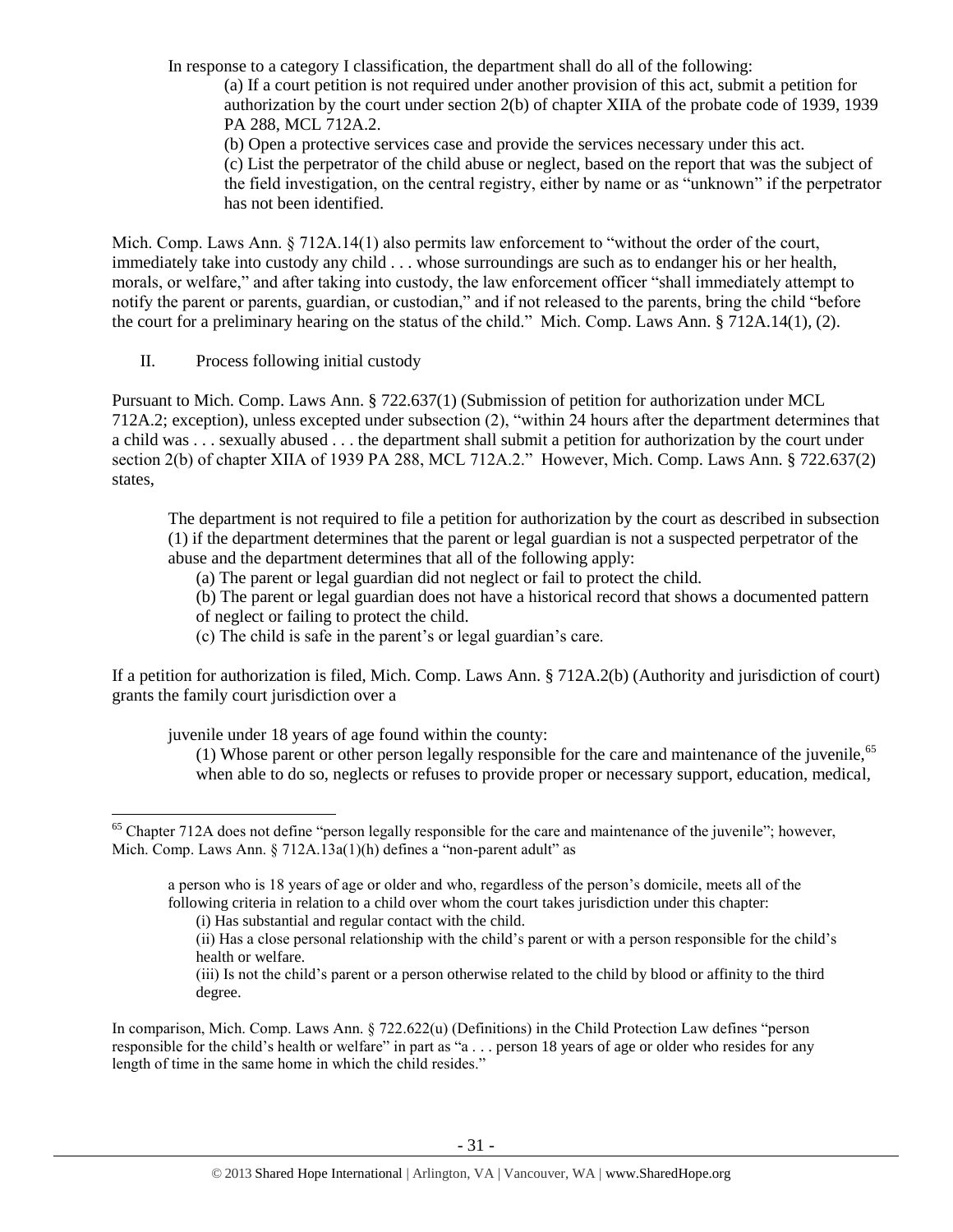surgical, or other care necessary for his or her health or morals, who is subject to a substantial risk of harm to his or her mental well-being, who is abandoned by his or her parents, guardian, or other custodian, or who is without proper custody or guardianship. . . .

. . . . (2) Whose home or environment, by reason of neglect, cruelty, drunkenness, criminality, or depravity on the part of a parent, guardian, nonparent adult, or other custodian, is an unfit place for the juvenile to live in.

. . . .

 $\overline{\phantom{a}}$ 

Mich. Comp. Laws Ann. § 712A.13a( $2$ )<sup>66</sup> (Definitions; petition) states,

If a juvenile is alleged to be within the provisions of section 2(b) of this chapter, the court may authorize a petition to be filed at the conclusion of the preliminary hearing or inquiry. The court may authorize the petition upon a showing of probable cause that 1 or more of the allegations in the petition are true and fall within the provisions of section 2(b) of this chapter. If a petition is before the court because the department of human services is required to submit the petition under section 17 of the child protection law, 1975 PA 238, MCL 722.637, the court shall hold a hearing on the petition within 24 hours or on the next business day after the petition is submitted, at which hearing the court shall consider at least the matters governed by subsections (4) and (5).

Another avenue by which a child may come within the jurisdiction of the family court is if a child is taken into protective custody, following which a preliminary hearing must be held if the child is not released to her parents. Pursuant to Mich. Comp. Laws Ann. § 722.626(1) (Detention of child in temporary protective custody),

If a child suspected of being abused or neglected is admitted to a hospital or brought to a hospital for outpatient services and the attending physician determines that the release of the child would endanger the child's health or welfare, the attending physician shall notify the person in charge and the department. The person in charge may detain the child in temporary protective custody until the next regular business day of the probate court, at which time the probate court shall order the child detained in the hospital or in some other suitable place pending a preliminary hearing as required by section 14 of chapter 12A of the probate code of 1939, 1939 PA 288, MCL 712A.14, or order the child released to the child's parent, guardian, or custodian.

Mich. Comp. Laws Ann. § 712A.14(2) (Officers or county agent authorized to take child into custody) states,

If a child is not released under subsection (1), the child and his or her parents, guardian, or custodian, if they can be located, shall immediately be brought before the court for a preliminary hearing on the status of the child, and an order signed by a judge of probate or a referee authorizing the filing of a complaint shall be entered or the child shall be released to his or her parent or parents, guardian, or custodian.

 $66$  Here and elsewhere in this report that Mich. Comp. Laws Ann. § 712A.13a (Definitions; petition) is quoted or cited, it has been updated to reflect the amendments added by the passage of Senate Bill 1005 during the regular session of the 96th Michigan Legislature. 2012 P.A. 115 (Mich. 2012) (effective May 1, 2012).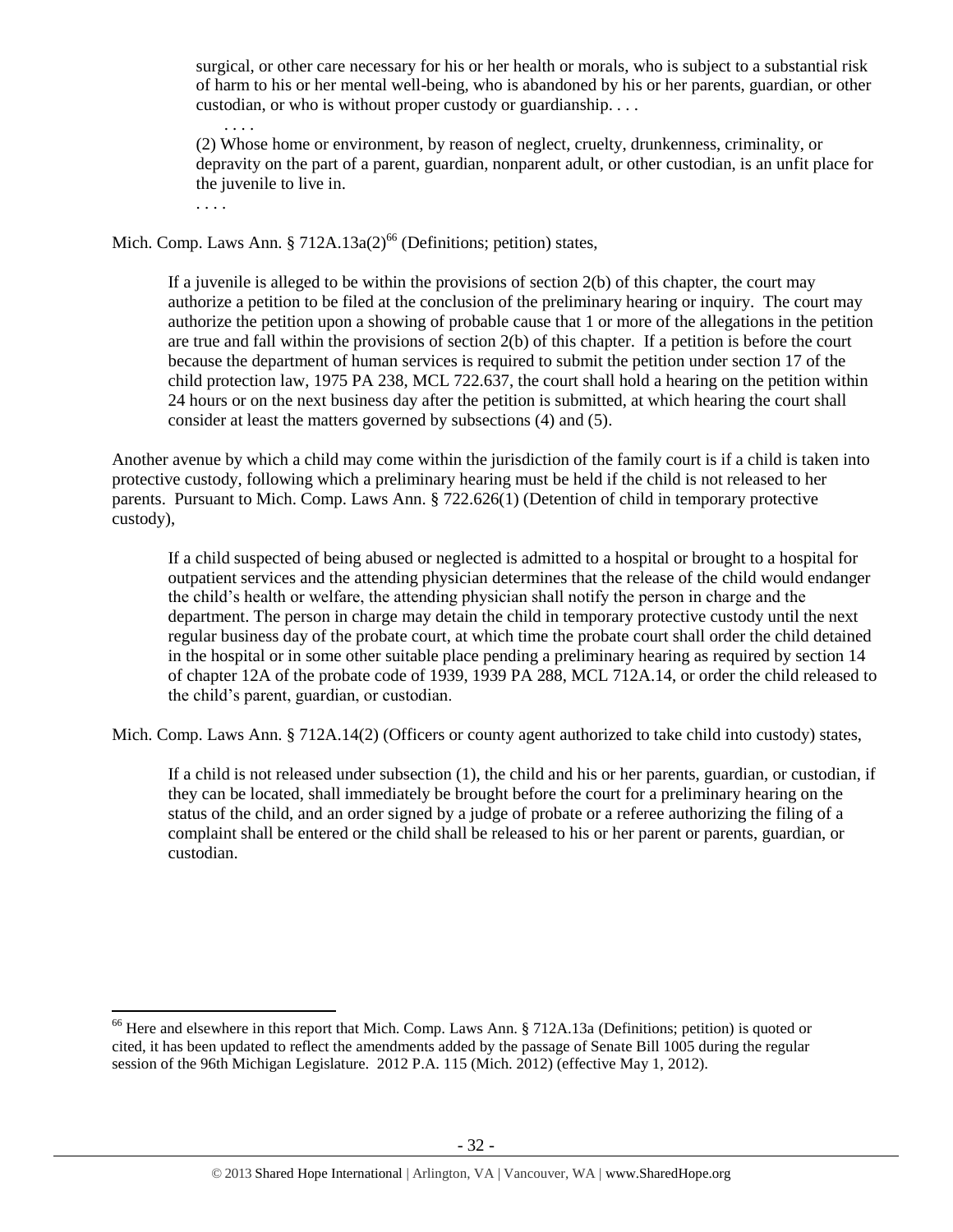#### **Child Identified as Delinquent**

I. Initial Custody

 $\overline{\phantom{a}}$ 

a. Authority for Initial Custody

If a minor victim of trafficking, under the age of 17, is instead arrested for a juvenile or status offense, the family division of the circuit court will have jurisdiction over the juvenile proceeding pursuant to Mich. Comp. Laws Ann. § 712A.2(a).<sup>67</sup> If the minor "who is found violating any law or ordinance" is taken into immediate custody by law enforcement without an order from the court pursuant to Mich. Comp. Laws Ann. § 712A.14(1), and the minor cannot be released to parents under Mich. Comp. Laws Ann.  $\S 712A.14(1)$  or (2),<sup>68</sup> the juvenile

 $67$  Mich. Comp. Laws Ann. § 712A.2(a) states,

. . . .

The court has the following authority and jurisdiction:

(a) Exclusive original jurisdiction superior to and regardless of the jurisdiction of another court in proceedings concerning a juvenile under 17 years of age who is found within the county if 1 or more of the following applies:

(1) Except as otherwise provided in this sub-subdivision, the juvenile has violated any municipal ordinance or law of the state or of the United States. . . .

(2) The juvenile has deserted his or her home without sufficient cause, and the court finds on the record that the juvenile has been placed or refused alternative placement or the juvenile and the juvenile's parent, guardian, or custodian have exhausted or refused family counseling.

. . . . (4) The juvenile willfully and repeatedly absents himself or herself from school or other learning program intended to meet the juvenile's educational needs . . . .

(b) Jurisdiction in proceedings concerning a juvenile under 18 years of age found within the county:

(1) Whose parent or other person legally responsible for the care and maintenance of the juvenile, when able to do so, neglects or refuses to provide proper or necessary support, education, medical, surgical, or other care necessary for his or her health or morals, who is subject to a substantial risk of harm to his or her mental well-being, who is abandoned by his or her parents, guardian, or other custodian, or who is without proper custody or guardianship. As used in this sub-subdivision:

(A) "Education" means learning based on an organized educational program that is appropriate, given the age, intelligence, ability, and psychological limitations of a juvenile, in the subject areas of reading, spelling, mathematics, science, history, civics, writing, and English grammar.

(B) "Without proper custody or guardianship" does not mean a parent has placed the juvenile with another person who is legally responsible for the care and maintenance of the juvenile and who is able to and does provide the juvenile with proper care and maintenance.

(2) Whose home or environment, by reason of neglect, cruelty, drunkenness, criminality, or depravity on the part of a parent, guardian, nonparent adult, or other custodian, is an unfit place for the juvenile to live in.

(3) Whose parent has substantially failed, without good cause, to comply with a limited guardianship placement plan described in section 5205 of the estates and protected individuals code, 1998 PA 386, MCL 700.5205, regarding the juvenile.

(4) Whose parent has substantially failed, without good cause, to comply with a court-structured plan described in section 5207 or 5209 of the estates and protected individuals code, 1998 PA 386, MCL 700.5207 and 700.5209, regarding the juvenile.

<sup>68</sup> Under circumstances where a child is taken into custody by a law enforcement officer or county agent, without an order of the court, as provided in Mich. Comp. Laws Ann. § 712A.14(1),

[A]n officer or county agent . . . shall immediately attempt to notify the parent or parents, guardian, or custodian. While awaiting the arrival of the parent or parents, guardian, or custodian, a child under the age of 17 years . . . shall not be held in any detention facility unless the child is completely isolated so as to prevent any verbal, visual, or physical contact with any adult prisoner. Unless the child requires immediate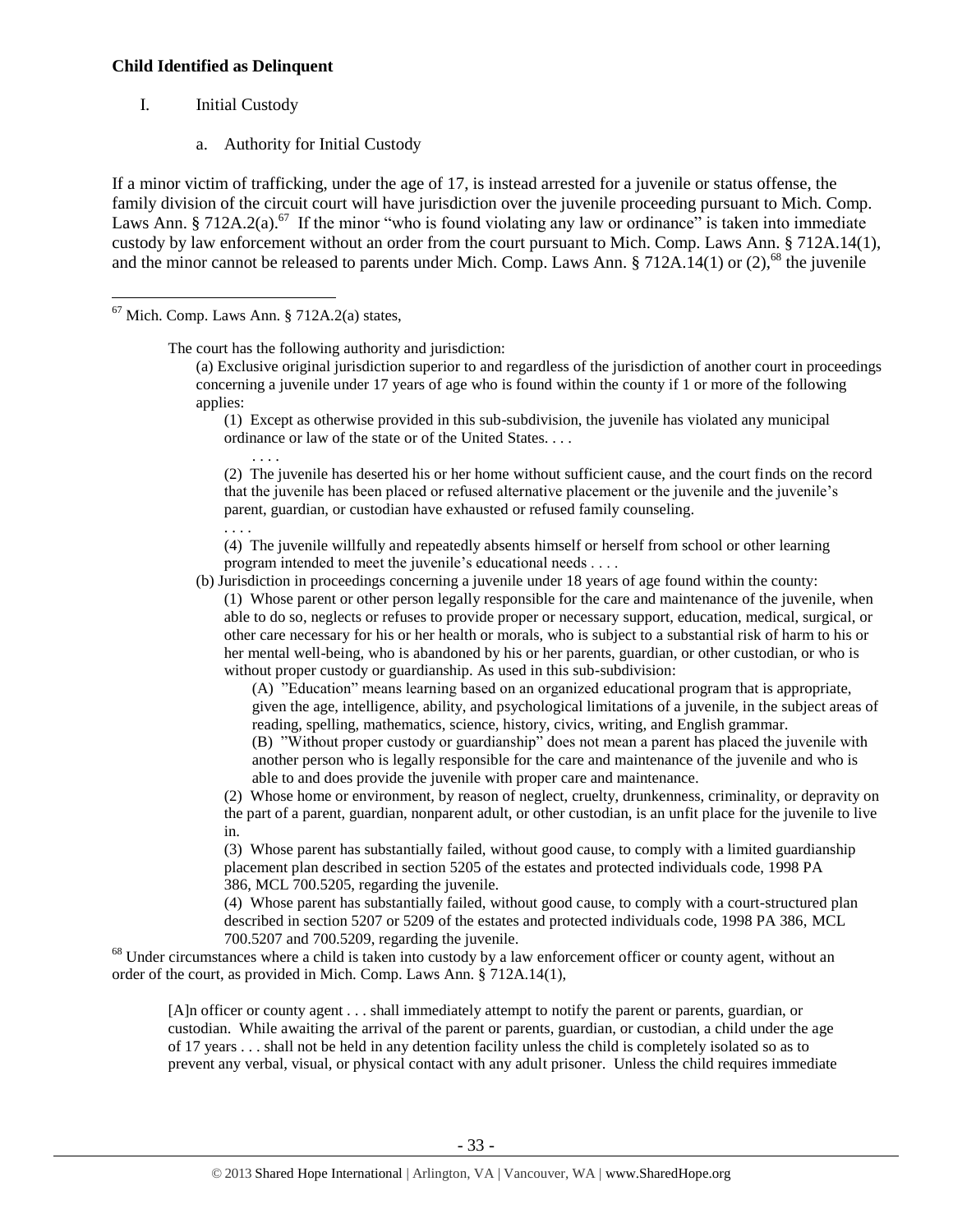has various options for placement pending trial. However, to the extent that a minor is taken into custody on prostitution charges under Mich. Comp. Laws Ann. § 750.448 (Soliciting, accosting, or inviting to commit prostitution or immoral act), only a minor who is "16 years of age or older" could be charged with this offense. Mich. Comp. Laws Ann. §§ 750.448, 750.451.

II. Placement process pending adjudication/investigation

If delinquency charges are filed, Mich. Comp. Laws Ann. § 712A.14(3) provides, "If a complaint is authorized under subsection (2), the order shall state where the child is to be placed, pending investigation and hearing ... ." Placement options include the parent's home, "a suitable place of detention," a licensed "child care institution or child placing agency," or "[i]f a child is within the court's jurisdiction under section 2(a) of this chapter, in a suitable foster care home subject to the court's supervision." Mich. Comp. Laws § 712A.14(3). Alternatively, Mich. Comp. Laws Ann. § 712A.11(7) (Preliminary inquiry; petition) permits the court to offer the juvenile the option of avoiding formal jurisdiction and delinquency adjudication by participating in a voluntary program under the Juvenile Diversion Act, codified at Mich. Comp. Laws Ann. § 722.821 to § 722.831.

III. Outcomes

 $\overline{\phantom{a}}$ 

Where a juvenile remains in custody, Mich. Comp. Laws Ann. § 712A.16(1) (Detention and care of juvenile) provides that, in general, minors under 17 are not to be kept with "criminal or dissolute persons." For a minor who proceeds to adjudication in the juvenile court, Mich. Comp. Laws Ann. § 712A.18(1) (Orders of disposition) provides a range of dispositional alternatives, including, among others, giving a warning to the juvenile and juvenile's parents and dismissing the petition, placing "the juvenile on probation, or under supervision in the juvenile's own home or in the home of an adult who is related to the juvenile," placing the child "in a suitable foster care home," or committing "the juvenile to a public institution, county facility, institution operated as an agency of the court or county, or agency authorized by law to receive juveniles of similar age, sex, and characteristics." Mich. Comp. Laws Ann. § 712A.18(1)(a)–(c), (e). Additionally, pursuant to Mich. Comp. Laws Ann. § 712A.18(1)(l), the court may,"[i]f a juvenile is within the court's jurisdiction under section  $2(a)(1)$  of this chapter, place the juvenile in and order the juvenile to complete satisfactorily a program of training in a juvenile boot camp . . . ." The court also may, "[i]f the court entered a judgment of conviction under section 2d of this chapter, enter any disposition under this section or, if the court determines that the best interests of the public would be served, impose any sentence upon the juvenile that could be imposed upon an adult convicted of the offense for which the juvenile was convicted." Mich. Comp. Laws Ann. § 712A.18(1)(m).

5.4.1 Recommendation: Enact a law establishing specialized shelters and treatment centers for minor victims of commercial sexual exploitation.

detention as provided for in this act, the officer shall accept the written promise of the parent or parents, guardian, or custodian, to bring the child to the court at a time fixed therein. The child shall then be released to the custody of the parent or parents, guardian, or custodian.

Where the child is not released into the care of the child's parent, guardian or custodian, as provided in Mich. Comp. Laws Ann. § 712A.14(2), "[T]he child and his or her parents, guardian, or custodian, if they can be located, shall immediately be brought before the court for a preliminary hearing on the status of the child, and an order signed by a judge of probate or a referee authorizing the filing of a complaint shall be entered or the child shall be released to his or her parent or parents, guardian, or custodian."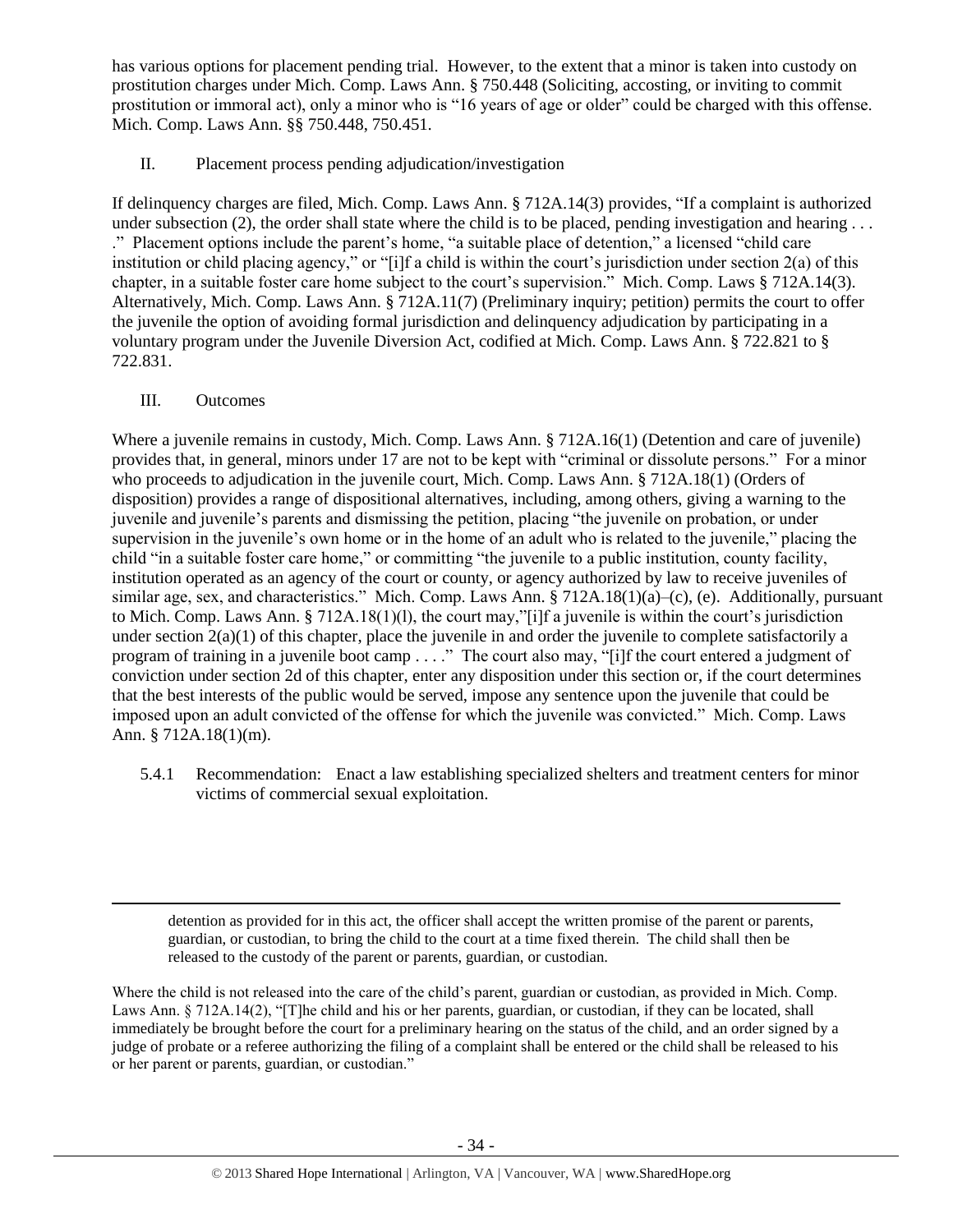# *5.5 Commercial sexual exploitation is identified as a type of abuse and neglect within child protection statutes.*

Some types of commercial sexual exploitation are expressly identified as a type of abuse and neglect within Michigan's child protection laws. Mich. Comp. Laws Ann. § 722.622(f) (Definitions) defines "child abuse" to include "harm or threatened harm to a child's health or welfare that occurs through nonaccidental physical or mental injury, sexual abuse, sexual exploitation, or maltreatment, by a parent, a legal guardian, or any other person responsible for the child's health or welfare." Mich. Comp. Laws Ann. § 722.622(w) defines "sexual abuse" as "engaging in sexual contact or sexual penetration as those terms are defined in section 520a of the Michigan penal code . . . with a child,"<sup>69</sup> and Mich. Comp. Laws Ann. § 722.622(x) defines "sexual exploitation" as "allowing, permitting, or encouraging a child to engage in prostitution, or allowing, permitting, encouraging, or engaging in the photographing, filming, or depicting of a child engaged in a listed sexual act as defined in section 145c of the Michigan penal code [Definitions; child sexually abusive activity or material; penalties]." However, conduct criminalized under Mich. Comp. Laws Ann. § 750.462j (Providing or obtaining labor or services by force, fraud, or coercion as crime; penalty), § 750.462g (Use of minor for child sexually abusive activity; prohibition), and § 750.13 (Enticing away female under sixteen) is not expressly identified as a type of child abuse.

*5.6 The definition of "caregiver" (or similar term) in the child welfare statutes is broad enough to include a trafficker who has custody or control of a child in order to bring a trafficked child into protection of child protective services.*

Mich. Comp. Laws Ann. § 722.622 (Definitions) defines "person responsible for the child's health or welfare" in part as "a . . . person 18 years of age or older who resides for any length of time in the same home in which the child resides," and "child abuse" is defined in part as "harm or threatened harm to a child's health or welfare that occurs through nonaccidental physical or mental injury, sexual abuse, sexual exploitation, or maltreatment, by a parent, a legal guardian, or any other person responsible for the child's health or welfare." Mich. Comp. Laws Ann. § 722.622(f), (u).

- 5.6.1 Recommendation: Amend Mich. Comp. Laws Ann. § 722.622 (Definitions) to expand the definition of "person responsible for the child's health or welfare" to include a person who has custody or control of a child.
- *5.7 Crime victims' compensation is specifically available to a child victim of sex trafficking or commercial sexual exploitation of children (CSEC) without regard to ineligibility factors.*

Mich. Comp. Laws Ann. § 18.354(1)(a) (Eligibility for awards; limitations; waiver) of the Crime Victims Compensation Board Act<sup>70</sup> provides that a victim<sup>71</sup> of a crime is entitled to an award, unless the limitations in Mich. Comp. Laws Ann. § 18.354(2) apply. Mich. Comp. Laws Ann. § 18.354(2) provides that "[a] person is not eligible to receive an award if the person is either of the following: (a) Criminally responsible for the crime. (b) An accomplice to the crime." To the extent that a domestic minor sex trafficking victim can be considered criminally responsible or an accomplice to the relevant crime because of his or her participation in a commercial sex act, the provisions of Mich. Comp. Laws Ann. § 18.354(2) could prevent some domestic minor sex trafficking victims from being eligible to receive an award.

Mich. Comp. Laws Ann. § 18.354(3) also requires that "the claimant has incurred a minimum out-of-pocket  $\cos^{72}$  of \$200.00 or has lost at least 2 continuous weeks' earnings or support"; however, "[i]f the claimant is a

l

<sup>69</sup> *See supra* note [9.](#page-2-0)

<sup>70</sup> Mich. Comp. Laws Ann. §§ 18.351–18.368.

<sup>71</sup> *See supra* Section 5.1 for the definition of "victim."

 $72$  Mich. Comp. Laws Ann. § 18.351(e) defines "out-of-pocket loss" as "the unreimbursed and unreimbursable expenses or indebtedness reasonably incurred for medical care, psychological counseling, replacement services, any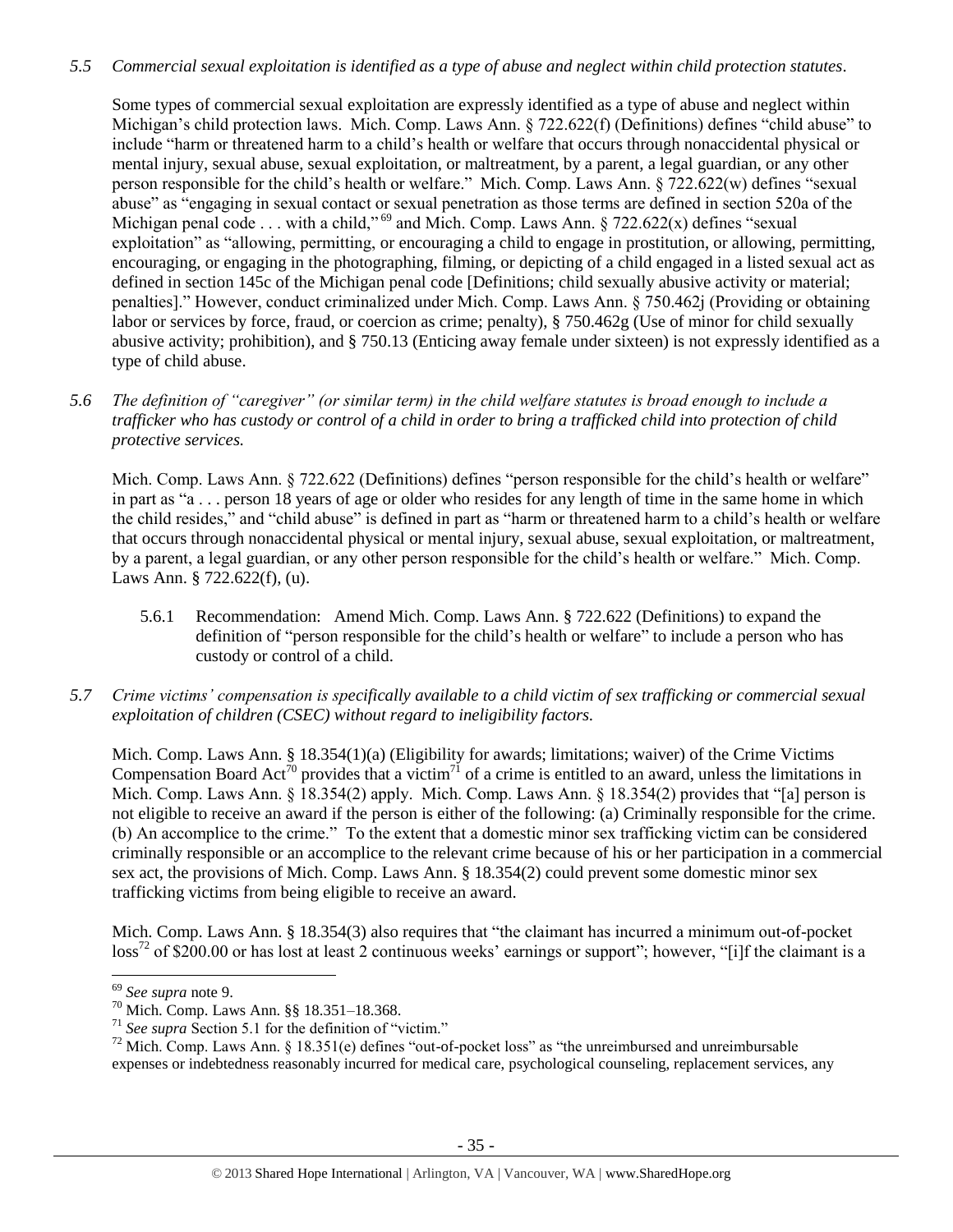victim of criminal sexual conduct in the first, second, or third degree, the commission may waive the limitations of this subsection."

Additionally, Mich. Comp. Laws Ann. § 18.355(2), (3) (Claim; filing; notice) states,

(2) Except as provided in subsection (3), a claim shall be filed by the claimant not later than 1 year after the occurrence of the crime upon which the claim is based, except as follows:

(a) If police records show that a victim of criminal sexual conduct in the first, second, or third degree was less than 18 years of age at the time of the occurrence and that the victim reported the crime before attaining 19 years of age, a claim based on that crime may be filed by [the victim or others eligible for awards] not later than 1 year after the crime was reported. . . . .

(3) Upon petition by the claimant and for good cause shown, the commission may extend the period in which a claim may be filed under subsection (2).

Mich. Comp. Laws Ann. § 18.355 does not clarify what constitutes "good cause" under Mich. Comp. Laws Ann. § 18.355(3) for a claimant's failure to file within the time limits imposed under Mich. Comp. Laws Ann. § 18.355(2).

- 5.7.1 Recommendation: Amend Mich. Comp. Laws Ann. § 18.354 (Eligibility for awards; limitations; waiver) to make the ineligibility factors in Mich. Comp. Laws Ann. § 18.354(2) and (3) and the time restrictions on filing in Mich. Comp. Laws Ann. § 18.355(2) (Claim; filing; notice) inapplicable to minor victims of sex trafficking.
- 5.7.2 Recommendation: Amend Mich. Comp. Laws Ann. § 18.351(1)(f) (Definitions) to include psychological and emotional trauma in the definition of "personal physical injury" to ensure that sexually abused minors are considered victims.

# *5.8 Victim-friendly procedures and protections are provided in the trial process for minors under 18.*

The William Van Regenmorter Crime Victim's Rights  $Act^{73}$  provides several protections to victims of felony offenses or offenses punishable by imprisonment for more than one year, including, but not limited to, victims of Mich. Comp. Laws Ann. § 750.462j (Providing or obtaining labor or services by force, fraud, or coercion as crime; penalty) and § 750.462g (Use of minor for child sexually abusive activity; prohibition). Mich. Comp. Laws Ann. § 780.752(1)(b),  $(1)(m)(i)$ .<sup>74</sup> For example, under Mich. Comp. Laws Ann. § 780.757 (Waiting area for victim or other safeguards), "The court shall provide a waiting area for the victim separate from the defendant, defendant's relatives, and defense witnesses," or, "[i]f a separate waiting area is not available or practical, the court shall provide other safeguards to minimize the victim's contact with defendant, defendant's relatives, and defense witnesses during court proceedings." Victims of certain sexual offenses have the right to a speedy trial pursuant to Mich. Comp. Laws Ann. § 780.759(1) (Speedy trial; requirements; hearing; notice; time of trial). Victims may also be protected from having to testify about personal identifying information under Mich. Comp. Laws Ann. § 780.758(1) (Motion not to compel testimony of victim or other witness; hearing).

 $\overline{\phantom{a}}$ 

nonmedical remedial treatment rendered in accordance with a recognized religious method of healing, or other services necessary as a result of the injury upon which a claim is based."

<sup>73</sup> Mich. Comp. Laws Ann. §§ 780.751–.834.

 $74$  However, "[a]n individual who is charged with a crime arising out of the same transaction from which the charge against the defendant arose is not eligible to exercise the privileges and rights established for victims under this article," and "[a]n individual who is incarcerated is not eligible to exercise the privileges and rights established for victims under this article except that he or she may submit a written statement to the court for consideration at sentencing." Mich. Comp. Laws Ann. § 780.752(3), (4).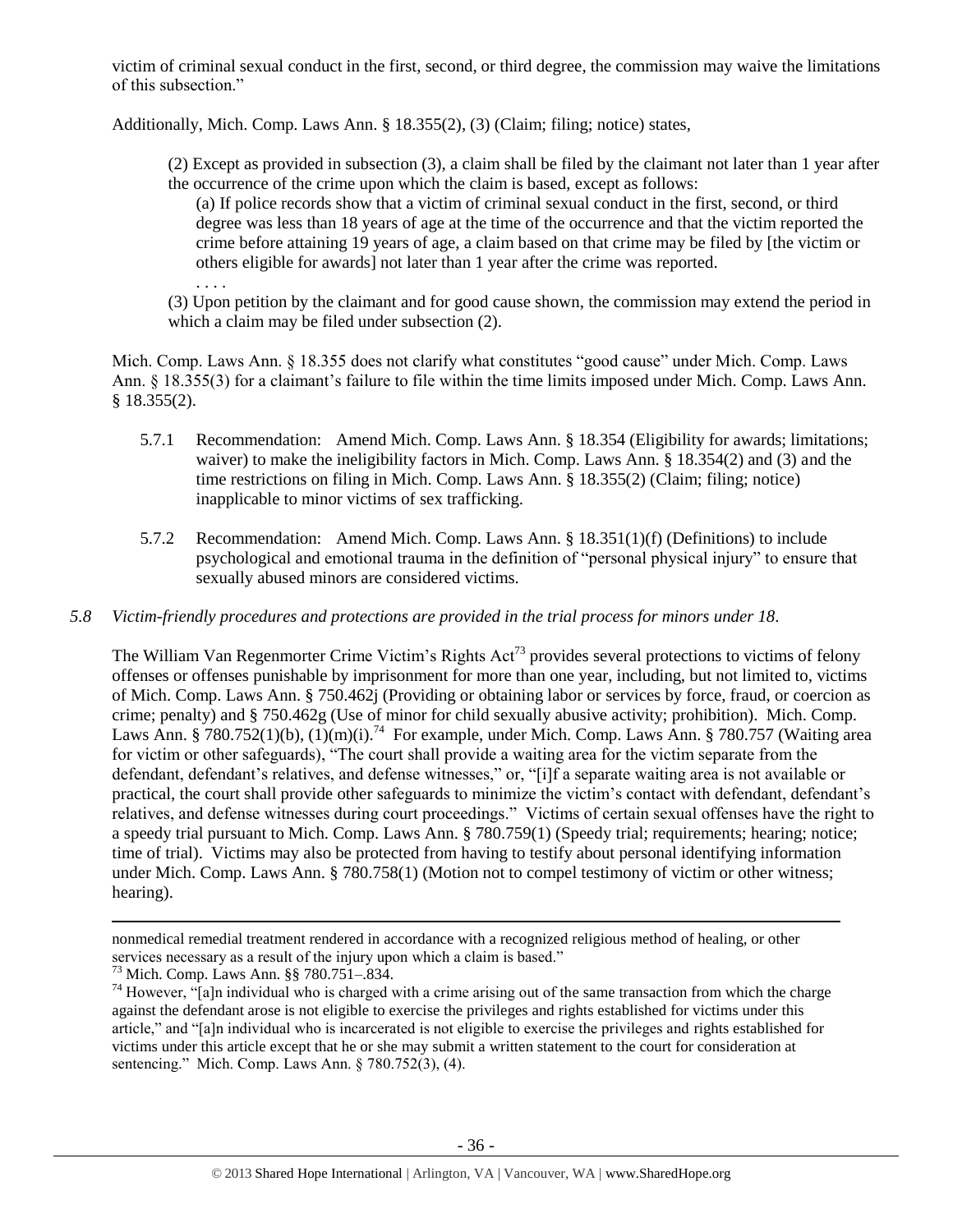Pursuant to Michigan Rules of Evidence Rule 803A (Hearsay exception; child's statement about sexual act), Michigan also provides a hearsay exception in criminal and delinquency proceedings for child witnesses testifying about a sexual act, which states in part,

A statement describing an incident that included a sexual act performed with or on the declarant by the defendant or an accomplice is admissible to the extent that it corroborates testimony given by the declarant during the same proceeding, provided:

(1) the declarant was under the age of ten when the statement was made;

(2) the statement is shown to have been spontaneous and without indication of manufacture;

(3) either the declarant made the statement immediately after the incident or any delay is excusable

as having been caused by fear or other equally effective [sic] circumstance; and

(4) the statement is introduced through the testimony of someone other than the declarant.

If the declarant made more than one corroborative statement about the incident, only the first is admissible under this rule.

A statement may not be admitted under this rule unless the proponent of the statement makes known to the adverse party the intent to offer the statement, and the particulars of the statement, sufficiently in advance of the trial or hearing to provide the adverse party with a fair opportunity to prepare to meet the statement.

Mich. Comp. Laws Ann. § 750.520j (Evidence of victim's sexual conduct) and § 750.520h (Corroboration of victim's testimony not required)<sup>75</sup> provide protections to testifying victims of sexual offenses, but not to victims of Mich. Comp. Laws Ann. § 750.462j, § 750.462g, or Michigan's CSEC laws.

Mich. Comp. Laws Ann. § 750.520j(1) states,

 $\overline{\phantom{a}}$ 

Evidence of specific instances of the victim's sexual conduct, opinion evidence of the victim's sexual conduct, and reputation evidence of the victim's sexual conduct shall not be admitted under sections 520b to 520g unless and only to the extent that the judge finds that the following proposed evidence is material to a fact at issue in the case and that its inflammatory or prejudicial nature does not outweigh its probative value:

(a) Evidence of the victim's past sexual conduct with the actor.

(b) Evidence of specific instances of sexual activity showing the source or origin of semen, pregnancy, or disease.

Additional witness protections specific to child victims under the age of 16 of specified sex offenses are available under Mich. Comp. Laws Ann. § 600.2163a (Definitions; prosecutions and proceedings to which section applicable; use of dolls or mannequins; support person; notice; videorecorded statement; special arrangements to protect welfare of witness; videotape deposition). Mich. Comp. Laws Ann. § 600.2163a(2) states that the protections of Mich. Comp. Laws Ann. § 600.2163a are limited to "prosecutions and proceedings under section 136b [Definitions; child abuse], 145c [Definitions; child sexually abusive activity or material], 520b [Criminal sexual conduct in the first degree] to 520e [Criminal sexual conduct in the fourth degree], or 520g [Criminal sexual conduct]." Pursuant to Mich. Comp. Laws Ann. § 600.2163a(3), "If pertinent, the witness shall be permitted the use of dolls or mannequins, including, but not limited to, anatomically correct dolls or mannequins, to assist the witness in testifying on direct and cross-examination." Mich. Comp. Laws Ann. § 600.2163a(4) further provides that "[a] witness who is called upon to testify shall be permitted to have a support person sit with, accompany, or be in close proximity to the witness during his or her testimony." Additionally, Mich. Comp. Laws Ann. § 600.2163a(5) states,

<sup>&</sup>lt;sup>75</sup> Mich. Comp. Laws Ann. § 750.520h (Corroboration of victim's testimony not required) states, "The testimony of a victim need not be corroborated in prosecutions under sections 520b to 520g."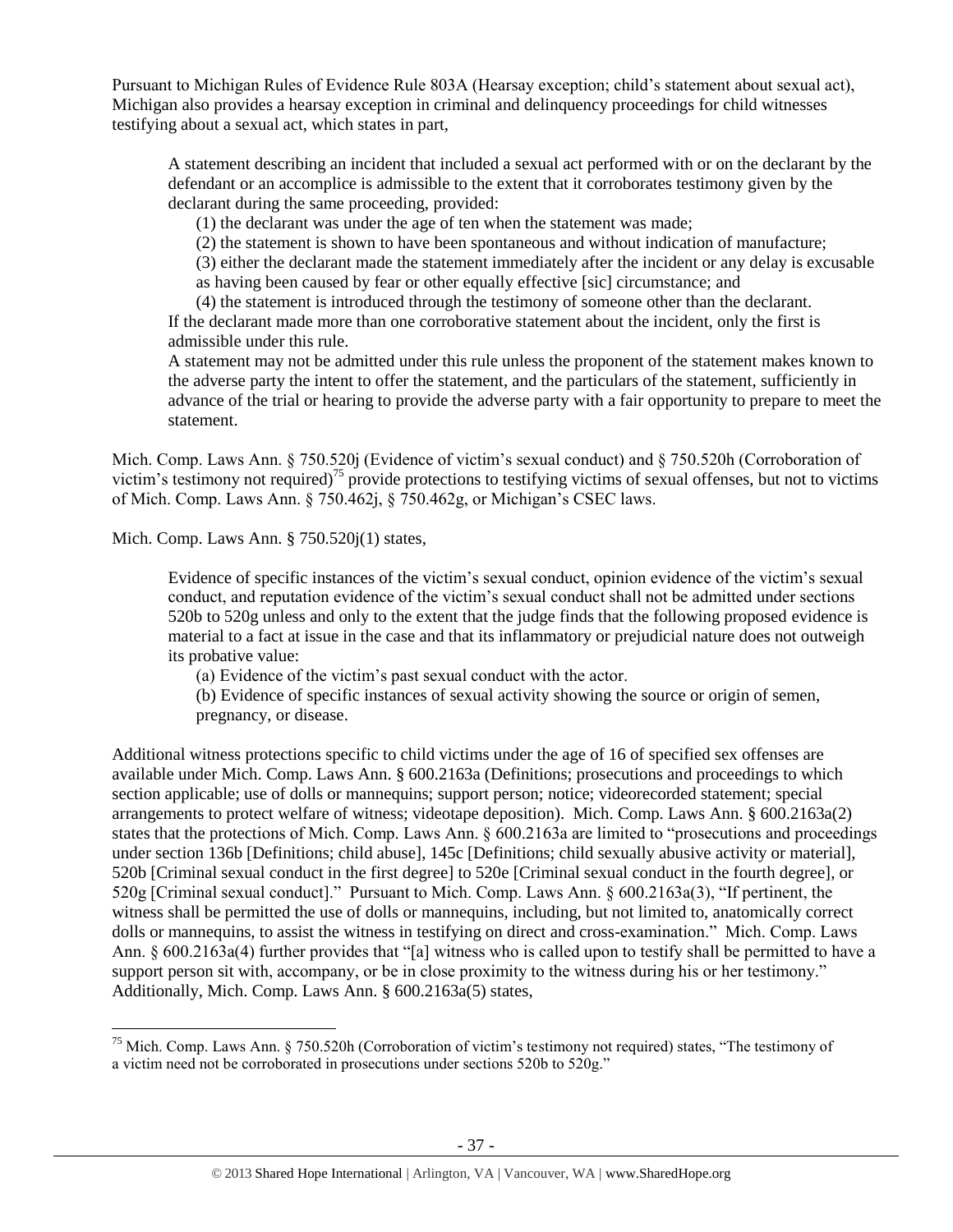A custodian of the videorecorded statement<sup>76</sup> may take a witness's videorecorded statement before the normally scheduled date for the defendant's preliminary examination. The videorecorded statement shall state the date and time that the statement was taken; shall identify the persons present in the room and state whether they were present for the entire videorecording or only a portion of the videorecording; and shall show a time clock that is running during the taking of the videorecorded statement.

Mich. Comp. Laws Ann. § 600.2163a(6) sets out the following purposes for which a "videorecorded statement" can be introduced:

(a) It may be admitted as evidence at all pretrial proceedings, except that it may not be introduced at the preliminary examination instead of the live testimony of the witness.

(b) It may be admitted for impeachment purposes.

- (c) It may be considered by the court in determining the sentence.
- (d) It may be used as a factual basis for a no contest plea or to supplement a guilty plea.

Pursuant to Mich. Comp. Laws Ann. § 600.2163a(11), "A videorecorded statement that becomes part of the court record is subject to a protective order of the court for the purpose of protecting the privacy of the witness."

Mich. Comp. Laws Ann. § 600.2163a(14) states,

If the court determines on the record that it is necessary to protect the welfare of the witness and grants the motion made under subsection  $(13)$ ,<sup>77</sup> the court shall order both of the following:

(a) All persons not necessary to the proceeding shall be excluded during the witness's testimony from the courtroom where the preliminary examination is held. Upon request by any person and the payment of the appropriate fees, a transcript of the witness's testimony shall be made available. (b) In order to protect the witness from directly viewing the defendant, the courtroom shall be arranged so that the defendant is seated as far from the witness stand as is reasonable and not directly in front of the witness stand. The defendant's position shall be located so as to allow the defendant to hear and see the witness and be able to communicate with his or her attorney.

 $\overline{\phantom{a}}$ 

<sup>&</sup>lt;sup>76</sup> Mich. Comp. Laws Ann. §  $600.2163a(1)(a)$  defines "custodian of the videorecorded statement" as "the family independence agency, investigating law enforcement agency, prosecuting attorney, or department of attorney general or another person designated under the county protocols established as required by section 8 of the child protection law, 1975 PA 238, [MCL 722.628.](https://www.lexis.com/research/buttonTFLink?_m=667b361992caab280f00d1e1265c8d77&_xfercite=%3ccite%20cc%3d%22USA%22%3e%3c%21%5bCDATA%5bMCLS%20%a7%20600.2163a%5d%5d%3e%3c%2fcite%3e&_butType=4&_butStat=0&_butNum=3&_butInline=1&_butinfo=MICODE%20722.628&_fmtstr=FULL&docnum=1&_startdoc=1&wchp=dGLbVzt-zSkAA&_md5=60270760332353995386710bada62b4a)"

 $77$  Mich. Comp. Laws Ann. § 600.2163a(13) states,

If, upon the motion of a party made before the preliminary examination, the court finds on the record that the special arrangements specified in subsection (14) are necessary to protect the welfare of the witness, the court shall order those special arrangements. In determining whether it is necessary to protect the welfare of the witness, the court shall consider all of the following:

<sup>(</sup>a) The age of the witness.

<sup>(</sup>b) The nature of the offense or offenses.

<sup>(</sup>c) The desire of the witness or the witness's family or guardian to have the testimony taken in a room closed to the public.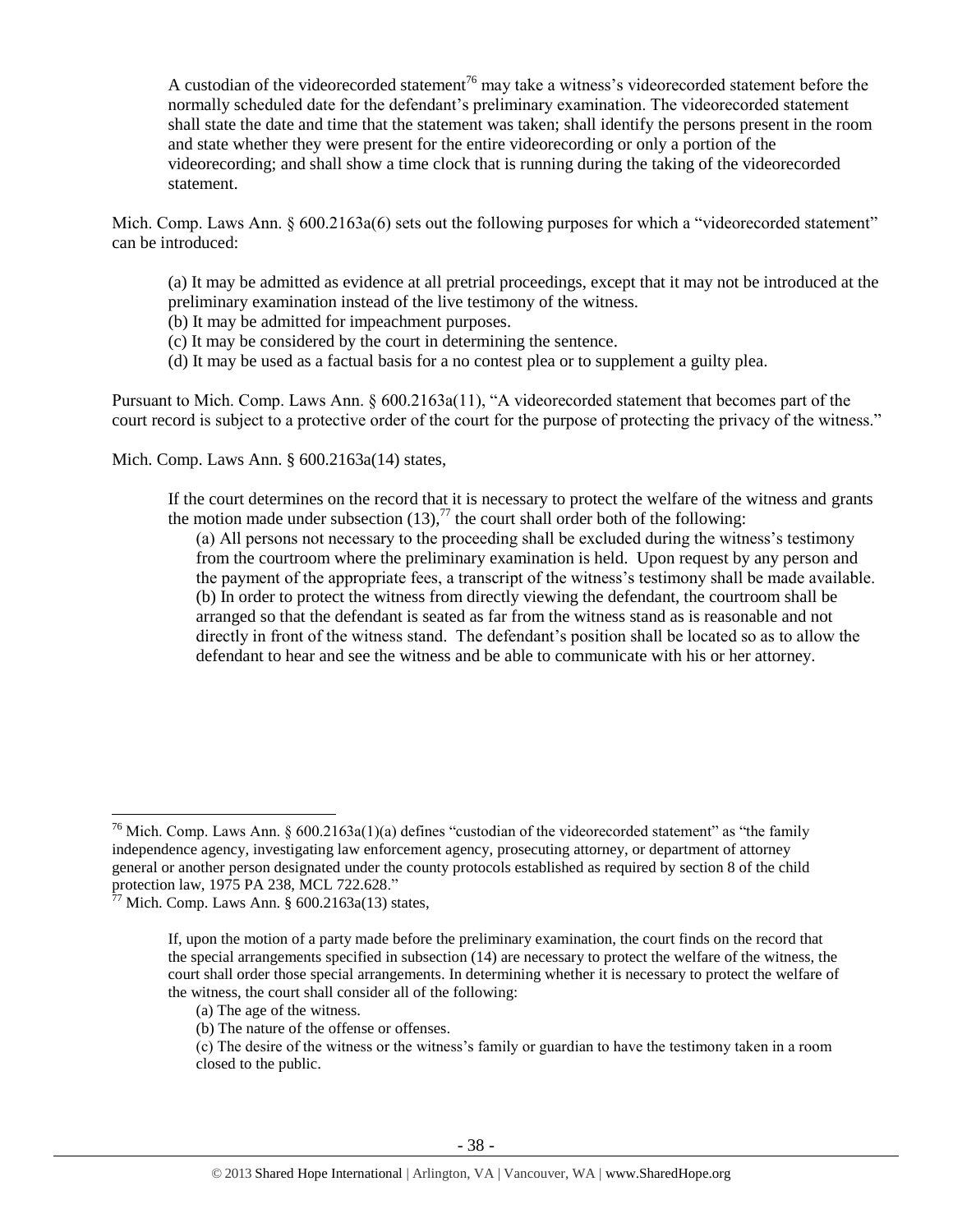*5.9 Expungement or sealing of juvenile delinquency records resulting from arrests or adjudications for prostitution-related offenses committed as a result of, or in the course of, the commercial sexual exploitation of a minor is available within a reasonable time after turning 18.*

Mich. Comp. Laws Ann. § 712A.18e (Application for entry of order setting aside adjudication; filing) states that persons with no more than 1 juvenile offense and no felony convictions may apply to have the adjudication set aside unless the adjudication was for an offense that would be classified as a felony with a maximum sentence of life imprisonment if committed by an adult, the adjudication was for a certain type of traffic offense, or the juvenile was tried and convicted as an adult; only one adjudication may be set aside under this provision. Mich. Comp. Laws Ann. § 712A.18e(1), (2)(a), (2)(b).

Pursuant to Mich Comp. Laws § 712A.18e(3),

l

An application under this section shall not be filed until the expiration of 5 years following imposition of the disposition for the adjudication that the applicant seeks to set aside, or 5 years following completion of any term of detention for that adjudication, or when the person becomes 24 years of age, whichever occurs later.

Mich Comp. Laws  $\S 712A.18e(4)$  further requires that an application be "signed under oath by the person whose adjudication is to be set aside" and provide, as well as other information, including statements "that the applicant has not been adjudicated of a juvenile offense other than the one that is sought to be set aside as a result of this application," "that the applicant has not been convicted of any felony offense," and "whether the applicant has any other criminal charge pending against him or her in any court in the United States or in any other country." Mich. Comp. Laws Ann.  $\S 712A.18e(4)(c)$ ,  $(4)(d)$ ,  $(4)(f)$ ,  $(4)(g)$ .

With one narrow exception,<sup>78</sup> the court may set aside the adjudication "if the court determines that the circumstances and behavior of the applicant from the date of the applicant's adjudication to the filing of the application warrant setting aside the adjudication and that setting aside the adjudication is consistent with the public welfare." Mich. Comp. Laws Ann. § 712A.18e(9).

- 5.9.1 Recommendation: Amend Mich. Comp. Laws Ann. § 712A.18e (Application for entry of order setting aside adjudication; filing) to permit automatic expungement upon application at age 18 of juvenile records for victims of commercial sexual exploitation arrested for offenses arising from their exploitation.
- *5.10 Victim restitution and civil remedies for victims of domestic minor sex trafficking or commercial sexual exploitation of children (CSEC) are authorized by law.*

Restitution is mandatory for minor victims of Mich. Comp. Laws Ann. § 750.462a (Definitions) to § 750.462i (Kidnapping, criminal sexual conduct, or attempt to kill; penalty), and victims of Mich. Comp. Laws Ann. § 750.462j (Providing or obtaining labor or services by force, fraud, or coercion as crime; penalty), as provided in Mich. Comp. Laws Ann. § 780.766b (Conviction of offense described in MCL 750.462a to 750.462i; restitution). Mich. Comp. Laws Ann. § 780.766b states,

When sentencing a defendant convicted of an offense described in chapter LXVIIA [Human trafficking] of the Michigan penal code, 1931 PA 328, MCL 750.462a [Definitions] to 750.462i [Kidnapping,

<sup>&</sup>lt;sup>78</sup> Mich Comp. Laws § 712A.18e(10) states, "Notwithstanding subsection (9), the court shall set aside the adjudication of a person who was adjudicated for an offense that if committed by an adult would be a violation or an attempted violation of section 413 [Motor vehicle; taking possession and driving away] of the Michigan penal code, Act No. 328 of the Public Acts of 1931, being section 750.413 of the Michigan Compiled Laws, if the person files an application with the court and otherwise meets the requirements of this section."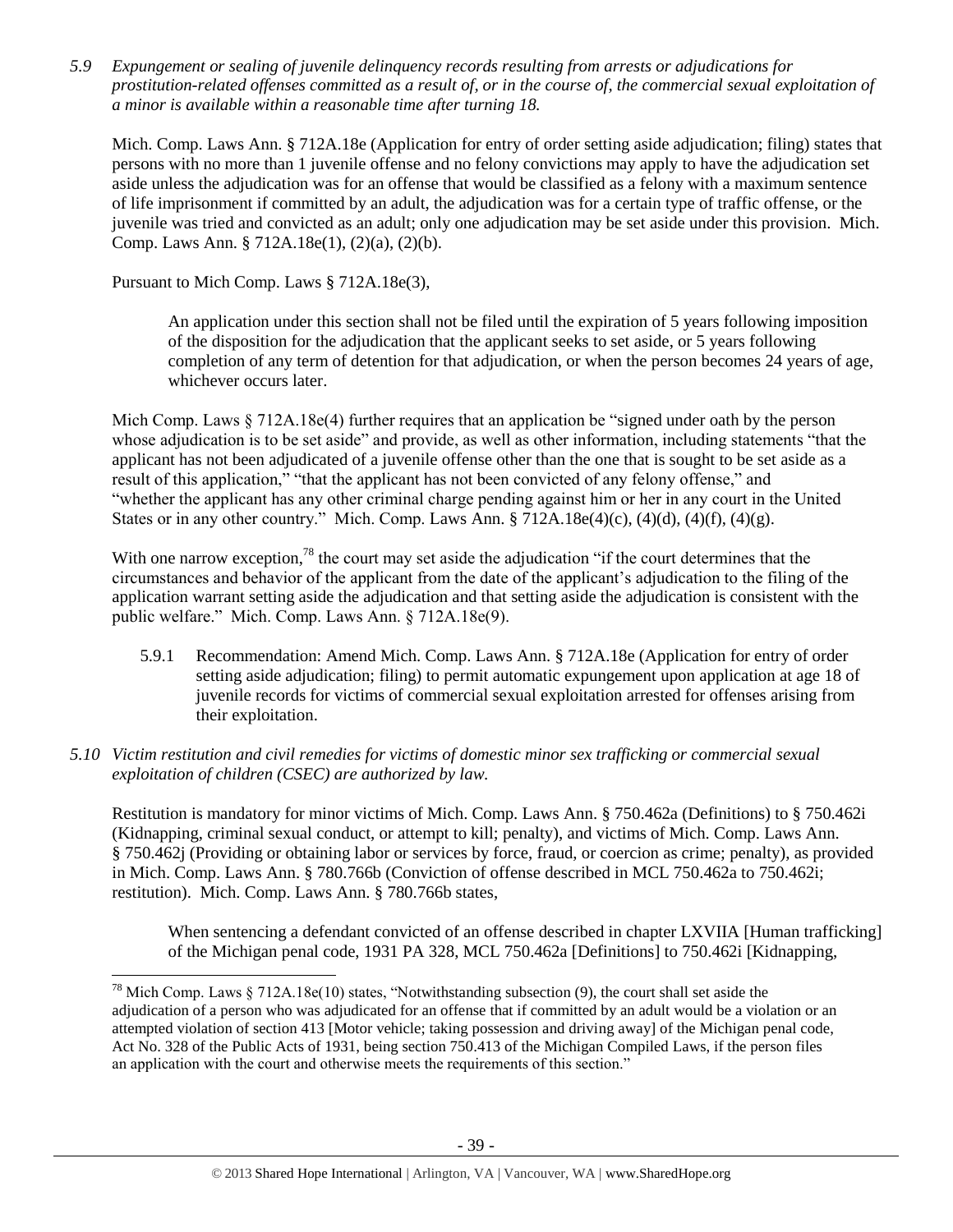criminal sexual conduct, or attempt to kill; penalty], the court shall order restitution for the full amount of loss suffered by the victim. In addition to restitution ordered under section 16 [Mich. Comp. Laws Ann. § 780.766, the court may order the defendant to pay all of the following:

(a) Lost income, calculated by whichever of the following methods results in the largest amount: (i) The gross amount received by the defendant from or the value to the defendant of the victim's labor or services.

(ii) The value of the victim's labor or services as calculated under the minimum wage law of 1964, 1964 PA 154, MCL 408.381 to 408.398, or the federal minimum wage, whichever results in the largest value.

(iii) Income loss as determined under section  $16(4)(c)$ .

(b) The cost of transportation, temporary housing, and child care expenses incurred by the victim because of the offense.

(c) Attorney fees and other costs and expenses incurred by the victim because of the offense, including, but not limited to, costs and expenses relating to assisting the investigation of the offense and for attendance at related court proceedings as follows:

- (i) Wages lost.
- (ii) Child care.
- (iii) Transportation.
- (iv) Parking.

(d) Any other loss suffered by the victim as a proximate result of the offense.

Although restitution for victims of Mich. Comp. Laws Ann. § 750.462j is not expressly authorized under § 780.766b, Mich. Comp. Laws Ann. § 750.462j states that restitution is available under § 780.766b for victims of defendants convicted of violating § 750.462j. Mich. Comp. Laws Ann. § 750.462j(5).

Restitution also is mandatory under Mich. Comp. Laws Ann. § 780.766(2) ("Victim" defined; order of restitution generally; order of restitution as condition of probation or parole), which states,

Except as provided in subsection  $(8)$ ,<sup>79</sup> when sentencing a defendant convicted of a crime, the court shall order, in addition to or in lieu of any other penalty authorized by law or in addition to any other penalty required by law, that the defendant make full restitution to any victim<sup>80</sup> of the defendant's course of conduct that gives rise to the conviction or to the victim's estate. . . .

Mich. Comp. Laws Ann. § 780.766(4) states,

If a crime results in physical or psychological injury to a victim, the order of restitution shall require that the defendant do 1 or more of the following, as applicable:

(a) Pay an amount equal to the reasonably determined cost of medical and related professional services and devices actually incurred and reasonably expected to be incurred relating to physical and psychological care.

(b) Pay an amount equal to the reasonably determined cost of physical and occupational therapy and rehabilitation actually incurred and reasonably expected to be incurred.

(c) Reimburse the victim or the victim's estate for after-tax income loss suffered by the victim as a result of the crime.

(d) Pay an amount equal to the reasonably determined cost of psychological and medical treatment for members of the victim's family actually incurred and reasonably expected to be incurred as a result of the crime.

 $\overline{\phantom{a}}$ 

<sup>79</sup> *See supra* note [33.](#page-12-0)

<sup>&</sup>lt;sup>80</sup> Mich. Comp. Laws Ann. § 780.766(1) states in part, "As used in this section only, 'victim' means an individual who suffers direct or threatened physical, financial, or emotional harm as a result of the commission of a crime. . . ."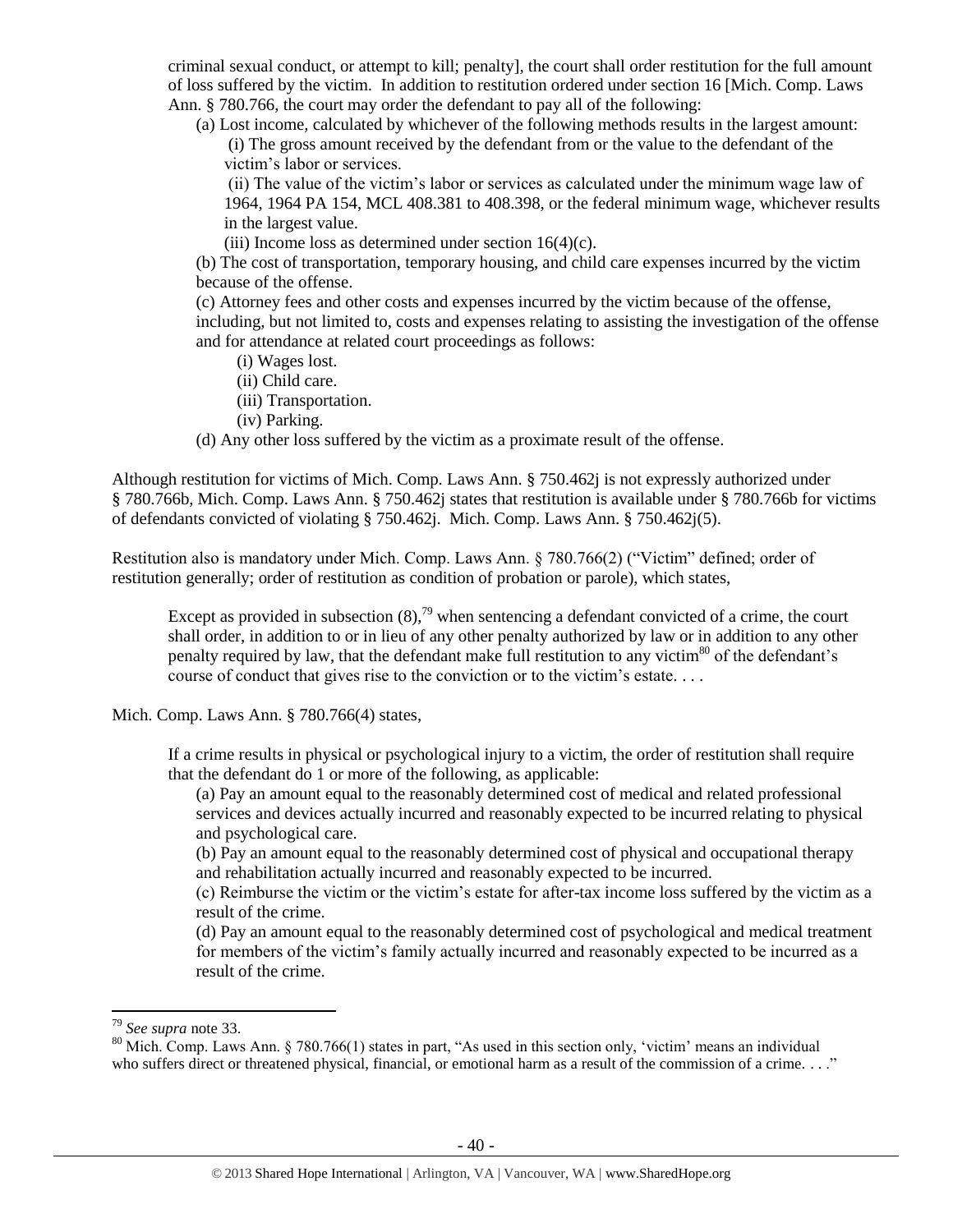(e) Pay an amount equal to the reasonably determined costs of homemaking and child care expenses actually incurred and reasonably expected to be incurred as a result of the crime or, if homemaking or child care is provided without compensation by a relative, friend, or any other person, an amount equal to the costs that would reasonably be incurred as a result of the crime for that homemaking and child care, based on the rates in the area for comparable services.

. . . .

(h) Pay an amount equal to income actually lost by the spouse, parent, sibling, child, or grandparent of the victim because the family member left his or her employment, temporarily or permanently, to care for the victim because of the injury.

In addition, Mich. Comp. Laws Ann. § 780.766(24) states,

If the victim is a minor, the order of restitution shall require the defendant to pay to a parent of the victim an amount that is determined to be reasonable for any of the following that are actually incurred or reasonably expected to be incurred by the parent as a result of the crime:

(a) Homemaking and child care expenses.

(b) Income loss not ordered to be paid under subsection (4)(h).

(c) Mileage.

(d) Lodging or housing.

(e) Meals.

(f) Any other cost incurred in exercising the rights of the victim or a parent under this act.

However, no civil remedies are provided under Michigan's human trafficking laws, or those related to Michigan's CSEC offenses. Additionally, Mich. Comp. Laws Ann. § 750.159u (Civil cause of action not created by chapter), codified among Michigan's laws regarding criminal enterprises, specifically provides that "this chapter does not create a civil cause of action between 2 or more persons."

- 5.10.1 Recommendation: Amend Mich. Comp. Laws Ann. § 750.462a (Definitions) to § 750.462i (Kidnapping, criminal sexual conduct, or attempt to kill; penalty), and § 750.462j (Providing or obtaining labor or services by force, fraud, or coercion as crime; penalty) to include civil remedies for minor victims of trafficking.
- *5.11 Statutes of limitations for civil and criminal actions for child sex trafficking or commercial sexual exploitation of children (CSEC) offenses are eliminated or lengthened sufficiently to allow prosecutors and victims a realistic opportunity to pursue criminal action and legal remedies.*

Mich. Comp. Laws Ann. § 767.24(1) (Indictments; finding and filing; limitations) eliminates the statute of limitations for Mich. Comp. Laws Ann. § 750.520b (Criminal sexual conduct in the first degree), but not for any trafficking or CSEC offenses. For Mich. Comp. Laws Ann. § 750.145c (Definitions; child sexually abusive activity or material), § 750.520c (Criminal sexual conduct in the second degree), § 750.520d (Criminal sexual conduct in the third degree), § 750.520e (Criminal sexual conduct in the fourth degree), and § 750.520g (Assault with intent to commit criminal sexual conduct), the statute of limitations is generally "10 years after the offense is committed or by the alleged victim's twenty-first birthday, whichever is later." Mich. Comp. Laws Ann.  $\frac{6}{9}$  767.24(2)(a).

In contrast, indictments for Mich. Comp. Laws Ann. § 750.462g (Use of minor for child sexually abusive activity; prohibition), § 750.462h (Prohibited acts), § 750.462j (Providing or obtaining labor or services by force, fraud, or coercion as crime; penalty), and § 750.13 (Enticing away female under sixteen) must be "found and filed within 6 years after the offense is committed." Mich. Comp. Laws Ann. § 767.24(5).

5.11.1 Recommendation: Amend Mich. Comp. Laws Ann. § 767.24 (Indictments; finding and filing; limitations) to eliminate the statute of limitations for prosecutions involving violations of Mich.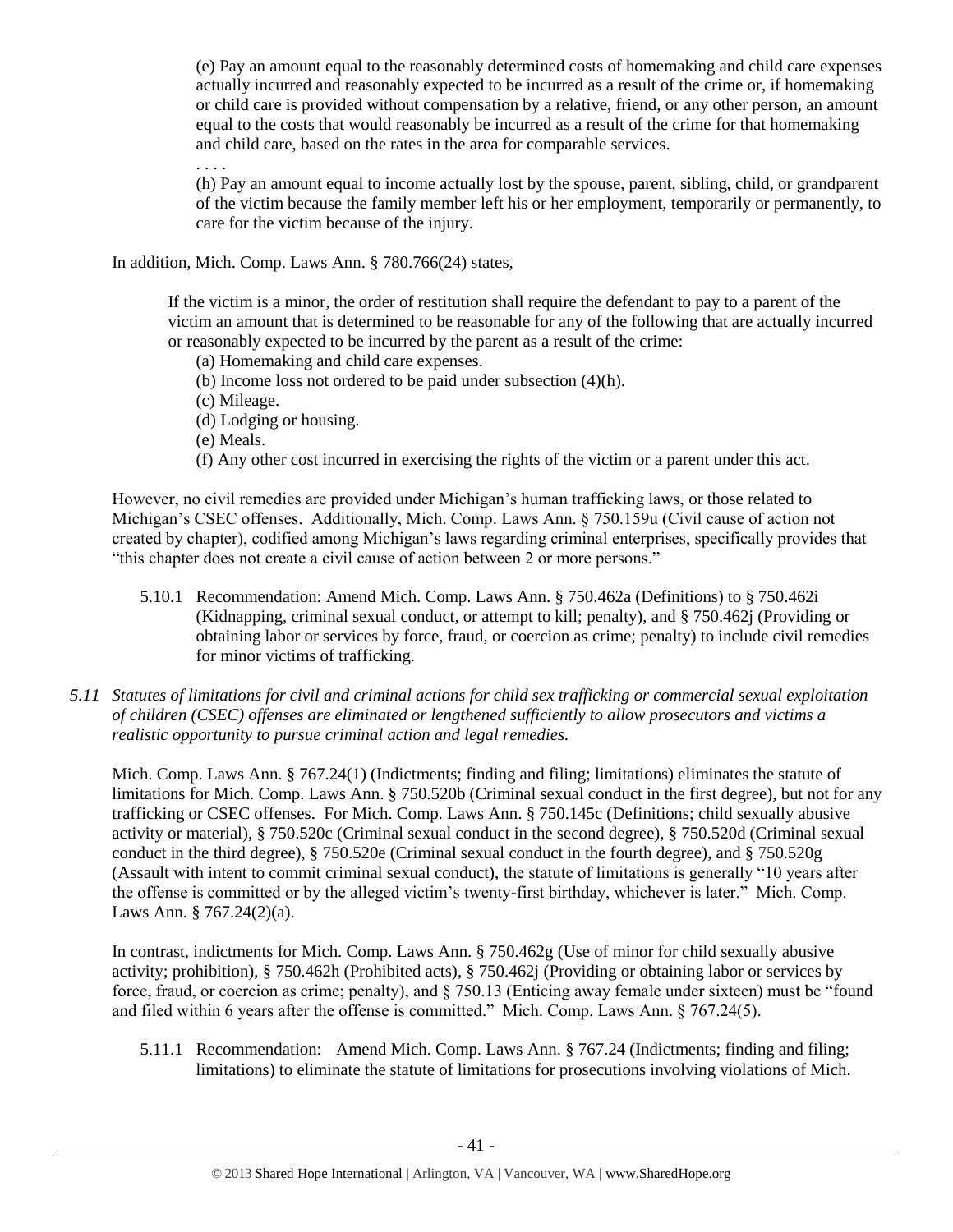Comp. Laws Ann. § 750.462g (Use of minor for child sexually abusive activity; prohibition), § 750.462h (Prohibited acts), § 750.462j (Providing or obtaining labor or services by force, fraud, or coercion as crime; penalty), or § 750.13 (Enticing away female under sixteen).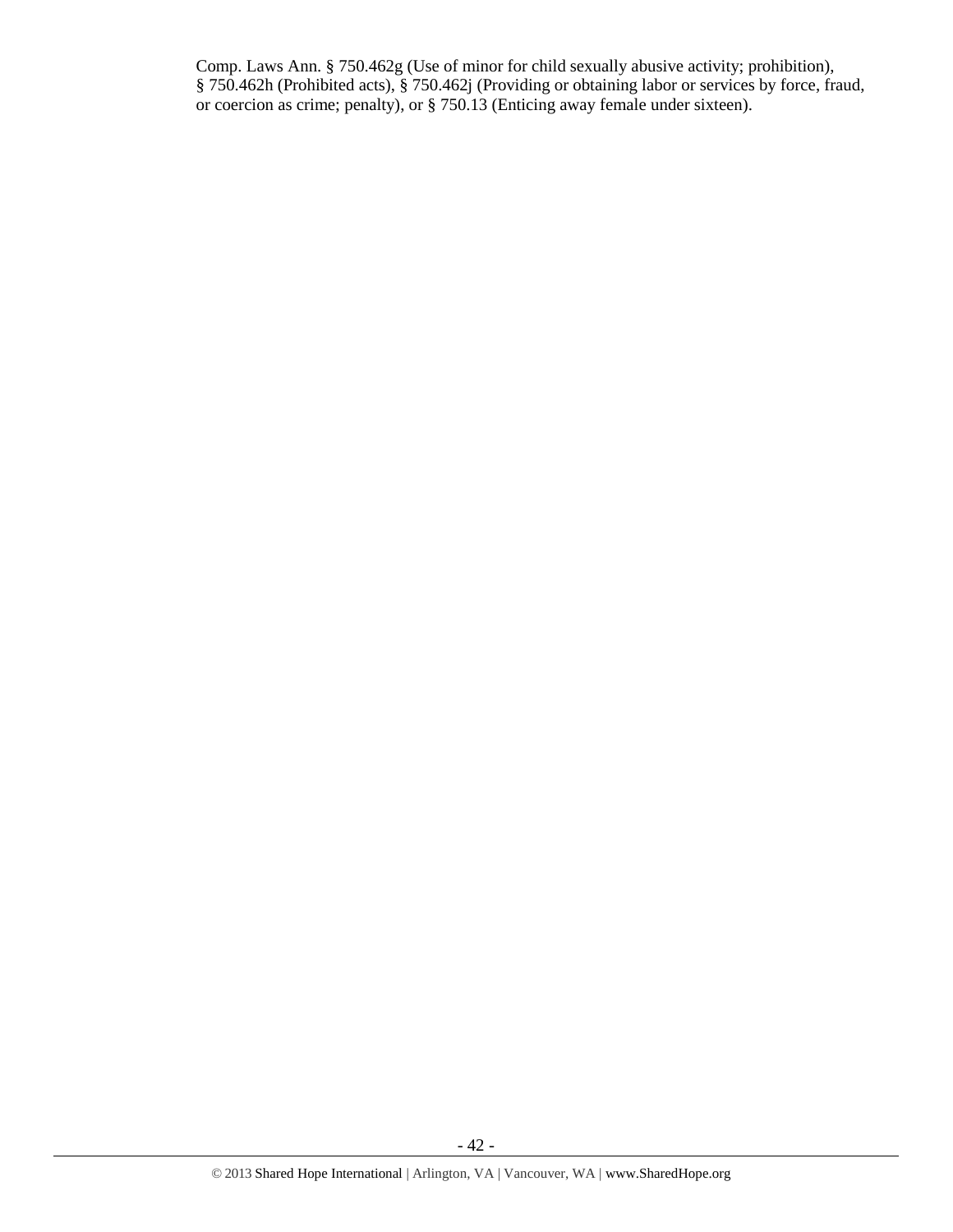#### **FRAMEWORK ISSUE 6: CRIMINAL JUSTICE TOOLS FOR INVESTIGATION AND PROSECUTIONS**

#### *Legal Components:*

- *6.1 Training on human trafficking and domestic minor sex trafficking for law enforcement is statutorily mandated or authorized.*
- *6.2 Single party consent to audio-taping is permitted in law enforcement investigations.*
- *6.3 Wiretapping is an available tool to investigate domestic minor sex trafficking.*
- *6.4 Using a law enforcement posing as a minor to investigate buying or selling of commercial sex acts is not a defense to soliciting, purchasing, or selling sex with a minor.*
- *6.5 Using the Internet to investigate buyers and traffickers is a permissible investigative technique.*
- *6.6 Law enforcement and child welfare agencies are mandated to promptly report missing and recovered children. \_\_\_\_\_\_\_\_\_\_\_\_\_\_\_\_\_\_\_\_\_\_\_\_\_\_\_\_\_\_\_\_\_\_\_\_\_\_\_\_\_\_\_\_\_\_\_\_\_\_\_\_\_\_\_\_\_\_\_\_\_\_\_\_\_\_\_\_\_\_\_\_\_\_\_\_\_\_\_\_\_\_\_\_\_\_\_\_\_\_\_\_\_\_*

#### *Legal Analysis:*

 $\overline{a}$ 

*6.1 Training on human trafficking and domestic minor sex trafficking for law enforcement is statutorily mandated or authorized.*

Pursuant to Mich. Comp. Laws Ann. § 28.609 (Minimum standards; rules), law enforcement officers in Michigan must meet minimum standards in order to be employed as a law enforcement officer. Additionally, Mich. Comp. Laws Ann. § 28.221 (Training school for peace officers; creation, location, subjects) requires the Michigan Department of Public Safety to provide law enforcement with training in specified subjects which include issues related to human trafficking and domestic minor sex trafficking. Mich. Comp. Laws Ann. § 28.221.

According to the Basic Training Curriculum and Training Objectives manual published in 2010 by the Michigan Commission on Law Enforcement Standards (MCOLES), police officers receive special training in the area of child abuse and neglect investigations.<sup>81</sup> Section I.G.1.2. $(c)$  of the manual, entitled "Recognize" Suspected Cases of Child Abuse While Responding to Complaints Related to and Not Related to Child Abuse," includes training on "indicators of sexual abuse or criminal sexual conduct (e.g., incest, molestation, pornography)."<sup>82</sup> Section I.H.2.2.(a)(24), entitled "Demonstrate an Understanding of Substantive Criminal Law as It Relates to Domestic Violence," includes human trafficking among the "crimes likely to be committed in a domestic violence incident."<sup>83</sup>

<span id="page-42-0"></span>6.1.1 Recommendation: Amend Mich. Comp. Laws Ann. § 28.221 (Training school for peace officers; creation, location, subjects) to mandate or authorize training on human trafficking and domestic minor sex trafficking.

<sup>&</sup>lt;sup>81</sup> The Basic Training Curriculum and Training Objectives Manual published in 2010 by the Michigan Commission on Law Enforcement Standards (MCOLES) demonstrates that police officers receive special training in the area of child abuse and neglect investigations. Section I.G.1.2.(c) of the manual, entitled "Recognize Suspected Cases of Child Abuse While Responding to Complaints Related to and Not Related to Child Abuse," includes training on "indicators of sexual abuse or criminal sexual conduct (e.g., incest, molestation, pornography)." Michigan Comm'n on Law Enforcement Standards, Basic Training Curriculum and Training Objectives 84 (2010), *available at* [http://www.mi.gov/documents/mcoles/Basic\\_Training\\_Manual\\_Part\\_I-2011\\_342561\\_7.pdf](http://www.mi.gov/documents/mcoles/Basic_Training_Manual_Part_I-2011_342561_7.pdf) (last visited, Nov. 27, 2012).

<sup>82</sup> *See supra* note [81](#page-42-0) at I-G-1, page 2.

<sup>83</sup> *See supra* note [81](#page-42-0) at I-H-2, page 3.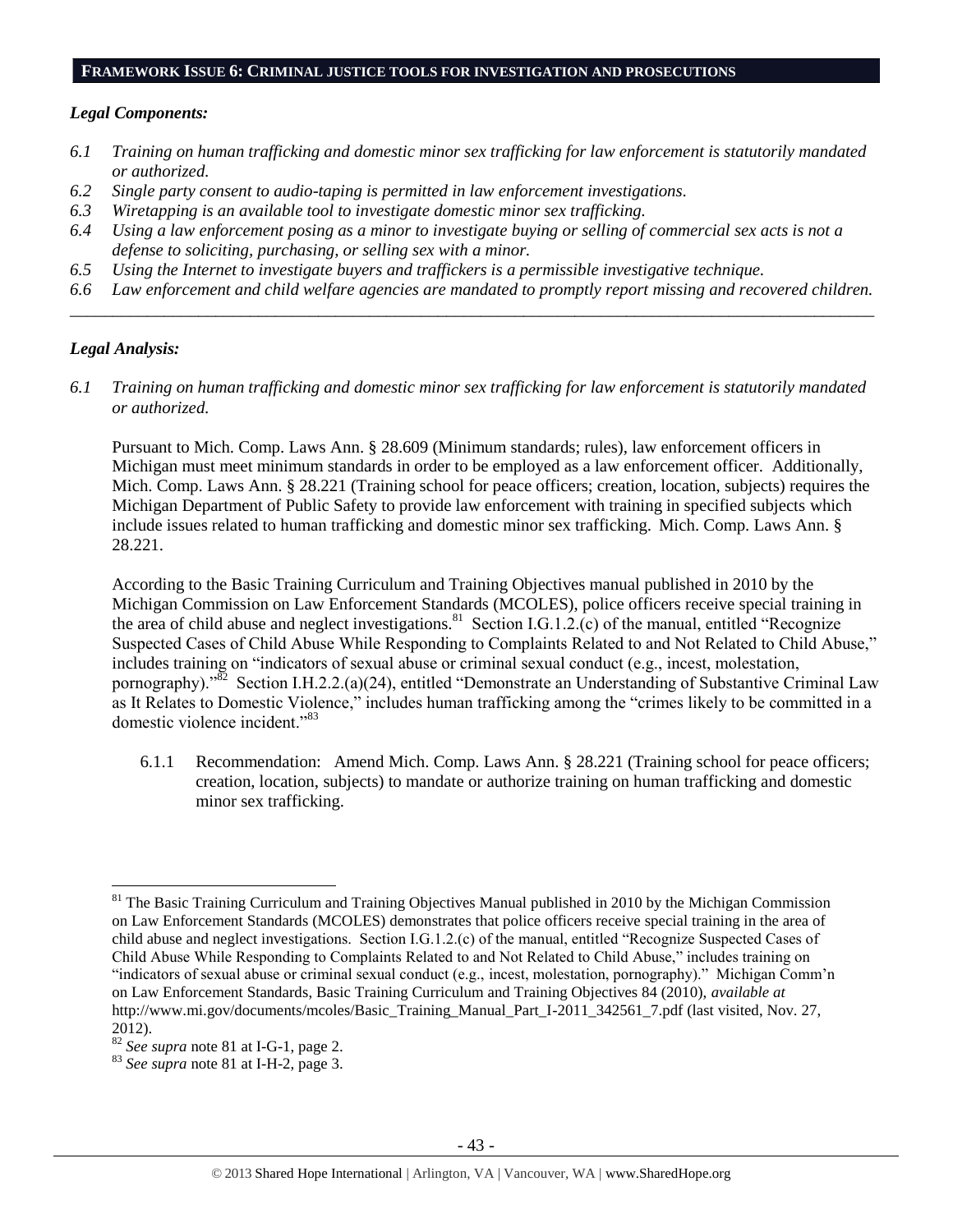## *6.2 Single party consent to audiotaping is permitted in law enforcement investigations.*

Single party consent to audiotaping generally is not permitted under Michigan law. Mich. Comp. Laws Ann. § 750.539c (Eavesdropping upon private conversation) provides that "[a]ny person who is present or who is not present during a private conversation and who wilfully uses any device to eavesdrop<sup>84</sup> upon the conversation without the consent of all parties thereto, or who knowingly aids, employs or procures another person to do the same . . . is guilty of a felony." However, Mich. Comp. Laws Ann. § 750.539g(a) (Exceptions) specifically excepts "[e]avesdropping or surveillance not otherwise prohibited by law by a peace officer of this state or of the federal government, or the officer's agent, while in the performance of the officer's duties," from the prohibitions in Mich. Comp. Laws Ann. §§ 750.539a–750.539f.

*6.3 Wiretapping is an available tool to investigate domestic minor sex trafficking.* 

 $\overline{\phantom{a}}$ 

Mich. Comp. Laws Ann. § 750.539g(a) (Exceptions) provides that the prohibitions on intercepting communications in "[s]ections 539a to 539f do not prohibit . . . [e]avesdropping or surveillance not otherwise prohibited by law by a peace officer of this state or of the federal government, or the officer's agent, while in the performance of the officer's duties." As no other statutes appear to limit law enforcement's ability to intercept communications in the course of investigations, law enforcement officers and their agents should be able to utilize wiretapping in trafficking investigations. $85$ 

*6.4 Using a law enforcement posing as a minor to investigate buying or selling of commercial sex acts is not a defense to soliciting, purchasing, or selling sex with a minor.*

Mich. Comp. Laws Ann. § 750.462g (Use of minor for child sexually abusive activity; prohibition) and § 750.462j (Providing or obtaining labor or services by force, fraud, or coercion as crime; penalty) of the human trafficking act and the CSEC laws are silent as to a defendant's ability to raise a defense that the victim was a law enforcement officer acting as a decoy, rather than an actual minor.

The use of the language, "believed by that person to be a minor," suggests that the use of the Internet to investigate buyers and traffickers under Mich. Comp. Laws Ann. § 750.145d (Use of internet or computer system; prohibited communication) is permissible. Additionally, case law involving prosecutions for violations of Mich. Comp. Laws Ann. § 750.145d indicates that law enforcement currently uses the Internet to investigate violations of Mich. Comp. Laws Ann.  $8750.145d<sup>86</sup>$ 

<span id="page-43-0"></span>6.4.1 Recommendation: Amend Mich. Comp. Laws Ann. § 750.462g (Use of minor for child sexually abusive activity; prohibition) and § 750.462j (Providing or obtaining labor or services by force, fraud, or coercion as crime; penalty) to revoke a defendant's ability to raise a defense that the

 $84$  Mich. Comp. Laws Ann. § 750.539a(2) (Definitions) provides in part, "Eavesdrop' or 'eavesdropping' means to overhear, record, amplify or transmit any part of the private discourse of others without the permission of all persons engaged in the discourse."

<sup>&</sup>lt;sup>85</sup> The Michigan Supreme Court has determined that law enforcement officers do not need to obtain a warrant in "participant monitoring" situations. People v. Collins, 475 N.W. 2d 684, 698 (Mich. 1991). "Participant monitoring" refers "only to the electronic monitoring (whether or not recorded) by a law enforcement agent of a conversation where one of the parties to the conversation has previously consented to the activity." *Id.* at 684, n. 1. <sup>86</sup> The Michigan Supreme Court has held that impossibility was not a defense to the crime of attempt where a law enforcement officer posed as a 14 year old girl in a chat room and the defendant communicated with the law enforcement officer, believing he was communicating with a 14 year old girl, to arrange a meeting for the purpose of

engaging in sex acts. People v. Thousand, 631 N.W.2d 694, 705 (Mich. 2001); *see also* People v. Kowalski, 803 N.W.2d 200 (Mich. 2011) (Reinstating convictions for the crime of using the Internet to commit the crime of accosting a minor for immoral purposes or encouraging a minor to commit an immoral act under Mich. Comp. Laws Ann. § 750.145a and § 750.145d that were based on evidence obtained from an Internet chat room sting operation).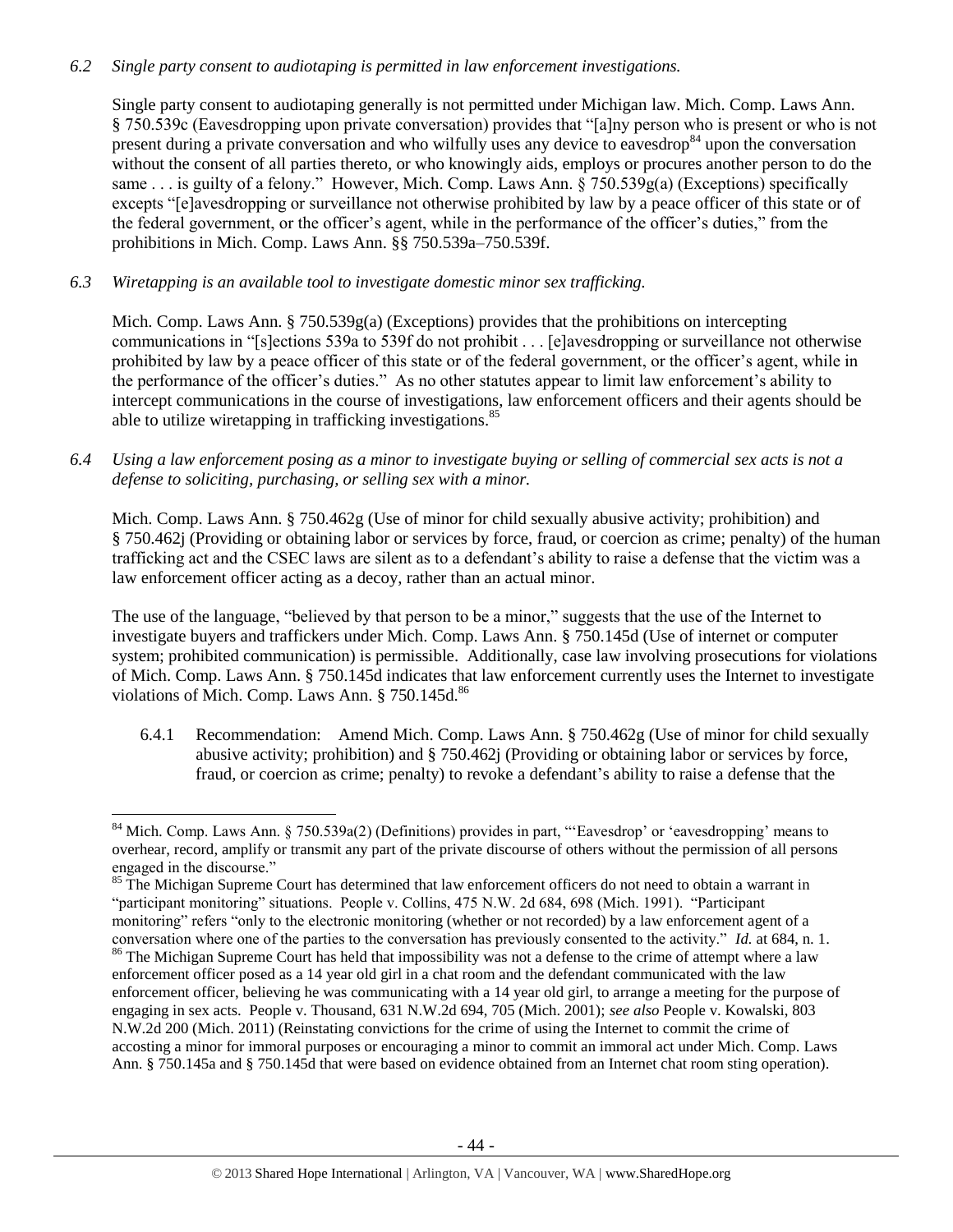victim was a law enforcement officer was acting as a decoy.

*6.5 Using the Internet to investigate buyers and traffickers is a permissible investigative technique.*

Although Mich. Comp. Laws Ann. § 750.145d (Use of internet or computer system; prohibited communication) does not expressly permit the use of the Internet to investigate the buying or selling of sex with minors, it does indicate that an offender who believes the victim to be a minor is in violation of the statute. Mich. Comp. Laws Ann. § 750.145d(1)(a) makes it illegal for a defendant to

use the internet or a computer . . . for the purpose of doing any of the following:

(a) Committing, attempting to commit, conspiring to commit, or soliciting another person to commit conduct proscribed under section 145a [Accosting, enticing or soliciting child for immoral purpose], 145c [Definitions; child sexually abusive activity or material; penalties] . . . 520b [Criminal sexual conduct in the first degree], 520c [Criminal sexual conduct in the second degree], 520d [Criminal sexual conduct in the third degree], 520e [Criminal sexual conduct in the fourth degree], or 520g [Assault with intent to commit criminal sexual conduct] . . . in which the victim or intended victim is . . . believed by that person to be a minor.

The use of the language, "believed by that person to be a minor," suggests that the use of the Internet to investigate buyers and traffickers under Mich. Comp. Laws Ann. § 750.145d is permissible. Additionally, case law involving prosecutions for violations of Mich. Comp. Laws Ann. § 750.145d indicates that law enforcement currently uses the Internet to investigate violations of Mich. Comp. Laws Ann.  $\S 750.145d.87$ 

*6.6 Law enforcement and child welfare agencies are mandated to promptly report missing and recovered children.* 

Pursuant to Mich. Comp. Laws Ann. § 28.258(2) (Definitions; certain persons reported missing),

If an individual who is any of the following is reported missing, the law enforcement agency receiving the report, after conducting a preliminary investigation, shall immediately enter the information described in subsection  $(3)$  regarding that individual into the LEIN,<sup>88</sup> the national crime information center, and if the individual is a child, $89$  the clearinghouse:

. . . .

(b) An individual who was in the company of another individual under circumstances indicating that the individual's physical safety may be in danger.

(c) An individual who disappeared under circumstances indicating that the disappearance was not voluntary.

(d) A child not described in subdivision (a), (b), (c), or (f).

(e) An individual not described in subdivision (a), (b), (c), or (f), who is believed to be incapable of returning to his or her residence without assistance.

. . . .

Mich. Comp. Laws Ann. § 28.258(3) states,

The information to be entered into the LEIN, the national crime information center, and the clearinghouse under subsection (2) shall include all of the following, if available:

(a) The name and address of the individual.

 $\overline{a}$ 

<sup>87</sup> *See supra* note [86.](#page-43-0)

<sup>&</sup>lt;sup>88</sup> Mich. Comp. Laws Ann. § 28.258(1)(e) defines "LEIN" as a "law enforcement information network regulated under the C.J.I.S. policy council act,  $1974$  PA 163, MCL 28.211 to 28.215."

<sup>&</sup>lt;sup>89</sup> "Child" is defined in Mich. Comp. Laws Ann. § 28.258(1)(a) as "an individual less than 17 years of age."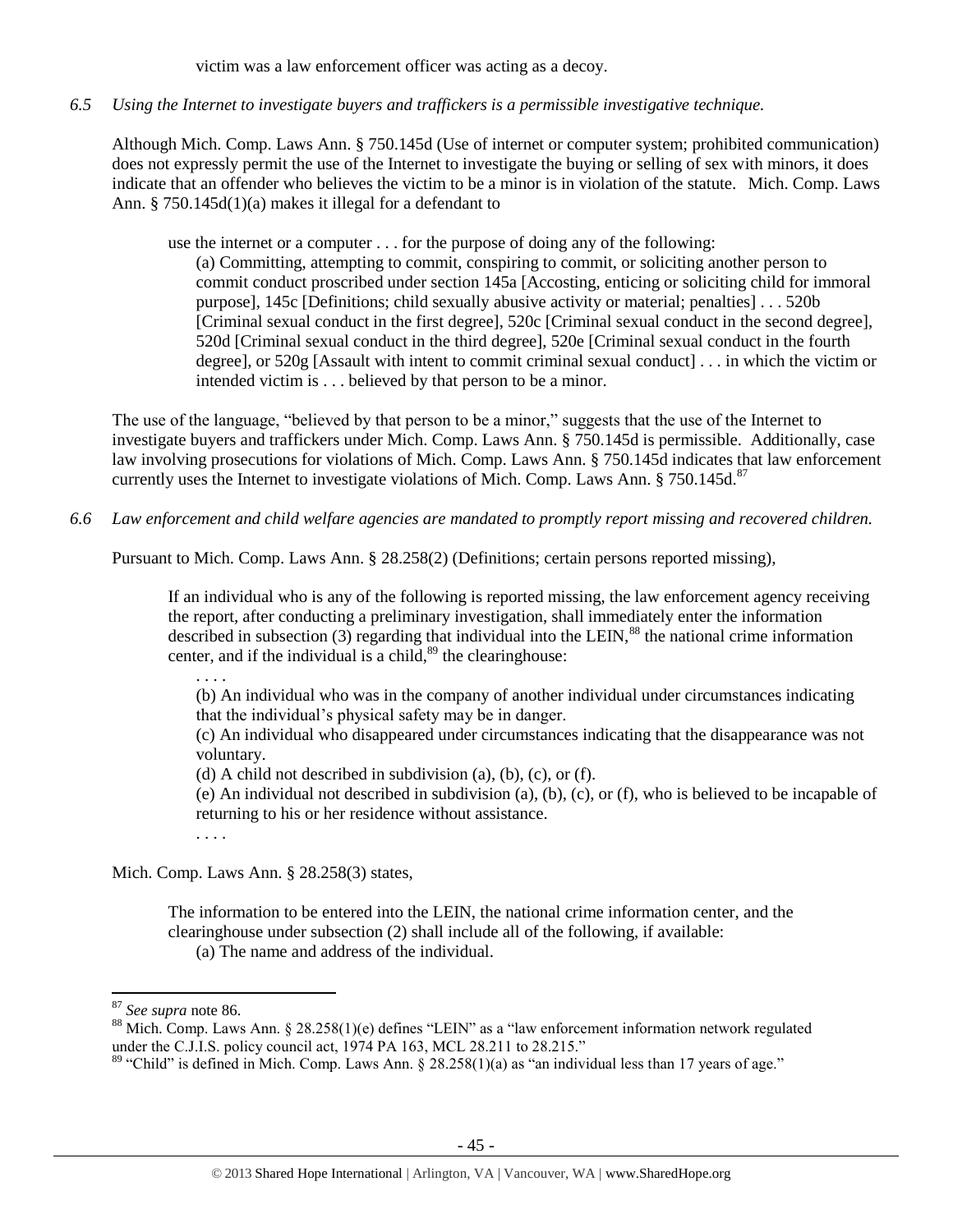(b) The vital statistics of the individual, including a physical description, and if the missing individual is a child, the child's date of birth, state of birth, and if possible, mother's maiden name. (c) The date the individual was missing and, if the missing individual is a child under subsection  $(2)(d)$ , the date the child becomes 17 years of age.

(d) Any other information that may assist in the location of the individual, as determined by the department and the LEIN policy council.

Mich. Comp. Laws Ann. § 28.259(1), (2) (Missing children information clearinghouse) establishes "[a] missing children information clearinghouse," which

shall do all of the following:

(a) Record each report on a missing child received under section 8.

(b) Accept and record a report about a missing child from a law enforcement agency.

(c) Exchange information on children suspected of interstate travel with the national crime information center.

(d) Establish a policy regarding the compilation of a record of the reasons children become missing.

After a missing child has been found, Mich. Comp. Laws Ann. § 28.259(3) requires that "the originating law enforcement agency . . . remove the missing child from the clearinghouse record by means of the LEIN. If the originating law enforcement agency has new information about the missing child's location, that agency shall report the information to the law enforcement agency with jurisdiction in the area in which the missing child may be located."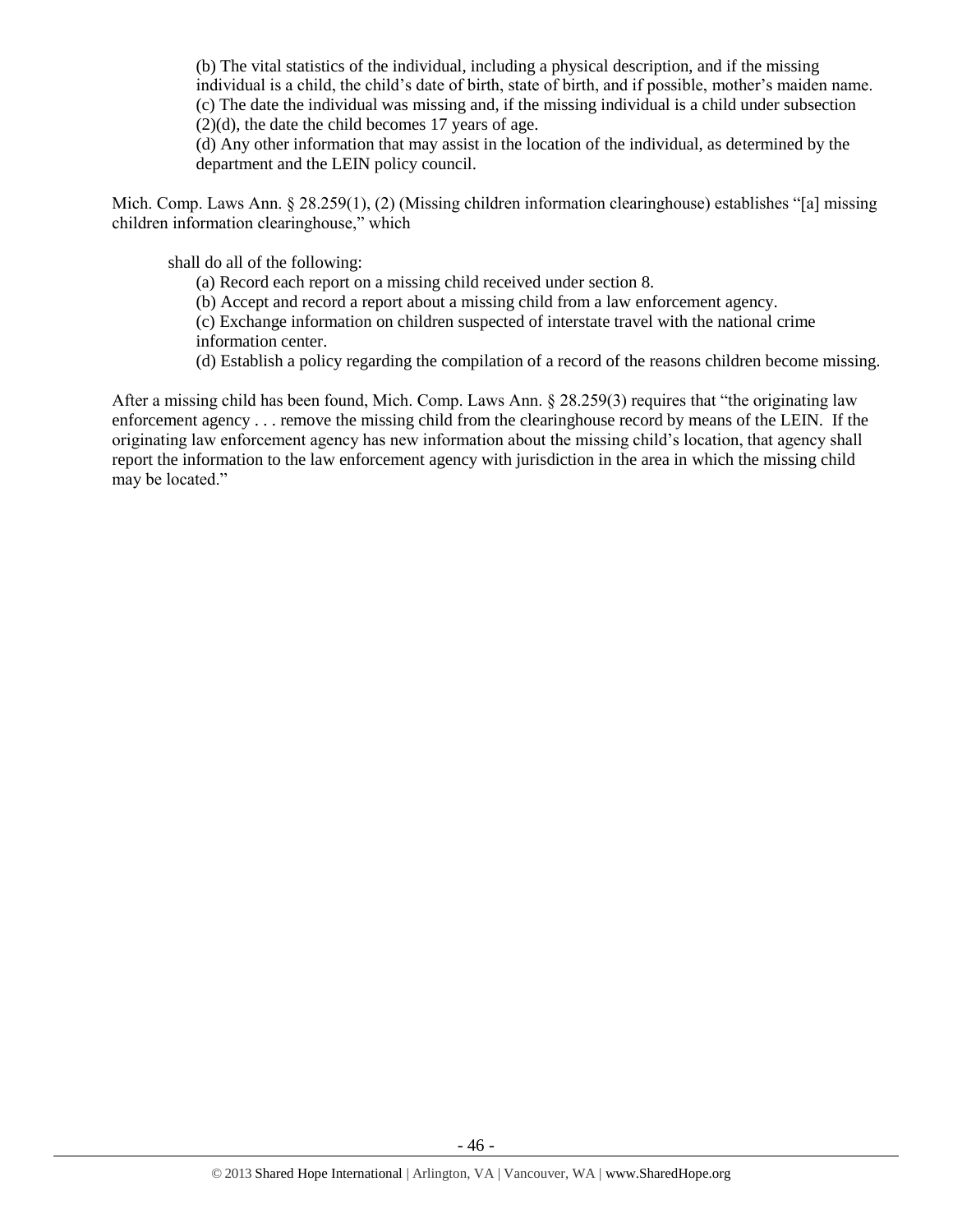#### **APPENDIX A: MICHIGAN SENTENCING GUIDELINES**

#### **1. Statutory Sentencing Guidelines**

 $\overline{\phantom{a}}$ 

Michigan has codified sentencing guidelines and imposes minimum sentences based on a person's prior criminal record and specified offense variables. Mich. Comp. Laws § 777.21 (Minimum sentence range; determination), which establishes the procedure for calculating appropriate minimum sentences, states,

(1) Except as otherwise provided in this section, for an offense enumerated in part 2 [Included felonies] of [Chapter XVI (Miscellaneous provisions)],  $^{90}$  determine the recommended minimum sentence range as follows:

(a) Find the offense category for the offense from part 2 of this chapter. From section 22 [Offense variables; scoring] of this chapter, determine the offense variables to be scored for that offense category and score only those offense variables for the offender as provided in part 4 [Offense variables] of this chapter. Total those points to determine the offender's offense variable level.

 $90$  Offenses in the chapter include the following: Mich. Comp. Laws § 750.145a (Accosting, enticing or soliciting child for immoral purpose), Mich. Comp. Laws § 750.145b (Accosting, enticing or soliciting child for immoral purpose; prior conviction; penalty), Mich. Comp. Laws § 750.145c(2)–(4) (Definitions; child sexually abusive activity or material; penalties; possession of child sexually abusive material; expert testimony; defenses; acts of commercial film or photographic print processor; report to law enforcement agency by computer technician; applicability and uniformity of section; enactment or enforcement of ordinances, rules, or regulations prohibited), Mich. Comp. Laws § 750.145d(2)(b)–(f) (Use of internet or computer system; prohibited communication; violation; penalty; order to reimburse state or local governmental unit; definitions), Mich. Comp. Laws § 750.159j (Violation as felony; penalties; imposition of costs; order to criminally forfeit property; additional authority of court; conditions for entering order of criminal forfeiture; attorney fees; determination of extent of property; property not reachable; retention of property by law enforcement agency; disposition of money seized; seizure; other criminal or civil remedies not precluded), Mich. Comp. Laws § 750.349 (Kidnapping; "restrain" defined; violation as felony; penalty; other violation arising from same transaction), Mich. Comp. Laws § 750.451 (Violation of §§ 750.448, 750.449, 750.449a, 750.450, or 750.462; prior convictions; penalty; definition), Mich. Comp. Laws § 750.452 (House of ill-fame; keeping, maintaining or operating), Mich. Comp. Laws § 750.455 (Pandering; felony), Mich. Comp. Laws § 750.457 (Earnings of prostitute, accepting), Mich. Comp. Laws § 750.458 (Detaining female in house of prostitution for debt), Mich. Comp. Laws § 750.459 (Transporting female for prostitution; felony), Mich. Comp. Laws § 750.462b(1)–(3) (Forced labor or services; threat of physical harm; prohibition; violation as felony; penalty), Mich. Comp. Laws § 750.462c(1)–(3) ( Forced labor or services; physical restraint; prohibition; violation as felony; penalty), Mich. Comp. Laws § 750.462d(1)–(3) (Forced labor or services; abuse of law or legal process; prohibition; violation as felony; penalty), Mich. Comp. Laws § 750.462e(1)–(3) (Forced labor or services; destroying, concealing, removing, confiscating, or possessing passport or immigration document of another person; prohibition; violation as felony; penalty), Mich. Comp. Laws § 750.462f(1)–(3) (Forced labor or services; blackmail or threat of financial harm; prohibition; violation as felony; penalty), Mich. Comp. Laws § 750.462g(1) (Use of minor for child sexually abusive activity; prohibition; violation as felony; penalty), Mich. Comp. Laws

<sup>§ 750.462</sup>h(2)–(4) (Prohibited acts; violation as felony; penalty), Mich. Comp. Laws § 750.462i (Kidnapping, criminal sexual conduct, or attempt to kill; penalty), Mich. Comp. Laws § 750.462j (Providing or obtaining labor or services by force, fraud, or coercion as crime; penalty; recruiting, harboring, transporting, providing, or obtaining person for involuntary servitude or debt bondage as crime; penalty; other violations of law; consecutive terms; restitution; definitions) Mich. Comp. Laws § 750.520b(2) (Criminal sexual conduct in the first degree; felony; consecutive terms), Mich. Comp. Laws § 750.520c (Criminal sexual conduct in the second degree; felony), Mich. Comp. Laws § 750.520d (Criminal sexual conduct in the third degree; felony), Mich. Comp. Laws § 750.520e (Criminal sexual conduct in the fourth degree; misdemeanor), Mich. Comp. Laws  $\S 750.520g(1)$ –(2) (Assault with intent to commit criminal sexual conduct; felony). Mich. Comp. Laws §§ 777.16g, 777.16i, 777.16q, 777.16w, 777.16y.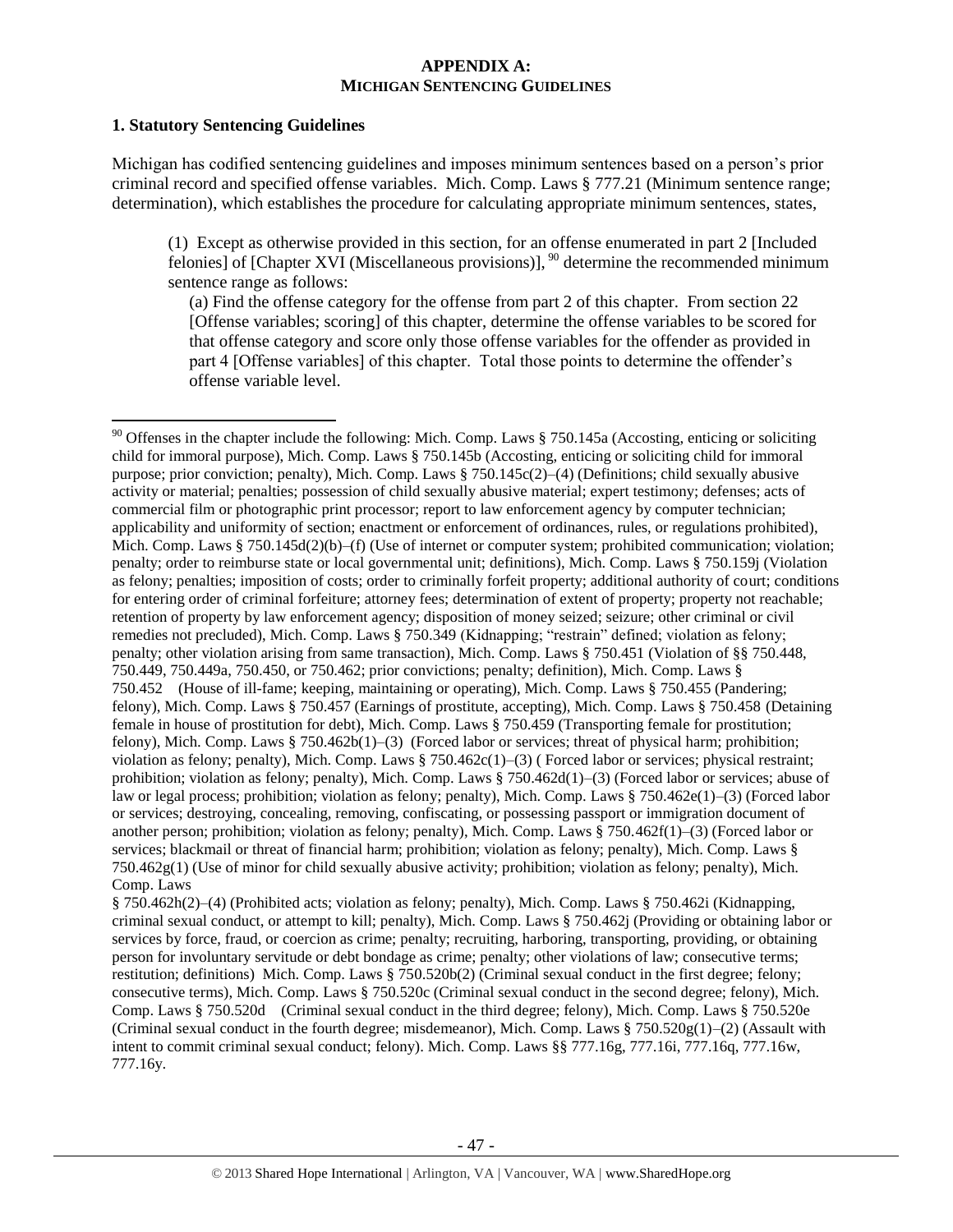(b) Score all prior record variables for the offender as provided in part 5 [Prior record variables] of this chapter. Total those points to determine the offender's prior record variable level.

(c) Find the offense class for the offense from part 2 of this chapter. Using the sentencing grid for that offense class in part 6 [Sentencing grids] of this chapter, determine the recommended minimum sentence range from the intersection of the offender's offense variable level and prior record variable level. The recommended minimum sentence within a sentencing grid is shown as a range of months or life.

(2) If the defendant was convicted of multiple offenses, subject to section 14 of chapter  $XI$ ,  $91$ score each offense as provided in this part.

(3) If the offender is being sentenced under section  $10^{92}$ ,  $11^{93}$  or  $12^{94}$  of chapter IX, determine the offense category, offense class, offense variable level, and prior record variable level based on the underlying offense. To determine the recommended minimum sentence range, increase the upper limit of the recommended minimum sentence range determined under part 6 for the underlying offense as follows:

(a) If the offender is being sentenced for a second felony, 25%.

(b) If the offender is being sentenced for a third felony, 50%.

(c) If the offender is being sentenced for a fourth or subsequent felony, 100%.

(4) If the offender is being sentenced for a violation described in section 18 of this chapter,  $95$  both of the following apply:

(a) Determine the offense variable level by scoring the offense variables for the underlying offense and any additional offense variables for the offense category indicated in section 18 of this chapter.

(b) Determine the offense class based on the underlying offense. If there are multiple underlying felony offenses, the offense class is the same as that of the underlying felony offense with the highest crime class. If there are multiple underlying offenses but only 1 is a felony, the offense class is the same as that of the underlying felony offense. If no underlying offense is a felony, the offense class is G.

(5) If the offender is being sentenced for an attempted felony described in section 19 of this chapter,<sup>96</sup> determine the offense variable level and prior record variable level based on the underlying attempted offense.

#### **2. Sentencing Variables**

 $\overline{\phantom{a}}$ 

There are two kinds of sentencing variables, prior record variables and offense variables. Both are considered when determining the proper minimum sentence under the guidelines.

 $91$  Mich. Comp. Laws § 771.14 (Presentence investigation report; contents; information related to victim prohibited from inclusion; information exempted from disclosure; amendment or alteration; review of report; challenge; findings; copies).

 $92$  Mich. Comp. Laws§ 769.10 (Punishment for subsequent felony; sentence imposed for term of years considered indeterminate sentence; use of conviction to enhance sentence prohibited).

<sup>&</sup>lt;sup>93</sup> Mich. Comp. Laws§ 769.11 (Punishment for subsequent felony following conviction of 2 or more felonies; sentence for term of years considered indeterminate sentence; use of conviction to enhance sentence prohibited).

<sup>&</sup>lt;sup>94</sup> Mich. Comp. Laws§ 769.12 (Punishment for subsequent felony following conviction of 3 or more felonies; sentence for term of years considered indeterminate sentence; use of conviction to enhance sentence prohibited; eligibility for parole; provisions not in derogation of consecutive sentence; "prisoner subject to disciplinary time" defined).

<sup>&</sup>lt;sup>95</sup> Mich. Comp. Laws § 777.18 (MCL 333.7410 to 750.367a; felonies to which chapter applicable) includes sentencing for Mich. Comp. Laws 750.157c (Person inducing a minor to commit a felony).

 $96$  Mich. Comp. Laws § 777.19 (Attempt to commit offense; applicability of chapter).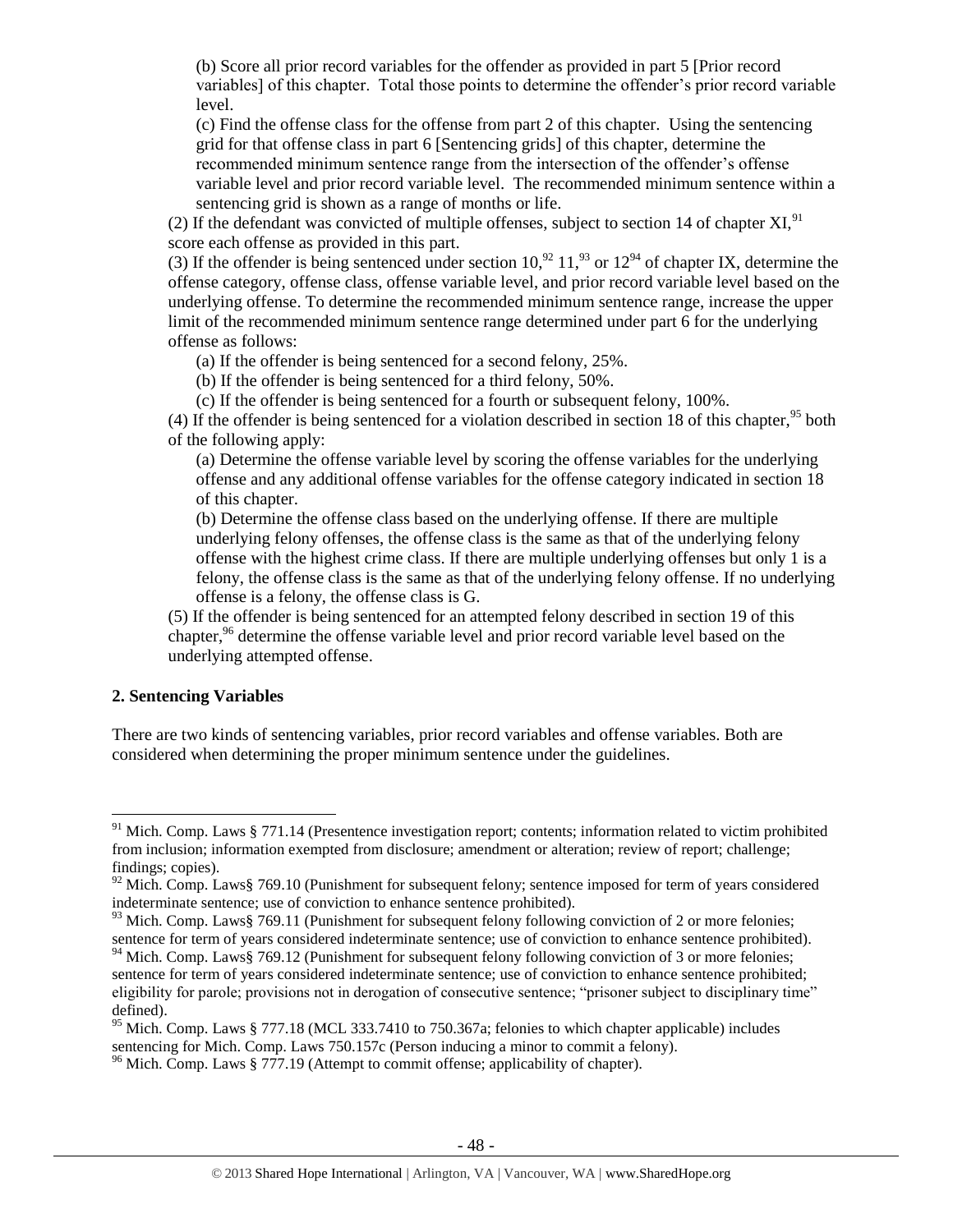## *Offense Variables*

Offense variables are listed in Mich. Comp. Laws §§ 777.31–777.49a (Part 4. Offense variables). Potentially applicable offense variables are included below.

# **Mich. Comp. Laws § 777.33 (Physical injury to victim)**

(1) Offense variable 3 is physical injury to a victim. Score offense variable 3 by determining which of the following apply and by assigning the number of points attributable to the one that has the highest number of points:

- (a) A victim was killed. . . . 100 points
- (b) A victim was killed. . . . 50 points
- (c) Life threatening or permanent incapacitating injury occurred to a victim. . . . 25 points
- (d) Bodily injury requiring medical treatment occurred to a victim. . . . 10 points
- (e) Bodily injury not requiring medical treatment occurred to a victim. . . . 5 points
- (f) No physical injury occurred to a victim.  $\ldots$  0 points
- (2) All of the following apply to scoring offense variable 3:

(a) In multiple offender cases, if 1 offender is assessed points for death or physical injury, all offenders shall be assessed the same number of points.

(b) Score 100 points if death results from the commission of a crime and homicide is not the sentencing offense.

(c) Score 50 points if death results from the commission of a crime and the offense or attempted offense involves the operation of a vehicle, vessel, ORV, snowmobile, aircraft, or locomotive and any of the following apply:

(i) The offender was under the influence of or visibly impaired by the use of alcoholic liquor, a controlled substance, or a combination of alcoholic liquor and a controlled substance.

(ii) The offender had an alcohol content of 0.08 grams or more per 100 milliliters of blood, per 210 liters of breath, or per 67 milliliters of urine or, beginning October 1, 2013, the offender had an alcohol content of 0.10 grams or more per 100 milliliters of blood, per 210 liters of breath, or per 67 milliliters of urine.

(iii) The offender's body contained any amount of a controlled substance listed in schedule 1 under section 7212 of the public health code, 1978 PA 368, MCL 333.7212, or a rule promulgated under that section, or a controlled substance described in section 7214(a)(iv) of the public health code, 1978 PA 368, MCL 333.7214.

(d) Do not score 5 points if bodily injury is an element of the sentencing offense. (3) As used in this section, "requiring medical treatment" refers to the necessity for treatment and not the victim's success in obtaining treatment.

# **Mich. Comp. Laws § 777.34 (Psychological injury to victim)**

(1) Offense variable 4 is psychological injury to a victim. Score offense variable 4 by determining which of the following apply and by assigning the number of points attributable to the one that has the highest number of points:

(a) Serious psychological injury requiring professional treatment occurred to a victim. . . . 10 points

(b) No serious psychological injury requiring professional treatment occurred to a victim. . . . 0 points

(2) Score 10 points if the serious psychological injury may require professional treatment. In making this determination, the fact that treatment has not been sought is not conclusive.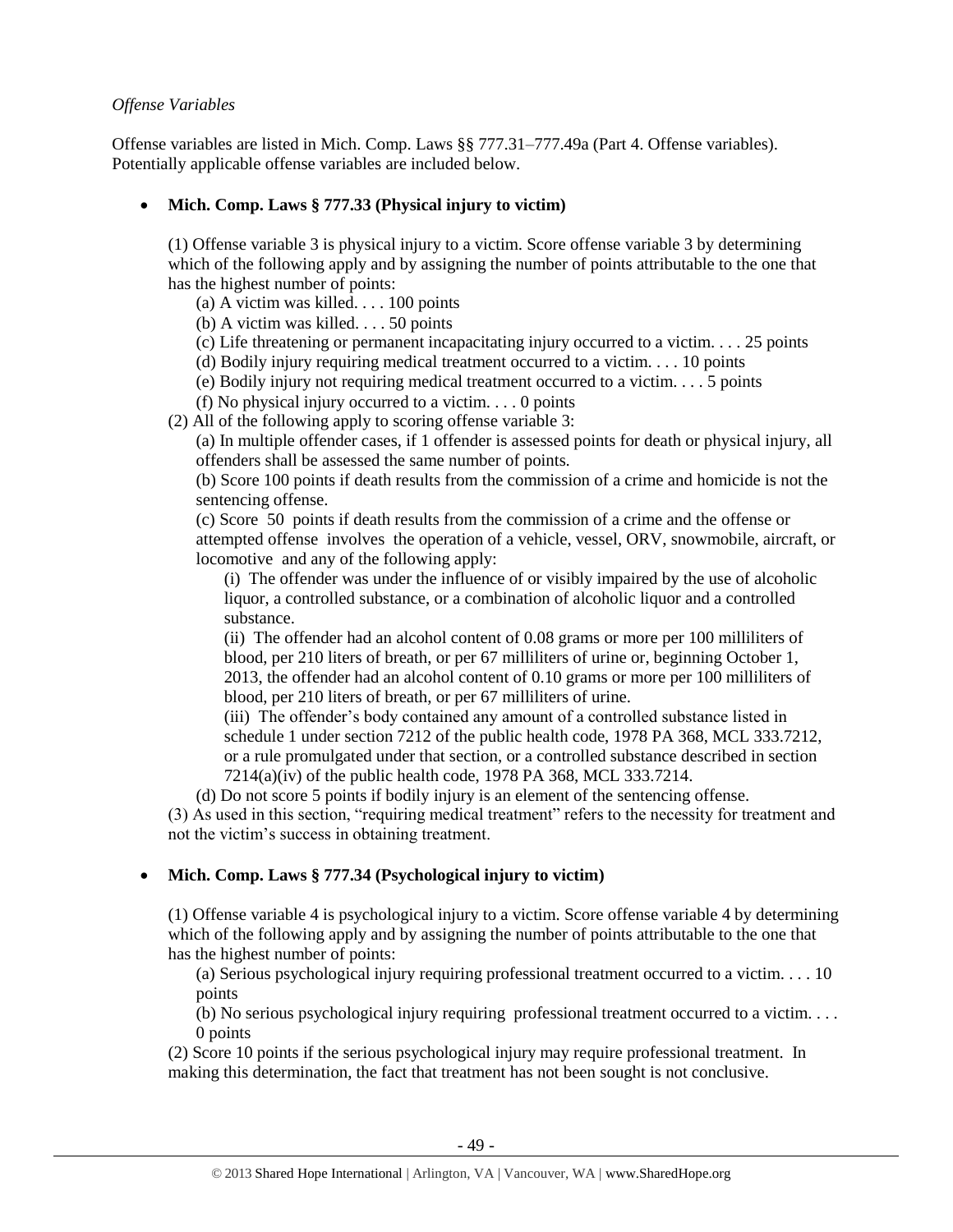# **Mich. Comp. Laws § 777.35 (Psychological injury to member of victim's family)**

(1) Offense variable 5 is psychological injury to a member of a victim's family. Score offense variable 5 by determining which of the following apply and by assigning the number of points attributable to the one that has the highest number of points:

(a) Serious psychological injury requiring professional treatment occurred to a victim's family. . . . 15 points

(b) No serious psychological injury requiring professional treatment occurred to a victim's family. . . . 0 points

(2) Score 15 points if the serious psychological injury to the victim's family may require professional treatment. In making this determination, the fact that treatment has not been sought is not conclusive.

## **Mich. Comp. Laws § 777.36 (Intent to kill or injure another individual)**

(1) Offense variable 6 is the offender's intent to kill or injure another individual. Score offense variable 6 by determining which of the following apply and by assigning the number of points attributable to the one that has the highest number of points:

(a) The offender had premeditated intent to kill or the killing was committed while committing or attempting to commit arson, criminal sexual conduct in the first or third degree, child abuse in the first degree, a major controlled substance offense, robbery, breaking and entering of a dwelling, home invasion in the first or second degree, larceny of any kind, extortion, or kidnapping or the killing was the murder of a peace officer or a corrections officer. . . . 50 points

(b) The offender had unpremeditated intent to kill, the intent to do great bodily harm, or created a very high risk of death or great bodily harm knowing that death or great bodily harm was the probable result. . . . 25 points

(c) The offender had intent to injure or the killing was committed in an extreme emotional state caused by an adequate provocation and before a reasonable amount of time elapsed for the offender to calm or there was gross negligence amounting to an unreasonable disregard for life. . . . 10 points

(d) The offender had no intent to kill or injure. . . . 0 points

(2) All of the following apply to scoring offense variable 6.

(a) The sentencing judge shall score this variable consistent with a jury verdict unless the judge has information that was not presented to the jury.

(b) Score 10 points if a killing is intentional within the definition of second degree murder or voluntary manslaughter, but the death occurred in a combative situation or in response to victimization of the offender by the decedent.

# **Mich. Comp. Laws § 777.37 (Aggravated physical abuse; "sadism" defined)**

(1) Offense variable 7 is aggravated physical abuse. Score offense variable 7 by determining which of the following apply and by assigning the number of points attributable to the one that has the highest number of points:

(a) A victim was treated with sadism, torture, or excessive brutality or conduct designed to substantially increase the fear and anxiety a victim suffered during the offense.  $\dots$  50 points (b) No victim was treated with sadism, torture, or excessive brutality or conduct designed to substantially increase the fear and anxiety a victim suffered during the offense. . . . 0 points

- (2) Count each person who was placed in danger of injury or loss of life as a victim.
- (3) As used in this section, "sadism" means conduct that subjects a victim to extreme or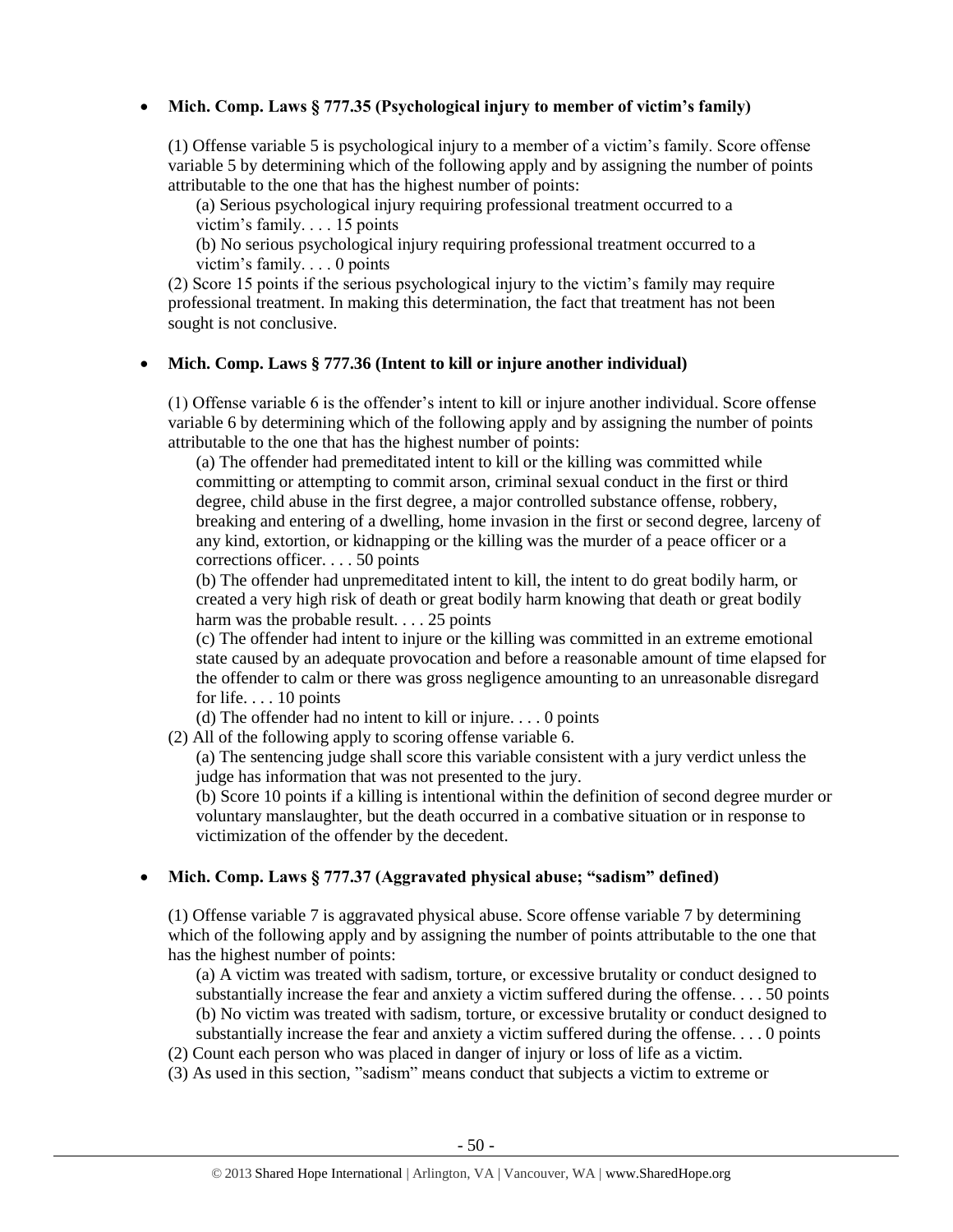prolonged pain or humiliation and is inflicted to produce suffering or for the offender's gratification.

# **Mich. Comp. Laws § 777.38 (Victim asportation or captivity)**

(1) Offense variable 8 is victim asportation or captivity. Score offense variable 8 by determining which of the following apply and by assigning the number of points attributable to the one that has the highest number of points:

(a) A victim was asported to another place of greater danger or to a situation of greater danger or was held captive beyond the time necessary to commit the offense. . . . 15 points

- (b) No victim was asported or held captive. . . . 0 points
- (2) All of the following apply to scoring offense variable 8:
	- (a) Count each person who was placed in danger of injury or loss of life as a victim.
	- (b) Score 0 points if the sentencing offense is kidnapping.

# **Mich. Comp. Laws § 777.39 (Offense variable 9; number of victims; scoring)**

(1) Offense variable 9 is number of victims. Score offense variable 9 by determining which of the following apply and by assigning the number of points attributable to the one that has the highest number of points:

(a) Multiple deaths occurred. . . . 100 points

(b) There were 10 or more victims who were placed in danger of physical injury or death, or 20 or more victims who were placed in danger of property loss. . . . 25 points

(c) There were 2 to 9 victims who were placed in danger of physical injury or death, or 4 to 19 victims who were placed in danger of property loss. . . . 10 points

(d) There were fewer than 2 victims who were placed in danger of physical injury or death,

or fewer than 4 victims who were placed in danger of property loss. . . . 0 points

(2) All of the following apply to scoring offense variable 9:

(a) Count each person who was placed in danger of physical injury or loss of life or property as a victim.

(b) Score 100 points only in homicide cases.

# **Mich. Comp. Laws § 777.40 (Exploitation of vulnerable victim)**

(1) Offense variable 10 is exploitation of a vulnerable victim. Score offense variable 10 by determining which of the following apply and by assigning the number of points attributable to the one that has the highest number of points:

(a) Predatory conduct was involved. . . . 15 points

(b) The offender exploited a victim's physical disability, mental disability, youth or agedness, or a domestic relationship, or the offender abused his or her authority status. . . . 10 points (c) The offender exploited a victim by his or her difference in size or strength, or both, or

exploited a victim who was intoxicated, under the influence of drugs, asleep, or unconscious. . . . 5 points

(d) The offender did not exploit a victim's Vulnerability. . . . 0 points

(2) The mere existence of 1 or more factors described in subsection (1) does not automatically equate with victim vulnerability.

(3) As used in this section:

(a) "Predatory conduct" means preoffense conduct directed at a victim for the primary purpose of victimization.

(b) "Exploit" means to manipulate a victim for selfish or unethical purposes.

(c) "Vulnerability" means the readily apparent susceptibility of a victim to injury, physical restraint, persuasion, or temptation.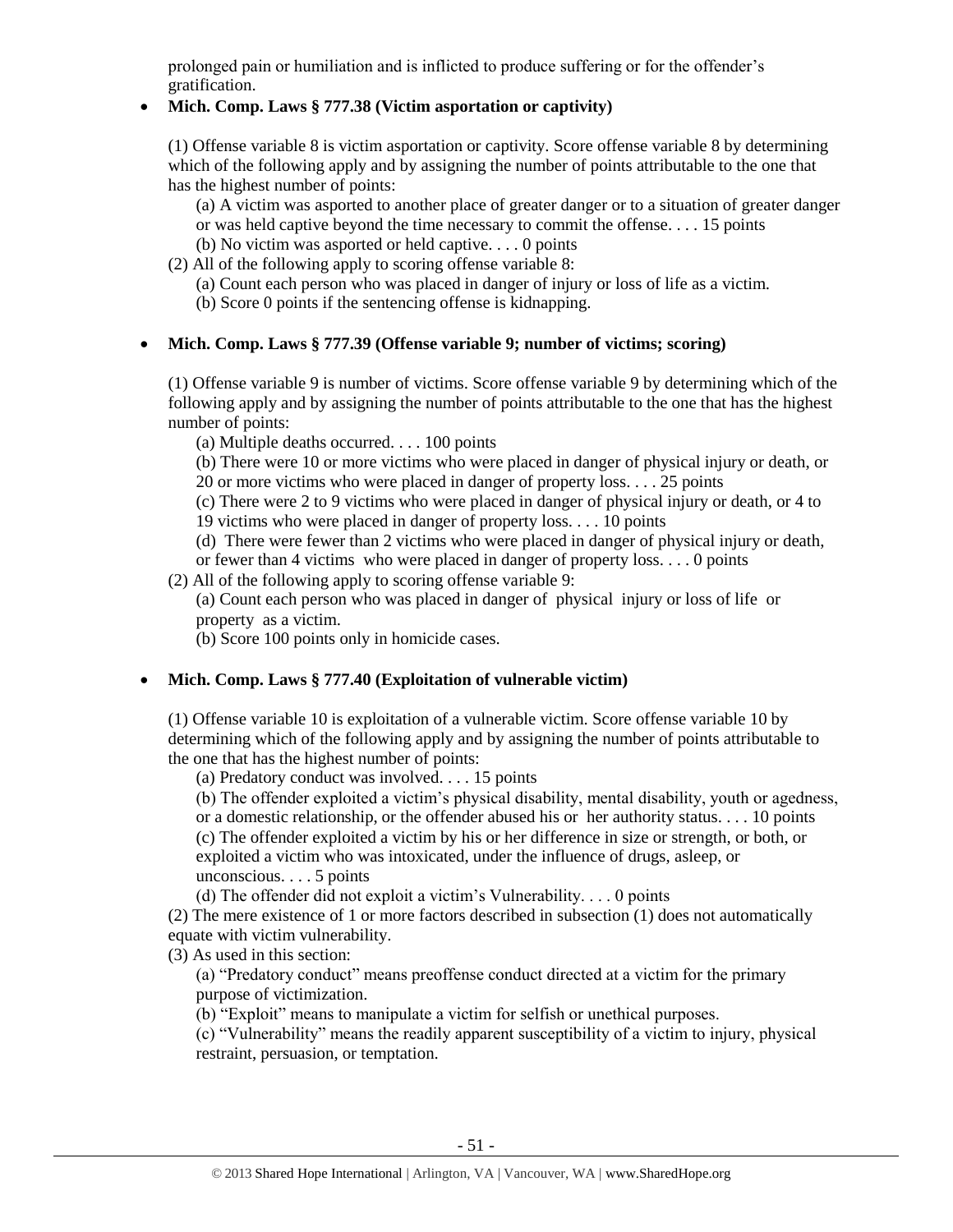(d) "Abuse of authority status" means a victim was exploited out of fear or deference to an authority figure, including, but not limited to, a parent, physician, or teacher.

# **Mich. Comp. Laws § 777.41 (Criminal sexual penetration)**

(1) Offense variable 11 is criminal sexual penetration. Score offense variable 11 by determining which of the following apply and by assigning the number of points attributable to the one that has the highest number of points:

- (a) Two or more criminal sexual penetrations occurred. . . . 50 points
- (b) One criminal sexual penetration occurred. . . . 25 points
- (c) No criminal sexual penetration occurred. . . . 0 points
- (2) All of the following apply to scoring offense variable 11:

(a) Score all sexual penetrations of the victim by the offender arising out of the sentencing offense.

(b) Multiple sexual penetrations of the victim by the offender extending beyond the sentencing offense may be scored in offense variables 12 or 13.

(c) Do not score points for the 1 penetration that forms the basis of a first- or third-degree criminal sexual conduct offense.

## **Mich. Comp. Laws § 777.42 (Contemporaneous felonious criminal acts)**

(1) Offense variable 12 is contemporaneous felonious criminal acts. Score offense variable 12 by determining which of the following apply and by assigning the number of points attributable to the one that has the highest number of points:

(a) Three or more contemporaneous felonious criminal acts involving crimes against a person were committed. . . . 25 points

(b) Two contemporaneous felonious criminal acts involving crimes against a person were committed. . . . 10 points

(c) Three or more contemporaneous felonious criminal acts involving other crimes were committed. . . . 10 points

(d) One contemporaneous felonious criminal act involving a crime against a person was committed. . . . 5 points

(e) Two contemporaneous felonious criminal acts involving other crimes were committed . . . 5 points

(f) One contemporaneous felonious criminal act involving any other crime was committed. . . . 1 point

(g) No contemporaneous felonious criminal acts were committed. . . . 0 points

(2) All of the following apply to scoring offense variable 12:

- (a) A felonious criminal act is contemporaneous if both of the following circumstances exist:
	- (i) The act occurred within 24 hours of the sentencing offense.
	- (ii) The act has not and will not result in a separate conviction.

(b) A violation of section  $227b^{97}$  of the Michigan penal code, 1931 PA 328, MCL 750.227b, should not be considered for scoring this variable.

(c) Do not score conduct scored in offense variable 11.

 $\overline{\phantom{a}}$ 

**Mich. Comp. Laws § 777.43 (Continuing pattern of criminal behavior)** 

<sup>&</sup>lt;sup>97</sup> Mich. Comp. Laws § 750.227b (Carrying or possessing firearm when committing or attempting to commit felony; "law enforcement officer" defined).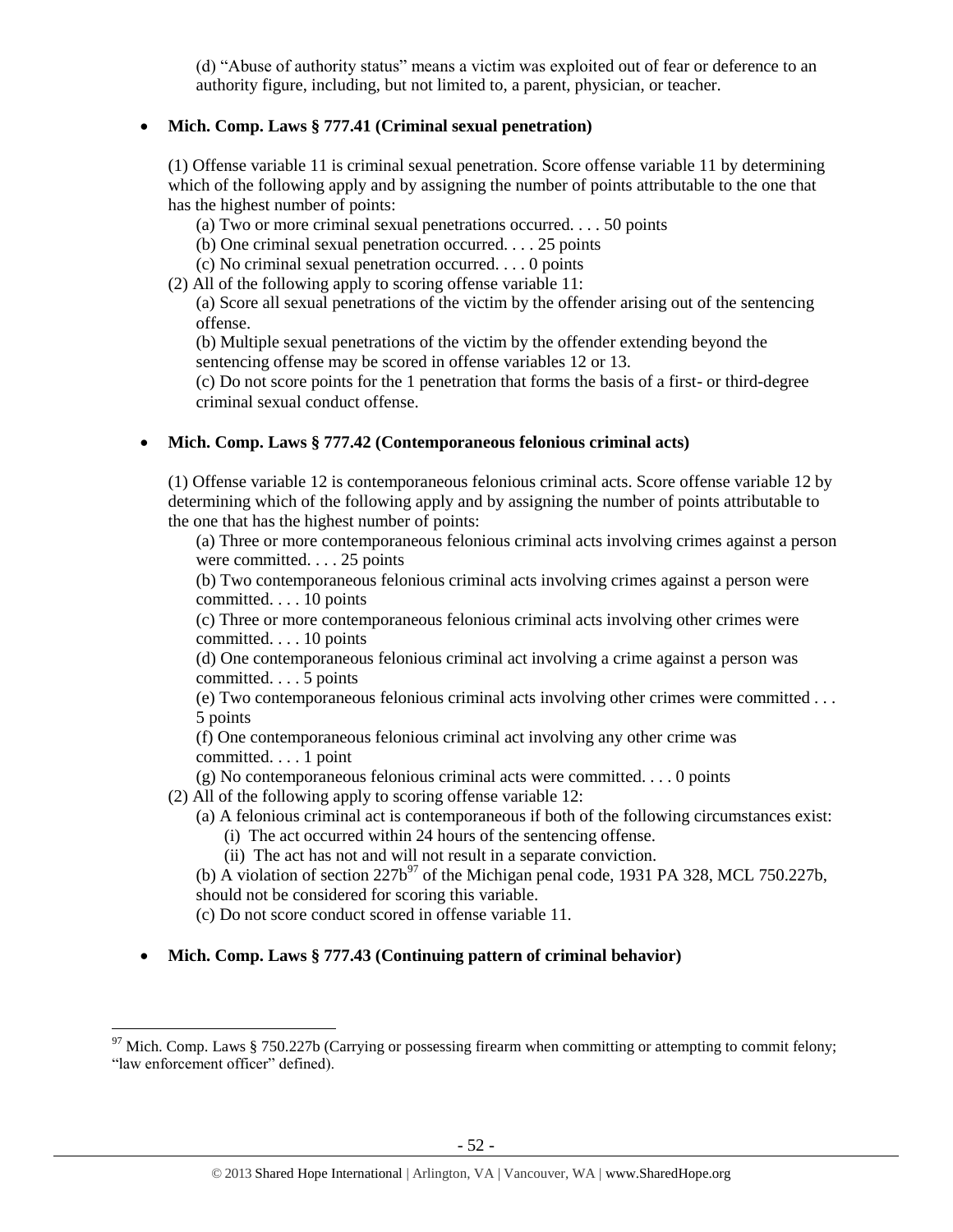(1) Offense variable 13 is continuing pattern of criminal behavior. Score offense variable 13 by determining which of the following apply and by assigning the number of points attributable to the one that has the highest number of points:

(a) The offense was part of a pattern of felonious criminal activity involving 3 or more sexual penetrations against a person or persons less than 13 years of age. . . . 50 points

(b) The offense was part of a pattern of felonious criminal activity directly related to causing, encouraging, recruiting, soliciting, or coercing membership in a gang or communicating a threat with intent to deter, punish, or retaliate against another for withdrawing from a gang.  $\ldots$  25 points

(c) The offense was part of a pattern of felonious criminal activity involving 3 or more crimes against a person. . . . 25 points

(d) The offense was part of a pattern of felonious criminal activity involving a combination of 3 or more crimes against a person or property or a violation of section 7401(2)(a)(i) to  $(iii)^{98}$  or section 7403(2)(a)(i) to (iii)<sup>99</sup> of the public health code, 1978 PA 368, MCL 333.7401 and 333.7403. . . . 10 points

(e) The offense was part of a pattern of felonious criminal activity involving a combination of 3 or more violations of section  $7401(2)(a)(i)$  to (iii) or section  $7403(2)(a)(i)$  to (iii) of the public health code, 1978 PA 368, MCL 333.7401 and 333.7403. . . . 10 points

(f) The offense was part of a pattern of felonious criminal activity involving 3 or more crimes against property. . . . 5 points

(g) No pattern of felonious criminal activity existed. . . . 0 points

(2) All of the following apply to scoring offense variable 13:

(a) For determining the appropriate points under this variable, all crimes within a 5-year period, including the sentencing offense, shall be counted regardless of whether the offense resulted in a conviction.

(b) The presence or absence of multiple offenders, the age of the offenders, or the degree of sophistication of the organized criminal group is not as important as the fact of the group's existence, which may be reasonably inferred from the facts surrounding the sentencing offense.

(c) Except for offenses related to membership in an organized criminal group or that are gang-related, do not score conduct scored in offense variable 11 or 12.

(d) Score 50 points only if the sentencing offense is first degree criminal sexual conduct.

(e) Do not count more than 1 controlled substance offense arising out of the criminal episode for which the person is being sentenced.

(f) Do not count more than 1 crime involving the same controlled substance. For example, do not count conspiracy and a substantive offense involving the same amount of controlled substances or possession and delivery of the same amount of controlled substances.

## **Mich. Comp. Laws § 777.44 (Offender's role)**

 $\overline{\phantom{a}}$ 

(1) Offense variable 14 is the offender's role. Score offense variable 14 by determining which of the following apply and by assigning the number of points attributable to the one that has the highest number of points:

(a) The offender was a leader in a multiple offender situation. . . . 10 points

(b) The offender was not a leader in a multiple offender situation. . . . 0 points

<sup>&</sup>lt;sup>98</sup> Mich. Comp. Laws § 333.7401 (Manufacturing, creating, delivering, or possessing with intent to manufacture, create, or deliver controlled substance, prescription form, or counterfeit prescription form; dispensing, prescribing, or administering controlled substance; violations; penalties; consecutive terms; discharge from lifetime probation; "plant" defined).

 $99$  Mich. Comp. Laws § 333.7403 (Knowingly or intentionally possessing controlled substance, controlled substance analogue, or prescription form; violations; penalties; discharge from lifetime probation).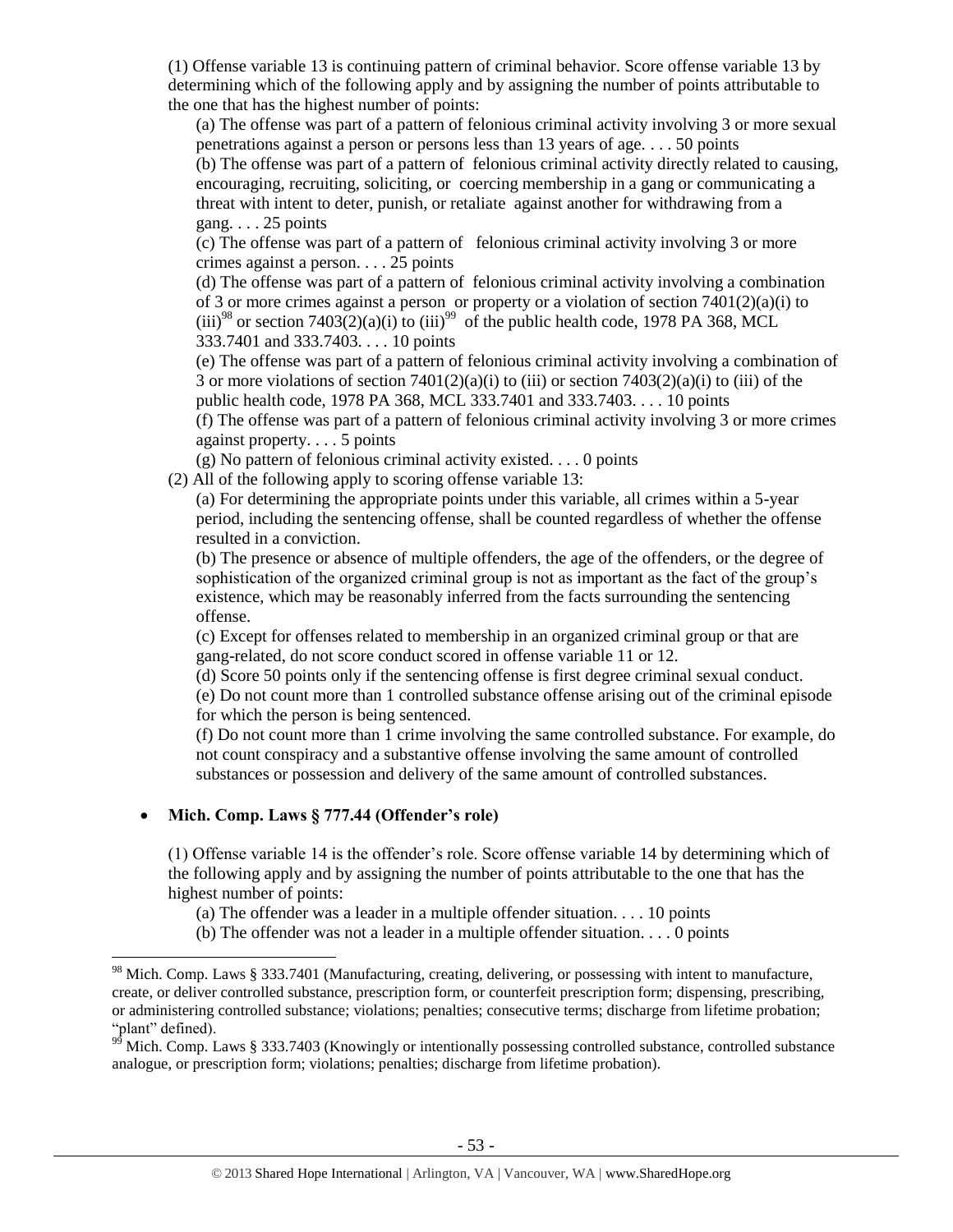(2) All of the following apply to scoring offense variable 14:

(a) The entire criminal transaction should be considered when scoring this variable.

(b) If 3 or more offenders were involved, more than 1 offender may be determined to have been a leader.

# **Mich. Comp. Laws § 777.46 (Property obtained, damaged, lost, or destroyed)**

(1) Offense variable 16 is property obtained, damaged, lost, or destroyed. Score offense variable 16 by determining which of the following apply and by assigning the number of points attributable to the one that has the highest number of points:

(a) Wanton or malicious damage occurred beyond that necessary to commit the crime for which the offender is not charged and will not be charged. . . . 10 points

(b) The property had a value of more than \$20,000.00 or had significant historical, social, or sentimental value. . . . 10 points

(c) The property had a value of  $$1,000.00$  or more but not more than  $$20,000.00$ .... 5 points

(d) The property had a value of \$200.00 or more but not more than \$1,000.00. . . . 1 point (e) No property was obtained, damaged, lost, or destroyed or the property had a value of less than \$200.00. . . . 0 points

(2) All of the following apply to scoring offense variable 16:

(a) In multiple offender or victim cases, the appropriate points may be determined by adding together the aggregate value of the property involved, including property involved in uncharged offenses or charges dismissed under a plea agreement.

(b) In cases in which the property was obtained unlawfully, lost to the lawful owner, or destroyed, use the value of the property in scoring this variable. If the property was damaged, use the monetary amount appropriate to restore the property to pre-offense condition in scoring this variable.

(c) The amount of money or property involved in admitted but uncharged offenses or in charges that have been dismissed under a plea agreement may be considered.

# *Prior Record Variables*

Prior record variables are listed in Mich. Comp. Laws §§ 777.50–777.57 (Part 5. Prior record variables). Potentially applicable prior record variables are included below.

# **Mich. Comp. Laws § 777.51 (Prior high severity felony convictions)**

(1) Prior record variable 1 is prior high severity felony convictions. Score prior record variable 1 by determining which of the following apply and by assigning the number of points attributable to the one that has the highest number of points:

(a) The offender has 3 or more prior high severity felony convictions. . . . 75 points

(b) The offender has 2 prior high severity felony convictions. . . . 50 points

(c) The offender has 1 prior high severity felony conviction. . . . 25 points

(d) The offender has no prior high severity felony convictions. . . . 0 points

(2) As used in this section, "prior high severity felony conviction" means a conviction for any of the following, if the conviction was entered before the sentencing offense was committed:

(a) A crime listed in offense class M2, A, B, C, or D .

(b) A felony under a law of the United States or another state corresponding to a crime listed in offense class M2, A, B, C, or D .

(c) A felony that is not listed in offense class M2, A, B, C, D, E, F, G, or H and that is punishable by a maximum term of imprisonment of 10 years or more.

(d) A felony under a law of the United States or another state that does not correspond to a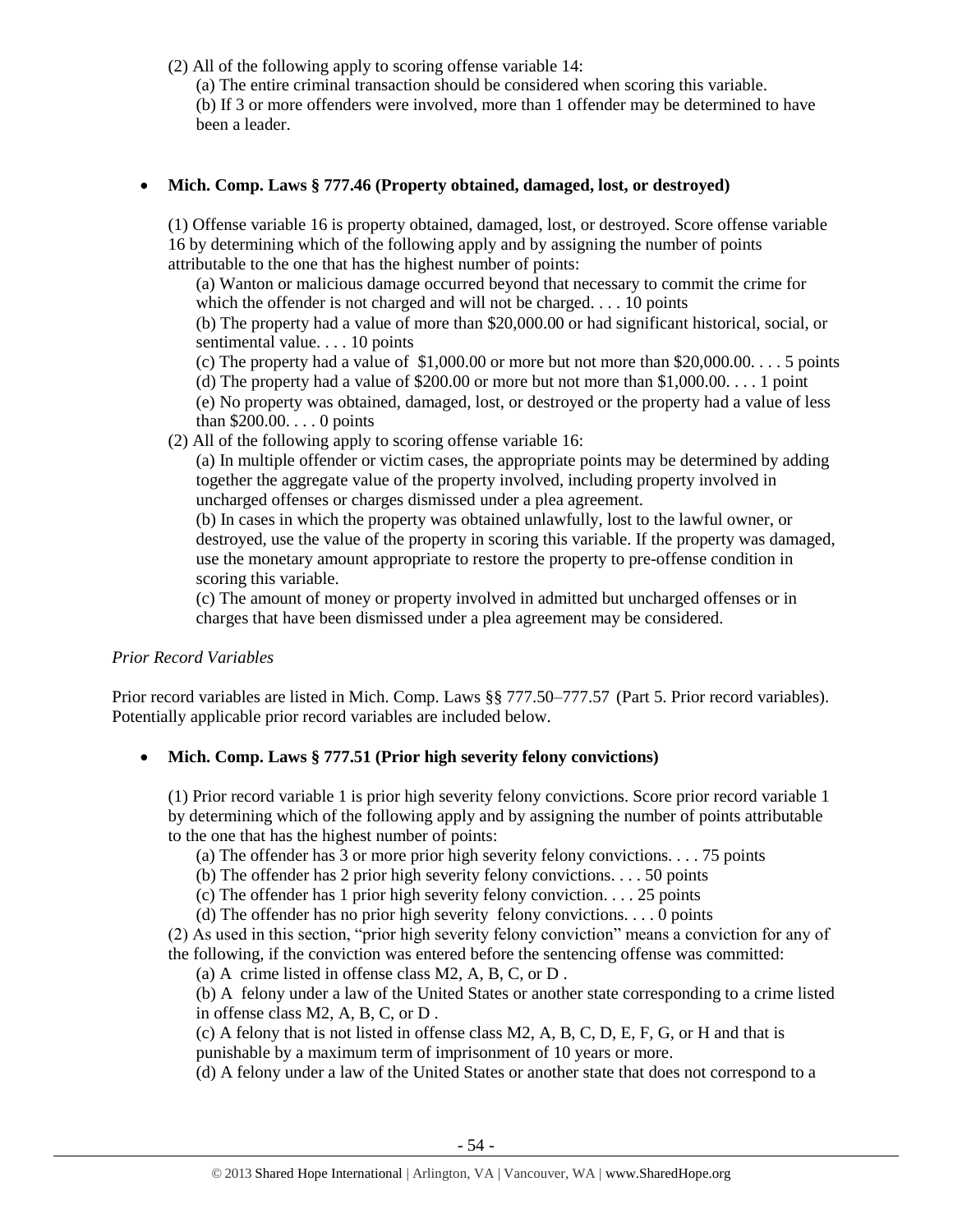crime listed in offense class M2, A, B, C, D, E, F, G, or H and that is punishable by a maximum term of imprisonment of 10 years or more.

# **Mich. Comp. Laws § 777.52 (Prior low severity felony convictions)**

(1) Prior record variable 2 is prior low severity felony convictions. Score prior record variable 2 by determining which of the following apply and by assigning the number of points attributable to the one that has the highest number of points:

(a) The offender has 4 or more prior low severity felony convictions. . . . 30 points

(b) The offender has 3 prior low severity felony convictions. . . . 20 points

(c) The offender has 2 prior low severity felony convictions. . . . 10 points

(d) The offender has 1 prior low severity felony conviction.  $\dots$  5 points

(e) The offender has no prior low severity felony convictions. . . . 0 points

(2) As used in this section, "prior low severity felony conviction" means a conviction for any of the following, if the conviction was entered before the sentencing offense was committed:

(a) A crime listed in offense class E, F, G, or H.

(b) A felony under a law of the United States or another state that corresponds to a crime listed in offense class E, F, G, or H.

(c) A felony that is not listed in offense class M2, A, B, C, D, E, F, G, or H and that is punishable by a maximum term of imprisonment of less than 10 years.

(d) A felony under a law of the United States or another state that does not correspond to a crime listed in offense class  $M2$ , A, B, C, D, E, F, G, or H and that is punishable by a maximum term of imprisonment of less than 10 years.

# **Mich. Comp. Laws § 777.53 (Prior high severity juvenile adjudications)**

(1) Prior record variable 3 is prior high severity juvenile adjudications. Score prior record variable 3 by determining which of the following apply and by assigning the number of points attributable to the one that has the highest number of points:

(a) The offender has 3 or more prior high severity juvenile adjudications. . . . 50 points

(b) The offender has 2 prior high severity juvenile adjudications. . . . 25 points

(c) The offender has 1 prior high severity juvenile adjudication. . . . 10 points

(d) The offender has no prior high severity juvenile adjudications. . . . 0 points

(2) As used in this section, "prior high severity juvenile adjudication" means a juvenile adjudication for conduct that would be any of the following if committed by an adult, if the order of disposition was entered before the sentencing offense was committed:

(a) A crime listed in offense class M2, A, B, C, or D.

(b) A felony under a law of the United States or another state corresponding to a crime listed in offense class M2, A, B, C, or D .

(c) A felony that is not listed in offense class M2, A, B, C, D, E, F, G, or H and that is punishable by a maximum term of imprisonment of 10 years or more.

(d) A felony under a law of the United States or another state that does not correspond to a crime listed in offense class  $M2$ , A, B, C, D, E, F, G, or H and that is punishable by a maximum term of imprisonment of 10 years or more.

# **Mich. Comp. Laws § 777.54 (Prior low severity juvenile adjudications)**

(1) Prior record variable 4 is prior low severity juvenile adjudications. Score prior record variable 4 by determining which of the following apply and by assigning the number of points attributable to the one that has the highest number of points:

(a) The offender has 6 or more prior low severity juvenile adjudications. . . . 20 points

(b) The offender has 5 prior low severity juvenile adjudications. . . . 15 points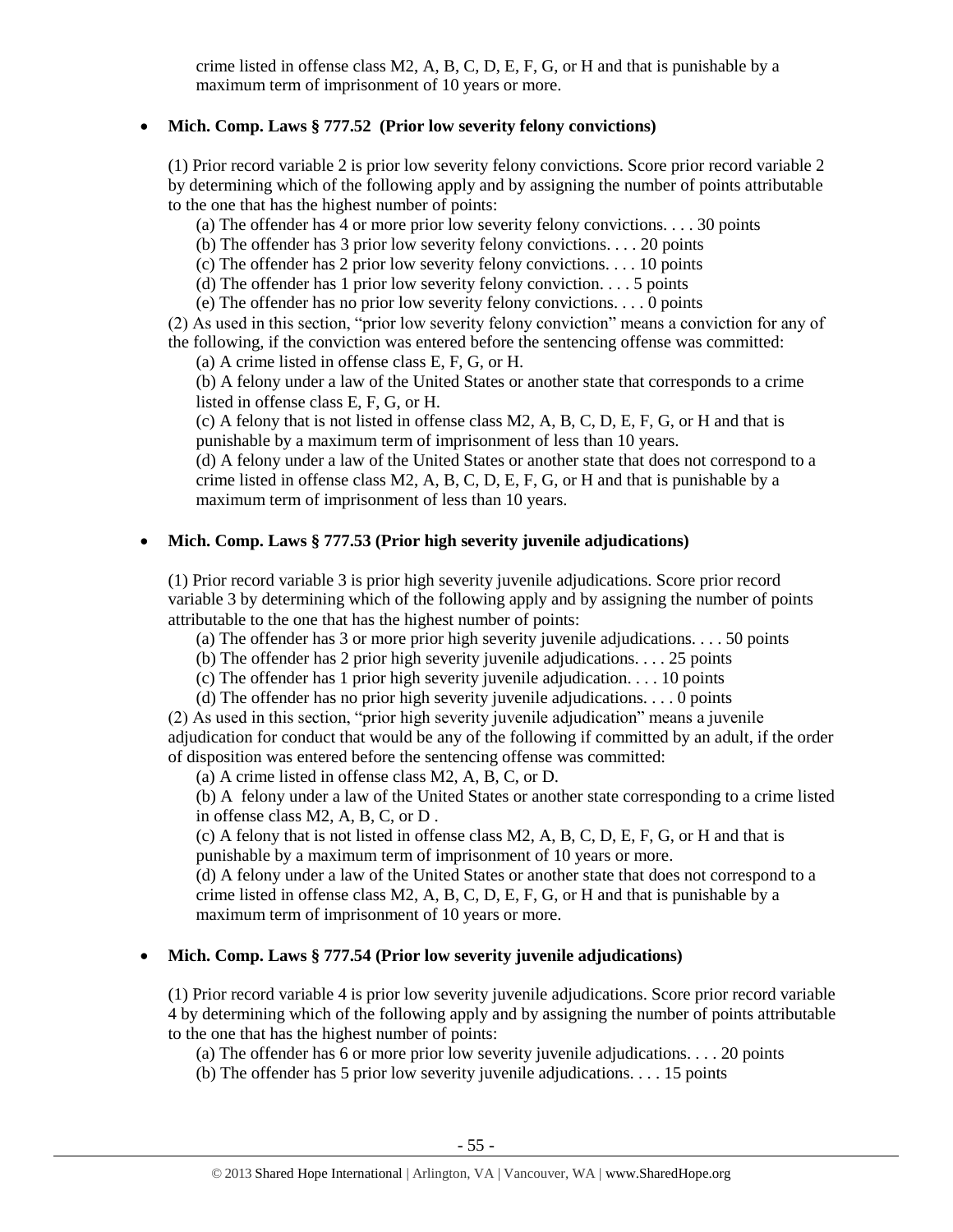(c) The offender has 3 or 4 prior low severity juvenile adjudications. . . . 10 points

(d) The offender has 2 prior low severity juvenile adjudications. . . . 5 points

(e) The offender has 1 prior low severity juvenile adjudication. . . . 2 points

(f) The offender has no prior low severity juvenile adjudications. . . . 0 points

(2) As used in this section, "prior low severity juvenile adjudication" means a juvenile adjudication for conduct that would be any of the following if committed by an adult, if the order of disposition was entered before the sentencing offense was committed:

(a) A crime listed in offense class E, F, G, or H.

(b) A felony under a law of the United States or another state corresponding to a crime listed in offense class E, F, G, or H.

(c) A felony that is not listed in offense class M2, A, B, C, D, E, F, G, or H and that is punishable by a maximum term of imprisonment of less than 10 years.

(d) A felony under a law of the United States or another state that does not correspond to a crime listed in offense class  $M2$ , A, B, C, D, E, F, G, or H and that is punishable by a maximum term of imprisonment of less than 10 years.

## **Mich. Comp. Laws § 777.55 (Prior misdemeanor convictions or prior misdemeanor juvenile adjudications)**

(1) Prior record variable 5 is prior misdemeanor convictions or prior misdemeanor juvenile adjudications. Score prior record variable 5 by determining which of the following apply and by assigning the number of points attributable to the one that has the highest number of points:

(a) The offender has 7 or more prior misdemeanor convictions or prior misdemeanor juvenile adjudications. . . . 20 points

(b) The offender has 5 or 6 prior misdemeanor convictions or prior misdemeanor juvenile adjudications. . . . 15 points

(c) The offender has 3 or 4 prior misdemeanor convictions or prior misdemeanor juvenile adjudications. . . . 10 points

(d) The offender has 2 prior misdemeanor convictions or prior misdemeanor

juvenile adjudications. . . . 5 points

(e) The offender has 1 prior misdemeanor conviction or prior misdemeanor juvenile adjudication. . . . 2 points

(f) The offender has no prior misdemeanor convictions or prior misdemeanor juvenile adjudications. . . . 0 points

(2) All of the following apply to scoring record variable 5:

(a) Except as provided in subdivision (b), count a prior misdemeanor conviction or prior misdemeanor juvenile adjudication only if it is an offense against a person or property, a controlled substance offense, or a weapon offense. Do not count a prior conviction used to enhance the sentencing offense to a felony.

(b) Count all prior misdemeanor convictions and prior misdemeanor juvenile adjudications for operating or attempting to operate a vehicle, vessel, ORV, snowmobile, aircraft, or locomotive while under the influence of or impaired by alcohol, a controlled substance, or a combination of alcohol and a controlled substance. Do not count a prior conviction used to enhance the sentencing offense to a felony.

(3) As used in this section:

(a) "Prior misdemeanor conviction" means a conviction for a misdemeanor under a law of this state, a political subdivision of this state, another state, a political subdivision of another state, or the United States if the conviction was entered before the sentencing offense was committed.

(b) "Prior misdemeanor juvenile adjudication" means a juvenile adjudication for conduct that if committed by an adult would be a misdemeanor under a law of this state, a political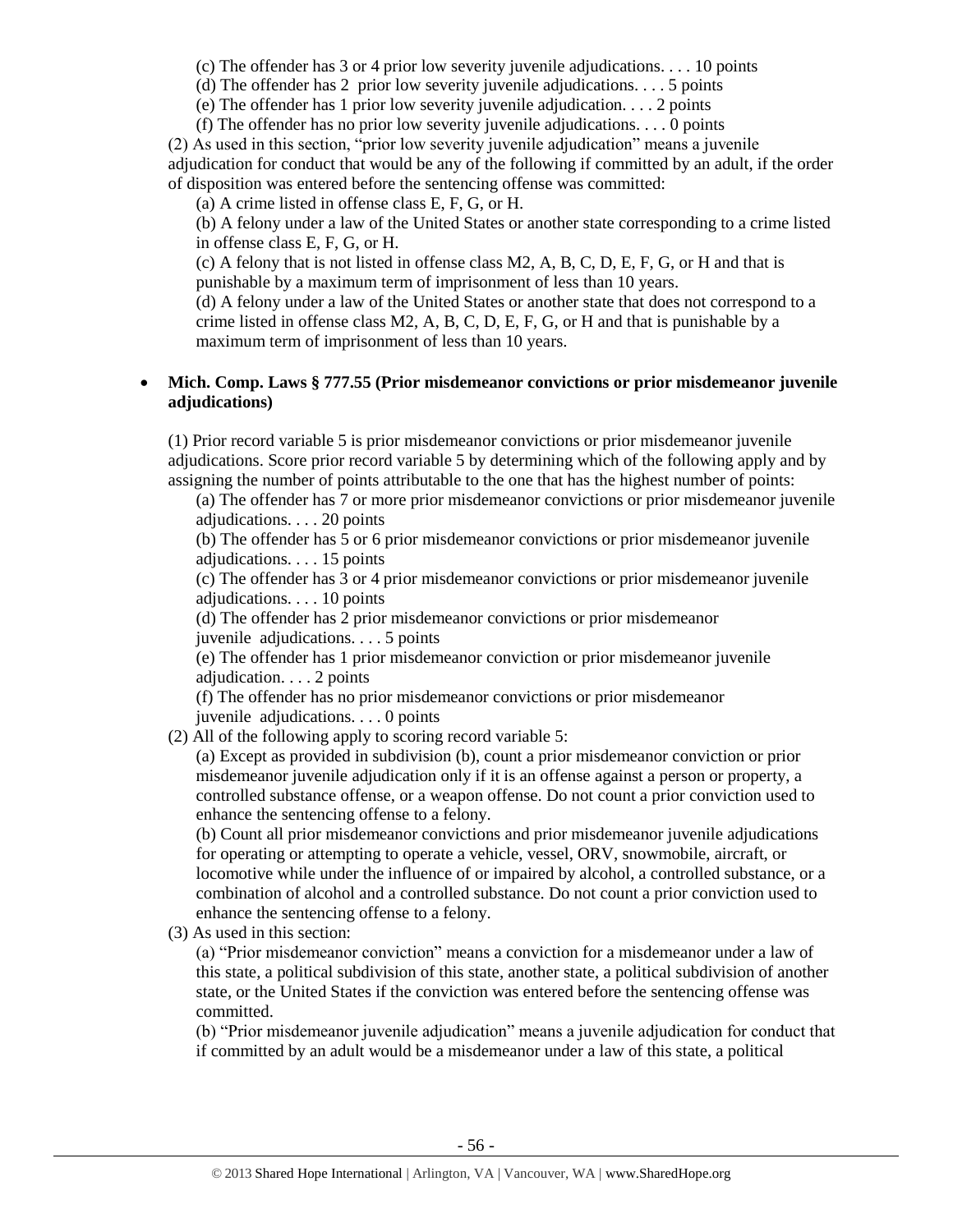subdivision of this state, another state, a political subdivision of another state, or the United States if the order of disposition was entered before the sentencing offense was committed.

## **Mich. Comp. Laws § 777.56 (Relationship to criminal justice system)**

(1) Prior record variable 6 is relationship to the criminal justice system. Score prior record variable 6 by determining which of the following apply and by assigning the number of points attributable to the one that has the highest number of points:

(a) The offender is a prisoner of the department of corrections or serving a sentence in jail. . . . 20 points

(b) The offender is incarcerated in jail awaiting adjudication or sentencing on a conviction or probation violation. . . . 15 points

(c) The offender is on parole, probation, or delayed sentence status or on bond awaiting adjudication or sentencing for a felony. . . . 10 points

(d) The offender is on probation or delayed sentence status or on bond awaiting adjudication or sentencing for a misdemeanor. . . . 5 points

(e) The offender has no relationship to the criminal justice system. . . . 0 points

(2) Score the appropriate points under this section if the offender is involved with the criminal justice system in another state or United States.

(3) As used in this section:

(a) "Delayed sentence status" includes, but is not limited to, an individual assigned or deferred under any of the following:

(i) Section 7411 of the public health code, 1978 PA 368, MCL 333.7411.

(ii) Section 1076(4) of the revised judicature act of 1961, 1961 PA 236, MCL 600.1076.

(iii) Section 350a of the Michigan penal code, 1931 PA 328, MCL 750.350a.

(iv) Section 430 of the Michigan penal code, 1931 PA 328, MCL 750.430.

(v) Sections 11 to 15 of chapter II.

(vi) Section 4a of chapter IX.

(b) "Prisoner of the department of corrections or serving a sentence in jail" includes an individual who is an escapee.

# **Mich. Comp. Laws § 777.57 (Subsequent or concurrent felony convictions)**

(1) Prior record variable 7 is subsequent or concurrent felony convictions. Score prior record variable 7 by determining which of the following apply and by assigning the number of points attributable to the one that has the highest number of points:

(a) The offender has 2 or more subsequent or concurrent convictions. . . . 20 points

(b) The offender has 1 subsequent or concurrent conviction. . . . 10 points

(c) The offender has no subsequent or concurrent convictions. . . . 0 points

(2) All of the following apply to scoring record variable 7:

(a) Score the appropriate point value if the offender was convicted of multiple felony counts or was convicted of a felony after the sentencing offense was committed.

(b) Do not score a felony firearm conviction in this variable.

(c) Do not score a concurrent felony conviction if a mandatory consecutive sentence or a consecutive sentence imposed under section 7401(3) of the public health code, 1978 PA 368, MCL 333.7401, will result from that conviction.

# **3. Offenses and Penalties by Class.**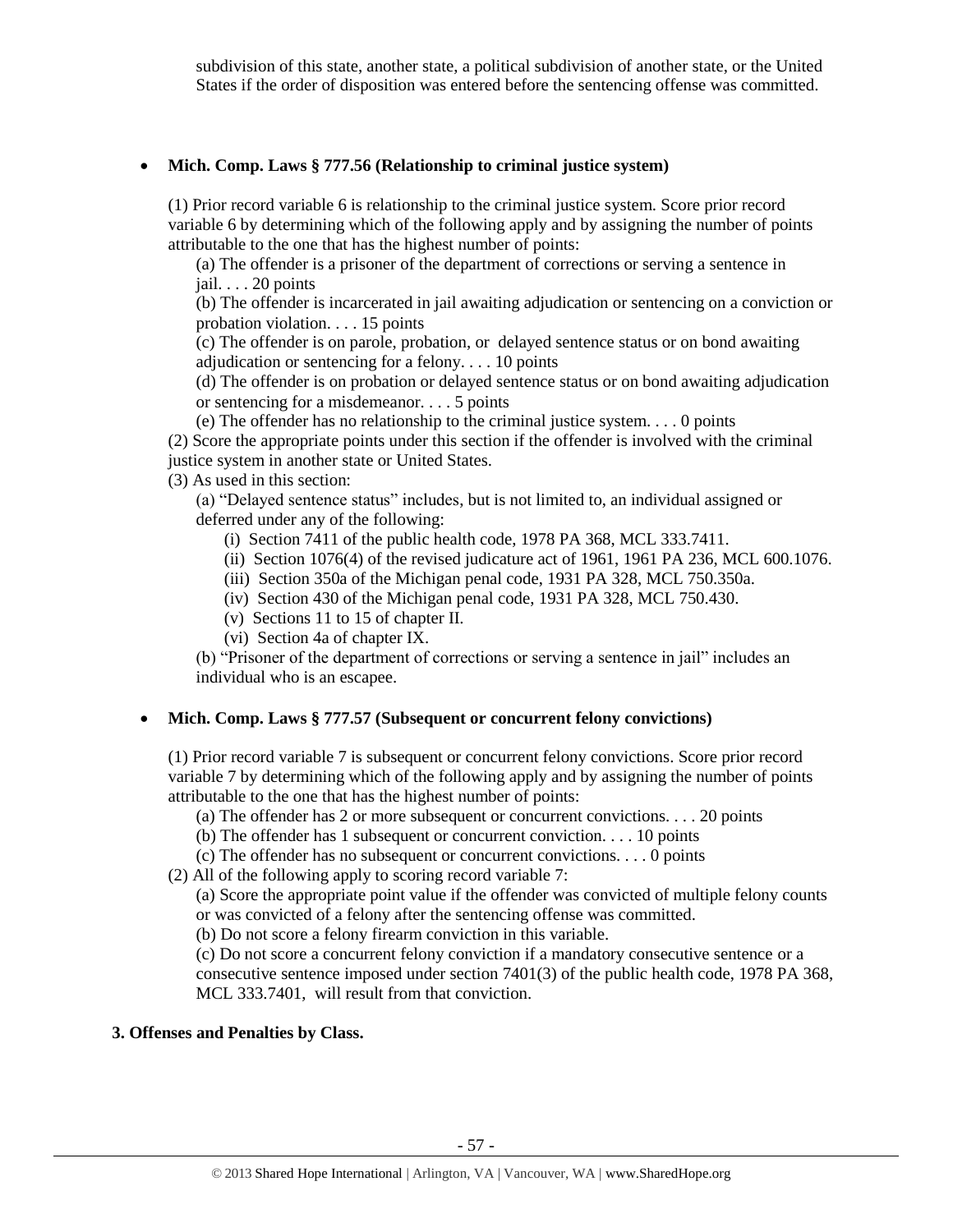Michigan's sentencing guidelines separate offenses into eight separate categories. An individual's sentence is based on the class of the offense, the prior offense variables present, and the prior record variables present.

# *Class A Offenses*

Class A offenses are subject to minimum imprisonment ranges of 21–35 months to 270–450 months. Mich. Comp. Laws § 777.62 (Minimum sentence ranges for class A). The following are Class A offenses:

- Mich. Comp. Laws § 750.349 (Kidnapping; "restrain" defined; violation as felony; penalty; other violation arising from same transaction)
- Mich. Comp. Laws § 750.462b(3) (Forced labor or services; threat of physical harm; prohibition; violation as felony; penalty)
- $\bullet$  Mich. Comp. Laws § 750.462c(3) (Forced labor or services; physical restraint; prohibition; violation as felony; penalty)
- $\bullet$  Mich. Comp. Laws § 750.462d(3) (Forced labor or services; abuse of law or legal process; prohibition; violation as felony; penalty)
- Mich. Comp. Laws § 750.462e(3) (Forced labor or services; destroying, concealing, removing, confiscating, or possessing passport or immigration document of another person; prohibition; violation as felony; penalty)
- Mich. Comp. Laws  $\S 750.462f(3)$  (Forced labor or services; blackmail or threat of financial harm; prohibition; violation as felony; penalty)
- Mich. Comp. Laws  $\S 750.462h(4)$  (Prohibited acts; violation as felony; penalty)
- Mich. Comp. Laws § 750.462i (Kidnapping, criminal sexual conduct, or attempt to kill; penalty)
- Mich. Comp. Laws § 750.462 $j(1)(c)$ , (2)(c) (Providing or obtaining labor or services by force, fraud, or coercion as crime; penalty; recruiting, harboring, transporting, providing, or obtaining person for involuntary servitude or debt bondage as crime; penalty; other violations of law; consecutive terms; restitution; definitions)
- $\bullet$  Mich. Comp. Laws § 750.520b(2) (Criminal sexual conduct in the first degree; felony; consecutive terms)

Mich. Comp. Laws §§ 777.16g (MCL 750.135 to 750.147b; felonies to which chapter applicable; violation of MCL 750.145d), 777.16q (MCL 750.332 to 750.350a; felonies to which chapter applicable). 777.16w (MCL 750.451 to 750.465a(1)(c); felonies to which chapter applicable), 777.16y (MCL 750.520b(2) to 750.532; felonies to which chapter applicable).

| <b>Offense</b>  |            |                                    |                |                |                |              |  |  |  |
|-----------------|------------|------------------------------------|----------------|----------------|----------------|--------------|--|--|--|
| <b>Variable</b> |            | <b>Prior Record Variable Level</b> |                |                |                |              |  |  |  |
| Level           | A          | B                                  |                | Ð              | E              | F            |  |  |  |
|                 | $0$ points | $1-9$ points                       | $10-24$ points | $25-49$ points | $50-74$ points | $75+$ points |  |  |  |
|                 | $21 - 35$  | $27 - 45$                          | $42 - 70$      | $51 - 85$      | $81 - 135$     | $108 - 180$  |  |  |  |
| $(0-19)$        | months     | months                             | months         | months         | months         | months       |  |  |  |
| points)         |            |                                    |                |                |                |              |  |  |  |
| II $(20-39)$    | $27 - 45$  | $42 - 70$                          | $51 - 85$      | $81 - 135$     | $108 - 180$    | $126 - 210$  |  |  |  |
| points)         | months     | months                             | months         | months         | months         | months       |  |  |  |
| $III(40-59)$    | $42 - 70$  | $51 - 85$                          | $81 - 135$     | $108 - 180$    | $126 - 210$    | $135 - 225$  |  |  |  |
| points)         | months     | months                             | months         | months         | months         | months       |  |  |  |
| IV (60-79)      | $51 - 85$  | $81 - 135$                         | $108 - 180$    | $126 - 210$    | $135 - 225$    | $171 - 285$  |  |  |  |
| points)         | months     | months                             | months         | months         | months         | months       |  |  |  |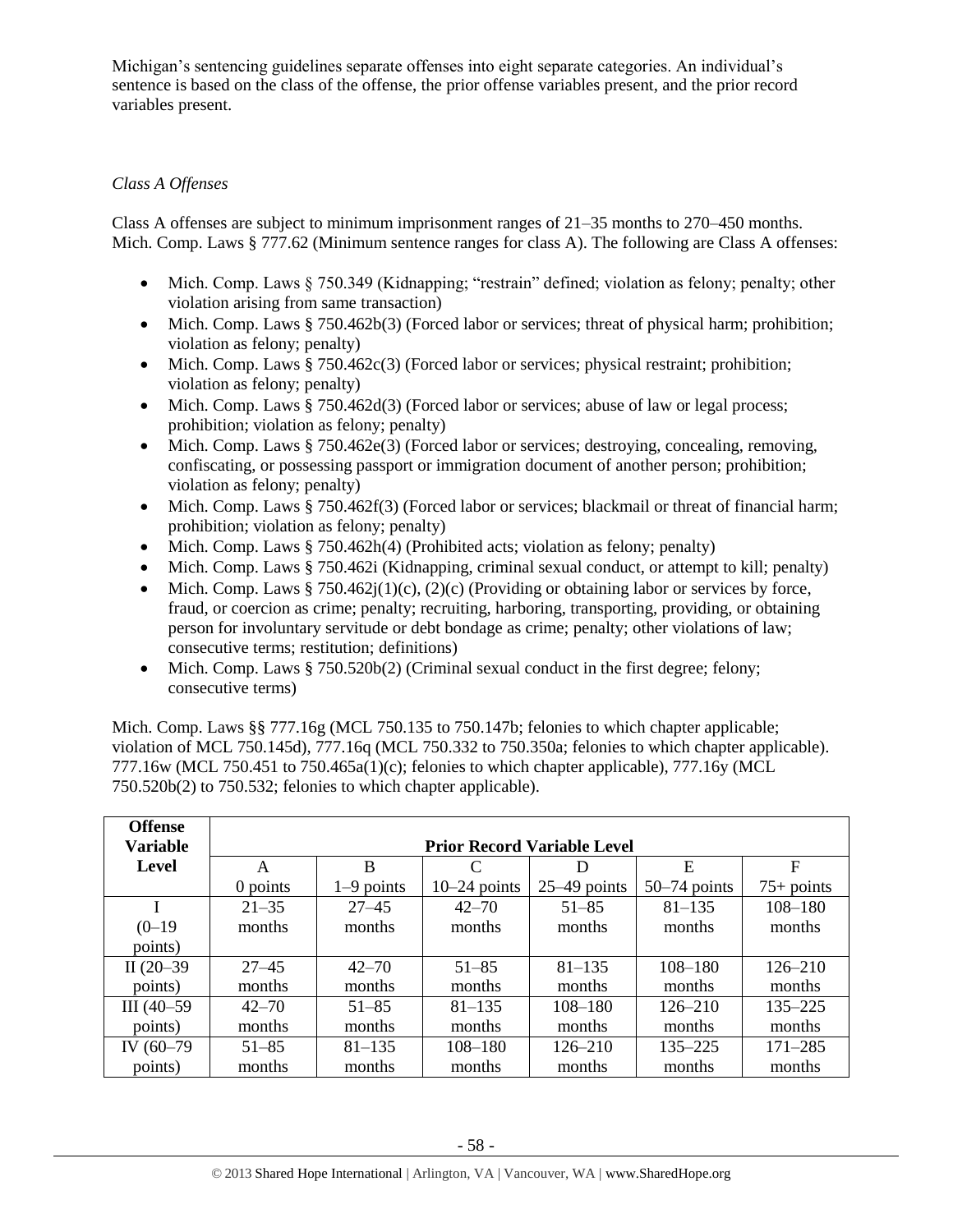| V (80–99) | $81 - 135$  | $108 - 180$ | $126 - 210$ | $135 - 225$ | $171 - 285$ | $225 - 375$ |
|-----------|-------------|-------------|-------------|-------------|-------------|-------------|
| points)   | months      | months      | months      | months, or  | months      | months      |
|           |             |             |             | life        |             |             |
| $VI(100+$ | $108 - 180$ | $126 - 210$ | $135 - 225$ | $171 - 285$ | $225 - 375$ | 270–450     |
| points)   | months      | months      | months, or  | months, or  | months      | months      |
|           |             |             | life        | life        |             |             |

Mich. Comp. Laws § 777.62 (Minimum sentence ranges for class A).

# *Class B Offenses*

Class B offenses are subject to minimum imprisonment ranges of 0–18 months to117–160 months. Mich. Comp. Laws § 777.63 Minimum sentence ranges for class B). The following are Class B offenses:

- Mich. Comp. Laws § 750.145c(2) (Definitions; child sexually abusive activity or material; penalties; possession of child sexually abusive material; expert testimony; defenses; acts of commercial film or photographic print processor; report to law enforcement agency by computer technician; applicability and uniformity of section; enactment or enforcement of ordinances, rules, or regulations prohibited)
- Mich. Comp. Laws  $§ 750.145d(2)(f)$  (Use of Internet or computer system; prohibited communication; violation; penalty; order to reimburse state or local governmental unit; definitions)
- Mich. Comp. Laws § 750.159j (Violation as felony; penalties; imposition of costs; order to criminally forfeit property; additional authority of court; conditions for entering order of criminal forfeiture; attorney fees; determination of extent of property; property not reachable; retention of property by law enforcement agency; disposition of money seized; seizure; other criminal or civil remedies not precluded)
- Mich. Comp. Laws 750.458 (Detaining female in house of prostitution for debt)
- Mich. Comp. Laws § 750.459 (Transporting female for prostitution; felony)
- Mich. Comp. Laws § 750.462 $g(1)$  (Use of minor for child sexually abusive activity; prohibition; violation as felony; penalty)
- Mich. Comp. Laws § 750.462j(2)(b) (Providing or obtaining labor or services by force, fraud, or coercion as crime; penalty; recruiting, harboring, transporting, providing, or obtaining person for involuntary servitude or debt bondage as crime; penalty; other violations of law; consecutive terms; restitution; definitions)
- Mich. Comp. Laws § 750.520d (Criminal sexual conduct in the third degree; felony).

Mich. Comp. Laws §§ 777.16g (MCL 750.135 to 750.147b; felonies to which chapter applicable; violation of MCL 750.145d), 777.16i (MCL 750.158 to 750.182a; felonies to which chapter applicable), 777.16w(MCL 750.451 to 750.465a(1)(c); felonies to which chapter applicable), 777.16y (MCL 750.520b(2) to 750.532; felonies to which chapter applicable).

| <b>Offense</b><br><b>Variable</b> |               |              |                    | <b>Prior Record Variable Level</b> |                |              |
|-----------------------------------|---------------|--------------|--------------------|------------------------------------|----------------|--------------|
| Level                             | A             | B            | $\curvearrowright$ |                                    | E              | F            |
|                                   | $0$ points    | $1-9$ points | $10-24$ points     | $25-49$ points                     | $50-74$ points | $75+$ points |
|                                   | $0-18$ months | $12 - 20$    | $24 - 40$          | $36 - 60$                          | $51 - 85$      | $72 - 120$   |
| $(0-9$ points)                    |               | months       | months             | months                             | months         | months       |
| II $(10-24)$                      | $12 - 20$     | $15 - 25$    | $30 - 50$          | $51 - 85$                          | $72 - 120$     | $78 - 130$   |
| points)                           | months        | months       | months             | months                             | months         | months       |
| Ш                                 | $15 - 25$     | $21 - 35$    | $36 - 60$          | $57 - 95$                          | $78 - 130$     | $84 - 140$   |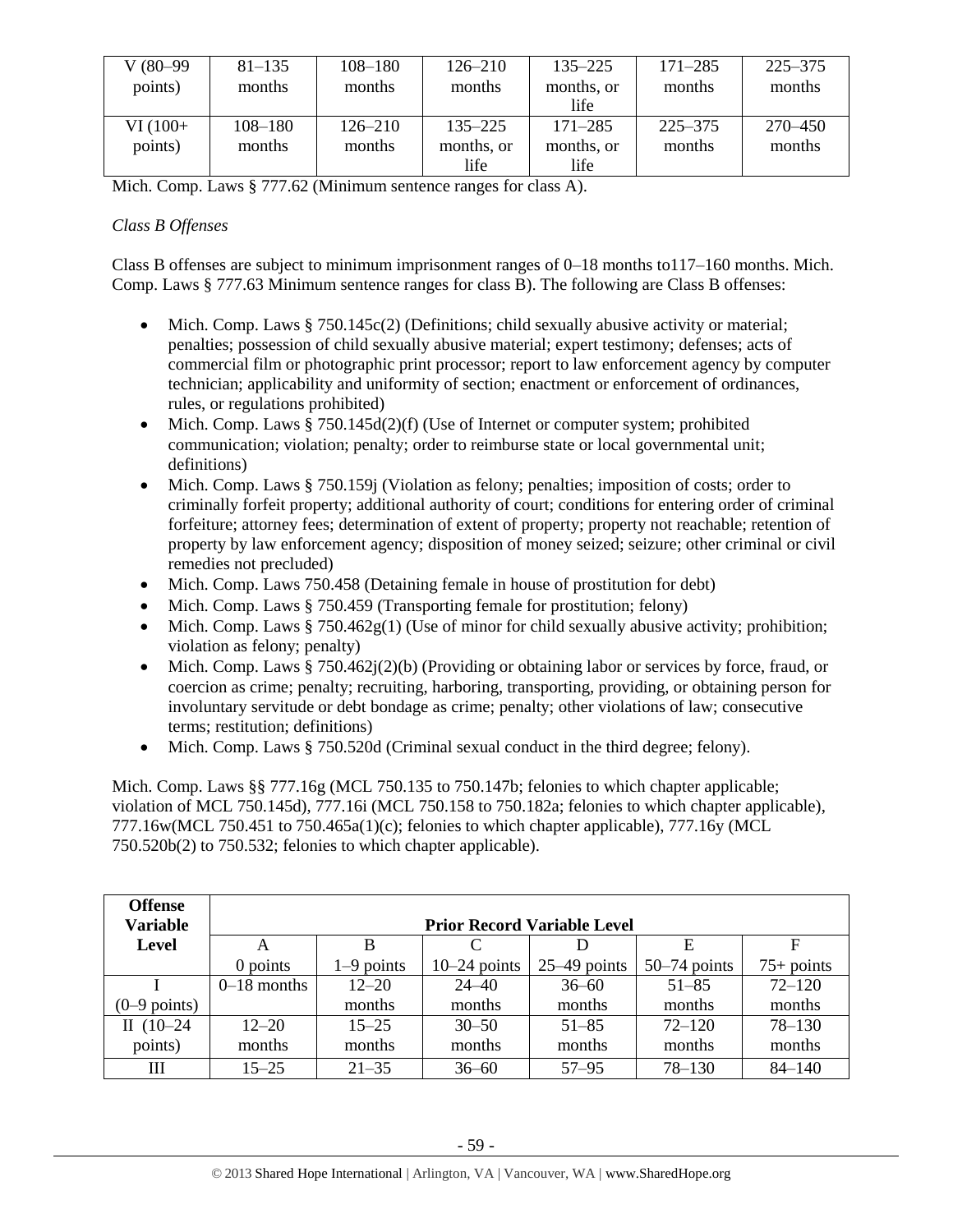| $(25-34)$       | months    | months    | months    | months     | months     | months      |
|-----------------|-----------|-----------|-----------|------------|------------|-------------|
| points)         |           |           |           |            |            |             |
| IV              | $21 - 35$ | $24 - 40$ | $45 - 75$ | $72 - 120$ | $84 - 140$ | $87 - 145$  |
| $(34 -$         | months    | months    | months    | months     | months     | months      |
| 49points)       |           |           |           |            |            |             |
| $V(50-74)$      | $24 - 40$ | $36 - 60$ | $51 - 85$ | $78 - 130$ | $87 - 145$ | $99 - 160$  |
| points)         | months    | months    | months    | months     | months     | months      |
| VI              | $36 - 60$ | $45 - 75$ | $57 - 95$ | $84 - 140$ | $99 - 160$ | $117 - 160$ |
| $(75 + points)$ | months    | months    | months    | months     | months     | months      |

Mich. Comp. Laws § 777.63 (Minimum sentence ranges for class B).

# *Class C Offenses*

Class C offenses are subject to minimum imprisonment ranges of  $0-11$  months to  $62-114$  months. Mich. Comp. Laws § 777.64 (Minimum sentence ranges for class C). The following are Class C offenses:

- Mich. Comp. Laws  $§ 750.145d(2)(e)$  (Use of Internet or computer system; prohibited communication; violation; penalty; order to reimburse state or local governmental unit; definitions)
- Mich. Comp. Laws § 750.462b(2) (Forced labor or services; threat of physical harm; prohibition; violation as felony; penalty)
- $\bullet$  Mich. Comp. Laws § 750.462c(2) (Forced labor or services; physical restraint; prohibition; violation as felony; penalty)
- Mich. Comp. Laws § 750.462d(2) (Forced labor or services; abuse of law or legal process; prohibition; violation as felony; penalty)
- $\bullet$  Mich. Comp. Laws § 750.462e(2) (Forced labor or services; destroying, concealing, removing, confiscating, or possessing passport or immigration document of another person; prohibition; violation as felony; penalty)
- Mich. Comp. Laws  $§ 750.462f(2)$  (Forced labor or services; blackmail or threat of financial harm; prohibition; violation as felony; penalty)
- Mich. Comp. Laws  $\S 750.462h(3)$  (Prohibited acts; violation as felony; penalty)
- Mich. Comp. Laws § 750.520c (Criminal sexual conduct in the second degree; felony).

Mich. Comp. Laws §§ 777.16g(MCL 750.135 to 750.147b; felonies to which chapter applicable; violation of MCL 750.145d), 777.16w (MCL 750.451 to 750.465a(1)(c); felonies to which chapter applicable), 777.16y (MCL 750.158 to 750.182a; felonies to which chapter applicable).

| <b>Offense</b>         |               |               |                                    |                |                |              |
|------------------------|---------------|---------------|------------------------------------|----------------|----------------|--------------|
| <b>Variable</b>        |               |               | <b>Prior Record Variable Level</b> |                |                |              |
| <b>Level</b>           | A             | B             |                                    |                | E              | $\mathbf F$  |
|                        | 0 points      | $1-9$ points  | $10-24$ points                     | $25-49$ points | $50-74$ points | $75+$ points |
|                        | $0-11$ months | $0-17$ months | $10 - 19$                          | $12 - 24$      | $19 - 38$      | $29 - 57$    |
| $(0-9 \text{ points})$ |               |               | months                             | months         | months         | months       |
| $\rm{II}$ (            | $0-17$ months |               |                                    | $19 - 38$      | $29 - 57$      | $36 - 71$    |
| 10-24                  |               | $5-17$        | $12 - 24$                          | months         | months         | months       |
| points)                |               | months        | months                             |                |                |              |
| III(                   | $10 - 19$     | $12 - 24$     | $19 - 38$                          | $29 - 57$      | $36 - 71$      | $43 - 86$    |
| 25-34                  | months        | months        | months                             | months         | months         | months       |
| points)                |               |               |                                    |                |                |              |
| IV                     | $12 - 24$     | $19 - 38$     | $29 - 57$                          | $36 - 71$      | $43 - 86$      | $50 - 100$   |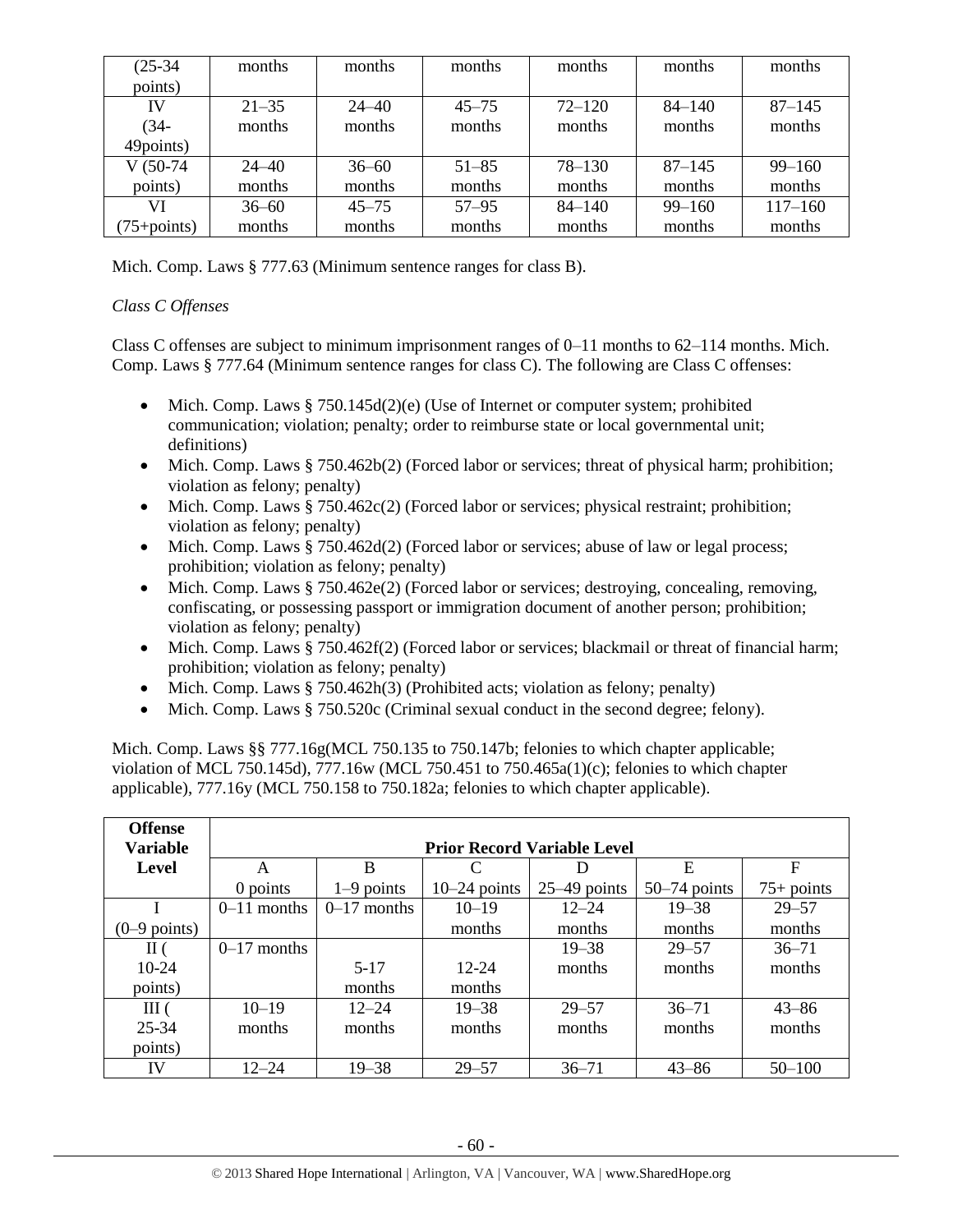| $(35-49)$ | months    | months    | months    | months     | months     | months     |
|-----------|-----------|-----------|-----------|------------|------------|------------|
| points)   |           |           |           |            |            |            |
|           | $19 - 38$ | $29 - 57$ | $36 - 71$ | $43 - 86$  | $50 - 100$ | $58 - 114$ |
| 50-74     | months    | months    | months    | months     | months     | months     |
| points)   |           |           |           |            |            |            |
| VI (      | $29 - 57$ | $36 - 71$ | $43 - 86$ | $50 - 100$ | $58 - 114$ | $62 - 114$ |
| $75+$     | months    | months    | months    | months     | months     | months     |
| points)   |           |           |           |            |            |            |

Mich. Comp. Laws § 777.64 (Minimum sentence ranges for class).

# *Class D Offenses*

Class D offenses are subject to minimum imprisonment ranges of 0–6 to 43–76 months. Mich. Comp. Laws § 777.65 (Minimum sentence ranges for class D). The following are Class D offenses:

- Mich. Comp. Laws § 750.145b (Accosting, enticing or soliciting child for immoral purpose; prior conviction; penalty)
- $\bullet$  Mich. Comp. Laws § 750.145c(3) (Definitions; child sexually abusive activity or material; penalties; possession of child sexually abusive material; expert testimony; defenses; acts of commercial film or photographic print processor; report to law enforcement agency by computer technician; applicability and uniformity of section; enactment or enforcement of ordinances, rules, or regulations prohibited)
- Mich. Comp. Laws  $§ 750.145d(2)(d)$  (Use of Internet or computer system; prohibited communication; violation; penalty; order to reimburse state or local governmental unit; definitions)
- $\bullet$  Mich. Comp. Laws § 750.462b(1) (Forced labor or services; threat of physical harm; prohibition; violation as felony; penalty)
- $\bullet$  Mich. Comp. Laws § 750.462c(1) (Forced labor or services; physical restraint; prohibition; violation as felony; penalty)
- Mich. Comp. Laws § 750.462d(1) (Forced labor or services; abuse of law or legal process; prohibition; violation as felony; penalty)
- $\bullet$  Mich. Comp. Laws § 750.462e(1) (Forced labor or services; destroying, concealing, removing, confiscating, or possessing passport or immigration document of another person; prohibition; violation as felony; penalty)
- Mich. Comp. Laws § 750.462f(1) (Forced labor or services; blackmail or threat of financial harm; prohibition; violation as felony; penalty)
- Mich. Comp. Laws  $§ 750.462h(2)$  (Prohibited acts; violation as felony; penalty)
- $\bullet$  Mich. Comp. Laws § 750.462j(2)(a) (Providing or obtaining labor or services by force, fraud, or coercion as crime; penalty; recruiting, harboring, transporting, providing, or obtaining person for involuntary servitude or debt bondage as crime; penalty; other violations of law; consecutive terms; restitution; definitions)
- Mich. Comp. Laws  $\S 750.520(g)(1)$  (Assault with intent to commit criminal sexual conduct; felony).

Mich. Comp. Laws §§ 777.16g (MCL 750.135 to 750.147b; felonies to which chapter applicable; violation of MCL 750.145d), 777.16w (MCL 750.451 to 750.465a(1)(c); felonies to which chapter applicable), 777.16y MCL 750.520b(2) to 750.532; felonies to which chapter applicable).

**Offense**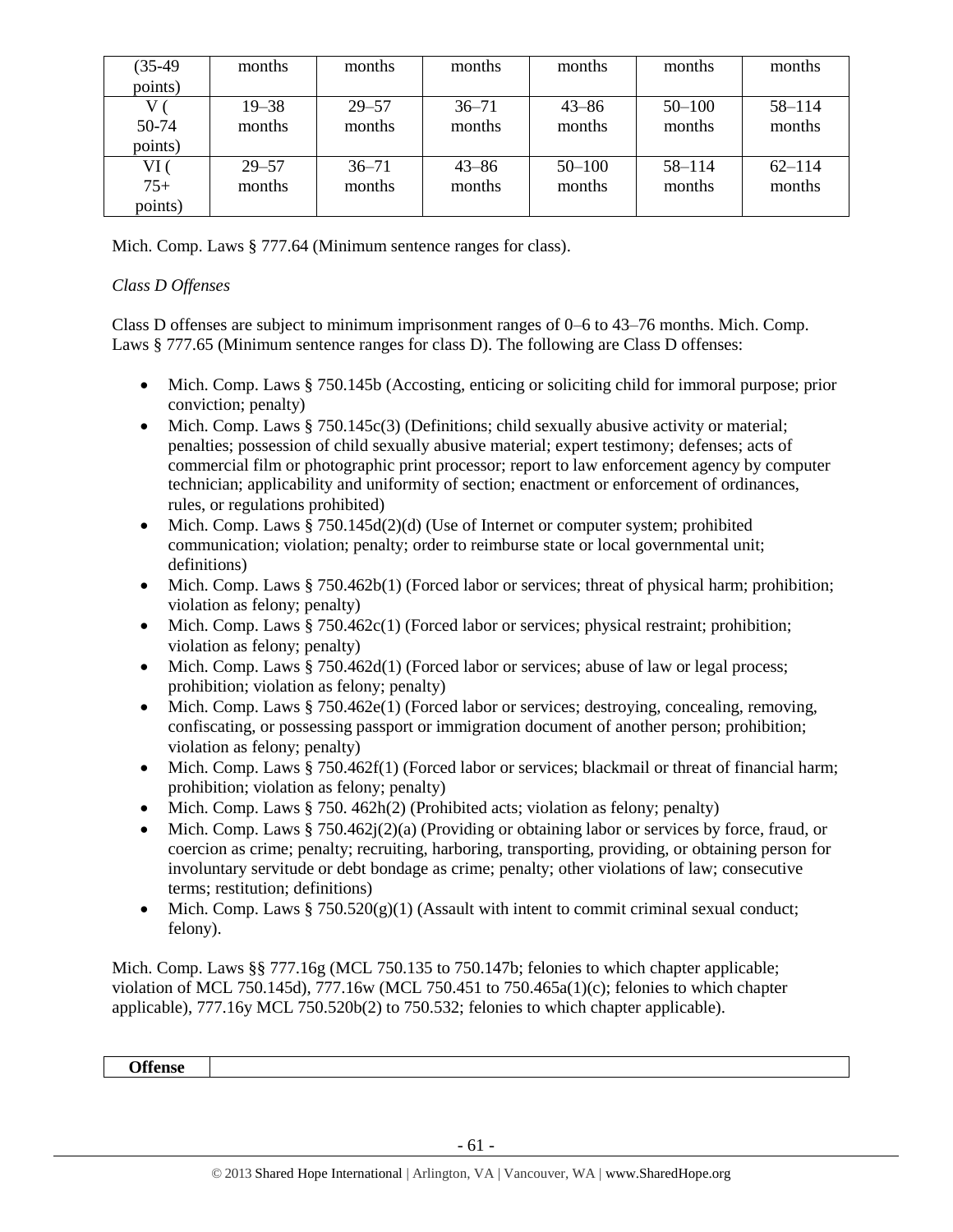| <b>Variable</b> |               |               |                | <b>Prior Record Variable Level</b> |                |                |
|-----------------|---------------|---------------|----------------|------------------------------------|----------------|----------------|
| <b>Level</b>    | A             | B             | C              | D                                  | E              | $\overline{F}$ |
|                 | 0 points      | $1-9$ points  | $10-24$ points | $25-49$ points                     | $50-74$ points | $75+$ points   |
|                 | $0-6$ months  | $0-9$ months  | $0-11$ months  | $0-17$ months                      | $5-23$ months  | $10 - 23$      |
| $(0-9$ points)  |               |               |                |                                    |                | months         |
| $\Pi$ (         | $0-9$ months  | $0-11$ months | $0-17$ months  | $5-23$ months                      | $10 - 23$      | $19 - 38$      |
| $(10-$          |               |               |                |                                    | months         | months         |
| 24points)       |               |               |                |                                    |                |                |
| Ш               | $0-11$ months | $0-17$ months | $5-23$ months  | $10 - 23$                          | $19 - 38$      | $29 - 57$      |
| $(25-34)$       |               |               |                | months                             | months         | months         |
| points)         |               |               |                |                                    |                |                |
| IV              | $0-17$ months | $5-23$ months | $10 - 23$      | $19 - 38$                          | $29 - 57$      | $34 - 67$      |
| $(35-49)$       |               |               | months         | months                             | months         | months         |
| points)         |               |               |                |                                    |                |                |
| V               | $5-23$ months | $10 - 23$     | $19 - 38$      | $29 - 57$                          | $34 - 67$      | $38 - 76$      |
| $(50-74)$       |               | months        | months         | months                             | months         | months         |
| points)         |               |               |                |                                    |                |                |
| $VI(75+)$       | $10 - 23$     | $19 - 38$     | $29 - 57$      | $34 - 67$                          | $38 - 76$      | $43 - 76$      |
| points)         | months        | months        | months         | months                             | months         | months         |
|                 |               |               |                |                                    |                |                |

Mich. Comp. Laws § 777.65 (Minimum sentence ranges for class D).

# *Class E Offenses*

Class E offenses are subject to minimum imprisonment ranges of 0–3 months to 24–38 months. Mich. Comp. Laws § 777.66 (Minimum sentence ranges for class E). The following are Class E offenses:

- Mich. Comp. Laws § 750.452 (House of ill-fame; keeping, maintaining or operating)
- Mich. Comp. Laws  $\S 750.520(g)(2)$  (Assault with intent to commit criminal sexual conduct; felony)
- An attempt to commit any Class A, B, C, or D offense

Mich. Comp. Laws §§ 777.19(Attempt to commit offense, applicability of chapter), 777.16w (MCL 750.451 to 750.465a(1)(c); felonies to which chapter applicable), 777.16y (MCL 750.520b(2) to 750.532; felonies to which chapter applicable).

| <b>Offense</b>         |               |                                    |                |                |                |              |  |  |  |
|------------------------|---------------|------------------------------------|----------------|----------------|----------------|--------------|--|--|--|
| <b>Variable</b>        |               | <b>Prior Record Variable Level</b> |                |                |                |              |  |  |  |
| Level                  | A             | B                                  | C              | D              | E              | F            |  |  |  |
|                        | 0 points      | $1-9$ points                       | $10-24$ points | $25-49$ points | $50-74$ points | $75+$ points |  |  |  |
|                        | $0-3$ months  | $0-6$ months                       | $0-9$ months   | $5-23$ months  | $7-23$ months  |              |  |  |  |
| $(0-9 \text{ points})$ |               |                                    |                |                |                | $9 - 23$     |  |  |  |
|                        |               |                                    |                |                |                | months       |  |  |  |
| $\mathbf{I}$           | $0-6$ months  | $0-9$ months                       | $0-11$ months  | $7-23$ months  | $10 - 23$      | $12 - 24$    |  |  |  |
| $(10-24)$              |               |                                    |                |                | months         | months       |  |  |  |
| points)                |               |                                    |                |                |                |              |  |  |  |
| Ш                      | $0-9$ months  | $0-11$ months                      | $0-17$ months  | $10 - 23$      | $12 - 24$      | $14 - 29$    |  |  |  |
| $(25-34)$              |               |                                    |                | months         | months         | months       |  |  |  |
| points)                |               |                                    |                |                |                |              |  |  |  |
| IV                     | $0-11$ months | $0-17$ months                      | $5-23$ months  | $12 - 24$      | $14 - 29$      | $19 - 38$    |  |  |  |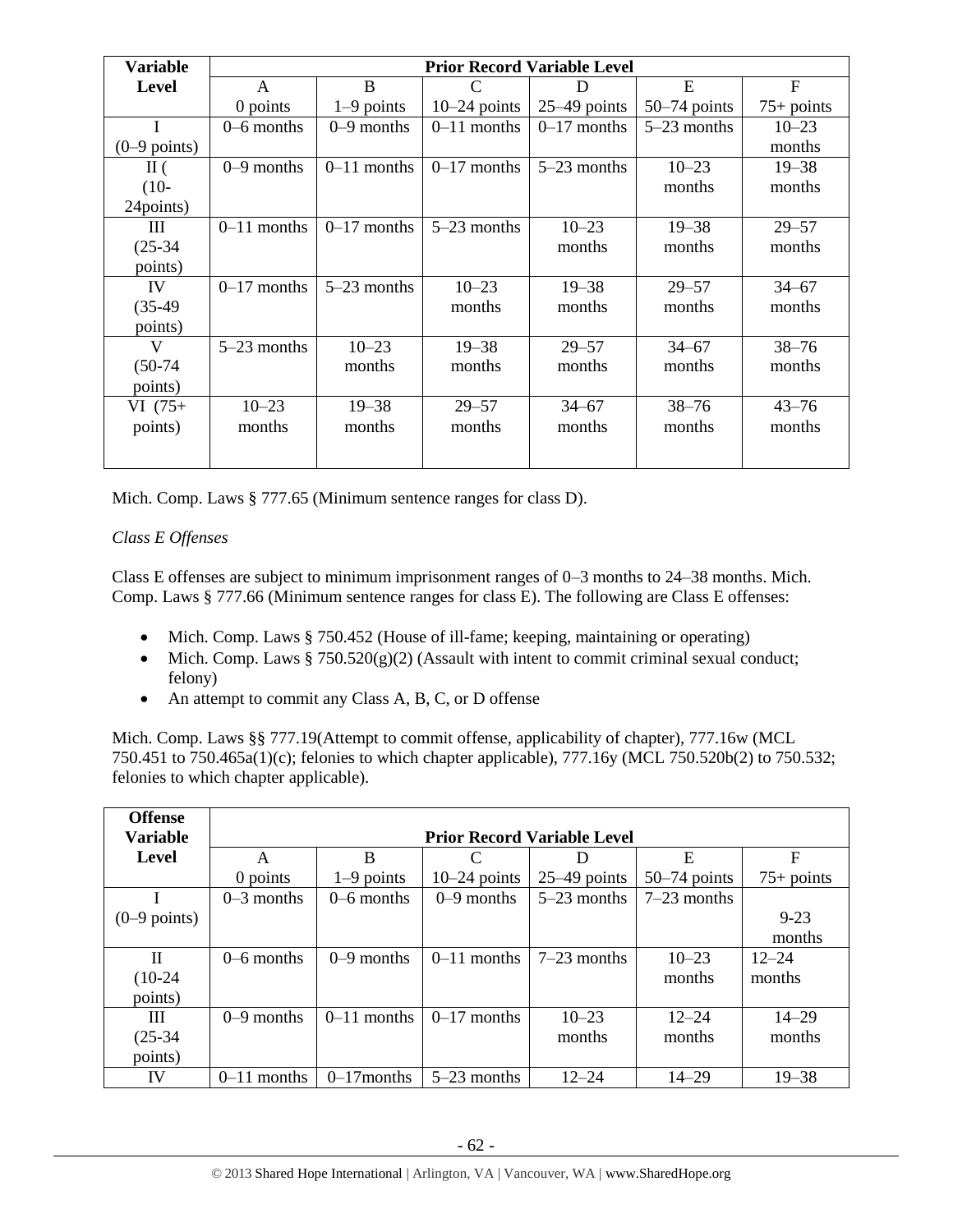| $(35-49)$ |                                                       |           | months    | months    | months    |
|-----------|-------------------------------------------------------|-----------|-----------|-----------|-----------|
| points)   |                                                       |           |           |           |           |
|           | $0-14$ months $\vert 5-23$ months $\vert 7-23$ months |           | $14 - 29$ | $19 - 38$ | $22 - 38$ |
| $(50-74)$ |                                                       |           | months    | months    | months    |
| points)   |                                                       |           |           |           |           |
| VI        | $0-17$ months $17-23$ months                          | $12 - 24$ | $19 - 38$ | $22 - 38$ | $24 - 38$ |
| $(75 +$   |                                                       | months    | months    | months    | months    |
| points)   |                                                       |           |           |           |           |

Mich. Comp. Laws §§ 777.66 (Minimum sentence ranges for class E).

# *Class F Offenses*

Class F offenses subject to minimum imprisonment ranges of 0–3 months to 17–30 months. Mich. Comp. Laws § 777.67 (Minimum sentence ranges for class F). The following are Class F offenses:

- Mich. Comp. Laws § 750.145a (Accosting, enticing or soliciting child for immoral purpose)
- $\bullet$  Mich. Comp. Laws § 750.145c(4)(Definitions; child sexually abusive activity or material; penalties; possessions of child sexually abusive material; expert testimony, defenses; acts of commercial film or photographic print processor; report to law enforcement agency by computer technician; applicability and uniformity of section; enactment or enforcement of ordinances, rules, or regulations prohibited)
- Mich. Comp. Laws  $§ 750.145d(2)(c)$  (Use of Internet or computer system; prohibited communication; violation; penalty; order to reimburse state or local governmental unit; definitions)

| <b>Offense</b>  |               |                                    |                |                |                |              |  |  |
|-----------------|---------------|------------------------------------|----------------|----------------|----------------|--------------|--|--|
| <b>Variable</b> |               | <b>Prior Record Variable Level</b> |                |                |                |              |  |  |
| <b>Level</b>    | A             | B                                  | C              | D              | E              | $\mathbf F$  |  |  |
|                 | 0 points      | $1-9$ points                       | $10-24$ points | $25-49$ points | $50-74$ points | $75+$ points |  |  |
|                 | $0-3$ months  | $0-6$ months                       | $0-9$ months   | $2-17$ months  | $5-23$ months  | $10 - 23$    |  |  |
|                 |               |                                    |                |                |                | months       |  |  |
| $(0-9$ points)  |               |                                    |                |                |                |              |  |  |
| П               | $0-6$ months  | $0-9$ months                       | $0-17$ months  | $5-23$ months  | $10 - 23$      | $12 - 24$    |  |  |
| $(10-34)$       |               |                                    |                |                | months         | months       |  |  |
| points)         |               |                                    |                |                |                |              |  |  |
| III(            | $0-9$ months  | $0-17$ months                      | $2-17$ months  | $10 - 23$      | $12 - 24$      | $14 - 29$    |  |  |
| 35-74           |               |                                    |                | months         | months         | months       |  |  |
| points)         |               |                                    |                |                |                |              |  |  |
| IV $($          | $0-17$ months | $2-17$ months                      |                | $12 - 24$      | $14 - 29$      | $17 - 30$    |  |  |
| $75+$           |               |                                    | 5–23 months    | months         | months         | months       |  |  |
| points)         |               |                                    |                |                |                |              |  |  |

Mich. Comp. Laws § 777.16g (MCL 750.135 to 750.147b; felonies to which chapter applicable; violation of MCL 750.145d).

Mich. Comp. Laws § 777.67 (Minimum sentence ranges for class F).

# *Class G Offenses*

Class G offenses subject to minimum imprisonment ranges of 0–3 months to 7–23 months. Mich. Comp. Laws § 777.68 (Minimum sentence ranges for class G). The following are Class G offenses: